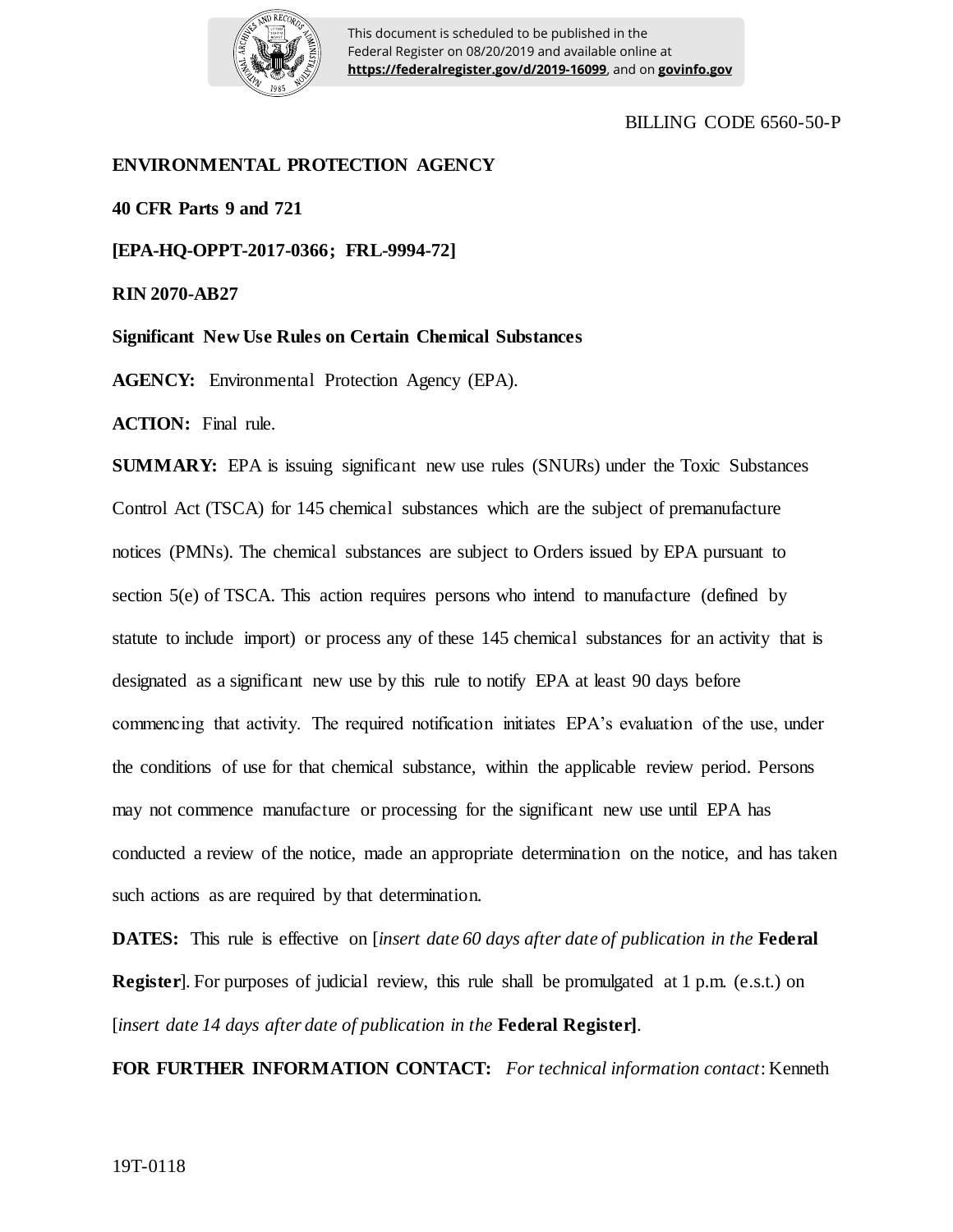Moss, Chemical Control Division (7405M), Office of Pollution Prevention and Toxics,

Environmental Protection Agency, 1200 Pennsylvania Ave., NW., Washington, DC 20460-0001; telephone number: (202) 564-9232; email address: *moss.kenneth@epa.gov*.

*For general information contact*: The TSCA-Hotline, ABVI-Goodwill, 422 South Clinton Ave., Rochester, NY 14620; telephone number: (202) 554-1404; email address: *TSCA-Hotline@epa.gov*.

# **SUPPLEMENTARY INFORMATION:**

## **I. General Information**

#### *A. Does this Action Apply to Me?*

You may be potentially affected by this action if you manufacture, process, or use the chemical substances contained in this rule. The following list of North American Industrial Classification System (NAICS) codes is not intended to be exhaustive, but rather provides a guide to help readers determine whether this document applies to them. Potentially affected entities may include:

• Manufacturers or processors of one or more subject chemical substances (NAICS codes 325 and 324110), e.g., chemical manufacturing and petroleum refineries.

This action may also affect certain entities through pre-existing import certification and export notification rules under TSCA. Chemical importers are subject to the TSCA section 13 (15 U.S.C. 2612) import certification requirements promulgated at 19 CFR 12.118 through 12.127 and 19 CFR 127.28. Chemical importers must certify that the shipment of the chemical substance complies with all applicable rules and orders under TSCA. Importers of chemicals subject to these SNURs must certify their compliance with the SNUR requirements. The EPA policy in support of import certification appears at 40 CFR part 707, subpart B. In addition, any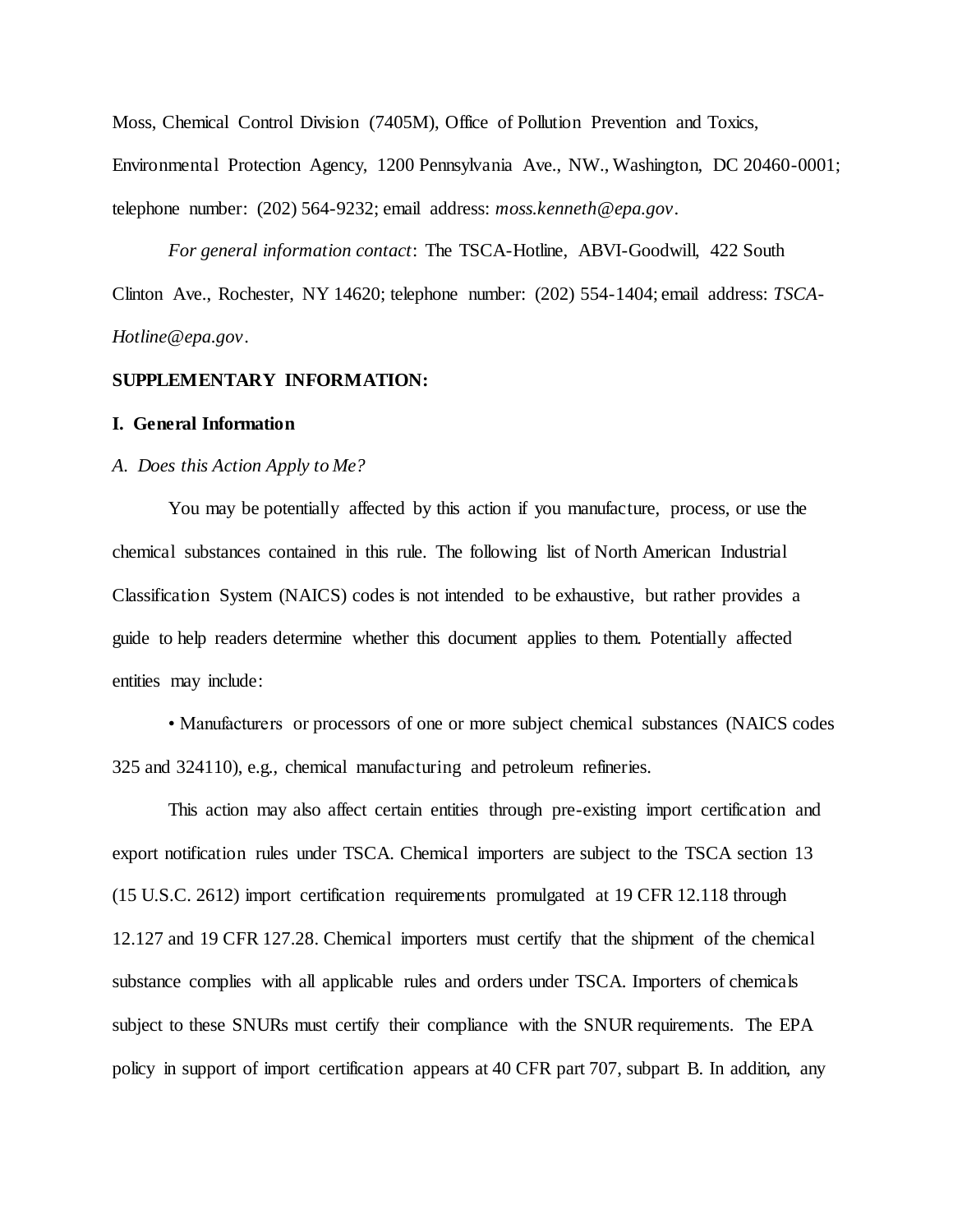persons who export or intend to export a chemical substance that is the subject of this rule on or after [*insert date 30 days after date of publication in the* **Federal Register**] are subject to the export notification provisions of TSCA section 12(b) (15 U.S.C. 2611(b)) (see § 721.20), and must comply with the export notification requirements in 40 CFR part 707, subpart D.

## **II. Background**

# *A. What Action is the Agency Taking?*

EPA is finalizing these SNURs under TSCA section  $5(a)(2)$  for 145 substances which were the subject of PMNs. These SNURs require persons who intend to manufacture or process any of these chemical substances for an activity that is designated as a significant new use to notify EPA at least 90 days before commencing that activity.

In the **Federal Register** of August 1, 2018 (83 FR 37455) (FRL-9981-16), EPA proposed a SNUR for these 145 chemical substances in 40 CFR part 721, subpart E, and reopened the public comment period in the **Federal Register** of October 15, 2018 (83 FR 51910) (FRL-9984- 72). This reopened comment period closed on November 14, 2018. More information on the specific chemical substances subject to this final rule can be found in the **Federal Register**  documents proposing the SNUR. The record for the SNUR was established in the docket under docket ID number EPA–HQ–OPPT–2017–0366. That docket includes information considered by the Agency in developing the proposed and final rules.

EPA received public comments on the proposed rule. Those comments and EPA's responses are found in Unit IV.

## *B. What is the Agency's Authority for Taking this Action?*

Section  $5(a)(2)$  of TSCA (15 U.S.C. 2604 $(a)(2)$ ) authorizes EPA to determine that a use of a chemical substance is a "significant new use." EPA must make this determination by rule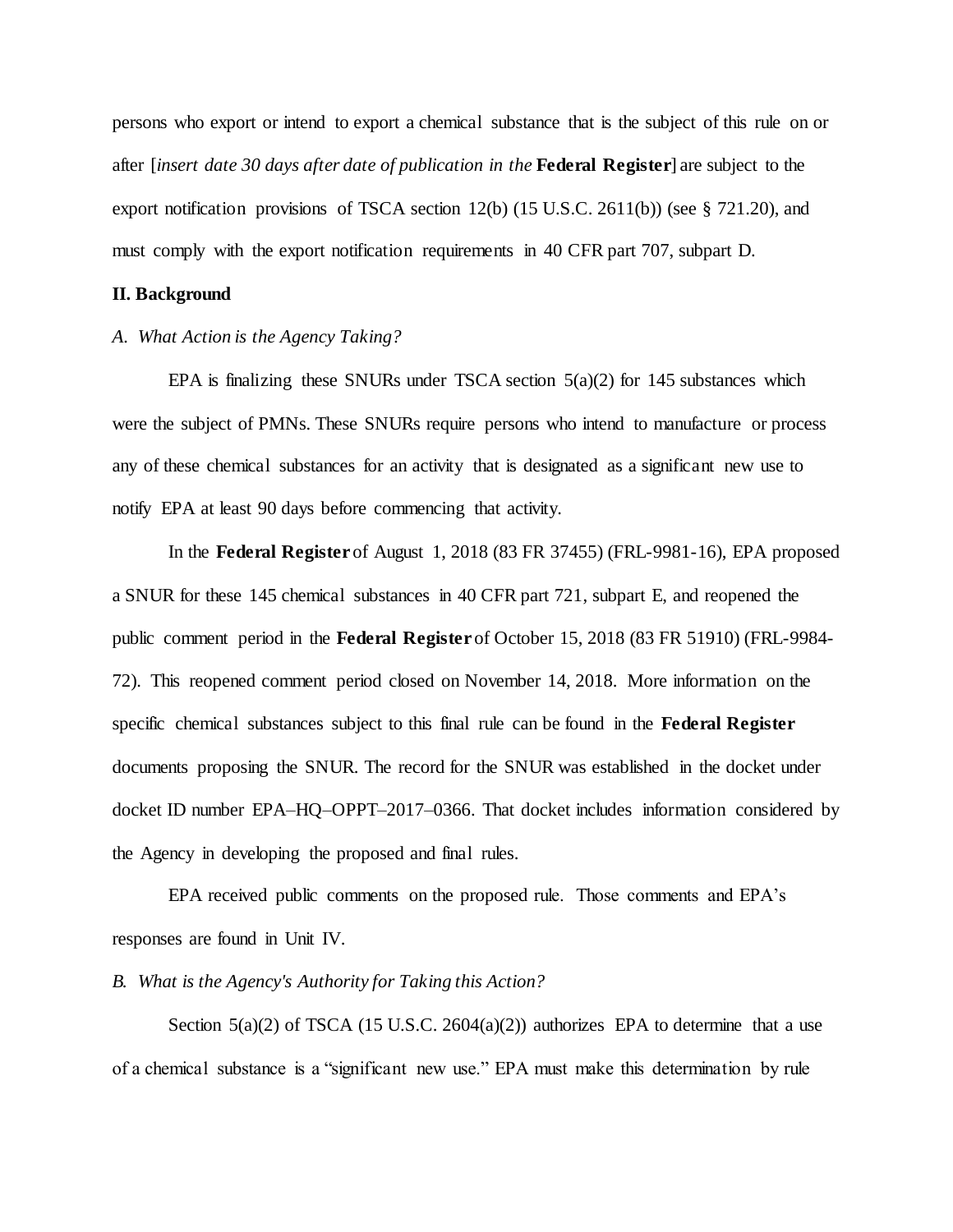after considering all relevant factors, including the four TSCA section  $5(a)(2)$  factors listed in Unit III. Once EPA determines that a use of a chemical substance is a significant new use, TSCA section  $5(a)(1)(B)$  requires persons to submit a significant new use notice (SNUN) to EPA at least 90 days before they manufacture or process the chemical substance for that use (15 U.S.C.  $2604(a)(1)(B)(i)$ . TSCA furthermore prohibits such manufacturing or processing from commencing until EPA has conducted a review of the notice, made an appropriate determination on the notice, and taken such actions as are required in association with that determination (15 U.S.C. 2604(a)(1)(B)(ii)). In the case of a determination other than not likely to present unreasonable risk, the applicable review period must also expire before manufacturing or processing for the new use may commence.

## *C. Applicability of General Provisions*

General provisions for SNURs appear in 40 CFR part 721, subpart A. These provisions describe persons subject to the rule, recordkeeping requirements, exemptions to reporting requirements, and applicability of the rule to uses occurring before the effective date of the rule. Provisions relating to user fees appear at 40 CFR part 700. According to § 721.1(c), persons subject to these SNURs must comply with the same SNUN requirements and EPA regulatory procedures as submitters of PMNs under TSCA section  $5(a)(1)(A)$ . In particular, these requirements include the information submission requirements of TSCA section  $5(b)$  and  $5(d)(1)$ , the exemptions authorized by TSCA section  $5(h)(1)$ ,  $(h)(2)$ ,  $(h)(3)$ , and  $(h)(5)$ , and the regulations at 40 CFR part 720. Once EPA receives a SNUN, EPA must either determine that the use is not likely to present an unreasonable risk of injury under the conditions of use for the chemical substance or take such regulatory action as is associated with an alternative determination before the manufacture or processing for the significant new use can commence.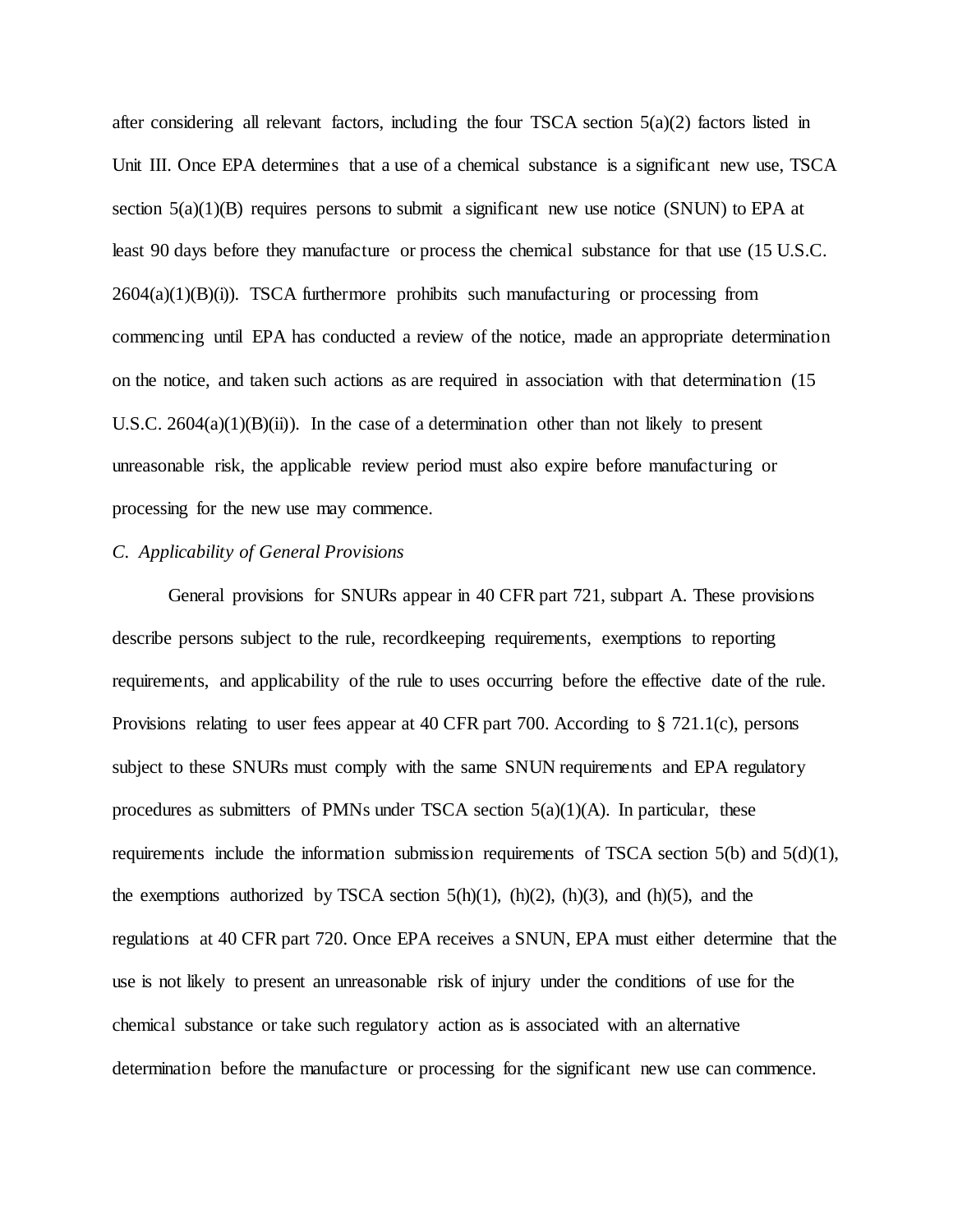In the case of a determination other than not likely to present unreasonable risk, the applicable review period must also expire before manufacturing or processing for the new use may commence. If EPA determines that the use is not likely to present an unreasonable risk, EPA is required under TSCA section 5(g) to make public, and submit for publication in the **Federal Register**, a statement of EPA's findings.

# **III. Significant New Use Determination**

Section  $5(a)(2)$  of TSCA states that EPA's determination that a use of a chemical substance is a significant new use must be made after consideration of all relevant factors, including:

• The projected volume of manufacturing and processing of a chemical substance.

• The extent to which a use changes the type or form of exposure of human beings or the environment to a chemical substance.

• The extent to which a use increases the magnitude and duration of exposure of human beings or the environment to a chemical substance.

• The reasonably anticipated manner and methods of manufacturing, processing, distribution in commerce, and disposal of a chemical substance.

In determining what would constitute a significant new use for the chemical substances that are the subject of these SNURs, EPA considered relevant information about the toxicity of the chemical substances, likely human exposures and environmental releases associated with possible uses, and the four bulleted TSCA section  $5(a)(2)$  factors listed in this unit. Note that when the Agency issues an order under TSCA section  $5(e)$ , section  $5(f)(4)$  requires that the Agency consider whether to promulgate a SNUR for any use not conforming to the restrictions of the order or publish a statement describing the reasons for not initiating the rulemaking.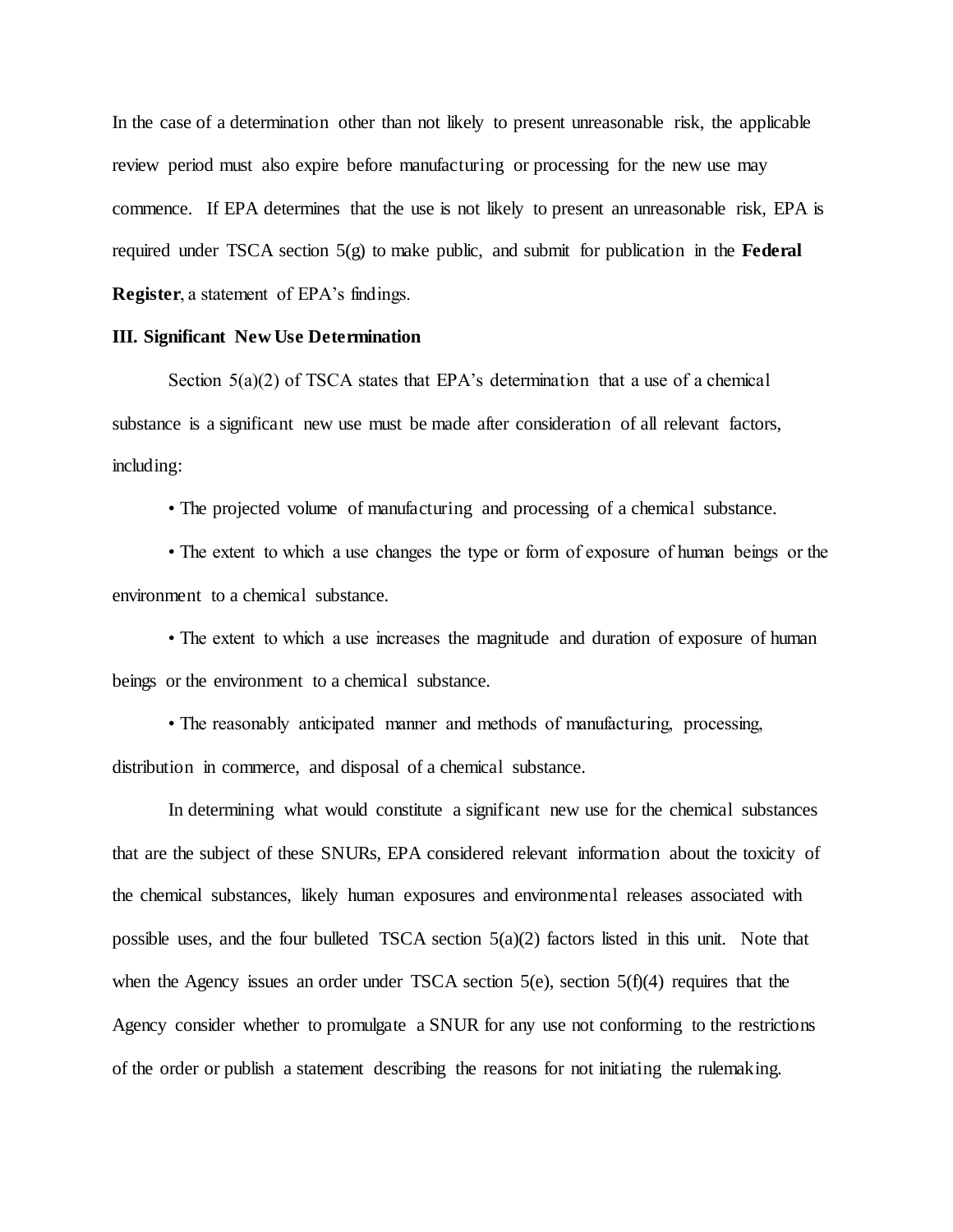## **IV. Public Comments on Proposed Rule and EPA Responses**

EPA received public comments from 15 entities on the proposed rule. The Agency's responses are described below.

## *Anonymous Comments*

EPA received 8 anonymous comments on the proposed rule. These comments were general in nature and not specific to or relevant to any of the proposed SNURs. No response is required.

# *Ad hoc testing policy change*

*Comment:*One commenter noted that EPA has instituted an *ad hoc* testing policy change without acknowledging it has done so and without meeting TSCA's requirements.With these proposed SNURs, the commenter continues, EPA has implemented a significant departure from past policy and practice by ceasing to include any testing requirements or identifying any recommended testing. Instead, the commenter states, each chemical-specific description in Unit IV of the proposed rule only identifies "potentially useful information" that EPA indicates is only being "provided for informational purposes;" EPA has not defined what it means for information to be only potentially useful and why EPA does not identify the information as actually useful or necessary. Finally, the commenter states that, moreover, EPA provides no explanation for why it no longer identifies testing as "recommended testing," as it previously did, and instead only describes the associated information as "potentially useful." *Response:* The comment pertains to the preambles of each SNUR, which are not requirements for testing. The comment is misinformed, as section  $5(a)(2)$  never has provided authority to require testing in SNUNs. Rather, EPA has identified recommended testing that appeared likely to assist with review of a SNUN. That the testing is now characterized as "potentially useful"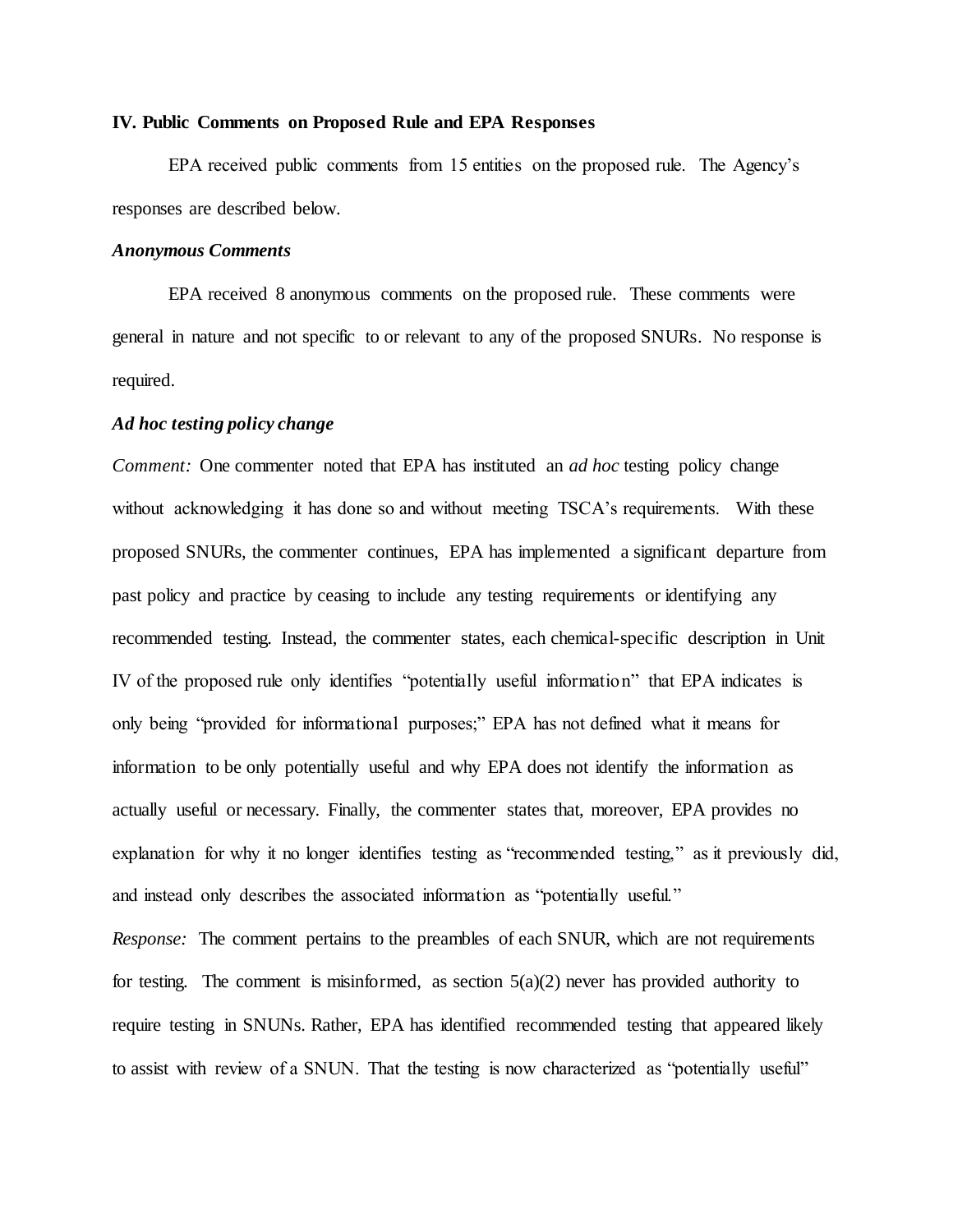rather than "recommended" takes into account the possibility that there may be a variety of information and/or data that would assist with the review of a SNUN, in addition to the testing that the Agency has identified. SNUN submitters may want to consider submitting information (i.e. exposure or toxicity data) that EPA had identified as potentially useful when the new chemical substance was originally reviewed. EPA is not establishing a new testing policy that is based on exposure considerations, as described under TSCA section 26(l)(3).

In addition, as stated on EPA's new chemicals website (*https://www.epa.gov/reviewingnew-chemicals-under-toxic-substances-control-act-tsca/actions-under-tsca-section-5*): "EPA has modified language in its regulatory documents to ensure consistency with TSCA section 4(h) requirements to reduce testing on vertebrates to the extent practicable. Section 5(e) Orders will now contain a statement of need that explains the basis for any decision that requires the use of vertebrate animals. In addition, EPA is modifying language in its legal documents describing test requirements to reflect a preference for tiered testing and use of non-vertebrate testing strategies first and using that test data to inform whether higher tiered testing (including testing of vertebrates) is necessary. Similarly, EPA is modifying language in its SNURs to more generally describe the information EPA believes would help characterize chemical properties, fate and/or the potential human health and environmental effects associated with a significant new use of the chemical substance, rather than list specific recommended tests. EPA is encouraging companies to consult with the Agency on the potential for use of alternative test methods and strategies (also called New Approach Methodologies, or NAMs) to generate data to inform risk assessment. EPA encourages dialogue with Agency representatives to help determine how best the submitter can meet both the data needs and the objective of TSCA section 4(h)."

## *Isocyanates*

One entity commented on proposed SNURs for two isocyanate-based polymers or prepolymers: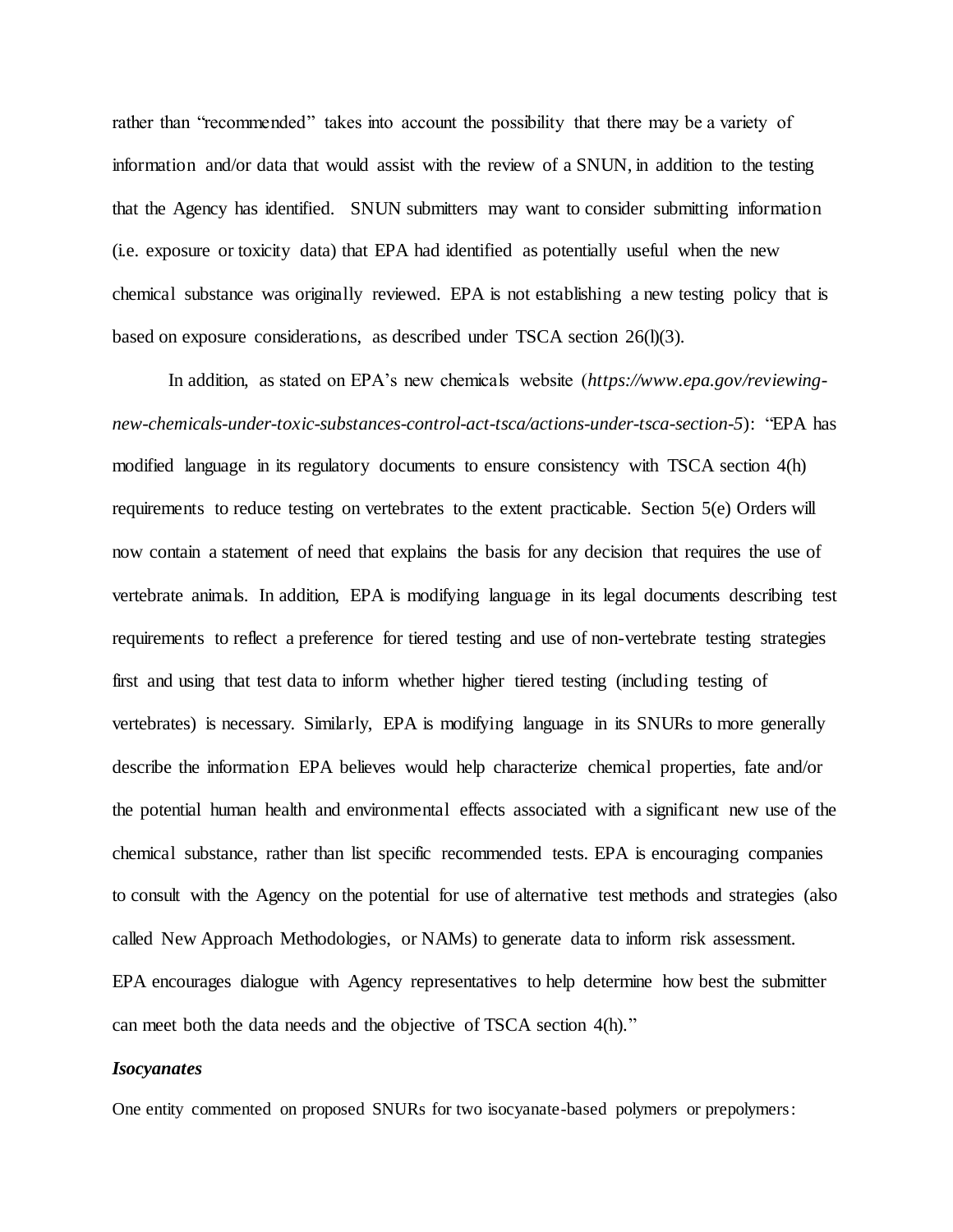aliphatic N-alkyl urea polymer containing cyclohexyl groups and trimethoxy silanes (generic) (721.11029; P-15-706) and aliphatic N-alkyl urea polymer containing aspartic ester groups and trimethoxy silanes (generic) (721.11030; P-15-707). For both of these SNURs, EPA proposed that the absence of the protective measures in the underlying TSCA  $5(e)$  Order - including exceeding a specified weight of residual isocyanates in the PMN substances, consumer use, exceeding a workplace exposure limit (NCEL), and manufacture, processing or use without personal protective equipment - would be reportable significant new uses.

*Comment:* The commenter made the following points:

- EPA should clarify the proposed and direct final SNURs to the extent it is basing them on concerns with excess or residual isocyanate monomers. EPA appears to be basing the proposed SNURs on the potential for the hazards or risks of excess or residual isocyanate monomer in mixture with this isocyanate-based polymer or prepolymer. These isocyanate monomers are existing chemicals with many ongoing uses, including use as a monomer or use in excess or residual monomer. EPA has not transparently identified those monomers as being subject to the proposed SNURs. EPA may not use its SNUR authority to address ongoing uses of the isocyanate monomers.
- EPA should clarify the basis, scope, and provisions of the proposed SNURs. In particular, EPA should clarify its basis for both the imposed limitations on residual isocyanates and the derived New Chemical Exposure Limit (NCEL). EPA should also clarify the proposed regulatory text and the preamble of the proposed SNURs, which include inconsistent language regarding when respiratory and dermal protection is needed.
- EPA should defer personal protective equipment (PPE) and hazard communication provisions to the applicable OSHA requirements.
- EPA should delete the provisions incorporating the recordkeeping requirements in 40 CFR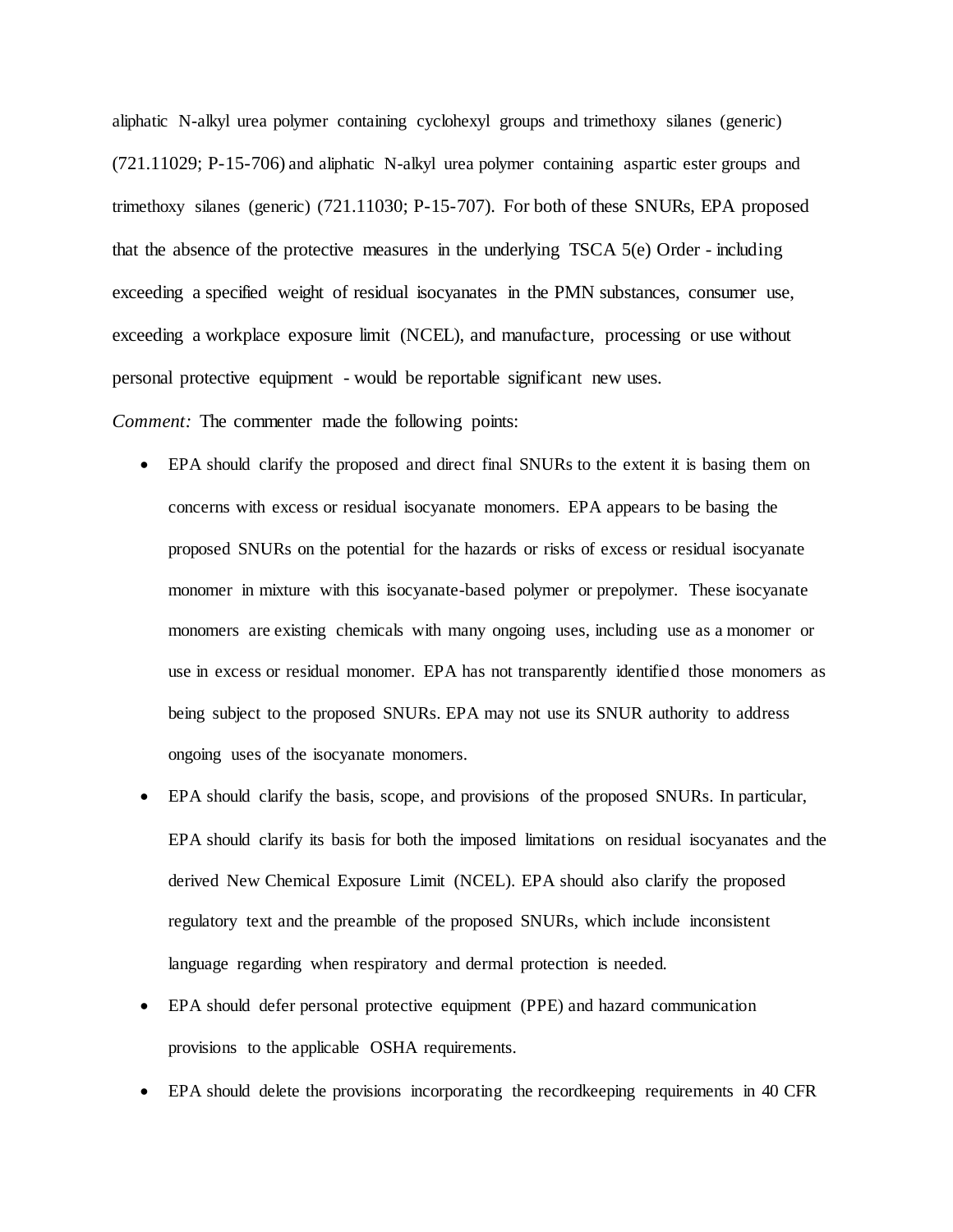721.125, as it did in the proposed TDI SNUR, 80 Fed. Reg. 2068 (Jan. 15, 2015), and some others.

In response to this commenter, another commenter stated that regardless of whether there are separate ongoing uses for these isocyanates, their presence here as residuals is directly associated with the manufacture of a new chemical substance that EPA has reviewed and for which it has determined that the PMN substance may present an unreasonable risk. It is therefore appropriate in this and other such cases that EPA promulgates SNURs that would require notification and EPA review of potential risks posed by the residual isocyanates present in the PMN substance prior to allowing expanded manufacture or use. In addition, these isocyanates have never been used to produce the PMN substance before; this particular significant new use identified by EPA—i.e., manufacture of the PMN substance with a residual isocyanate level above  $0.1\%$  would constitute a significant new use of both the relevant isocyanates and the PMN substance requiring notification under TSCA section 5.

*Response:* EPA is concerned about the health effects of any residual monomer as well as unreacted isocyanate groups on a polymer when assessing the risks for the new chemical substances. EPA has the authority under section 5 of TSCA to address any risks associated with the manufacture, processing, and use of the new chemical substances even if those risks are based on the presence of existing chemical substances. The SNUR only applies to activities associated with the new chemical substances. Activities associated with the new chemical substance are not ongoing activities of the existing chemical substance. EPA did not receive specific, quantitative information that demonstrates the chemical substance subject to these proposed SNURs exhibit a lower potential for the hazards and potential risks described in the proposed SNUR or that they will specifically replace a chemical substance with a higher potential for hazards and risks. EPA is issuing the SNUR as proposed to provide the Agency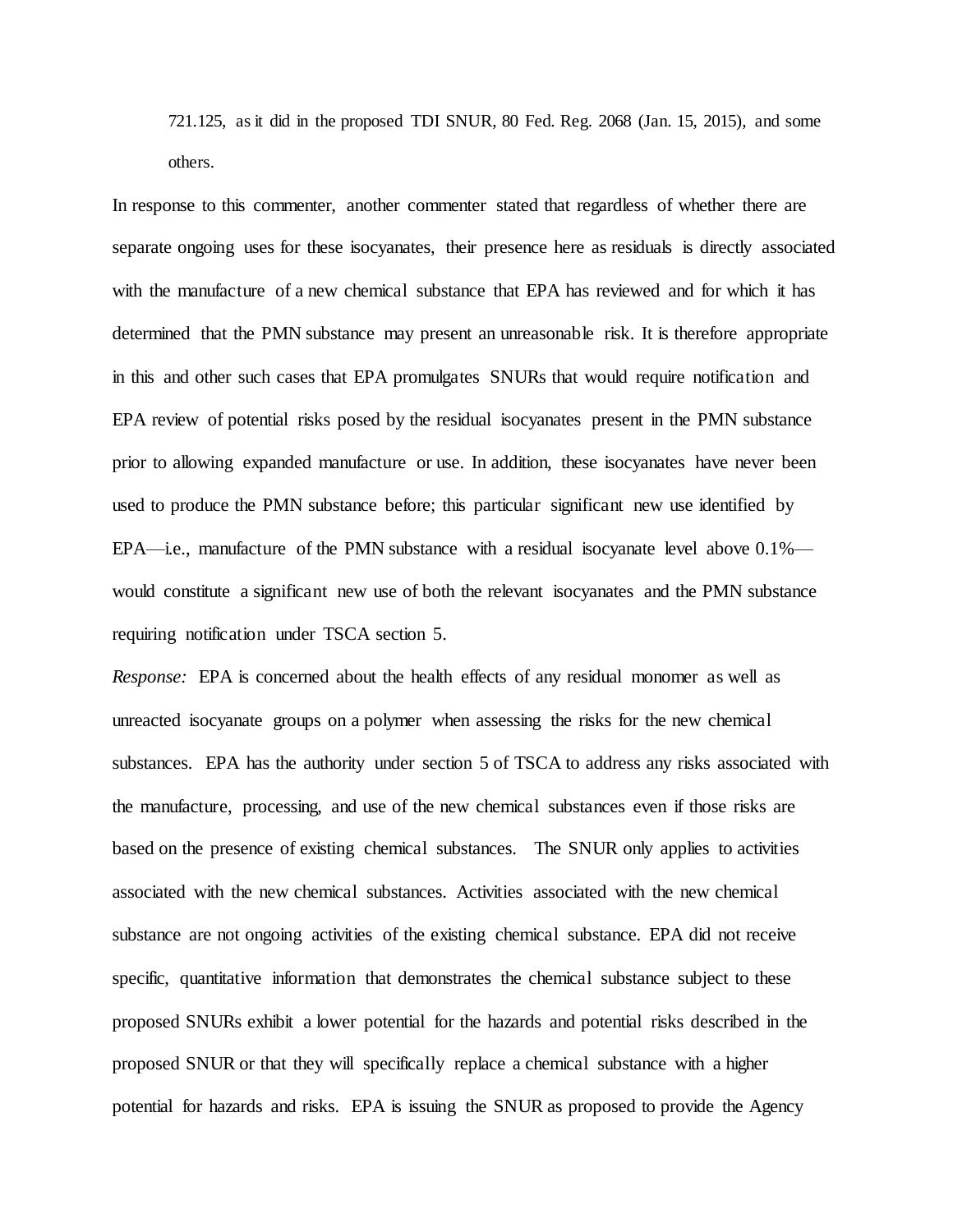with the opportunity to review any new uses for potential unreasonable risks. As described in the Agency's 2011 Action Plan for MDI and TDI, diisocyanates are well-known dermal and inhalation sensitizers in the workplace and have been documented to cause asthma, lung damage, and in severe cases, fatal reactions. EPA is concerned about potential health effects that may result from exposures of consumers or self-employed workers while using products containing uncured (unreacted) MDI and TDI and its related polyisocyanates (e.g., spray- applied foam sealants, adhesives, and coatings) or incidental exposures to the general population while such products are used in or around buildings including homes or schools. While workers may already be using protective controls in occupational settings, due to the nature of the potential risk posed by these chemicals, EPA believes it is prudent to emphasize its concern through respiratory protection requirements where there is potential for inhalation exposure, in addition to proposing significant new uses such as consumer use and application method. Accordingly, the regulatory actions for new diisocyanates reflects EPA's policy of consistent treatment of the entire class of potentially hazardous chemicals, regardless of their statutory status as "new" or "existing" chemicals.

With regards to deferring PPE and hazard communication requirements to OSHA, and to the basis for imposed limitations on residual isocyanates and the derived New Chemical Exposure Limit (NCEL), the 5(e) Order included these protective measures and these comments constitute challenges to certain TSCA section  $5(a)(3)$  determinations rather than to the basis for or the content of the SNURs, which EPA has promulgated using its discretion to issue SNURs under TSCA section 5(a)(2). Because these comments are not germane to this rulemaking, EPA is not responding to these comments in this notice and declines to modify the SNURs on the basis of these comments.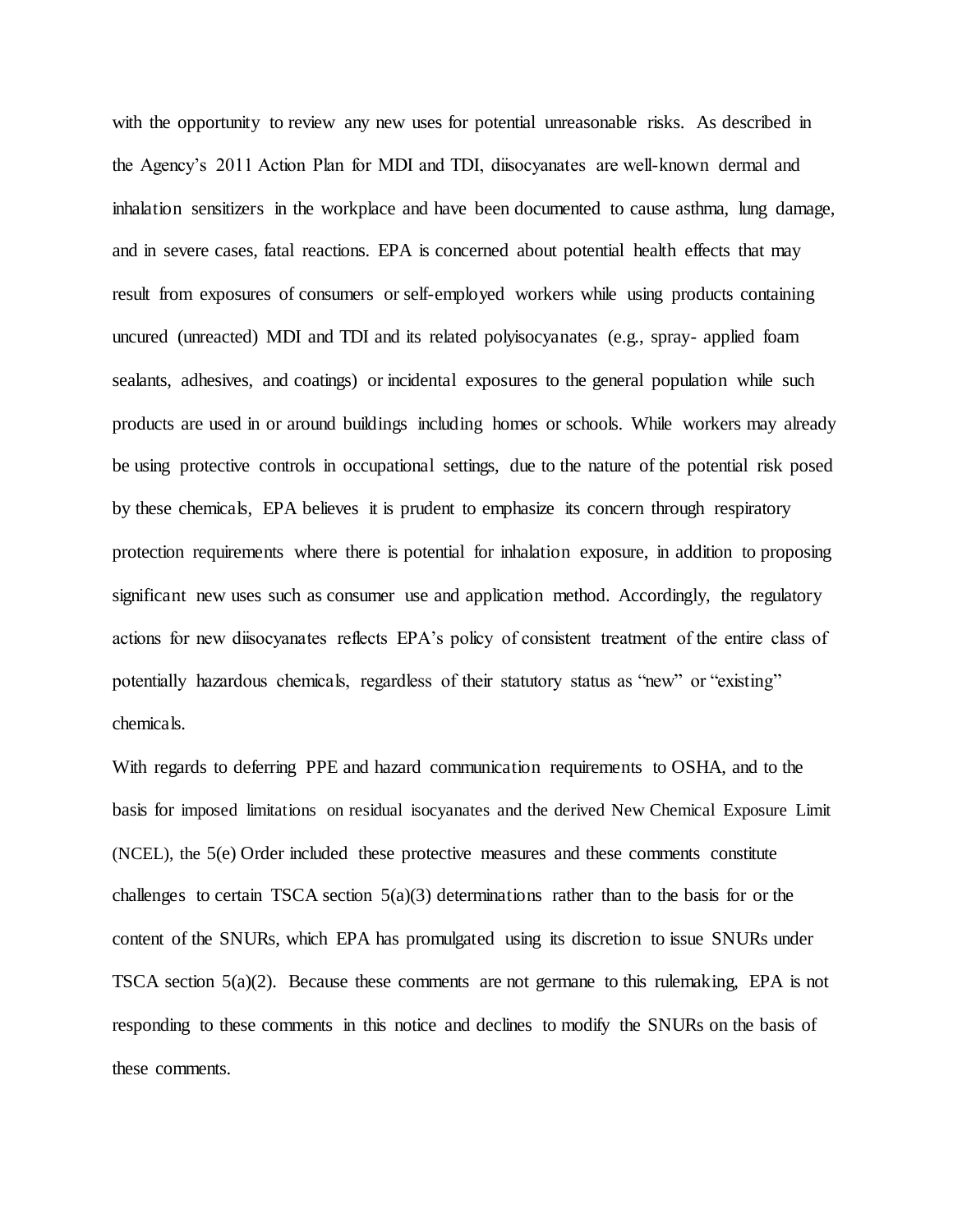With regards to clarifying the proposed regulatory text and the preamble of the proposed SNURs, which include inconsistent language regarding when respiratory and dermal protection is needed, the regulatory text for §721.63 states that workers who are "reasonably likely to be exposed" are required to use the personal protective equipment identified in the SNUR. The preamble language is a summary of SNUR requirements and is not intended describe every detail of the SNUR requirements. Persons manufacturing or processing a chemical substance subject to a SNUR should follow the requirements cited in the regulatory text of the SNUR. With regards to the comment about recordkeeping, the SNUR cited by the commenter are existing chemical SNURs where EPA determined recordkeeping was not needed for various reasons. For example, when the significant new use for an existing chemical is "any use" there is typically no recordkeeping required because there are no records to be maintained that would inform EPA inspection or enforcement. Because these are new chemical SNURs, EPA will continue to require recordkeeping for all new chemical SNURs to better allow EPA to inspect and enforce SNUR requirements at facilities where chemicals subject to SNURs are manufactured and processed.

## *Consistency between SNURs and Orders*

#### *(a). General*

*Comment:* One commenter stated that the Lautenberg Act requires that SNUR requirements conform with requirements of TSCA section 5(e) and 5(f) actions and Orders or that EPA publish a statement explaining why EPA is not doing so, and that EPA should not deviate from prior policy and practice, which correctly implements the law. The commenter then identified instances where the Order requirements were not consistent with the SNUR requirements (see subsequent comments, below).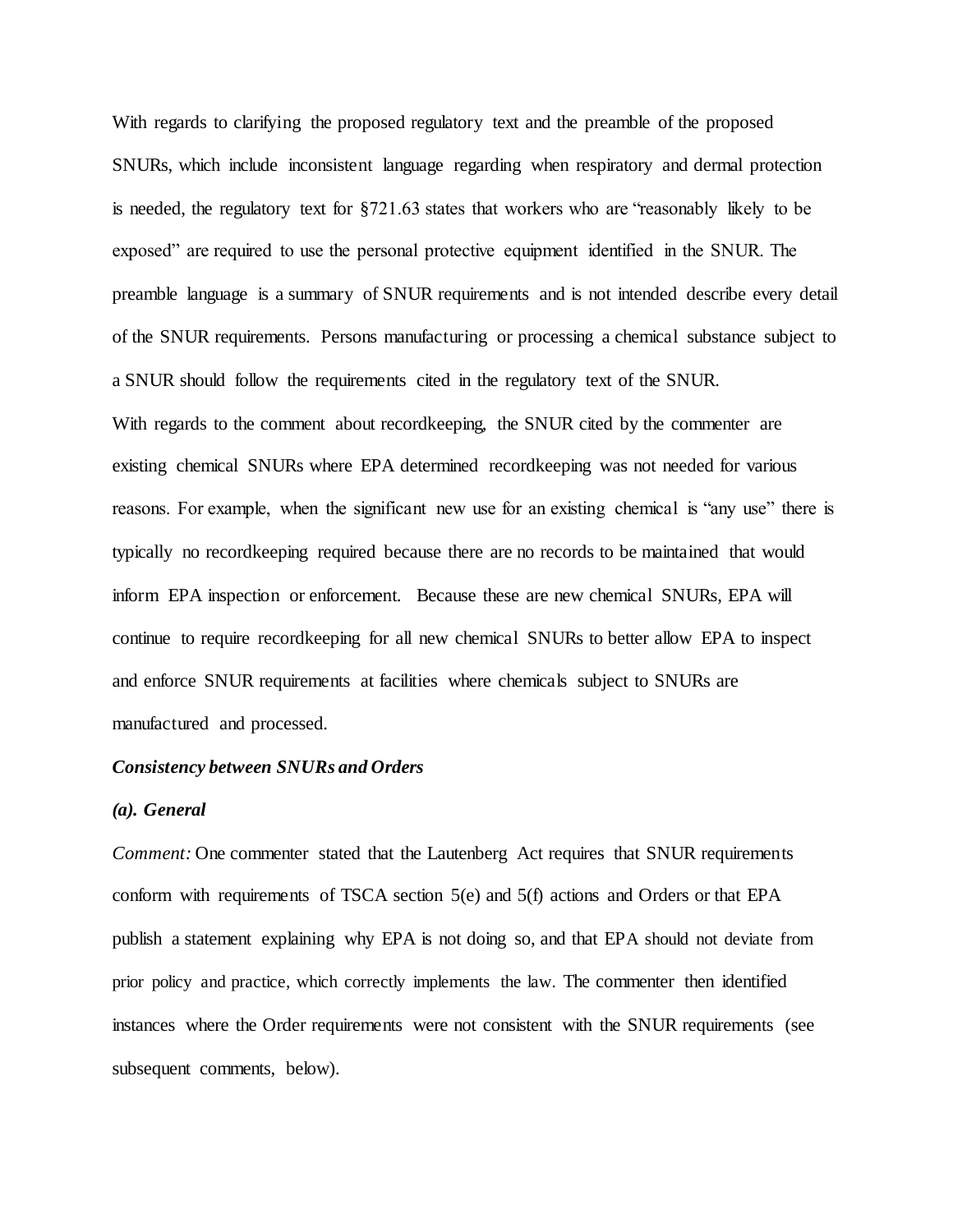*Response:* In general, EPA agrees that SNURs should be consistent with the underlying action or order; however, EPA has never considered that SNURs must have exactly the same requirements. For example, when an Order requires certain testing before manufacture exceeding a certain production limit or time limit, the corresponding SNUR requires notification before exceeding that time or production volume limit. It does not require testing before exceeding the time or production volume limit. Under a TSCA section 5(e) Order, It would be problematic to require the same test from two different entities. The purpose of the SNUR requirement is for the manufacturer to notify EPA and for EPA to determine what, if any, testing should be required based on all available information available. at the time of notification. In the sections that follow, EPA has listed those instances where the commenter identified differences between the Order and the SNUR and either explained the differences or made the change.

# *(b). Protection in the Workplace*

*Comment:* One commenter noted that a number of the proposed SNURs identify a significant new use as any use where worker protection equipment is not provided, and that some but not all of the SNURs correctly mirror the corresponding 5(e) Order by requiring specific respirators, gloves, and other equipment to be used when the chemical is present in a specified "form" or physical state. For example, the Order for P-17-272 identified three forms (particulate, gas/vapor, or combination gas/vapor and particulate (e.g., paint spray mist)). However, the corresponding proposed SNUR does not identify any forms, rather, it only states that "\*\*\* [r] equirements as specified in § 721.63(a)(1),  $(a)(2)(i)$ ,  $(iii)$ ,  $(iv)$ ,  $(a)(3)$ . When determining which persons are reasonably likely to be exposed as required for § 721.63(a)(1) engineering control measures \*\*\* or administrative control measures \*\*\* shall be considered and implemented to prevent exposure, where feasible." This inconsistency is significant because if the form of the chemical substance is not identified in subpart E (i.e., in the proposed SNUR), the workplace protections required under § 721.63(a)(1) or (a)(4) will not fully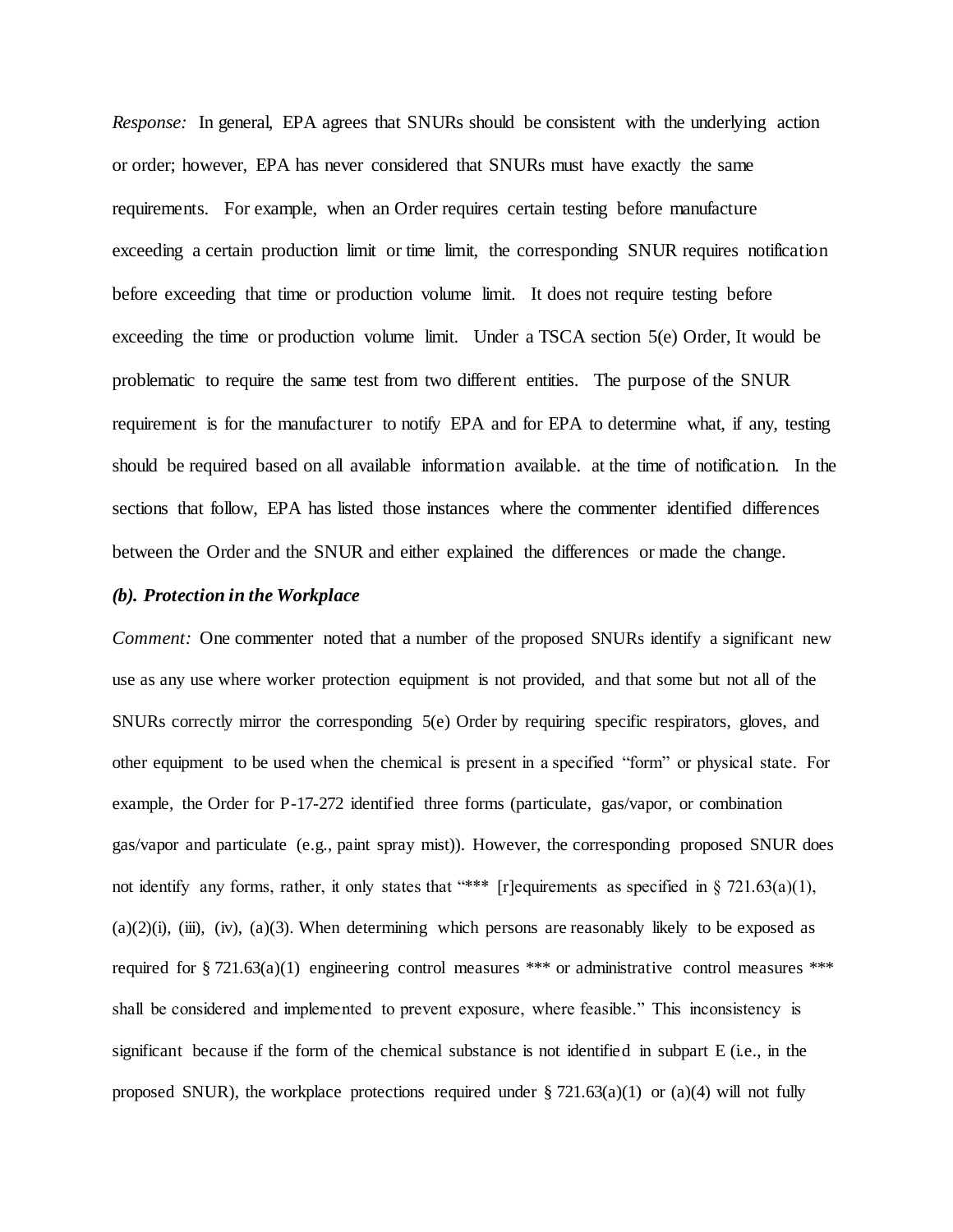apply for the dermal and airborne exposures to those forms. Below are PMNs where one, or all, of the forms identified in the corresponding consent order are not specified in the proposed SNURs:

•Does not identify *any* of the forms identified in the Order: P-14-0472, P-14-0496, P-16- 0358, P-17-0272-77, P-17-0278-80

•Does not identify particulate form: P-15-0707, P-16-0430, P-16-0513

•Does not identify gas/vapor form: P-16-0399

•Does not identify combination of gas/vapor and particulate (EPA provides as an example in the consent order, "paint spray mist"): P-14-0630, P-15-0450, P-15-0705-07, P-16-0322, P-16- 0352 (chemicals A and B), P-16-0399, P-16-0430, P-16-0513, P-17-0032, P-17-0033-140

The commenter states that EPA must eliminate these inconsistencies in the final SNURs and ensure that all forms triggering worker protections specified in the Orders are also specified in the corresponding final SNURs.

*Response:* For P-14-472, P-14-496, P-14-630, P-15-0450, P-16-322, P-16-358, P-16-399, P-17- 272 to P-17-277, P-17-278 to P-17-280, P-15-705-707, P-16-352, P-16-430, P-16-0513, P-17- 0032. the Agency agrees that the form in the SNUR does not match the Order and has corrected that oversight in the final SNUR. For the SNURs for P-17-33 through P-17-140, all three forms - gas, vapor, and particulate - are correctly identified. Any combination of these forms requires the identified personal protective equipment.

# *(c). Industrial, Commercial, and Consumer Activities - Time Limits under 40 CFR 721.80 (p)*

*Comment:* One commenter noted that a number of the 5(e) Orders require the manufacturing (including import) to cease after a period of time unless certain conditions have been met. For example, the Order for P-15-450 establishes a time limit that triggers testing requirements, effective from the Notice of Commencement of Manufacture or Import (NOC) date, after which the chemical substance can no longer be manufactured by the company subject to the Order unless the testing is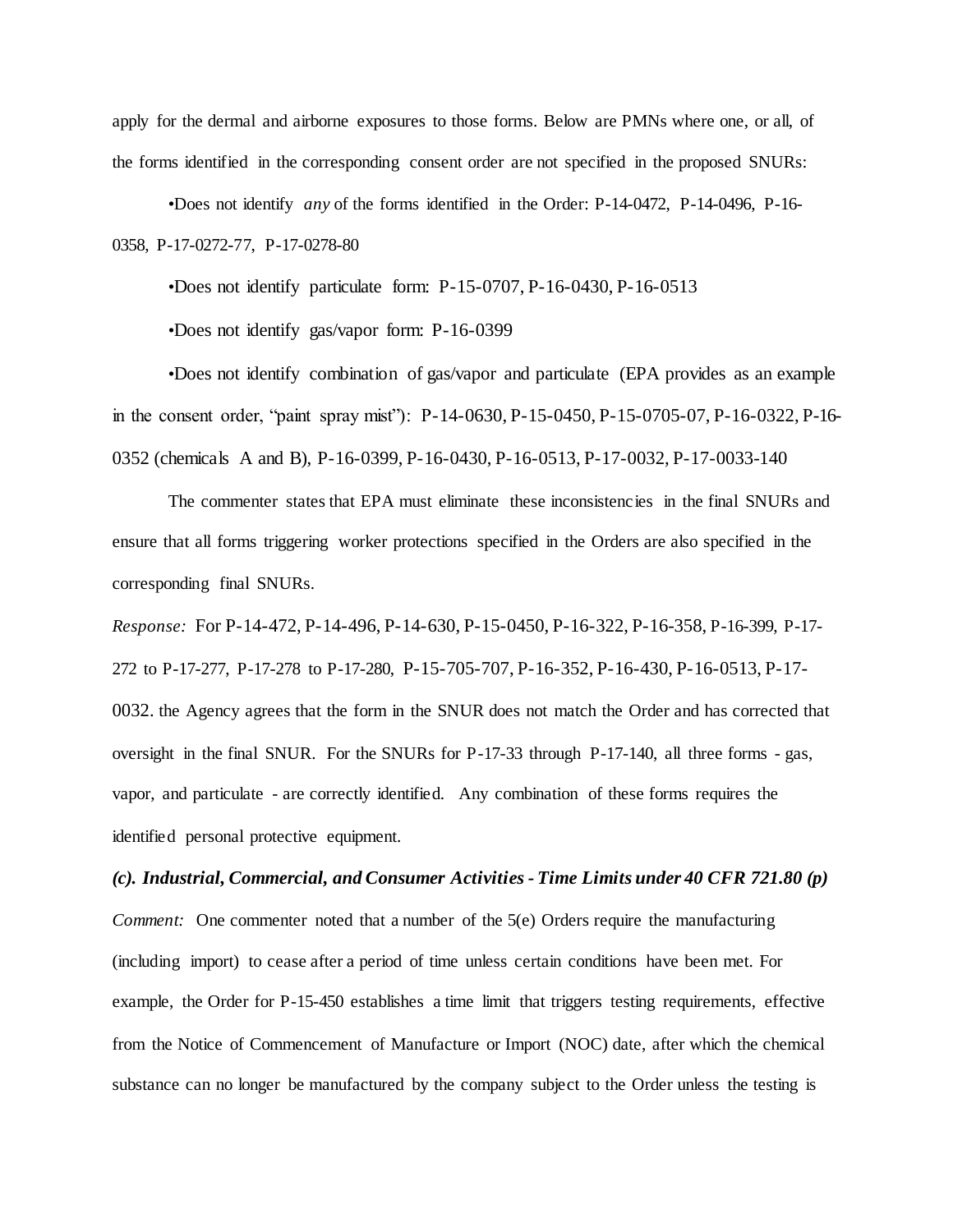conducted. Other Orders establish a volume limit that cannot be exceeded unless the testing is conducted. The commenter continues by noting that the proposed SNURs appear to rely on 40 CFR 721.80(p) to effectuate this type of production limit restriction in the Orders. 40 CFR 721.80(p) states that, where a substance is specified as being subject to that section, a significant new use is the "[a]ggregate manufacture and importation volume for any use greater than that specified in subpart E of this part for the substance," in the proposed SNURs. This delineation of a significant new use clearly only includes a *volume* limitation. In prior SNURs codified in subpart E, EPA cites to 40 CFR 721.80(p) and correctly specifies a volume limitation. *See, e.g.*, 40 CFR 721.10524 and 721.10935. The proposed SNURs covering the substances in P-15-450, P-16-289, P-16-399, and P-17-198 each propose to rely on this restriction for a *time* limitation. EPA's reliance only on cross-referencing 40 CFR 721.80(p) is problematic because in a number of the proposed SNURs EPA cites 40 CFR 721.80(p) as identifying a significant new use but then only specifies a *time* limitation (e.g., 6 months, 12 months, 6 years), not a *volume* limitation. Including only a time limitation in the SNURs in subpart E while also citing 40 CFR 721.80(p) – which provides only for a volume limitation – creates confusion regarding the actual restriction applicable to the substance. If EPA's intention is to impose a volume limitation, EPA should clearly identify the specific volume in the proposed SNUR. And if EPA wants to set a time limitation instead of or in addition to a volume limitation, EPA must spell that out in the proposed SNUR. For instance, in the past, EPA has set a limit at "any amount after [x date]." *See, e.g.*, 40 CFR 721.10522, 721.10527, and 721.10619. Regardless of the approach, EPA must ensure that the final SNURs capture all of the restrictions in the 5(e) Orders.

The commenter continues that EPA's approach to specifying time limitations is made more confusing because the proposed SNURs fail to explain that the time limit originated and is specified in the Order, and more importantly fail to identify the trigger that starts the clock ticking toward the time limit. The proposed SNURs state that a significant new use is any use as described in 40 CFR 721.80(p), with a time period (e.g., six months) noted in parentheses but without any further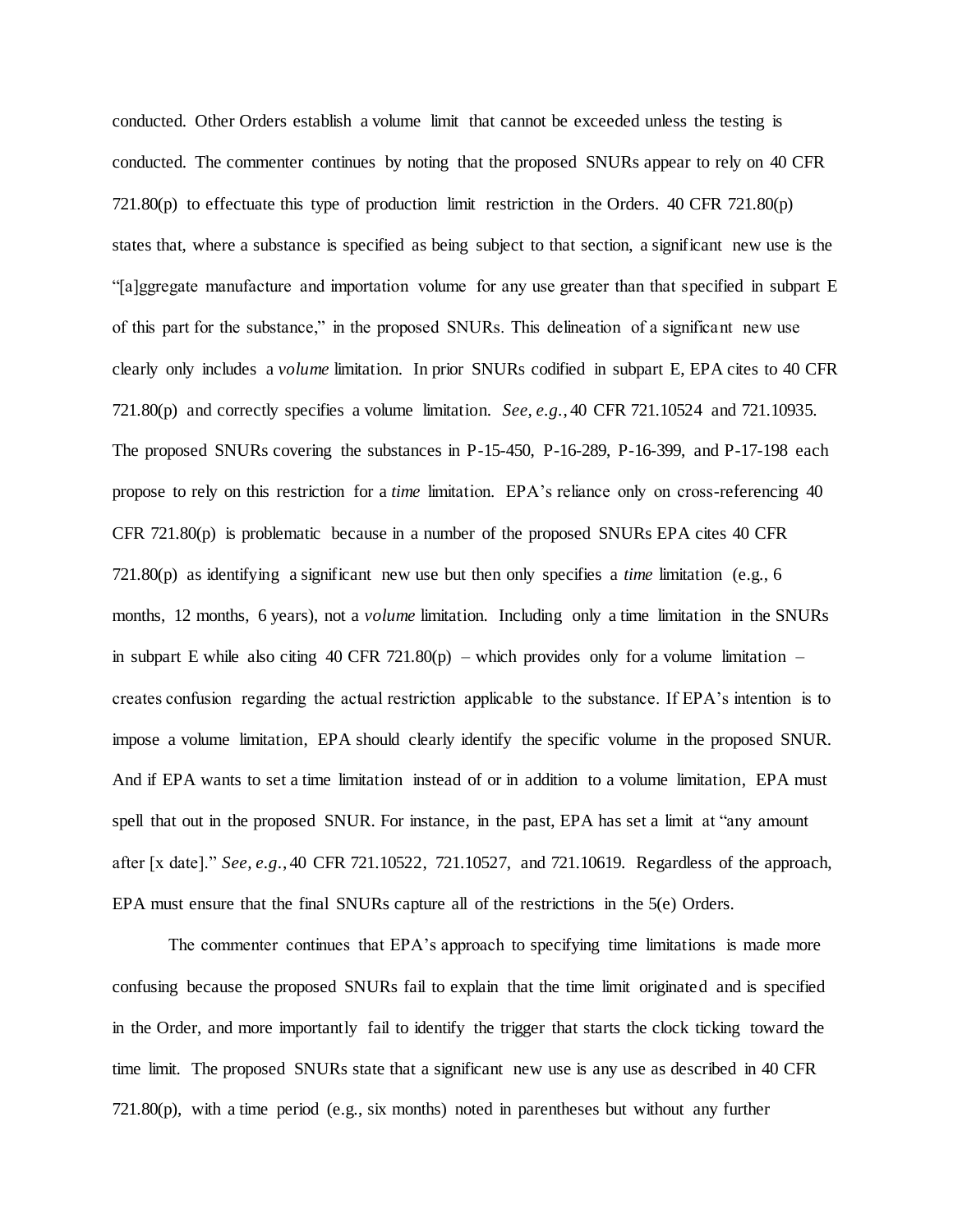explanation. While the original PMN submitter may understand this in the context of its Order, the commenter states, any other company subject to the SNUR would not. Accordingly, EPA needs to specify, at a minimum, when the time period commences, which based on the Order is upon the PMN submitter's filing of a NOC. Even then, it is not clear how a second company would timely know that a NOC had been filed by the PMN submitter, thereby triggering the time period to start. It is also not clear how EPA would address a situation in which a SNUR is finalized preceding or otherwise in the absence of the filing of a NOC.

Second, the Order for P-16-0289 includes numerous time limitations on the manufacturing volume of the chemical substance, yet the corresponding proposed SNUR fails to include all but one of them. The proposed SNUR states that a significant new use is any use as described in 40 CFR 721.80(p), with "six months" in parentheses. In addition to the concern raised previously about the ambiguity of relying solely on a time limitation when EPA also intends to have a volume limitation, in this case the Order sets additional limitations *that are not included at all in the SNUR*. These include a prohibition on manufacturing unless the company "measures the particle size distribution to characterize the particle size distribution of fractions less than 10 microns of the dry particle PMN substance": (1) twice every twelve months *after* the six months is over, if there is commercial production, until a total of six tests are performed; and (2) if there are changes in the manufacturing process that could result in different particle sizes. Rather than rely solely on cross-referencing 40 CFR 721.80(p), EPA should spell out the restrictions from the Order in the proposed SNUR or cite to 40 CFR 721.80(k) and (q), which in turn cite to the restrictions set by the Order. Ultimately, whichever way EPA chooses to make this correction, EPA must make sure that the limits set by the final SNUR are clear, and fully conform to the limits in the Order.

*Response:* In response to this comment, in the final rule EPA presents the specific time restriction rather than cross-referencing §721.80(p). For all the SNURs cited, the time limits refer to the time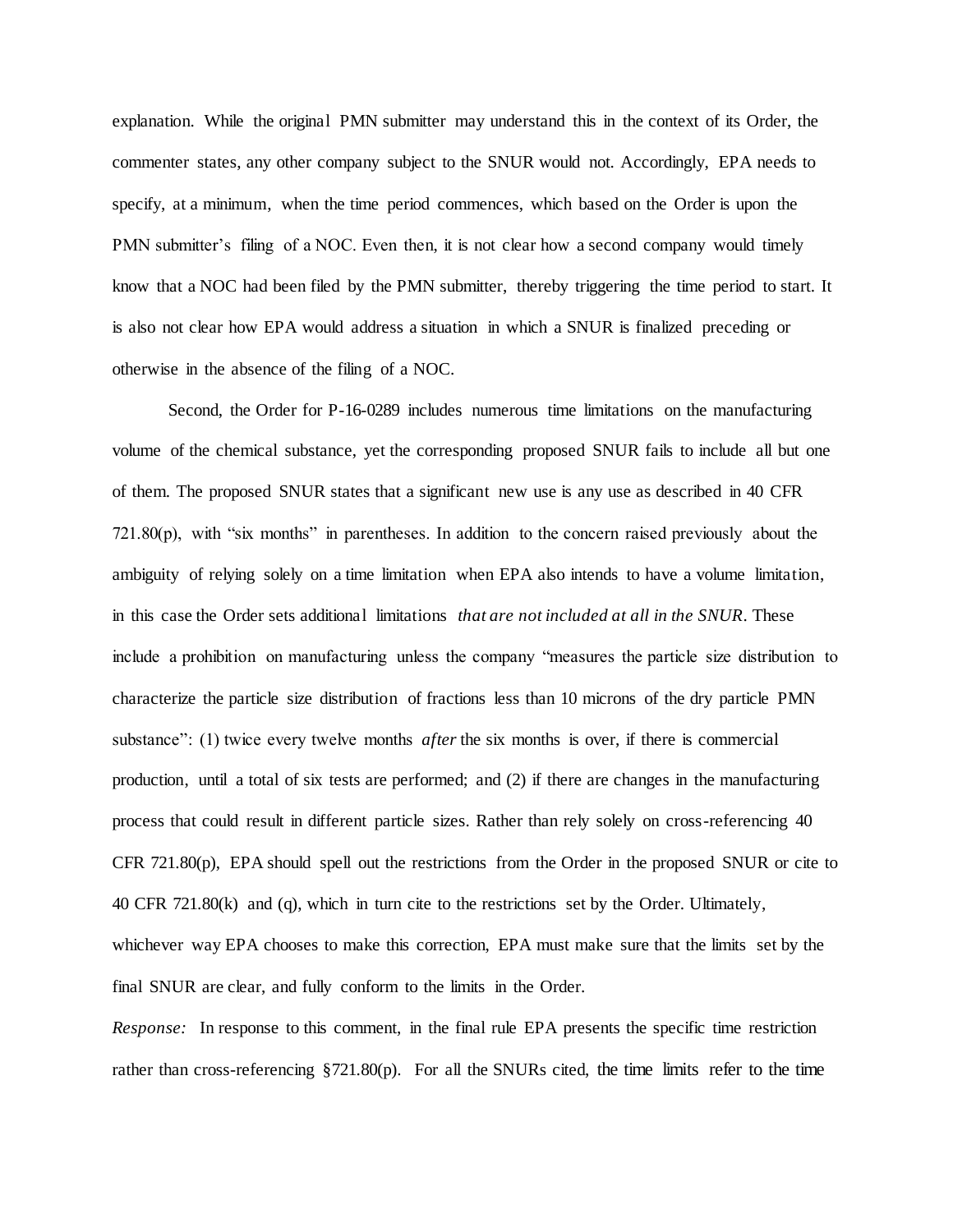after – any manufacturer – begins manufacture of the PMN substance. Each manufacturer is permitted to manufacture up to the time limit identified in the SNUR from the time they begin manufacture. They are not required to base their time limit on the actions of other manufacturers or the notice of commencement. If that were the case some manufacturers could be required to notify EPA before they even begin manufacture. Therefore, EPA is removing the reference to  $\S721.80(p)$  and clarifying that "It is a significant new use to manufacture for a period longer than *(time period cited in the underlying Order)*." For those instances where there are multiple time limits in the Order, corresponding to multiple testing requirements, only the first limit will be included in the SNUR, because by the time of any SNUN submission, the Agency may possess new information that changes its initial data requirements and any new time limits would be the subject of EPA's finding for the SNUN.

#### *(d). Other Discrepancies between Orders and SNURs*

*Comment:* The same commenter noted the following examples of other discrepancies between Orders and corresponding proposed SNURs with respect to the specification of significant new uses for industrial, commercial, and consumer activities:

For P-14-0630, the Order states that using the chemical substance in a consumer product that generates "vapor" is prohibited. The proposed SNUR does not include generation of vapor as a significant new use.

For P-16-0273-74, the Order states that the chemical substance can only be imported in totes. The proposed SNUR does not include that limitation.

For P-16-0495, the Order states that the chemical substance can only be used for a specific confidential use. The proposed SNUR sets no such limit. The SNUR should cite to 40 CFR 721.80(k) ("use other than allowed by the section 5(e) consent order").

For P-17-0032, the Order includes a separate volume limit for *processing* the substance. The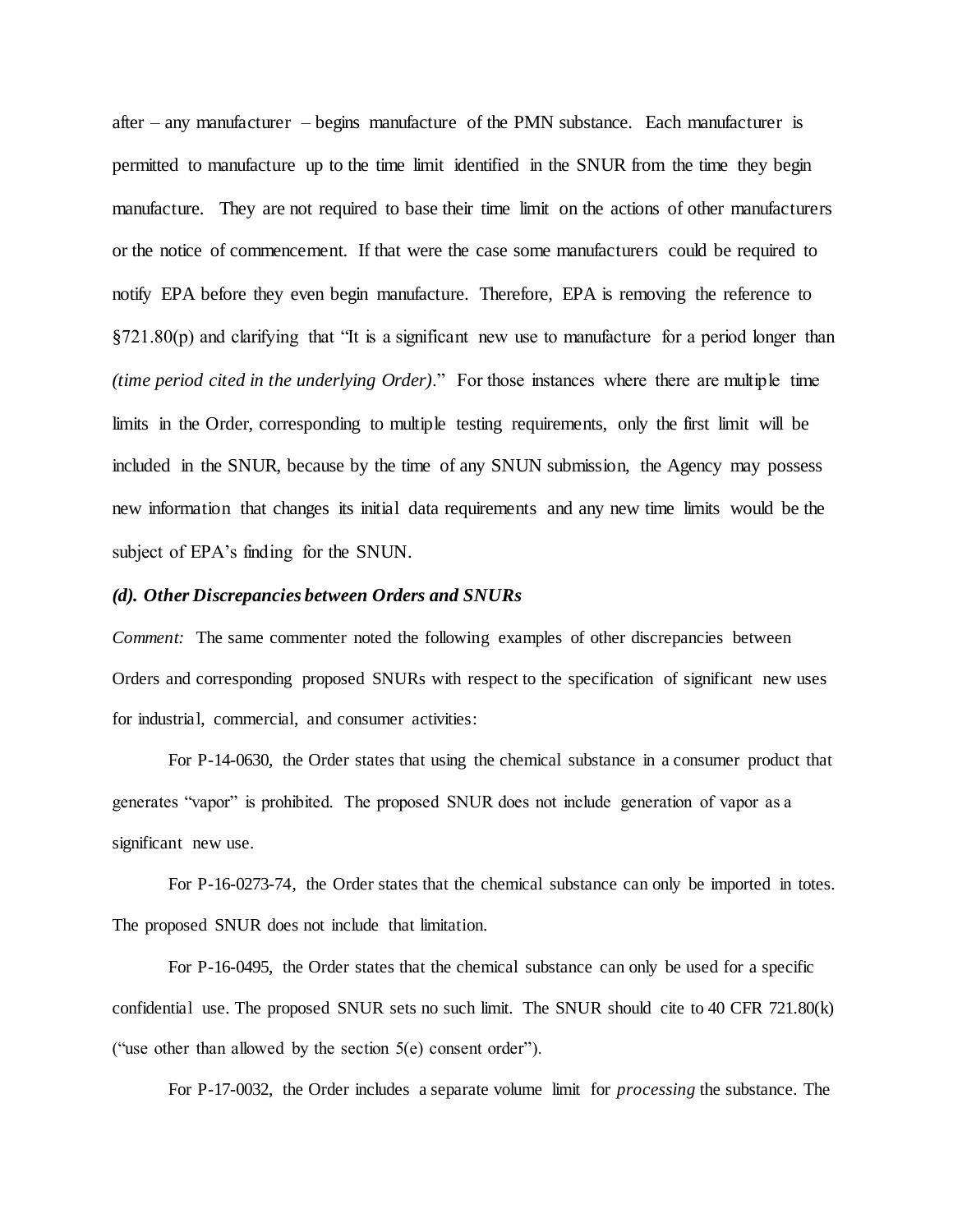SNUR only sets a volume limit for manufacture and import and not one for processing. EPA must include the processing limit in the SNUR.

*Response:* For the SNUR for P-16-495, the Agency has corrected the oversight in the proposed rule and the final SNUR for that chemical substance now cites 40 CFR 721.80(k). For the SNUR for P-17-32, the Agency agrees that there was an oversight in the proposed rule. The final SNUR for that chemical substance now also includes the statement "It is a significant new use to process the substance beyond the confidential annual volume cited in the 5(e) Order." For the SNUR for P14-630 EPA has added generation of vapor in a consumer product as a significant new use because it is part of the Order but was inadvertently not included in the proposed rule. For the SNUR for P16-273 and 274 the Order erroneously references in the preamble a requirement to import the chemicals in totes. However, this is not a requirement of the Order. Therefore, EPA did not include that requirement for the final SNUR for P-16-273 and 274.

## *(e). Human Health, Environmental Hazard, Exposure, and Precautionary Statements:*

*Comment:* One commenter noted inconsistencies between the hazard communication statements that would be required by the proposed SNURs and those required in the corresponding 5(e) Orders. For P-14-0496, the SNUR is missing the "disposal restrictions apply" warning specified at 40 CFR  $721.72(g)(4)(i)$ . This warning is required by the underlying  $5(e)$  Order for PMNs P14-0472 and P14-0496. For P-17-0272, the SNUR is missing the precautionary statement for developmental effects (40 CFR 721.72(g)(1)(vi)). This statement is required by the  $5(e)$  Order for P-17-0272 through -0277. Given that each of these precautionary statements is required by the corresponding Orders, they must be included in the final SNURs.

*Response:* This is an oversight and is corrected in the final SNURs for these substances. *Comment:* The same commenter noted that for two of the proposed SNURs associated with the Order for P-17-33 through P-17140, the proposed SNURs are lacking a requirement for three hazards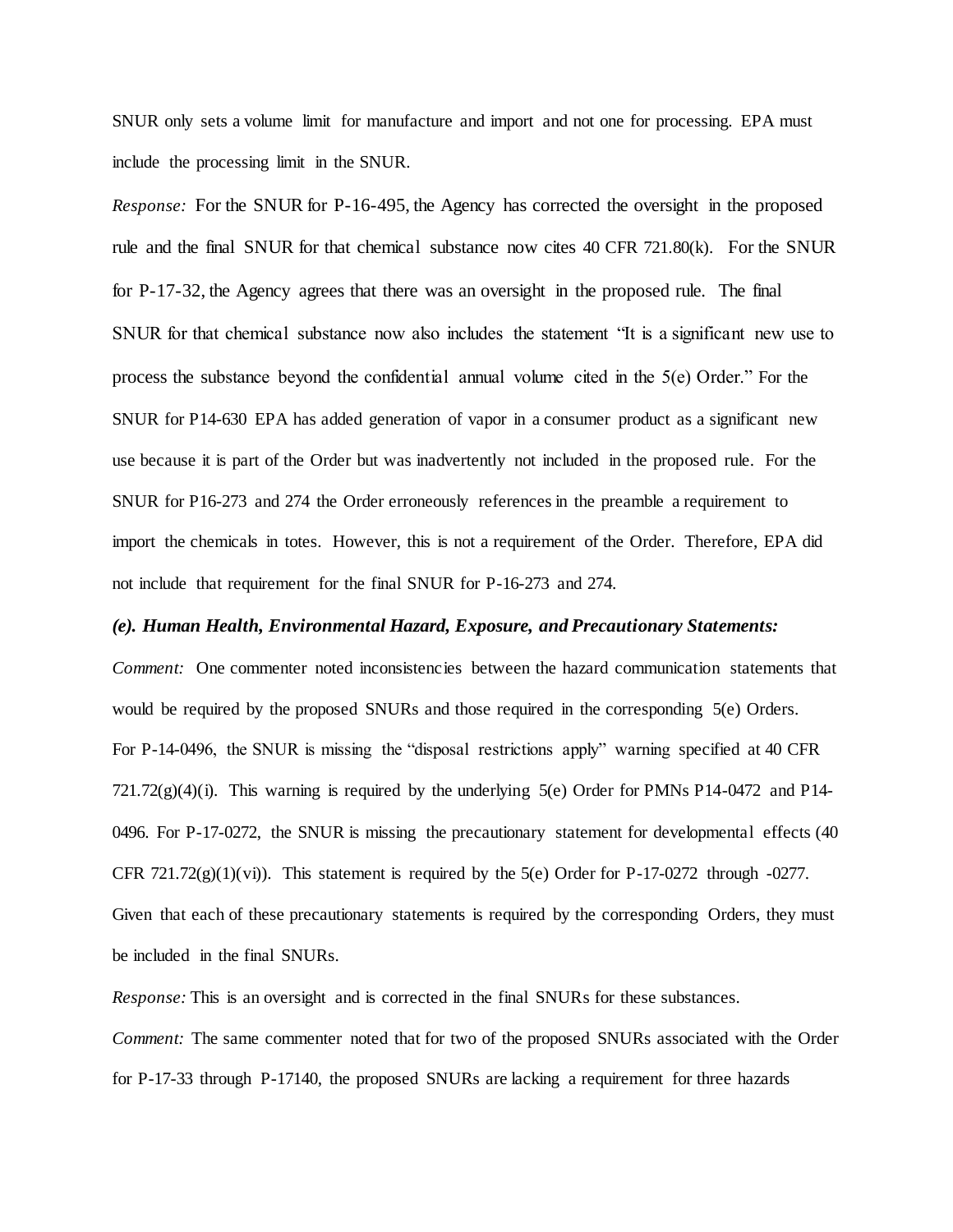statements: toxic to fish  $(40 \text{ CFR } 721.72(g)(3)(i))$ , toxic to aquatic organisms  $(40 \text{ CFR } 721.72(g)(3)(i))$ 721.72(g)(3)(ii)), and disposal restrictions apply (40 CFR 721.72(g)(4)(i)). The two SNURs are for certain halogenated sodium benzoate salts, 40 CFR 721.11053, and certain halogenated sodium benzoic acids, 40 CFR 721.11054. Because the Order applies to multiple substances and redacts certain information (likely health and safety information not eligible for redaction under TSCA section 14), it is not possible for the public to know whether the hazard statements are or are not required for the chemicals subject to the SNURs noted above. EPA should ensure that there are no inconsistencies between the requirements of the SNURs and the Order for these chemicals. *Response:* The hazard statements identified by the commenter only apply to the chemicals subject to the SNUR in 40 CFR 721.11055. Those hazard statements are not required in the Order for the chemicals subject to the SNUR in 40 CFR 721.11053 and 11054. EPA will finalize those requirements as proposed.

# *(f). Additional errors in the proposed SNURs.*

*Comment:* For P-17-33 through P-17-140, there are three separate SNURs that cover the many chemicals covered by that one Order. One commenter noted that the SNUR for sodium benzoate salts states that a significant new use is any use other than those allowed in the Order, which is applicable to all of the substances P-17-33 through P-17-140 (to be codified at 40 CFR 721.11053(a)(2)(iii)) (citing  $40$  CFR  $721.80(k)$ ). This restriction, the commenter continues, is not specified in the other two SNURs (to be codified at 40 CFR 721.11054(a)(2)(iii), 721.11055(a)(2)(iii)), and EPA must fix this error and ensure that each proposed SNUR contains all of the restrictions governing the relevant chemicals that appear in the Order.

*Response:* The requirement cited in 40 CFR  $11053(a)(2)(iii)$  for 40 CFR  $721.80(k)$  was erroneously included in the proposed SNUR. The Order for P17-33 through P17-140 does not include a restriction on use. EPA has removed this requirement from the final SNUR.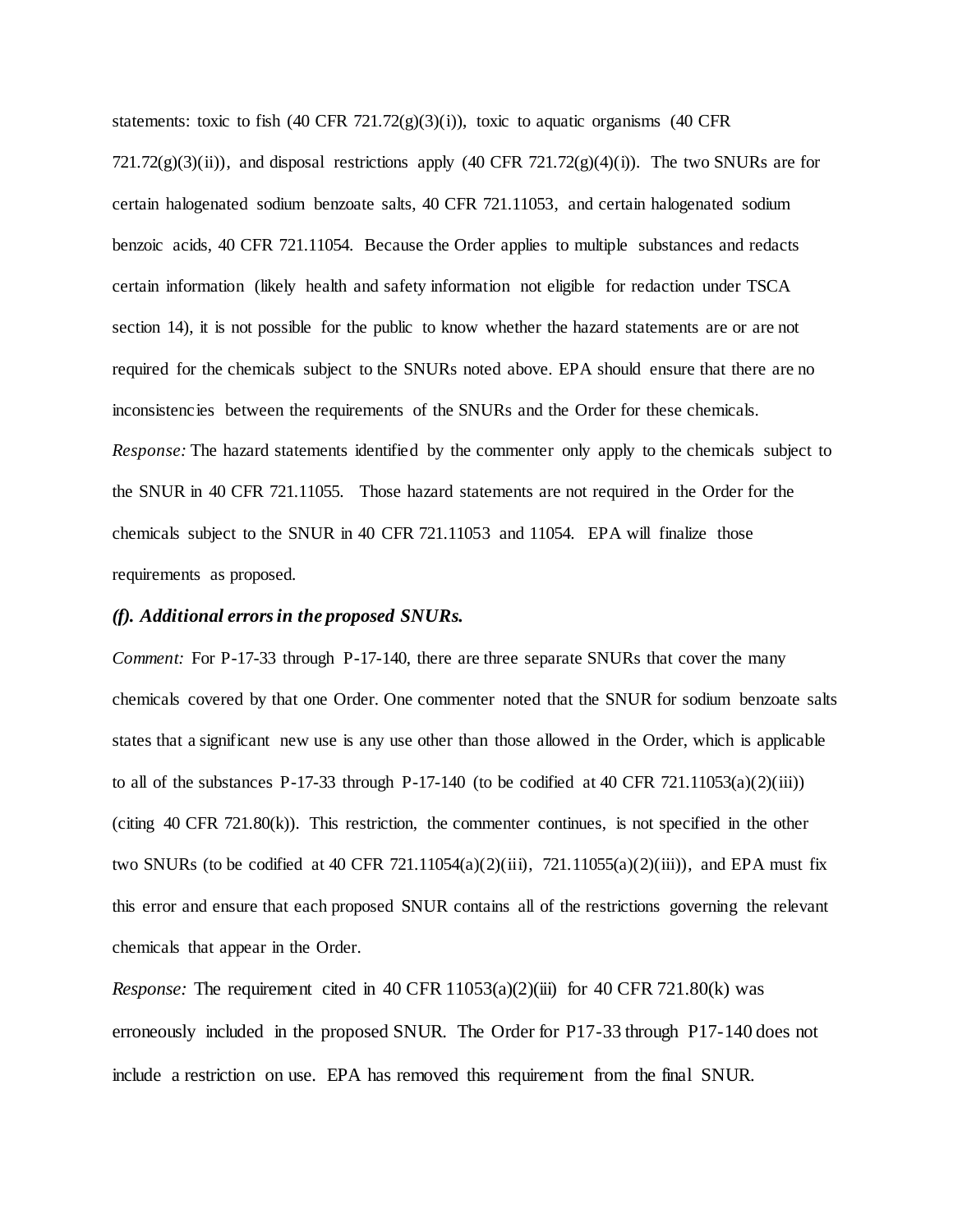*Comment:* Additionally, the commenter noted that P-16-352 had one Order covering two separate chemicals, with each having a proposed SNUR. The volume limitation set in the Order was for the substances combined. One commenter noted that both proposed SNURs contained errors. First, the combined volume limits set in  $\S721.11039$  are incorrect because it cites itself twice – "this substance" and the substance subject to  $721.11039$ " – instead of citing itself and the other PMN substance at § 721.11040. 83 FR at 37725. Second, § 721.11040 cites to an incorrect SNUR, "§ 721.9998," for its combined volume limit, when it should cite to the other PMN substance at section 721.11039 *Id.*  EPA must ensure that the combined volume limitations in the final SNURs are correct. *Response:* EPA has corrected the cross-references in the final rule to the correct SNUR.

#### *Chemical identity correction: SNUR for P-17-278 through P-17-280 (40 CFR 721.11058)*

EPA has modified the generic chemical identity from "fatty acid amide alkyl amine salts" in the proposed rule to "fatty acid derived imidazoline salts" for the SNUR for P-17-278 through P-17- 280 (40 CFR 721.11058), to agree with the generic name provided in the Notice of Commencement of Manufacture or Import (NOC) submitted for these PMN substances.

# *Comments specific to the proposed SNUR at 40 CFR 721.11027: Aluminum Cobalt Lithium Nickel Oxide (PMN P-15-0450; CASRN 177997-13-6).*

*Comment:* Four entities commented on the SNUR for PMN P-15-450 (40 CFR 721.11027), aluminum cobalt lithium nickel oxide. One commenter suggested a different approach for control of air releases, rather than the proposed significant new use of any release of the chemical substance to air unless using the chemical transfer and air ventilation processes described in the PMN, including filtering through a high-efficiency particulate air filter with an efficiency rate of 99.99%. The commenter requested making the provision technology neutral instead, and exposure monitoring requirement more flexible (quarterly rather than monthly). The commenter states that there could be different processes to handle and transfer the PMN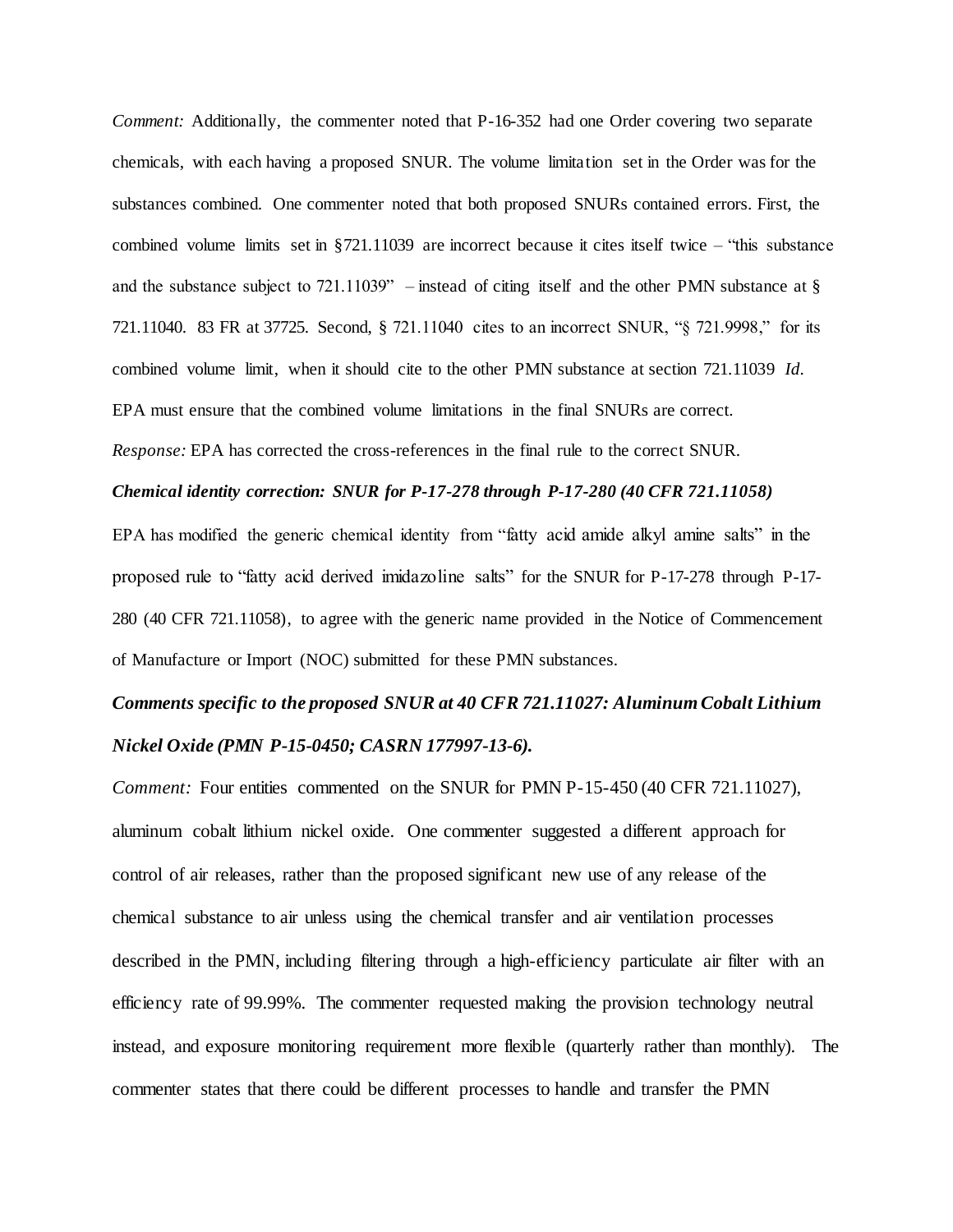substance, and control resulting air emissions, that will provide an equivalent or even improved level of control. For example, the commenter continued, there are control technologies that may have a removal efficiency rating of 99.99% that are not the high-efficiency particulate filters mentioned in the PMN. Therefore, a specific control technology does not need to be identified, but rather a specific rated efficiency (99.99%) or control target.

*Response:* The proposed SNUR provisions reflect the requirements of the underlying Order. In the proposed SNUR air releases are allowed only after the chemical transfer and air ventilation provisions described in the PMN which are not limited to but include HEPA filters that achieve 99.99% removal efficiency. This requirement remains in the final SNUR. The reason to include the lack of this control in the SNUR is to allow EPA to assess if other processes result in the same level of or lower air releases.

*Comment:* A commenter proposed a flexible monitoring schedule in lieu of mandatory monthly monitoring. The commenter noted that OSHA has addressed monitoring frequency to assess worker exposure. Section 6(b) of the OSHA Act gives OSHA authority to develop chemical specific standards. One such standard is 29 CFR 1910.1026 Chromium (VI). The OSHA Chromium (VI) workplace standard contains a flexible monitoring requirement based on results from initial monitoring. If initial monitoring indicates that employee exposures are below 50% (action level) of the determined limit, no further monitoring is required unless changes in the workplace result in new or additional exposures. If the initial determination reveals employee exposures to be at or above the action level, but below the determined limit, periodic monitoring must be performed at least every six months. If the initial monitoring reveals employee exposures to be above the determined limit, monitoring must be conducted at least every three months. Adjustments to the monitoring frequency are allowed based on monitoring results. The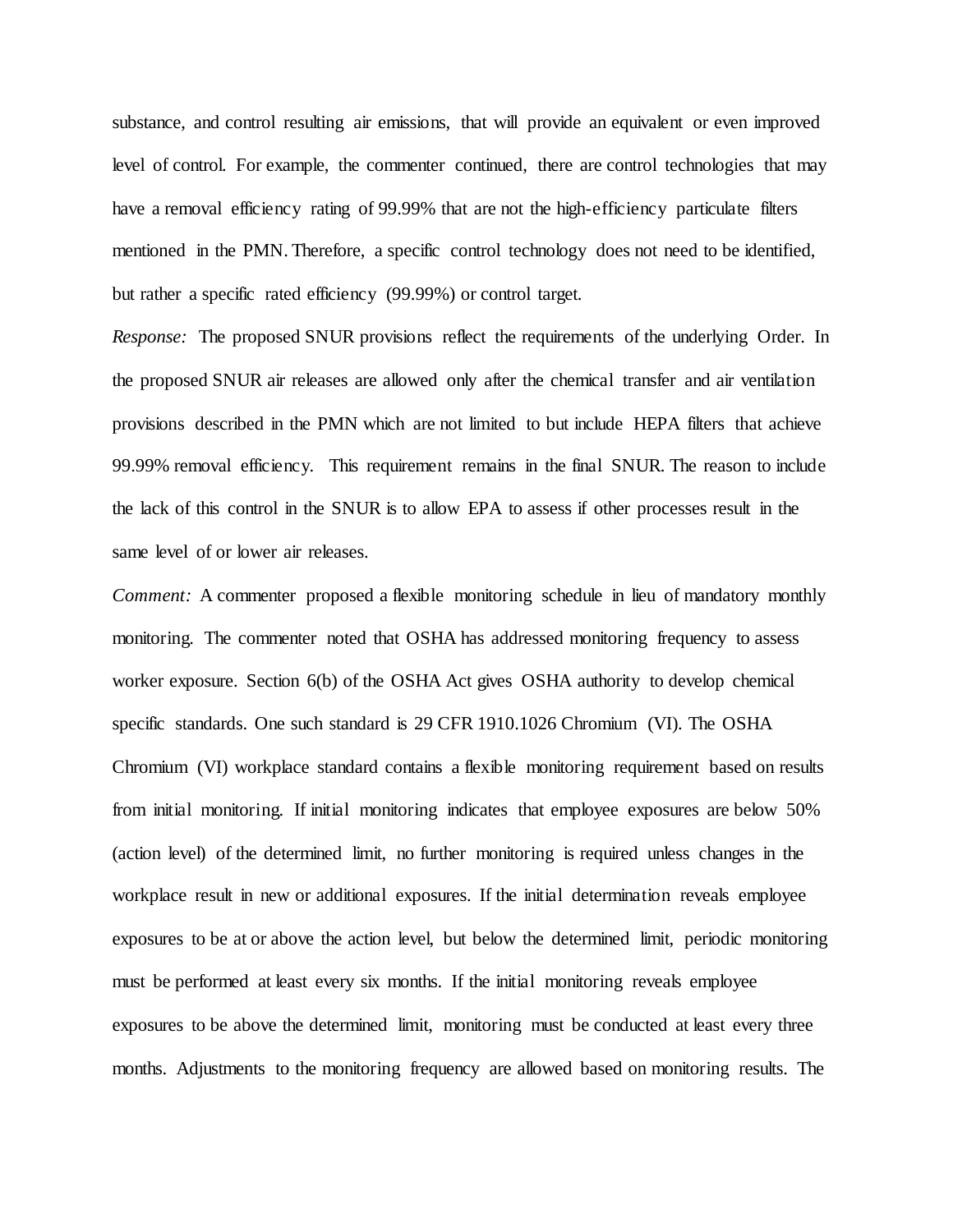preamble of the OSHA 1910.1026 Chromium (VI), P. 10341, states, "*OSHA believes that the frequency of six months for subsequent periodic monitoring for exposures at or above the action level but at or below the PEL, and three months for exposures above the PEL, provides intervals that are both practical for employers and protective for employees. This belief is supported by OSHA's experience with comparable monitoring intervals in other standards, including those for cadmium (29 CFR 1910.1050), methylene chloride (29 CFR 1910.1052), and formaldehyde (29 CFR 1910.1048).*" Based on OSHA's position given above, the commenter noted, it could be concluded that there are no benefits to worker protection in conducting monitoring more frequently than every 3 months, even when previous exposures exceeded exposure limits. The monthly monitoring is resource intensive and is likely to demonstrate the same results each month therefore providing minimal value. The commenter requested that EPA allow this periodic monitoring to occur on a quarterly basis, instead of monthly.

*Response:* Based on limited monitoring experience with the PMN substance, EPA believes monthly monitoring requirements as specified in the proposed SNUR are appropriate during the first year of manufacturing, processing, or use. After that time monitoring may be conducted quarterly if certain conditions are met. These are based on the requirements in the Order. Based on monitoring results EPA has received thus far for P-15-450, which have demonstrated monitoring results above and below the action level of 0.16 mg/m<sup>3</sup> identified in the Order, the final SNUR will retain the same requirements as required in the Order.

*Comment:* A commenter noted that 5(e) Orders on similar substances to that identified in P-15-450 allow metal reclamation disposal, whereas the Order for P-15-450 allows only landfill disposal.

*Response:* In response to the comment about allowing disposal by metal reclamation, the Agency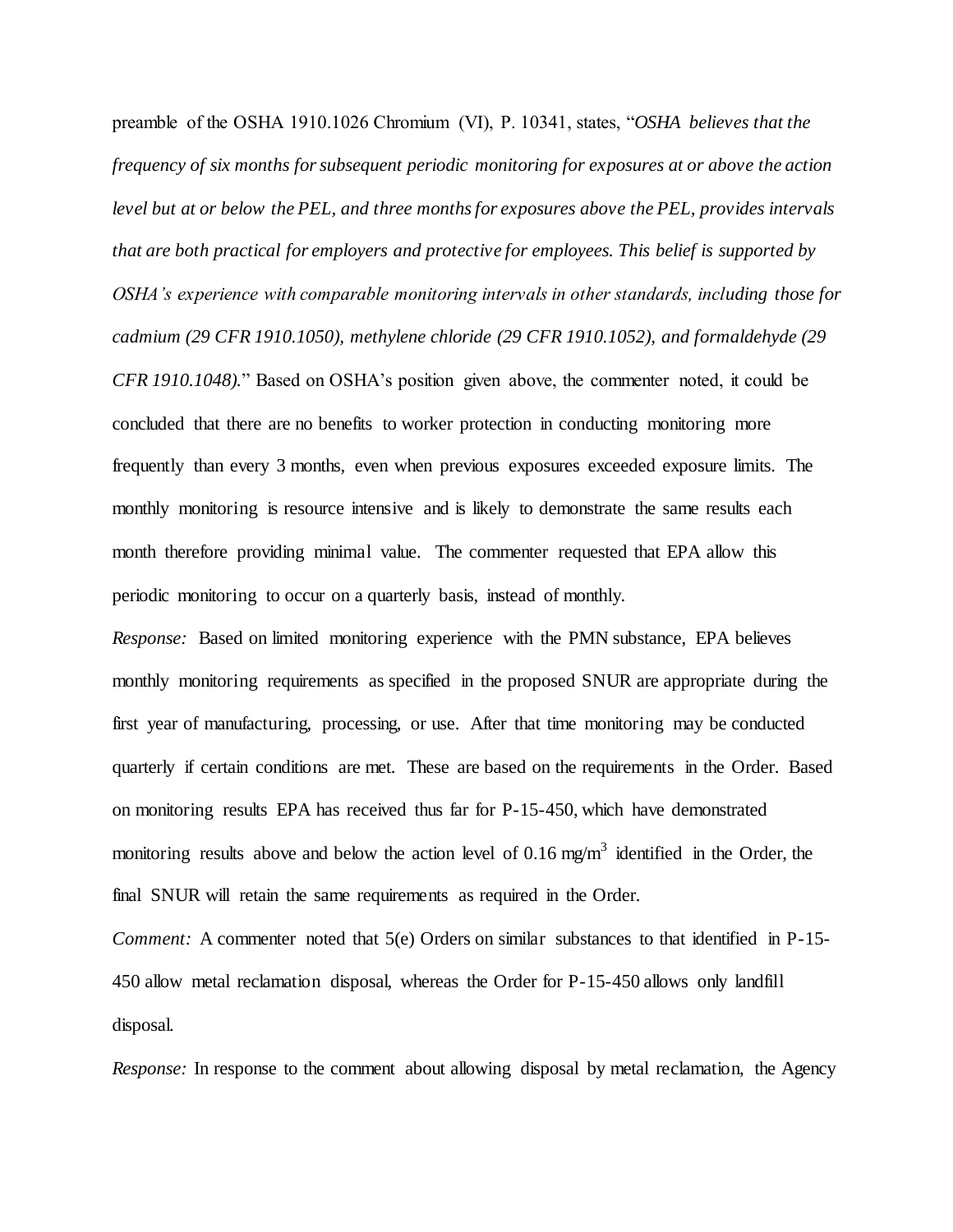would need to review the specific metal reclamation disposal method to determine its acceptability to allow more flexibility in disposal methods. Because the underlying Order only allows disposal by landfill, the final rule only allows disposal by landfill. *Comment:* One commenter pointed out that the reference to 40 CFR 721.63(a)(6) (referring to "particulate") in this SNUR should be corrected to read "40 CFR  $721.63(a)(6)(i)$ " (referring to "dust").

*Response:* The proposed SNUR term 40 CFR 721.63(a)(6) (referencing "particulate") reflects the requirement in the Order for P-15-450. Particulate allows for both liquid and solid particles which includes dust. The final rule retains the reference to particulate.

*Comment 5:* A commenter also requested that the SNUR not be finalized until a recently submitted 90-day inhalation toxicity study on the PMN substance is reviewed by EPA, as the testing could affect EPA's underlying hazard concerns.

*Response:* The Agency has received and is currently reviewing the 90-day study data described by the commenter. Preliminary indications are that the results of the study would not change the Agency's hazard concerns, or significantly alter the magnitude of the NCEL identified in the SNUR. It will take considerable time to determine if the study data will result in any changes for the Order and SNUR. EPA is issuing the final SNUR as proposed and will modify the Order and SNUR in the future based on the study data as appropriate.

*Comment:* Other comments to this proposed SNUR are that the references to "24 months" and "6 years" for production limits  $(40 \text{ CFR } 721.80(p))$  are unclear, and that the NCEL of 0.000092  $mg/m<sup>3</sup>$  as an 8-hour time weighted average doesn't take into account OSHA PELs on the component metals.

*Response:* In response to the comment regarding the time-based production limits in the SNUR,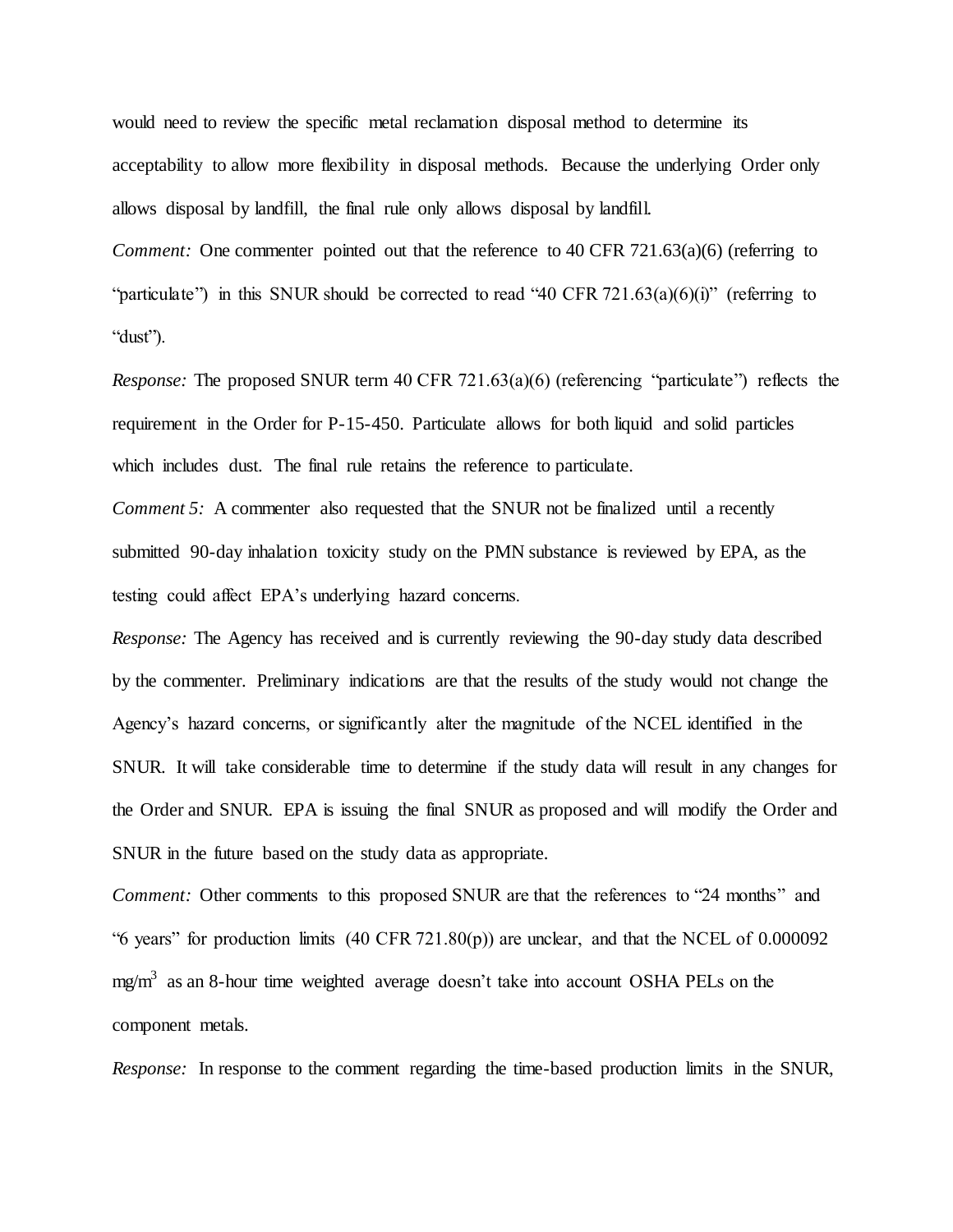the time limits refer to the time after a manufacturer begins manufacture of the PMN substance. To exceed that time limit, a SNUN would need to be submitted and complete 90-day review by EPA. The NCEL for this chemical substance was established by EPA based on a 90-day inhalation study for a mixed metal oxide analogue. EPA's risk assessment for P-15-0450 in the public docket describes how the NCEL was calculated for the PMN substance based on the 90 day lowest observed adverse effect concentration (LOAEC). The analogue and data were identified by the submitter of P-15-450. As discussed in the previous comment and response EPA has received a 90-day inhalation study for P-15-450, that it is still reviewing and that confirms the potential hazard and a similar LOAEC. Based on the results of both studies EPA disagrees that OSHA PELs for the component metals should be used to estimate the potential effect levels of the PMN substance.

*Comment:* One commenter stated that the proposed SNUR for P-15-450 also would require monitoring and reporting for exposures to this chemical at an Occupational Exposure Limit (OEL) of 0.16 mg/m<sup>3</sup> on an 8-hour TWA and is silent about how this should be sampled and measured.

*Response:* The SNUR references the terms of the Order that include parameters for how the monitoring should be sampled and measured. The submitter for P-15-450 has already submitted monitoring results required by the Order.

*Comment:* A commenter stated that the proposed NCEL presented no relief to the use of APF 1000 respirators, because there is currently no feasible monitoring method to reliably detect any constituent of the chemical mixture at that level of sensitivity.

*Response:* While the commenter is correct, persons manufacturing, processing, and using the chemical substance may eventually be able to develop such a detection method or develop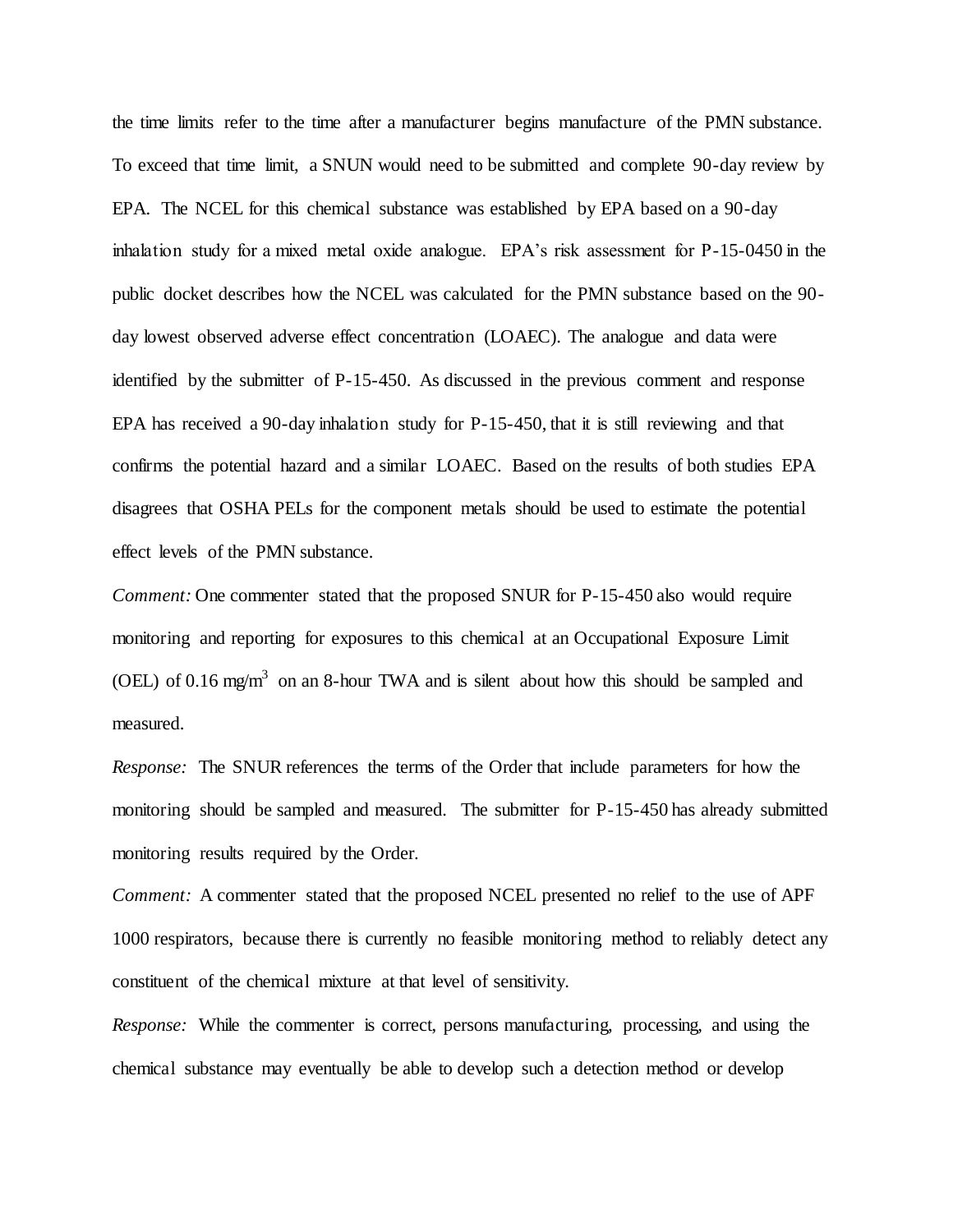information that would increase the level of the NCEL that would allow a detection method to be developed.

## *Vertebrate Testing*

*Comment:* A commenter noted that TSCA section  $4(h)(3)$  states: "IN GENERAL. —Any person developing information for submission under this title on a voluntary basis and not pursuant to any request or requirement by the Administrator shall first attempt to develop the information by means of an alternative test method or strategy… before conducting new vertebrate animal testing." The commenter continued that while EPA is not required to review the means by which these submitters conducted this voluntary testing, it is authorized to do so, and that reviewing compliance with this section is an opportunity to communicate TSCA's requirement and EPA's preference for alternatives to PMN submitters. Over time, the commenter states, this would lead submitters to consider such alternatives before conducting vertebrate animal tests. They requested that EPA review compliance with TSCA section 4(h)(3) whenever the results of vertebrate animal testing are included in PMNs. *Response:* A request to review compliance with TSCA 4(h)(3) for PMNs and Orders is not relevant to the proposed SNUR. Because SNURs do not require testing and only suggest the type of information that could address hazards identified by EPA, they include opportunities for EPA to engage submitters considering conducting testing. For SNURs with time or production volume limits, or if a SNUN submitter is required to conduct testing EPA, will include consideration of TSCA section 4(h)(3). When a company consults with EPA before submitting any SNUN as recommended by EPA when issuing SNURs, EPA will also have an opportunity to consider what testing if any should be conducted including consideration of TSCA section  $4(h)(3)$ .

# *Ongoing Uses of SNUR chemicals.*

*Comment:* One commenter stated there is reason to believe that some of the restrictions set forth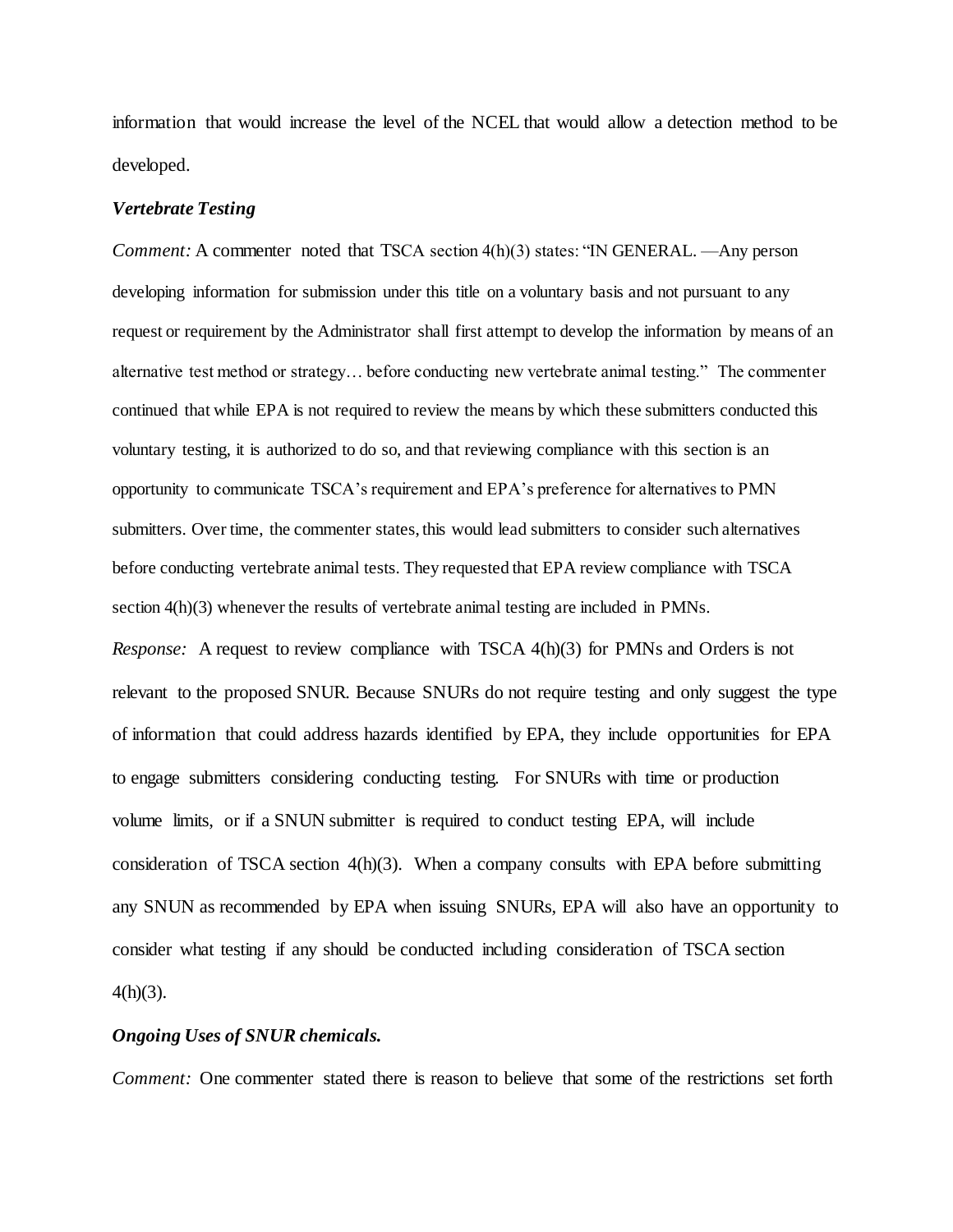in the following SNURs conflict with ongoing uses:  $P-17-33$ ,  $P-17-34$ ,  $P-17-36$ ,  $P-17-38$ ,  $P-17-38$ 39, P-17-41, P-17-42, P-17-43, P-17-45, P-17-47, P-17-50, P-17-52, P-17-55, P-17-57, P-17-59, P-17-61, P-17-62, and P-17-63.

*Response:* EPA did not receive any further information to support this statement and therefore has finalized the SNURs as proposed.

# **V. Substances Subject to this Rule**

EPA is establishing significant new use and recordkeeping requirements for 145 chemical substances in 40 CFR part 721, subpart E. In this unit, EPA provides the following information for each chemical substance:

• PMN number.

• Chemical name (generic name, if the specific name is claimed as CBI).

• Chemical Abstracts Service (CAS) Registry number (if assigned for non-confidential chemical identities).

• Basis for the TSCA section 5(e) consent order.

• Information identified by EPA that would help characterize the potential health and/or environmental effects of the chemical substance in support of a request by the PMN submitter to modify the Order, or if a manufacturer or processor is considering submitting a SNUN for a significant new use designated by the SNUR. This information may include testing required in a TSCA section 5(e) Order to be conducted by the PMN submitter, as well as testing not required to be conducted but which would also help characterize the potential health and/or environmental effects of the PMN substance. Any recommendation for information identified by EPA was made based on EPA's consideration of available screening-level data, if any, as well as other available information on appropriate testing for the chemical substance. Further, any such testing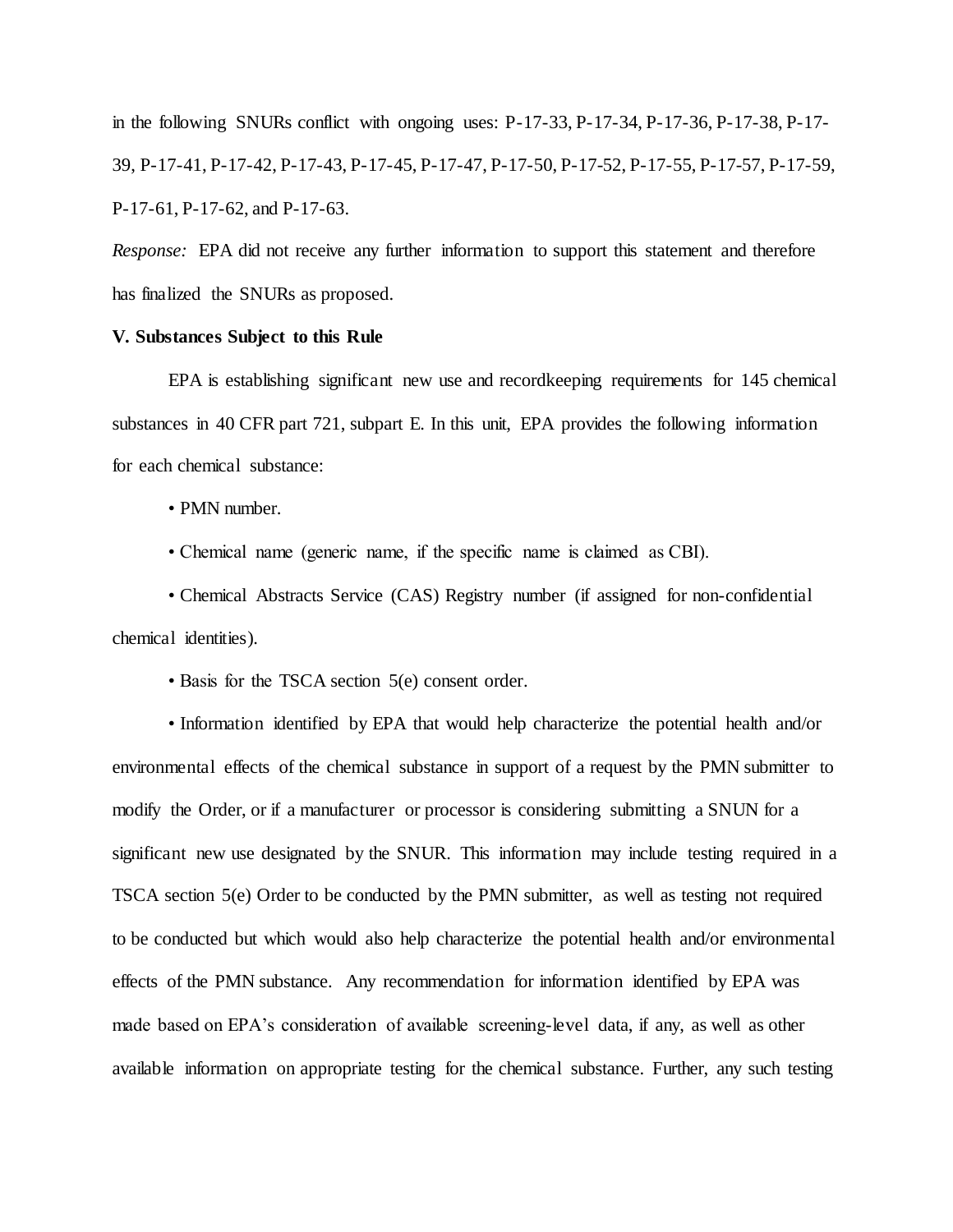identified by EPA that includes testing on vertebrates was made after consideration of available toxicity information, computational toxicology and bioinformatics, and high-throughput screening methods and their prediction models. EPA also recognizes that whether testing/further information is needed will depend on the specific exposure and use scenario in the SNUN. EPA encourages all SNUN submitters to contact EPA to discuss any potential future testing. See Unit VIII. for more information.

• CFR citation assigned in the regulatory text section of this rule.

The regulatory text section of each rule specifies the activities designated as significant new uses. Certain new uses, including exceedance of production volume limits (i.e., limits on manufacture volume) and other uses designated in this rule, may be claimed as CBI. Unit IX. discusses a procedure companies may use to ascertain whether a proposed use constitutes a significant new use.

These final rules include 145 PMN substances that are subject to Orders under TSCA section  $5(e)(1)(A)(ii)(I)$  where EPA determined that activities associated with the PMN substances may present unreasonable risk to human health or the environment. Those Orders require protective measures to limit exposures or otherwise mitigate the potential unreasonable risk. The SNURs identify as significant new uses any manufacturing, processing, use, distribution in commerce, or disposal that does not conform to the restrictions imposed by the underlying Orders, consistent with TSCA section  $5(f)(4)$ .

Where EPA determined that the PMN substance may present an unreasonable risk of injury to human health via inhalation exposure, the underlying TSCA section 5(e) Order usually requires, among other things, that potentially exposed employees wear specified respirators unless actual measurements of the workplace air show that air-borne concentrations of the PMN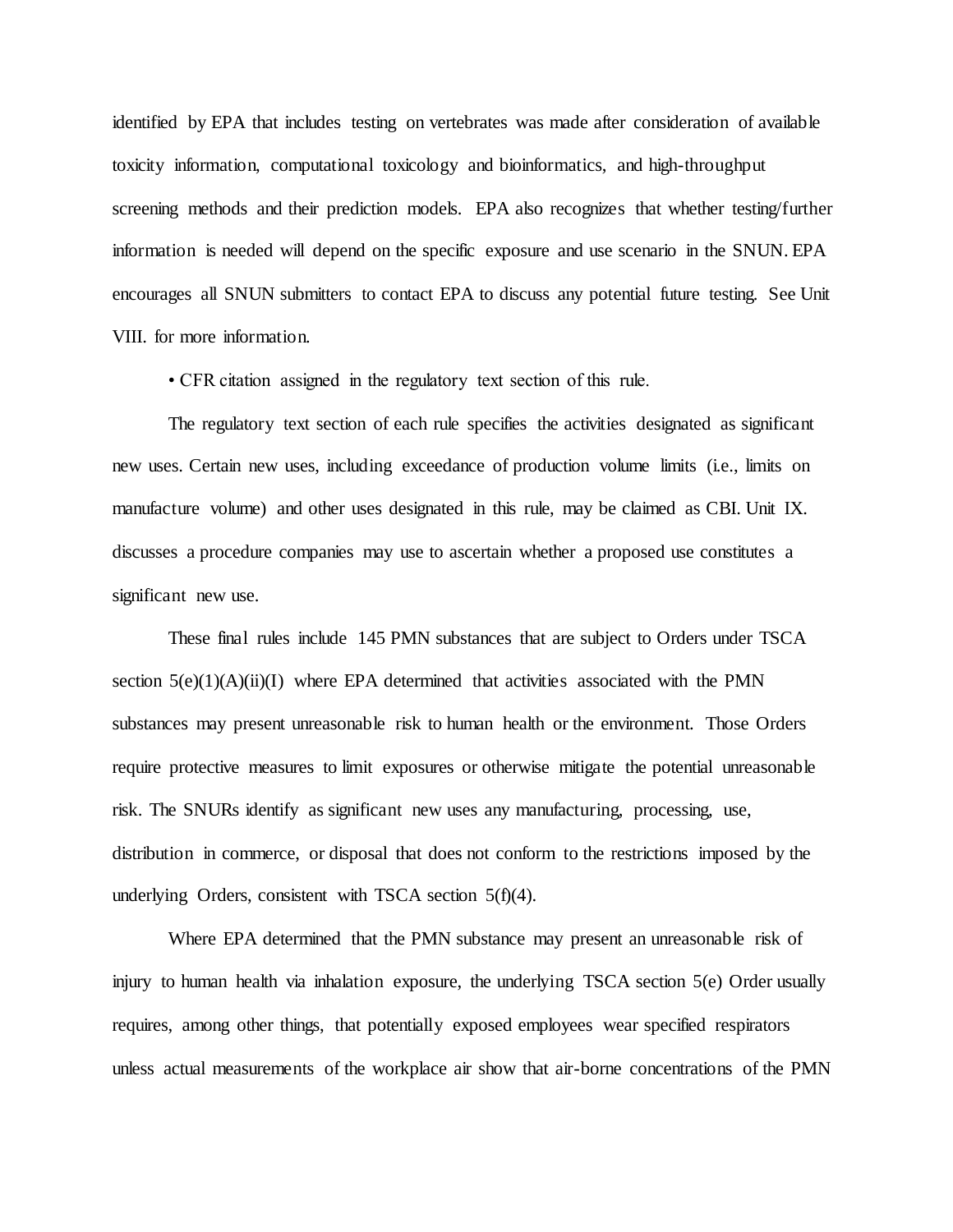substance are below a New Chemical Exposure Limit (NCEL) that is established by EPA to provide adequate protection to human health. In addition to the actual NCEL concentration, the comprehensive NCELs provisions in TSCA section 5(e) Orders, which are modeled after Occupational Safety and Health Administration (OSHA) Permissible Exposure Limits (PELs) provisions, include requirements addressing performance criteria for sampling and analytical methods, periodic monitoring, respiratory protection, and recordkeeping. However, no comparable NCEL provisions currently exist in 40 CFR part 721, subpart B**,** for SNURs. Therefore, for these cases, the individual SNURs in 40 CFR part 721, subpart E**,** will state that persons subject to the SNUR who wish to pursue NCELs as an alternative to the § 721.63 respirator requirements may request to do so under § 721.30. EPA expects that persons whose § 721.30 requests to use the NCELs approach for SNURs that are approved by EPA will be required to comply with NCELs provisions that are comparable to those contained in the corresponding TSCA section 5(e) Order for the same chemical substance.

## **PMN Numbers:** P-14-472 and P-14-496

*Chemical names*: Polyphosphoric acids, 2-[alkyl-1-oxo-2-propen-1-yl)oxy]ethyl esters, compds. with N-(aminoiminomethyl)urea (generic) (P-14-472) and Polyphosphoric acids, 2-[(2-methyl-1oxo-2-propen-1-yl)oxy]ethyl esters, compds. with alkyl amino, polymers with Bu acrylate, N- (hydroxymethyl)propenamide and styrene (generic) (P-14-496).

*CAS numbers*: Not available.

*Effective date of TSCA section 5(e) Order*: April 26, 2017.

*Basis for TSCA section 5(e) Order*: The PMN states that the generic (non-confidential) uses of the PMN substances are as a site-controlled intermediate (P-14-472) and a paper additive (P-14- 496). Based on Structure Activity Relationship (SAR) analysis of test data on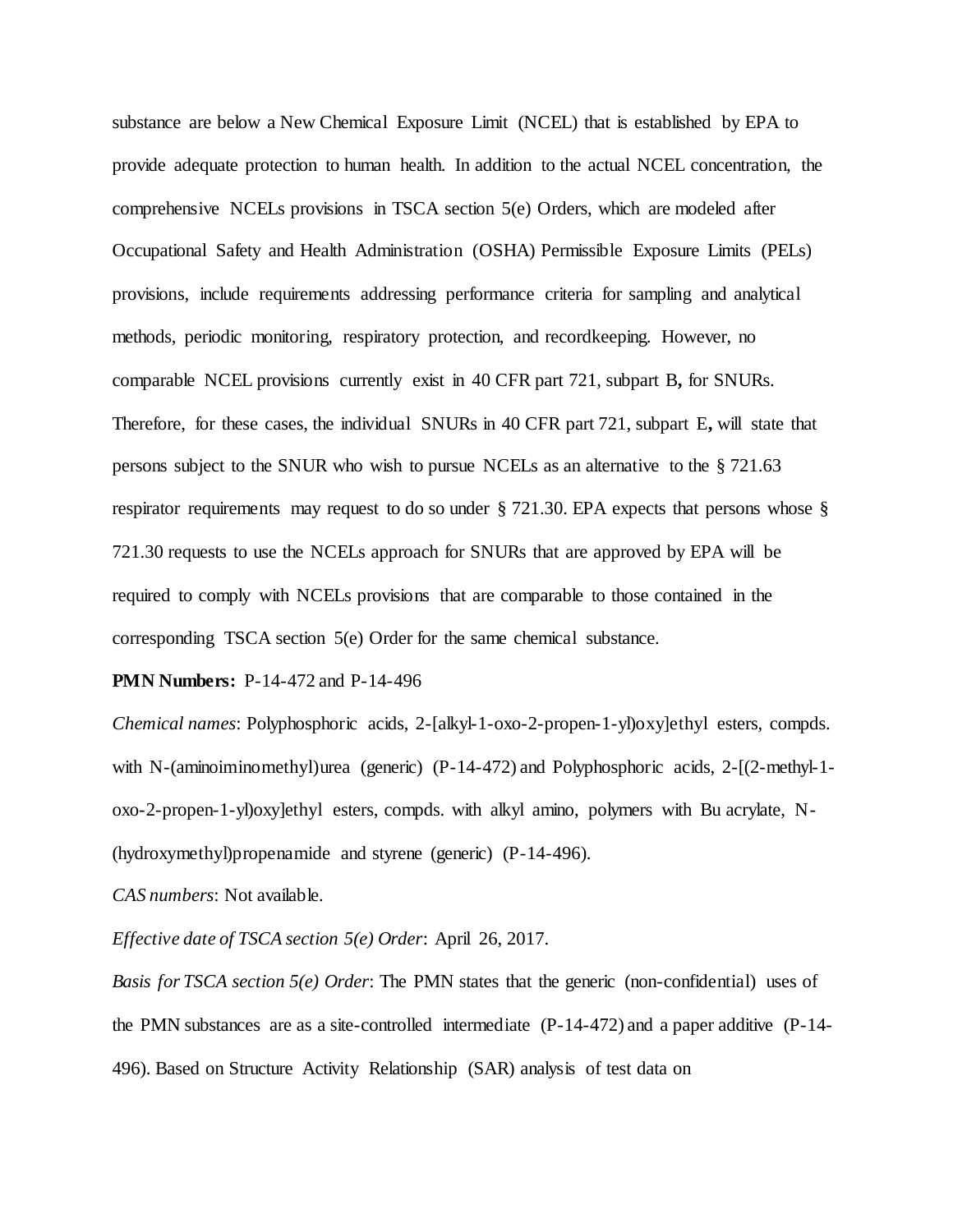acrylates/methacrylates, and other structurally similar substances, there is potential for irritation and sensitization for P-14-472. For P-14-496 there is concern for sensitization based on the presence of formaldehyde and concern for irritation and lung effects from the surfactant properties of the substance. Further, based on SAR analysis of test data on analogous phosphates, EPA predicts toxicity to aquatic organisms may occur at concentrations that exceed 3 parts per billion (ppb) of P-14-472 and 4 ppb of P-14-496 in surface waters. The Order was issued under TSCA sections  $5(a)(3)(B)(i)$  and  $5(e)(1)(A)(i)$ , based on a finding that the available information is insufficient to permit a reasoned evaluation of the human health effects of the PMN substances. Further, the Order was issued under TSCA sections  $5(a)(3)(B)(ii)(I)$  and  $5(e)(1)(A)(ii)(I)$ , based on a finding that the substances may present an unreasonable risk of injury to human health and the environment. To protect against these risks, the Order requires:

1. Submission of certain toxicity testing on the PMN substances prior to exceeding the confidential production volume limit as specified in the Order.

2. Use of personal protective equipment to prevent dermal exposure.

3. Establishment and use of a hazard communication program, including human health precautionary statements on each label and in the Safety Data Sheet (SDS).

4. No release of the PMN substances resulting in surface water concentrations that exceed 3 ppb for P-14-472 and 4 ppb for P-14-496.

5. No modification of the manufacturing process that results in inhalation exposure and no use involving application methods that generate a dust, mist, or aerosol.

6. Use of the PMN substances only as a site-limited intermediate (P-14-472) and the confidential use specified in the Order (P-14-496).

The SNUR would designate as a ''significant new use'' the absence of these protective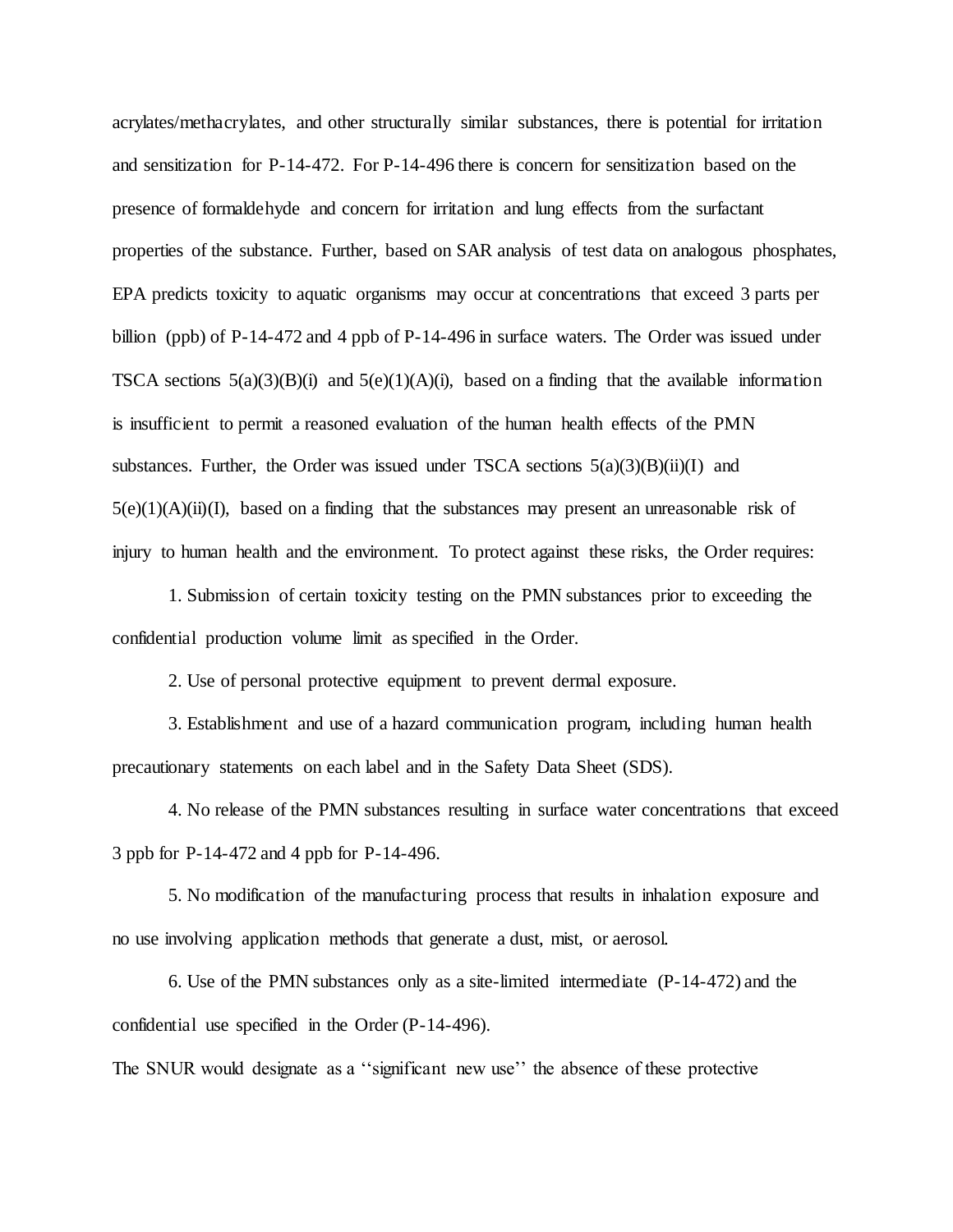measures.

*Potentially useful information*: EPA has determined that certain information about the fate and human health toxicity of the PMN substances may be potentially useful to characterize the effects of the PMN substances in support of a request by the PMN submitter to modify the Order, or if a manufacturer or processor is considering submitting a SNUN for a significant new use that will be designated by this SNUR. The submitter has agreed not to exceed the confidential production limit without performing a skin sensitization study and a biodegradation test on each substance. In addition, EPA has determined that the results of a pulmonary effects testing of the PMN substance may be potentially useful in characterizing the health effects of the PMN substances. Although the Order does not require this additional testing, the Order's restrictions on manufacture, processing, distribution in commerce, and disposal will remain in effect until the Order is modified or revoked by EPA based on submission of this or other information that EPA determines is relevant and needed to evaluate a modification request.

*CFR citations:* 40 CFR 721.11024 (P-14-472) and 40 CFR 721.11025 (P-14-496).

**PMN Number: P-14-630** 

*Chemical name*: Bismuth bromide iodide oxide.

*CAS number*: 340181-06-8.

*Effective date of TSCA section 5(e) Order*: May 10, 2017.

*Basis for TSCA section 5(e) Order*: The PMN states that the substance will be used as a pigment for liquid coatings solvent based system; a pigment for powder coatings; and a pigment for polymer materials. Based on test data and physical/chemical properties of the PMN substance, as well as SAR analysis of analogous respirable, poorly soluble particulates, EPA identified concerns for lung effects, including fibrosis. The Order was issued under TSCA sections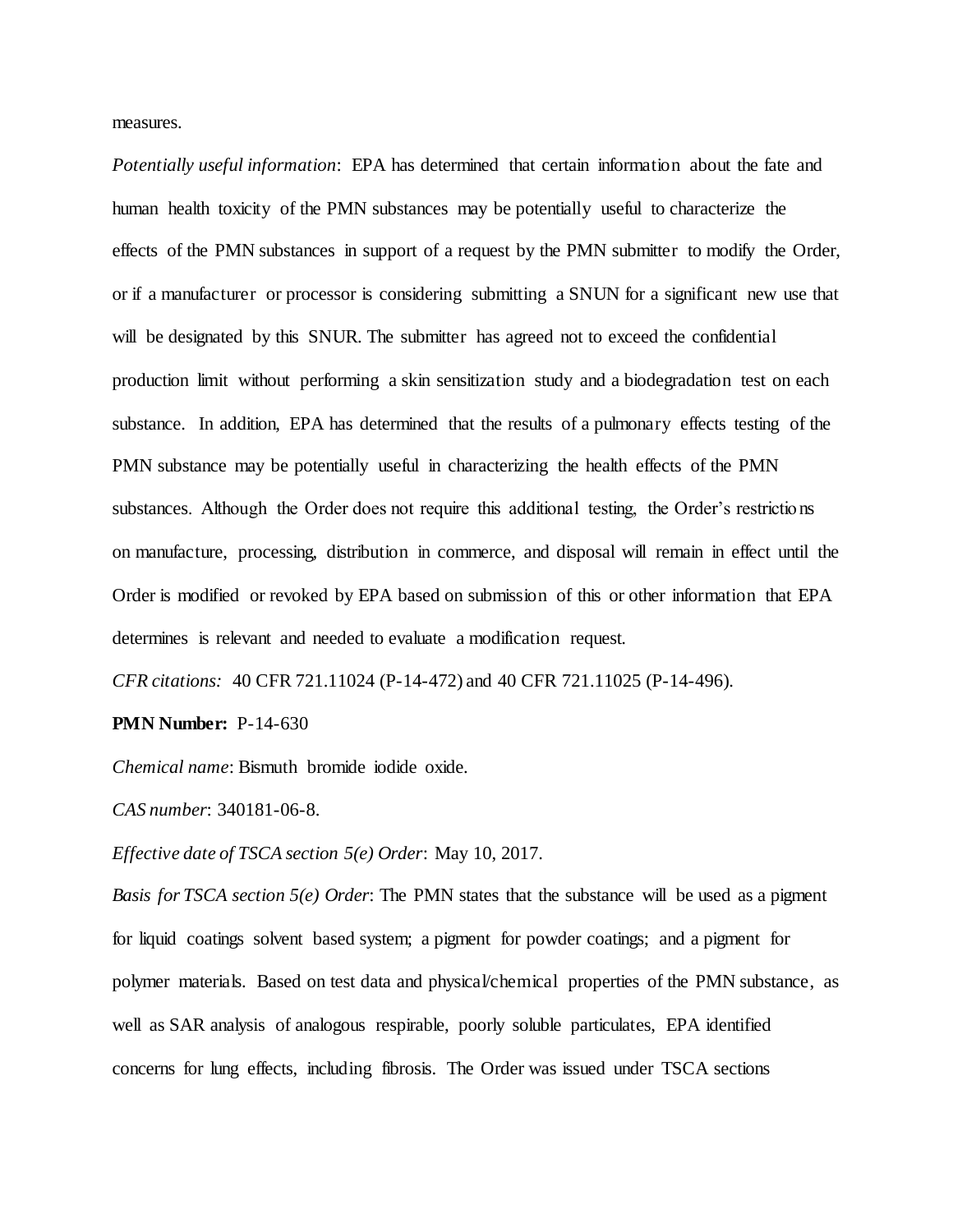$5(a)(3)(B)(ii)(I)$  and  $5(e)(1)(A)(ii)(I)$ , based on insufficient information to make a reasoned evaluation and a finding that the substance may present an unreasonable risk of injury to human health. EPA assessed risks based on the specific manufacturing, processing, use, distribution/transportation, treatment and disposal processes, process equipment, engineering controls, and handling practices (including worker activities and cleaning procedures) described in the PMN. To protect against these risks, the Order requires:

1. Submission of certain toxicity testing on the PMN substance prior to exceeding the confidential production volume limit as specified in the Order.

2. Use of a National Institute for Occupational Safety and Health (NIOSH)-certified respirator with an Assigned Protection Factor (APF) of at least 10 (where there is a potential for inhalation exposures) or compliance with a New Chemical Exposure Limit (NCEL) of 2.4 milligram/meter<sup>3</sup> (mg/m<sup>3</sup>) as an 8-hour time-weighted average.

3. Establishment and use of a hazard communication program, including human health precautionary statements on each label and in the SDS.

4. No use of the substance in a consumer product that generates a dust, mist, or aerosol. The SNUR will designate as a ''significant new use'' the absence of these protective measures *Potentially useful information*: EPA has determined that certain information about the human health toxicity of the PMN substance may be potentially useful to characterize the effects of the PMN substance in support of a request by the PMN submitter to modify the Order, or if a manufacturer or processor is considering submitting a SNUN for a significant new use that will be designated by this SNUR. The submitter has agreed not to exceed the confidential production limit without performing specific target organ toxicity testing. In addition, EPA has determined that the results of a chronic toxicity/carcinogenicity test of the PMN substance may be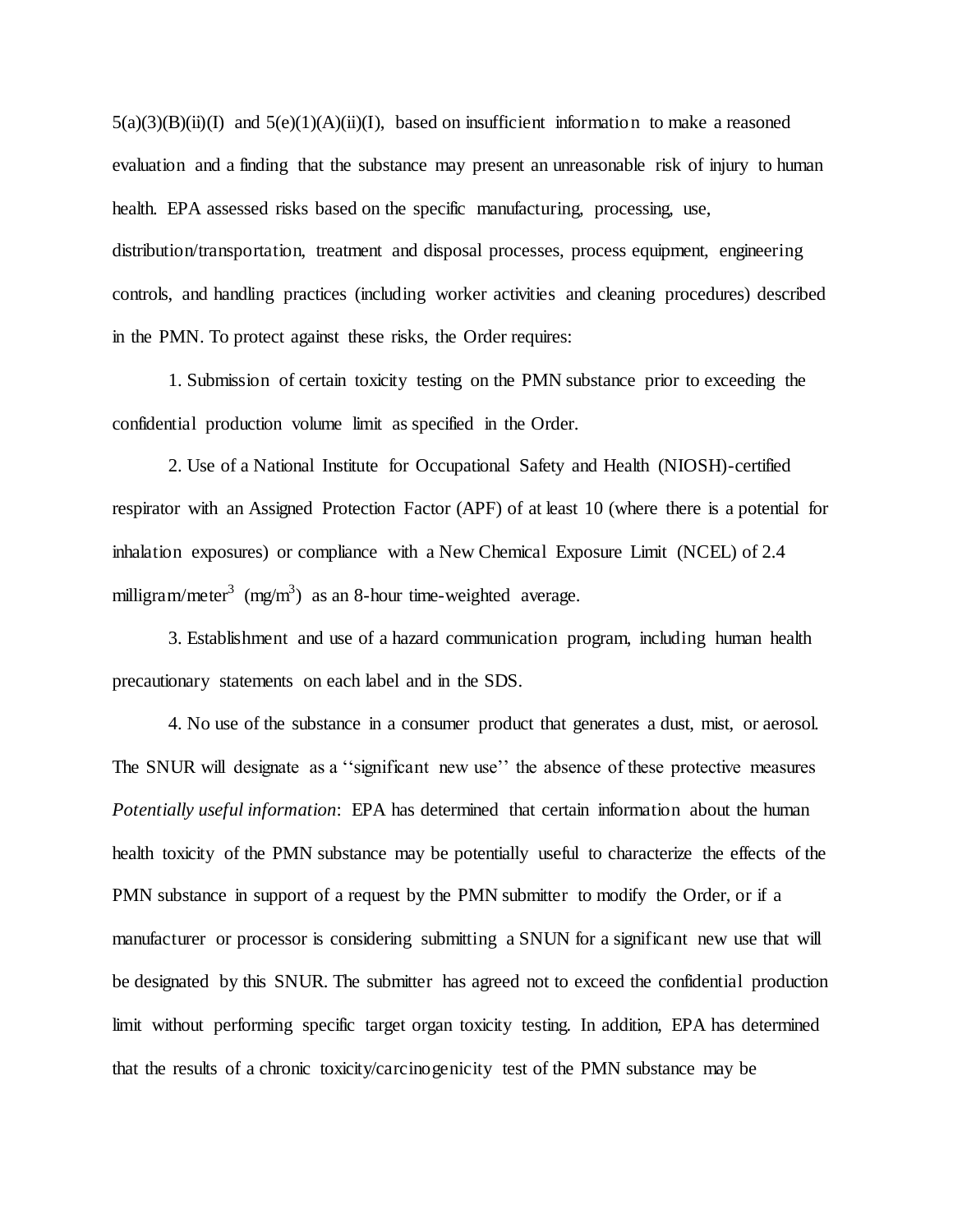potentially useful in characterizing the health effects of the PMN substance. Although the Order does not require this additional testing, the Order's restrictions on manufacture, processing, distribution in commerce, and disposal will remain in effect until the Order is modified or revoked by EPA based on submission of this or other information that EPA determines is relevant and needed to evaluate a modification request.

*CFR citation:* 40 CFR 721.11026.

## **PMN Number:** P-15-450

*Chemical name*: Aluminum cobalt lithium nickel oxide.

*CAS number*: 177997-13-6.

*Effective date of TSCA section 5(e) Order*: March 23, 2017.

*Basis for TSCA section 5(e) Order*: The PMN states that the substance will be used as a mixed metal oxide for batteries. Based on test data on the PMN substance, EPA identified concerns for spleen and kidney toxicity. Based on physical/chemical properties of the PMN substance, as well as SAR analysis of analogous respirable, poorly soluble particulates, EPA identified concerns for lung effects based on lung overload. Based on the crystalline structure of the PMN substance, EPA identified concern for lung carcinogenicity. The Order was issued under TSCA sections  $5(a)(3)(B)(ii)(I)$  and  $5(e)(1)(A)(ii)(I)$ , based on insufficient information to make a reasoned evaluation and a finding that the substance may present an unreasonable risk of injury to human health. EPA assessed risks based on the specific manufacturing, processing, use, distribution/transportation, treatment and disposal processes, process equipment, engineering controls, and handling practices (including worker activities and cleaning procedures) described in the PMN. To protect against these risks, the Order requires:

1. Submission of certain toxicity testing on the PMN substance prior to exceeding the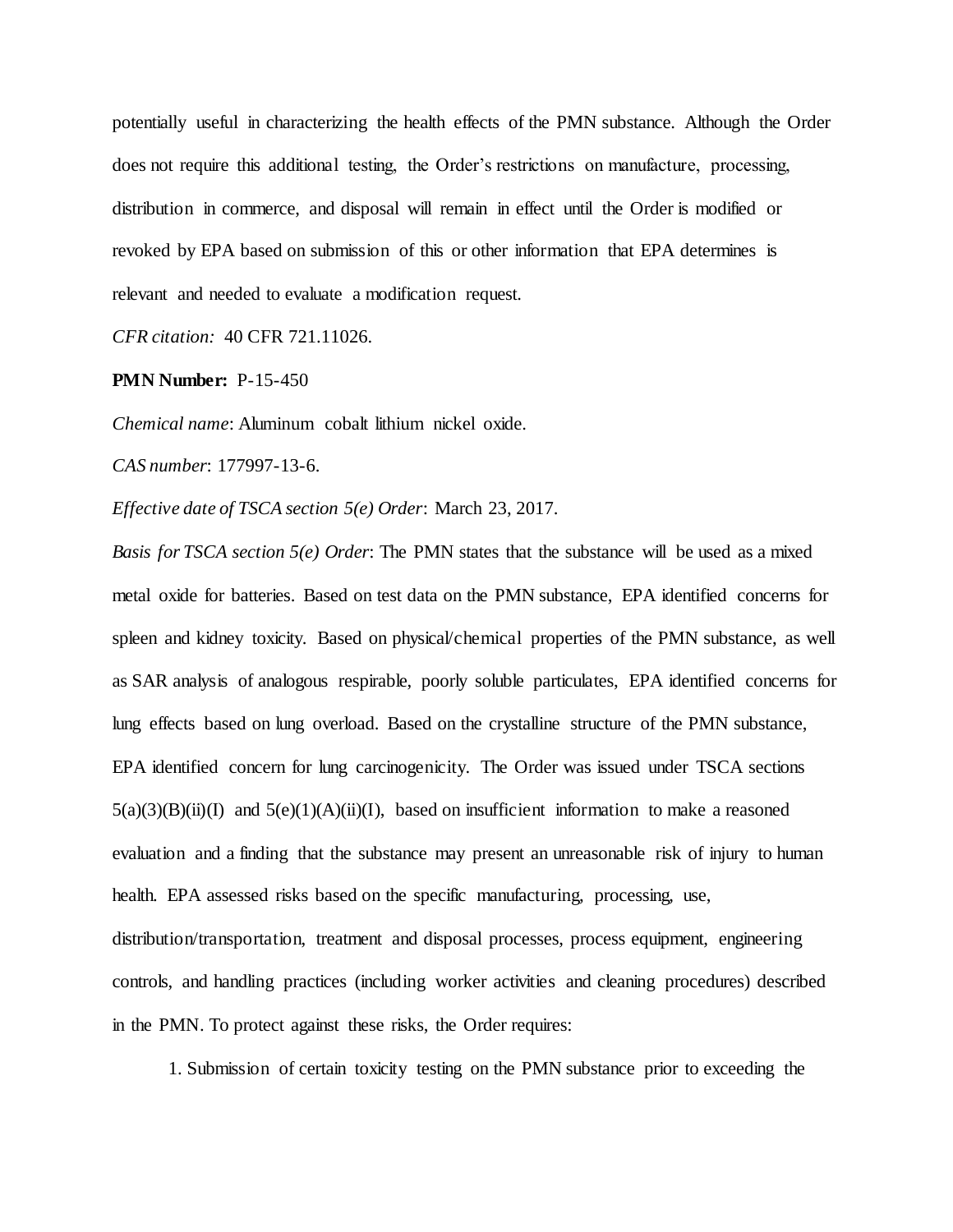time limit as specified in the Order.

2. Use of personal protective equipment including impervious gloves and protective clothing (where there is a potential for dermal exposures).

3. Use of a NIOSH-certified respirator with an APF of at least 1,000 (where there is a potential for inhalation exposure) or compliance with a NCEL of 0.000092 ppm as an 8-hour time-weighted average.

4. Use of the chemical transfer processes and air ventilation processes described in the PMN and the exposure monitoring requirements described in the Order.

5. Establishment and use of a hazard communication program, including human health precautionary statements on each label and in the SDS.

6. Disposal of the PMN substance by landfill only. Air releases are limited by processes described in the PMN, including filtering through a high-efficiency particulate air filter with an efficiency rate of 99.99%.

The SNUR will designate as a ''significant new use'' the absence of these protective measures. *Potentially useful information*: EPA has determined that certain information about the human health toxicity of the PMN substance may be potentially useful to characterize the effects of the PMN substance in support of a request by the PMN submitter to modify the Order, or if a manufacturer or processor is considering submitting a SNUN for a significant new use that will be designated by this SNUR. The submitter has agreed not to exceed the time limit without performing specific target organ toxicity testing and carcinogenicity testing. In addition, EPA has determined that the results of medical monitoring of the workers exposed to the substance during manufacturing, processing, and use may be potentially useful in characterizing the health effects of the PMN substance. Although the Order does not require this medical monitoring, the Order's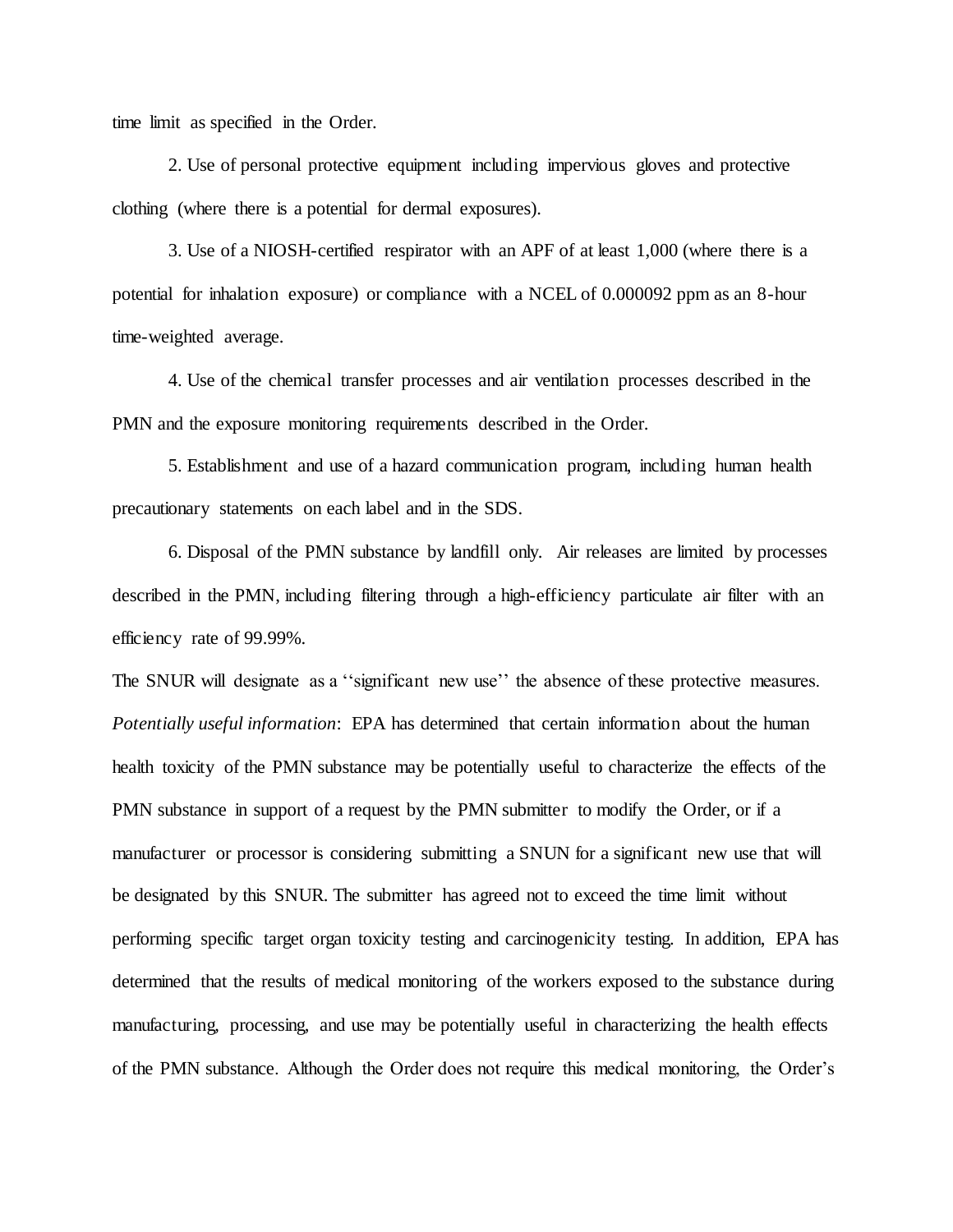restrictions on manufacture, processing, distribution in commerce, and disposal will remain in effect until the Order is modified or revoked by EPA based on submission of this or other information that EPA determines is relevant and needed to evaluate a modification request. *CFR citation:* 40 CFR 721.11027.

**PMN Number:** P-15-705

*Chemical name*: Alkylarylamine (generic).

*CAS number*: Not available.

*Effective date of TSCA section 5(e) Order*: May 11, 2017.

*Basis for TSCA section 5(e) Order*: The PMN states that the substance will be used as a chemical intermediate and as an additive and octane booster in aviation fuels. Based on test data on the PMN substance, EPA has identified concerns for dermal irritation, developmental toxicity, and blood effects. Based on test data on analogous anilines, EPA has identified concerns for cardiovascular, eye, liver, kidney, and pulmonary effects, as well as bladder cancer. The Order was issued under TSCA sections  $5(a)(3)(B)(ii)(I)$  and  $5(e)(1)(A)(ii)(I)$ , based on insufficient information to make a reasoned evaluation and a finding that the substance may present an unreasonable risk of injury to human health. To protect against these risks, the Order requires:

1. Submission of certain toxicity testing on the PMN substance prior to exceeding the confidential production volume limit as specified in the Order.

2. Use of personal protective equipment including impervious gloves, full body chemical protective clothing and chemical goggles or equivalent eye protection (where there is a potential for dermal exposure).

3. Use of a NIOSH-certified respirator with an APF of at least 1,000 (where there is a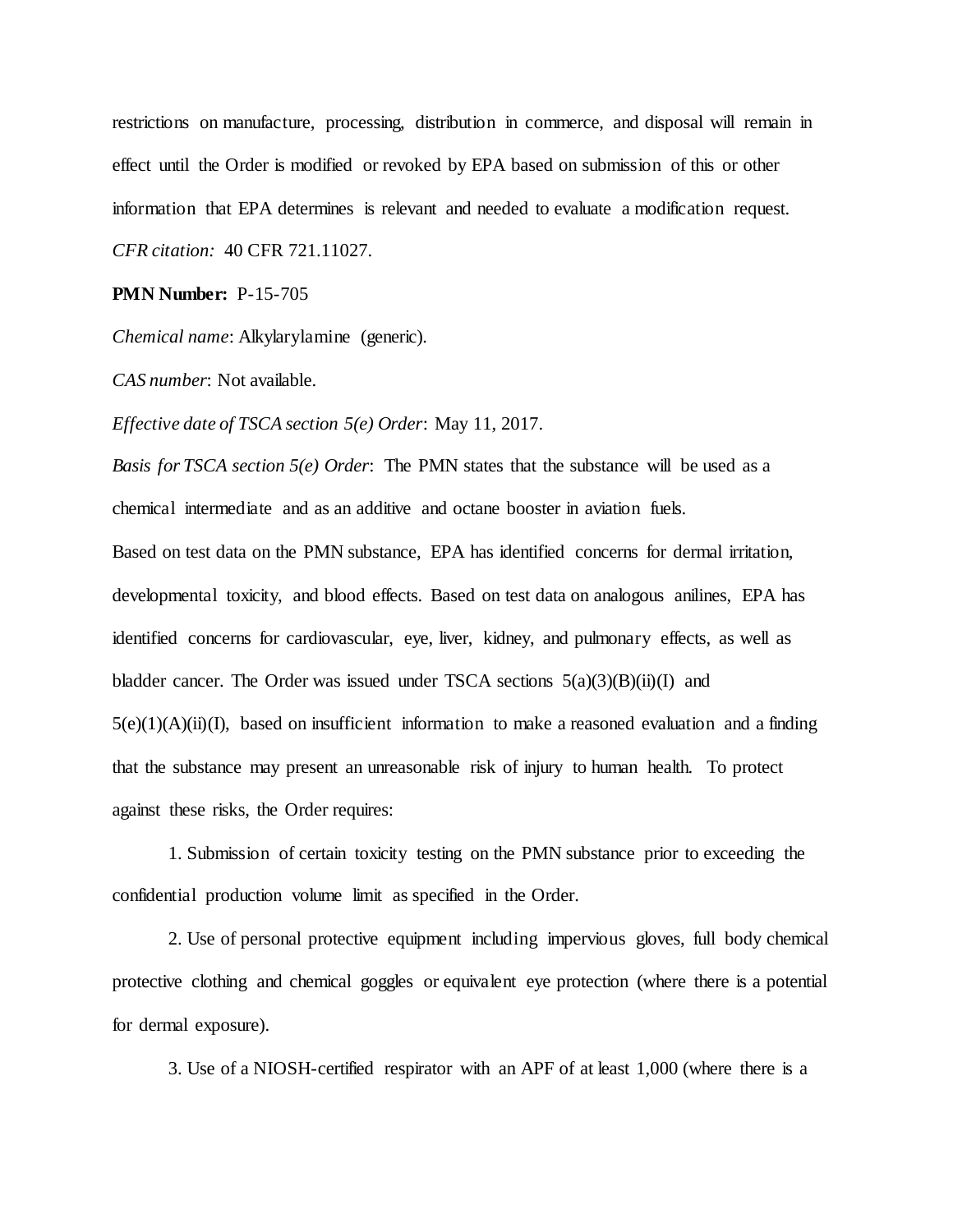potential for inhalation exposure) or compliance with a NCEL of 0.48 mg/m<sup>3</sup> as an 8-hour timeweighted average. (EPA's estimates indicate that variations of the parameters (including batch size, number of processing sites, days per year of operation) of the uses identified below would not result in inhalation exposure that would indicate a different respirator.)

4. No use of the substance in a consumer product.

5. No use other than as a chemical intermediate or as an additive and octane booster in aviation fuels.

6. Establishment and use of a hazard communication program, including human health precautionary statements on each label and in the SDS.

7. No release of the PMN substance resulting in surface water concentrations that exceed 1 ppb.

The SNUR will designate as a ''significant new use'' the absence of these protective measures. *Potentially useful information*: EPA has determined that certain information about the human health and aquatic toxicity of the PMN substance may be potentially useful to characterize the effects of the PMN substance in support of a request by the PMN submitter to modify the Order, or if a manufacturer or processor is considering submitting a SNUN for a significant new use that will be designated by this SNUR. The submitter has agreed not to exceed the confidential production limit without performing specific target organ toxicity testing and a chronic aquatic toxicity test.

*CFR citation:* 40 CFR 721.11028.

#### **PMN Numbers:** P-15-706 and P-15-707

*Chemical names*: Aliphatic N-alkyl urea polymer containing cyclohexyl groups and trimethoxy silanes (generic) (P-15-706) and Aliphatic N-alkyl urea polymer containing aspartic ester groups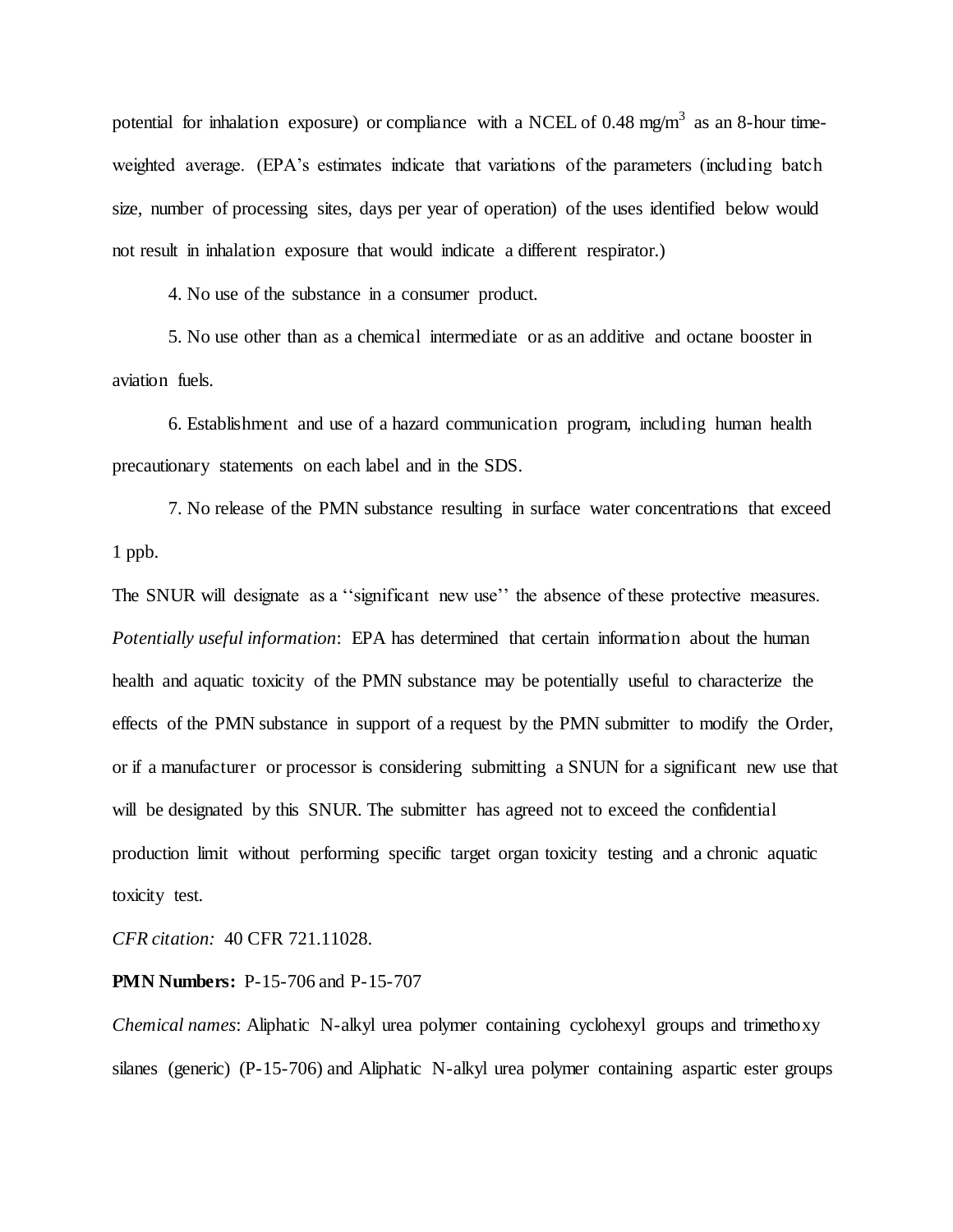and trimethoxy silanes (generic) (P-15-707).

*CAS numbers*: Not available.

*Effective date of TSCA section 5(e) Order*: April 26, 2017.

*Basis for TSCA section 5(e) Order*: The PMNs state that the generic use of the substances will be as ingredients for multipurpose exterior coatings. Based on SAR analysis on reactive methoxy silane moieties, EPA has identified concerns for irritation to lungs, eyes, and mucus membranes. There are also concerns for acute toxicity, neurotoxicity, and developmental toxicity based on the presence of methanol, and for sensitization if there are residual isocyanates. The Order was issued under TSCA sections  $5(a)(3)(B)(ii)(I)$  and  $5(e)(1)(A)(ii)(I)$ , based on insufficient information to make a reasoned evaluation and a finding that the substances may present an unreasonable risk of injury to human health. To protect against these risks, the Order requires:

- 1. Submission of certain toxicity testing on the PMN substance prior to exceeding the production limit as specified in the Order.
- 2. Use of personal protective equipment including impervious gloves (where there is a potential for dermal exposure).
- 3. Use of a NIOSH-certified respirator with an APF of at least 10 (where there is a potential for inhalation exposure) or compliance with a NCEL of 0.9 mg/m<sup>3</sup> as an 8-hour timeweighted average. (EPA's estimates indicate that variations of the parameters (including batch size, number of processing sites, days per year of operation) of the uses identified below would not result in inhalation exposure that would indicate a different respirator.)
- 4. Establishment and use of a hazard communication program, including human health precautionary statements on each label and in the SDS.
- 5. No manufacture beyond an annual production volume of 250,000 kilograms (kg).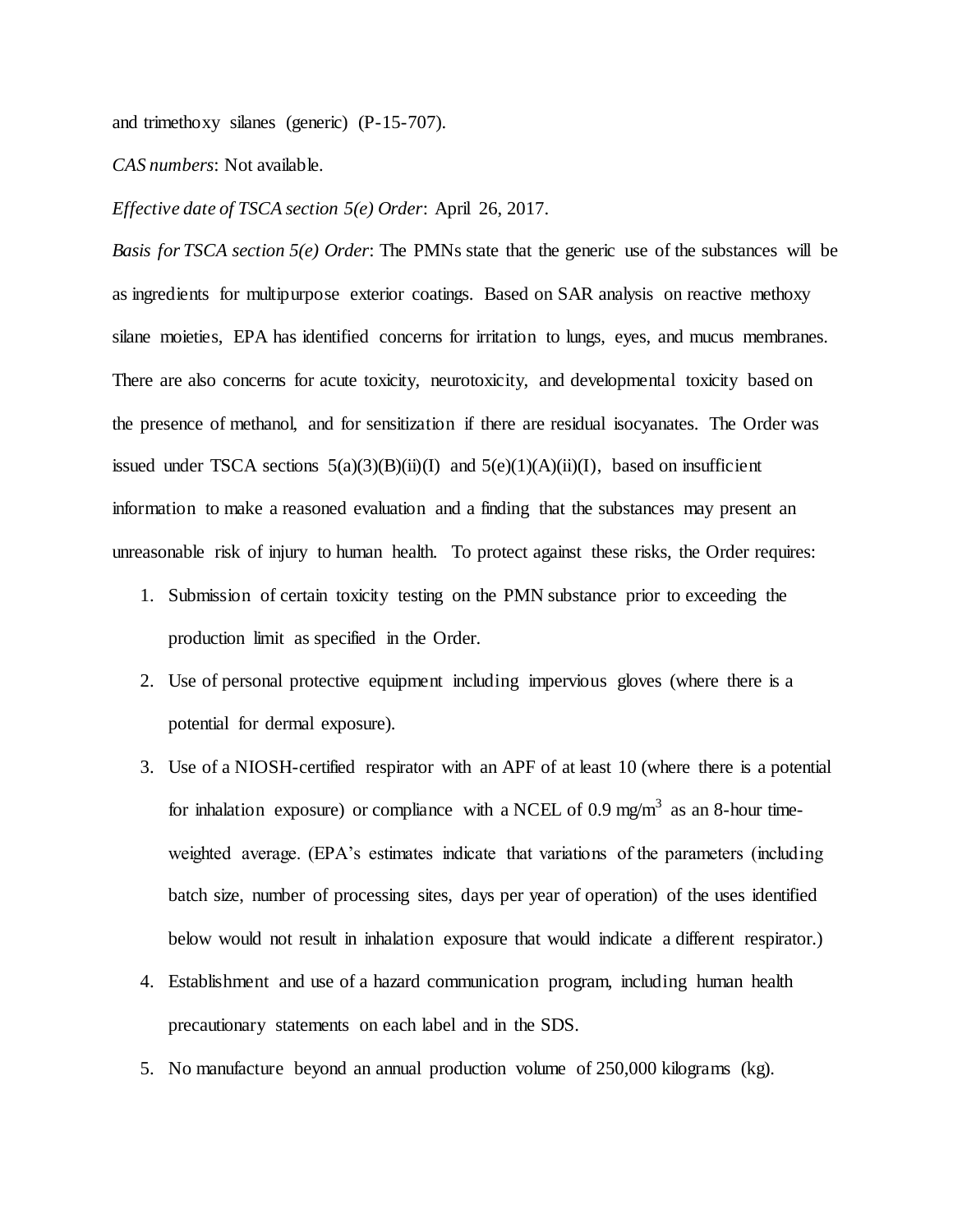- 6. Manufacture of the PMN substances to contain no more than 0.1 % residual isocyanate by weight.
- 7. No uses of the substances other than allowed in the Order.
- 8. No use of the substances in a consumer product.

The SNUR will designate as a ''significant new use'' the absence of these protective measures. *Potentially useful information*: EPA has determined that certain information about the human health toxicity of the PMN substances may be potentially useful to characterize the effects of the PMN substances in support of a request by the PMN submitter to modify the Order, or if a manufacturer or processor is considering submitting a SNUN for a significant new use that will be designated by this SNUR. The submitter has agreed not to exceed the confidential production limit without performing specific target organ toxicity testing for P-15-706.

*CFR citation:* 40 CFR 721.11029 (P-15-706) and 40 CFR 721.11030 (P-15-707).

**PMN Numbers:** P-16-273 and P-16-274

*Chemical names*: Alkyl heteromonocycle, polymer with heteromonocycle, carboxyalkyl alkyl ethers (generic).

*CAS numbers*: Not available.

*Effective date of TSCA section 5(e) Order*: April 25, 2017.

*Basis for TSCA section 5(e) Order*: The PMNs state that the generic (non-confidential) use of the substances will be as ingredients in metalworking fluids. Based on submitted test data for P-16- 273 and structurally similar surfactants, EPA has identified concerns for dermal sensitization and irritation and lung effects. Based on submitted toxicity data for P-16-273, EPA estimates toxicity to aquatic organisms may occur for both PMNs at concentrations that exceed 10 ppb of the PMN substances in surface waters. The Order was issued under TSCA sections  $5(a)(3)(B)(ii)(I)$  and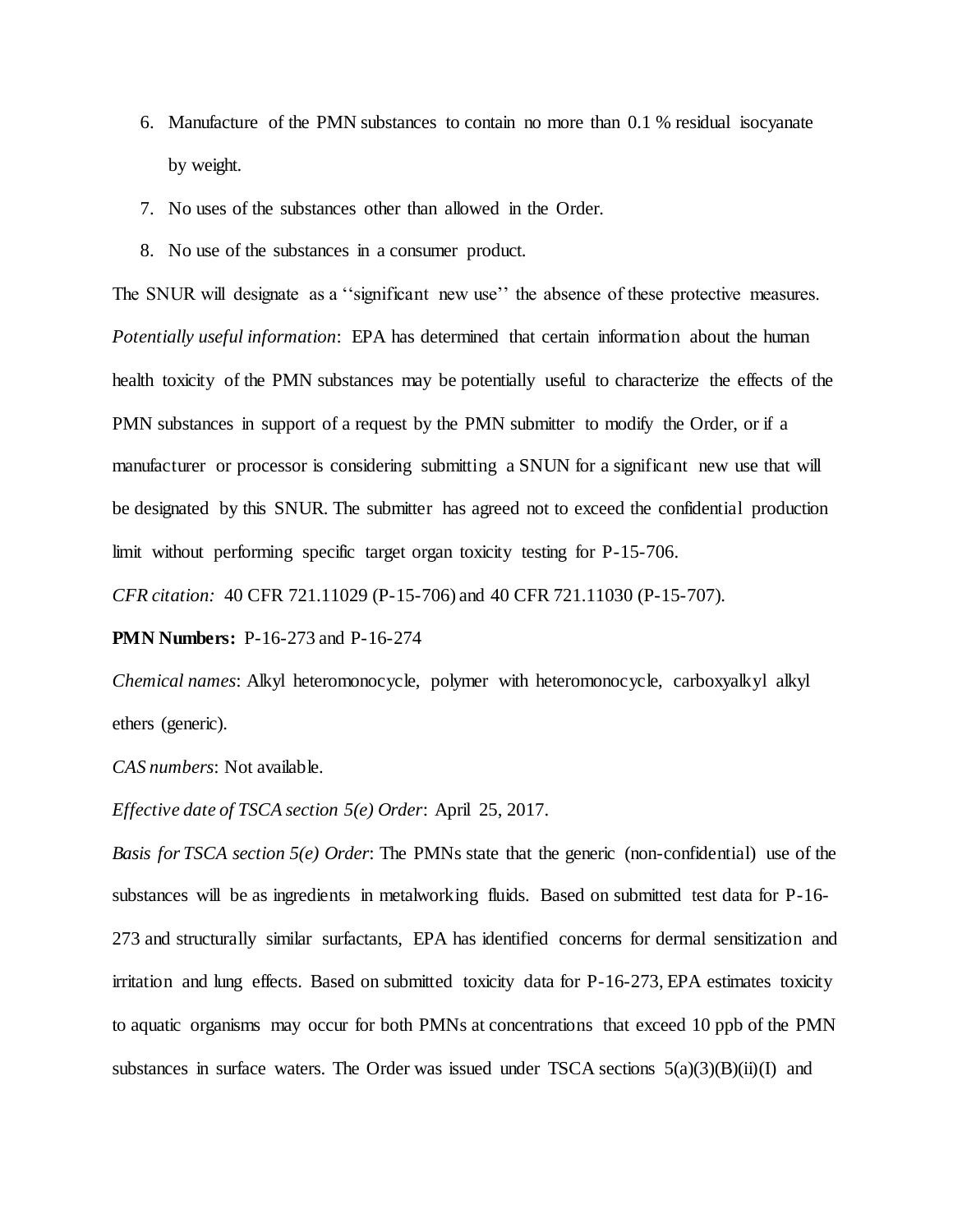$5(e)(1)(A)(ii)(I)$ , based on insufficient information to make a reasoned evaluation and a finding that the substances may present an unreasonable risk of injury to human health and the environment. To protect against these risks, the Order requires:

1. No domestic manufacture of the PMN substances.

2. Use of the PMN substances only: (i) for the confidential uses specified in the Order, (ii) at a concentration no greater than 3% of the metalworking fluid, and (iii) used only in closed metalworking systems as specified in the PMNs with no modifications in the process that would result in worker inhalation exposure.

3. Use of personal protective equipment including impervious gloves (where there is a potential for dermal exposure).

4. No release of the PMN substances resulting in surface water concentrations that exceed 10 ppb.

The SNUR will designate as a ''significant new use'' the absence of these protective measures. *Potentially useful information*: EPA has determined that certain information about the fate and toxicity of the PMN substances may be potentially useful to characterize the health and environmental effects of the PMN substances in support of a request by the PMN submitter to modify the Order, or if a manufacturer or processor is considering submitting a SNUN for a significant new use that will be designated by this SNUR. EPA has determined that the results of specific target organ toxicity testing and a biodegradation test of the PMN substances may be potentially useful in characterizing the health and environmental effects of the PMN substances. Although the Order does not require these tests, the Order's restrictions on manufacture, processing, distribution in commerce, and disposal will remain in effect until the Order is modified or revoked by EPA based on submission of this or other information that EPA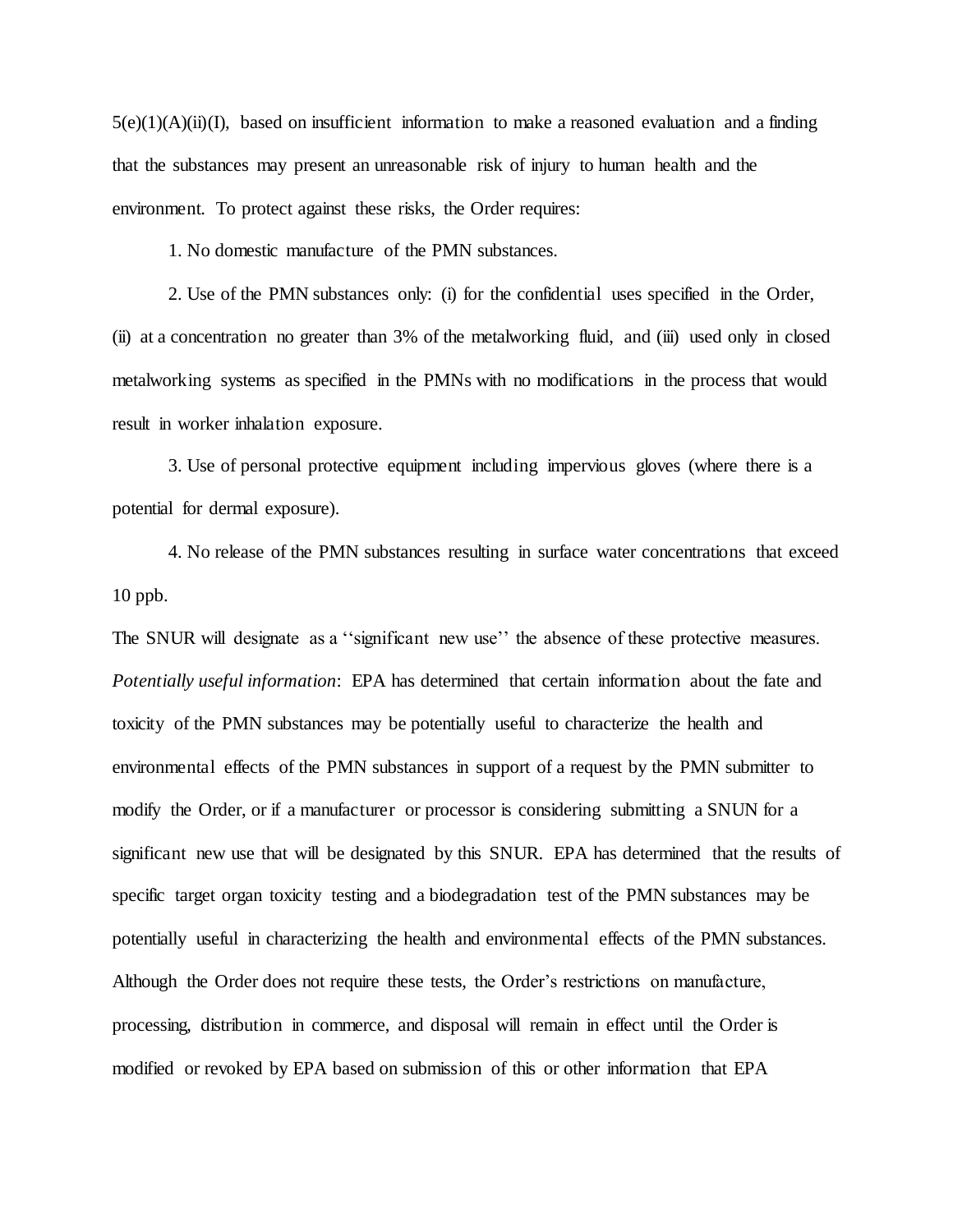determines is relevant and needed to evaluate a modification request.

*CFR citation:* 40 CFR 721.11031.

**PMN Number:** P-16-289

*Chemical name*: Benzene dicarboxylic acid, polymer with alkane dioic acid and aliphatic diamine (generic).

*CAS number*: Not available.

*Effective date of TSCA section 5(e) Order*: March 24, 2017.

*Basis for TSCA section 5(e) Order*: The PMN states the substance will be used as an extrusion compounding molding resin. Based on test data on analogous high molecular weight polymers, EPA has concerns for lung effects, which includes lung overload. The Order was issued under TSCA sections  $5(a)(3)(B)(ii)(I)$  and  $5(e)(1)(A)(ii)(I)$ , based on insufficient information to make a reasoned evaluation and a finding that the substance may present an unreasonable risk of injury to human health. To protect against these risks, the Order requires:

1. Submission of particle size testing on the PMN substance prior to exceeding the time limit as specified in the Order.

2. Manufacture of the PMN substance such that the solid particle form has a particle size distribution where less than 1% of the particles are less than 10 microns.

The SNUR will designate as a ''significant new use'' the absence of these protective measures. *Potentially useful information*: EPA has determined that certain information about the physical/chemical characteristics of the PMN substance may be potentially useful to characterize the health effects of the PMN substance in support of a request by the PMN submitter to modify the Order, or if a manufacturer or processor is considering submitting a SNUN for a significant new use that will be designated by this SNUR. The submitter has agreed not to manufacture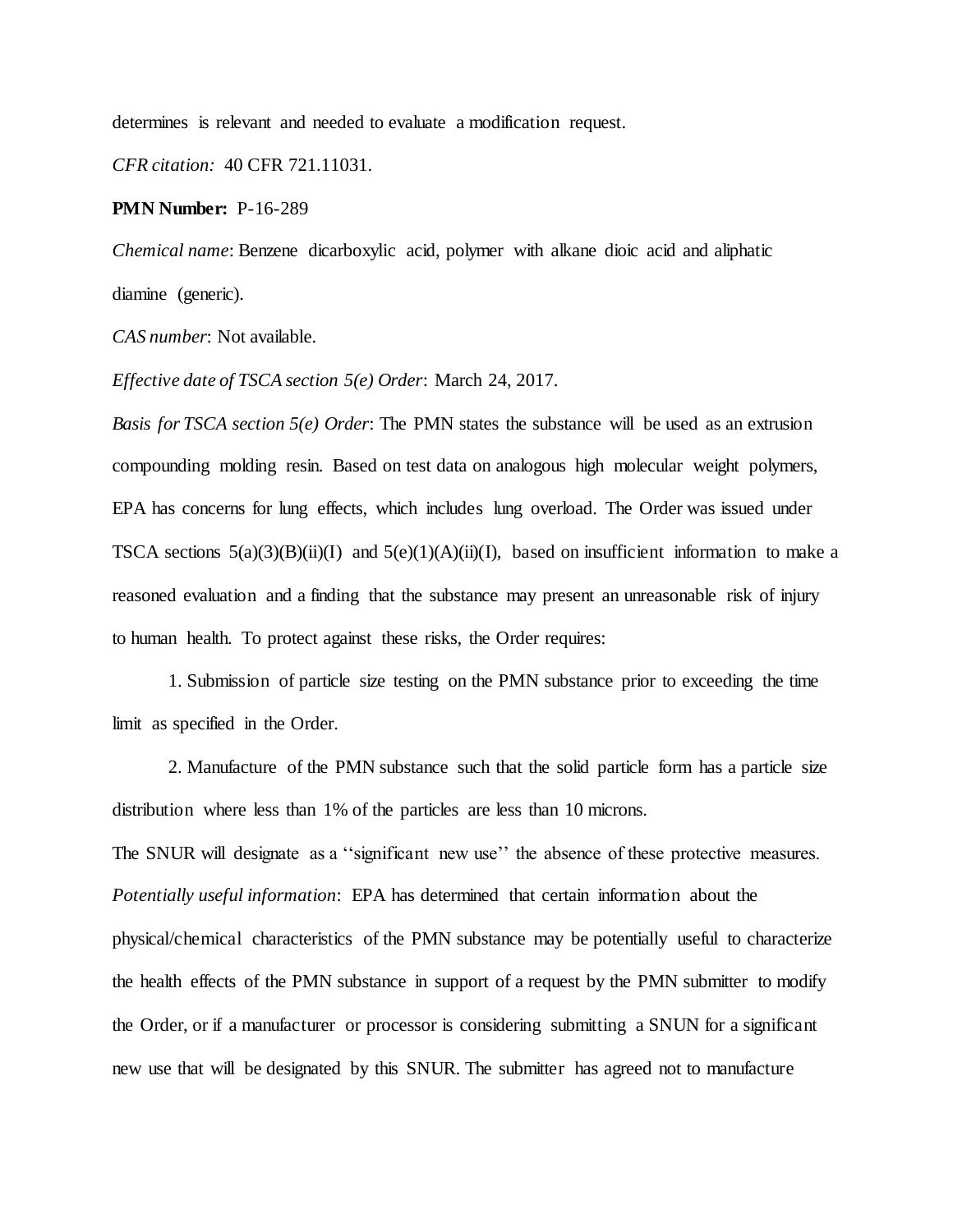beyond a certain time period without measuring the particle size distribution to characterize the fraction of the dry particle PMN substance less than 10 microns. In addition, EPA has determined that the results of specific target organ toxicity testing of the PMN substance may be potentially useful in characterizing the health effects of the PMN substance. Although the Order does not require this additional testing, the Order's restrictions on manufacture, processing, distribution in commerce, and disposal will remain in effect until the Order is modified or revoked by EPA based on submission of this or other information that EPA determines is relevant and needed to evaluate a modification request.

*CFR citation:* 40 CFR 721.11032.

# **PMN Number:** P-16-322

*Chemical name*: Manganese cyclic (tri)amine chloride complex (generic).

*CAS number*: Not available.

*Effective date of TSCA section 5(e) Order*: April 25, 2017.

*Basis for TSCA section 5(e) Order*: The PMN states that the generic (non-confidential) use of the substance will be as a pulp bleaching catalyst. Based on test data on an analog, EPA has identified concerns for kidney, blood, and thyroid effects, immunotoxicity, reproductive and developmental toxicity, and neurotoxicity. Based on test data on the PMN substance, EPA estimates that toxicity to aquatic organisms may occur at concentrations that exceed 18 ppb of the PMN substance in surface waters. The Order was issued under TSCA sections  $5(a)(3)(B)(ii)(I)$  and  $5(e)(1)(A)(ii)(I)$ , based on insufficient information to make a reasoned evaluation and a finding that the substance may present an unreasonable risk of injury to human health and the environment. To protect against these risks, the Order requires:

1. Submission of certain toxicity testing on the PMN substance prior to exceeding the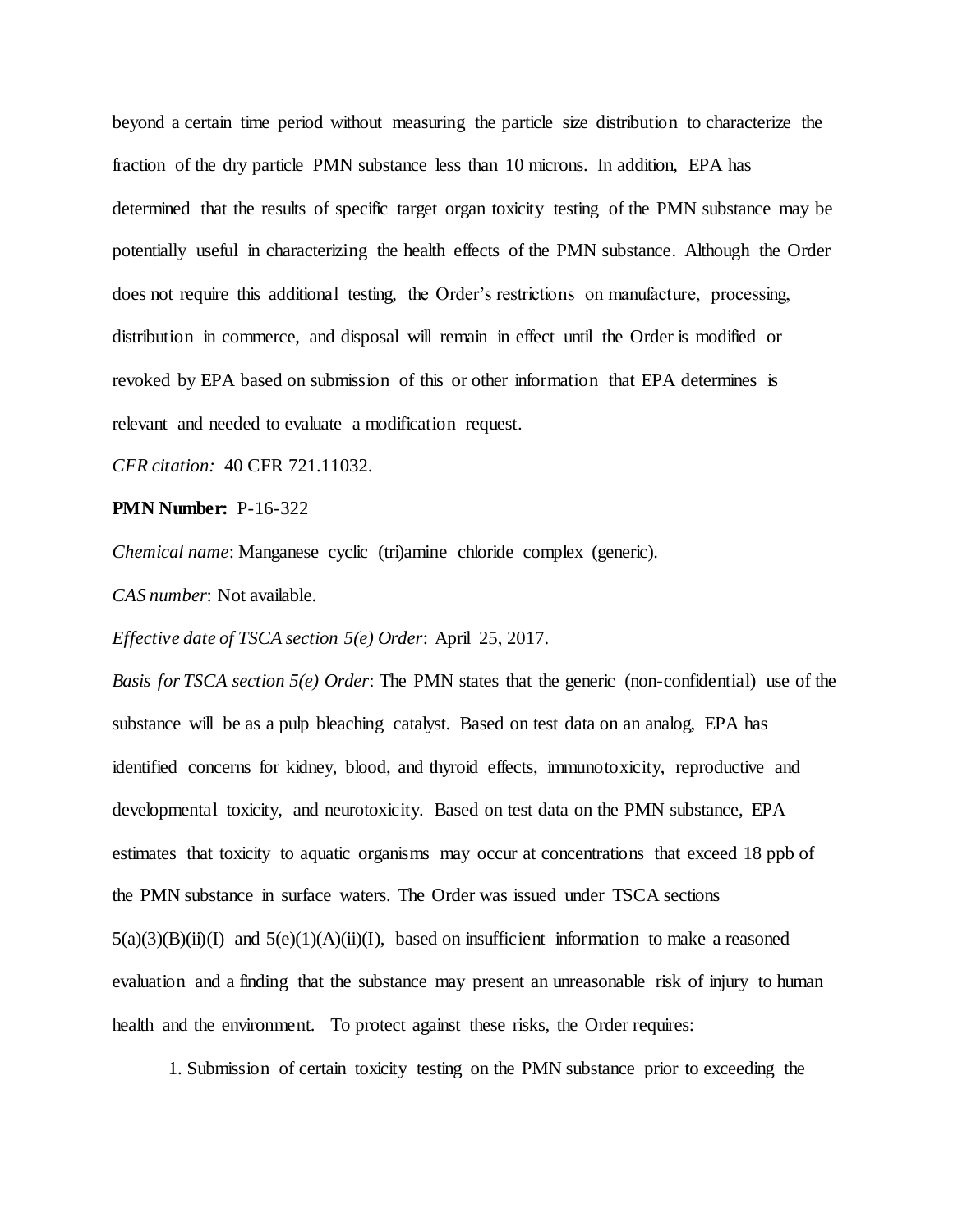confidential production volume limit as specified in the Order.

2. Use of personal protective equipment to prevent dermal exposure (where there is a potential for dermal exposure).

3. Use of a NIOSH-certified respirator with an APF of at least 25 (where there is a potential for inhalation exposure) or compliance with a NCEL of 1.2 ppm as an 8-hour timeweighted average. (EPA's estimates indicate that variations of the parameters (including batch size, number of processing sites, days per year of operation) of the uses identified below would not result in inhalation exposure that would indicate a different respirator.)

4. Establishment and use of a hazard communication program, including human health precautionary statements on each label and in the SDS.

5. No domestic manufacture of the PMN substance.

6. Process and use of the PMN substance only for the confidential uses and formulation percentage specified in the Order.

7. No release of the PMN substance resulting in surface water concentrations that exceed 18 ppb.

The SNUR will designate as a ''significant new use'' the absence of these protective measures. *Potentially useful information*: EPA has determined that certain information about the human health and aquatic toxicity of the PMN substance may be potentially useful to characterize the effects of the PMN substance in support of a request by the PMN submitter to modify the Order, or if a manufacturer or processor is considering submitting a SNUN for a significant new use that will be designated by this SNUR. The submitter has agreed not to exceed the confidential production limit without performing specific target organ toxicity testing, reproductive/developmental toxicity testing; and chronic aquatic toxicity testing.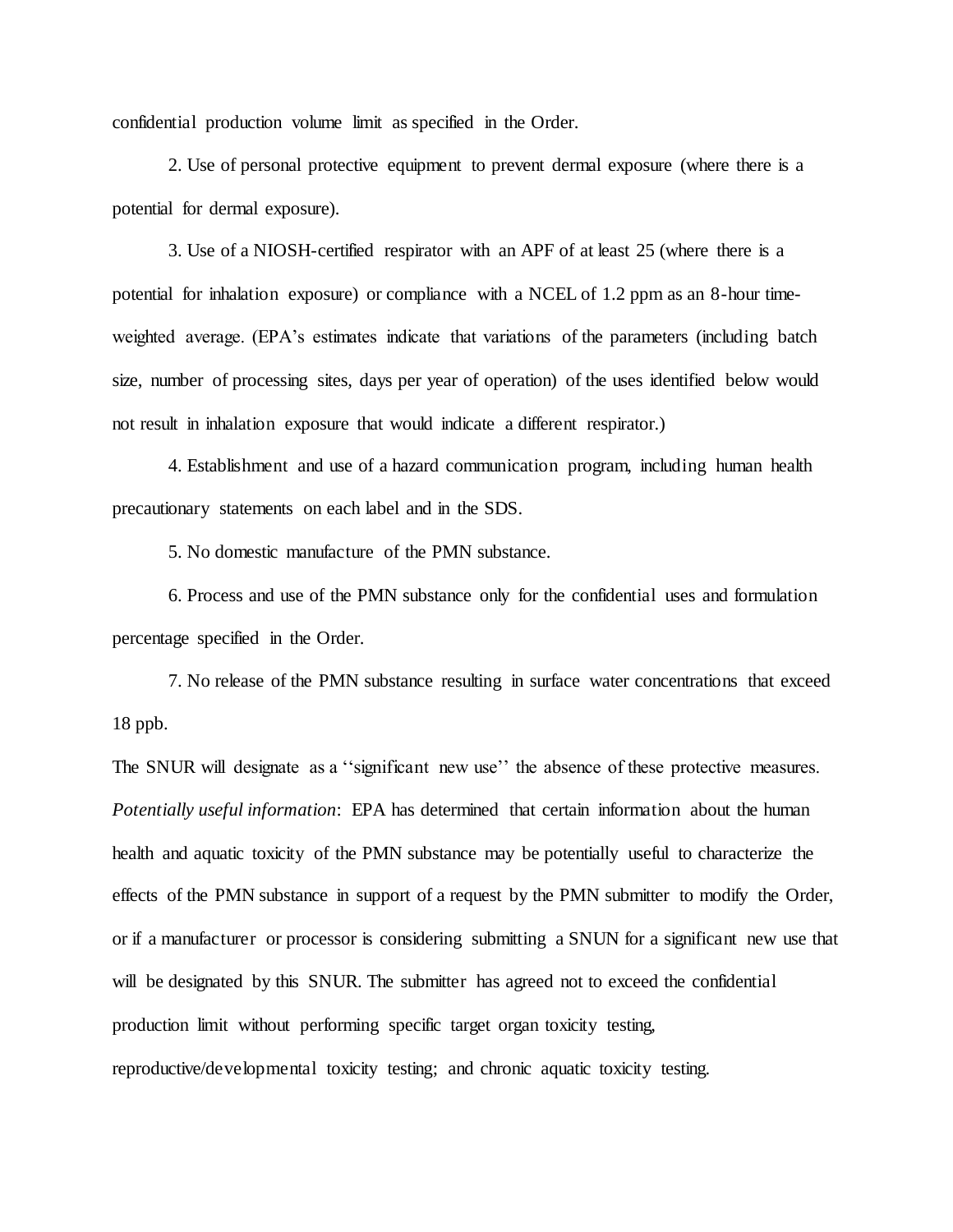*CFR citation:* 40 CFR 721.11033.

### **PMN Numbers:** P-16-338, P-16-339, P-16-439, and P-16-440

*Chemical names*: Xanthylium, (sulfoaryl) - bis [(substituted aryl) amino]-, sulfo derivs., inner salts, metal salts (generic) (P-16-338); Substituted triazinyl metal salt, diazotized, coupled with substituted pyridobenzimidazolesulfonic acids, substituted pyridobenzimidazolesulfonic acids, diazotized substituted alkanesulfonic acid, diazotized substituted aromatic sulfonate, diazotized substituted aromatic sulfonate, metal salts (generic) (P-16-339); Carbon black, (organic acidic carbocyclic)-modified, inorganic salt (generic) (P-16-439); and Carbon black, (organic acidic carbocyclic)-modified, metal salt (generic) (P-16-440).

*CAS numbers*: Not available.

*Effective date of TSCA section 5(e) Order*: April 11, 2017.

*Basis for TSCA section 5(e) Order*: The PMN states that the generic (non-confidential) uses of the PMN substances will be as dyestuffs (P-16-0338 and P-16-0339) and as coloring agents (P-16-0439 and P-16-0440). Based on physical/chemical properties of the PMN substances and test data on analogous poorly respirable particles, EPA has identified concerns for irritation to the eyes, lungs, and mucous membranes, and lung effects. Further, based on SAR analysis of test data on analogous dyes, EPA predicts toxicity to aquatic organisms may occur at concentrations that exceed 200 ppb of the PMN substances in surface waters. The Order was issued under TSCA sections  $5(a)(3)(B)(ii)(I)$  and  $5(e)(1)(A)(ii)(I)$ , based on insufficient information to make a reasoned evaluation and a finding that the substances may present an unreasonable risk of injury to human health and the environment. To protect against these risks, the Order requires:

1. No manufacture of the PMN substances beyond the confidential annual production volume specified in the Order.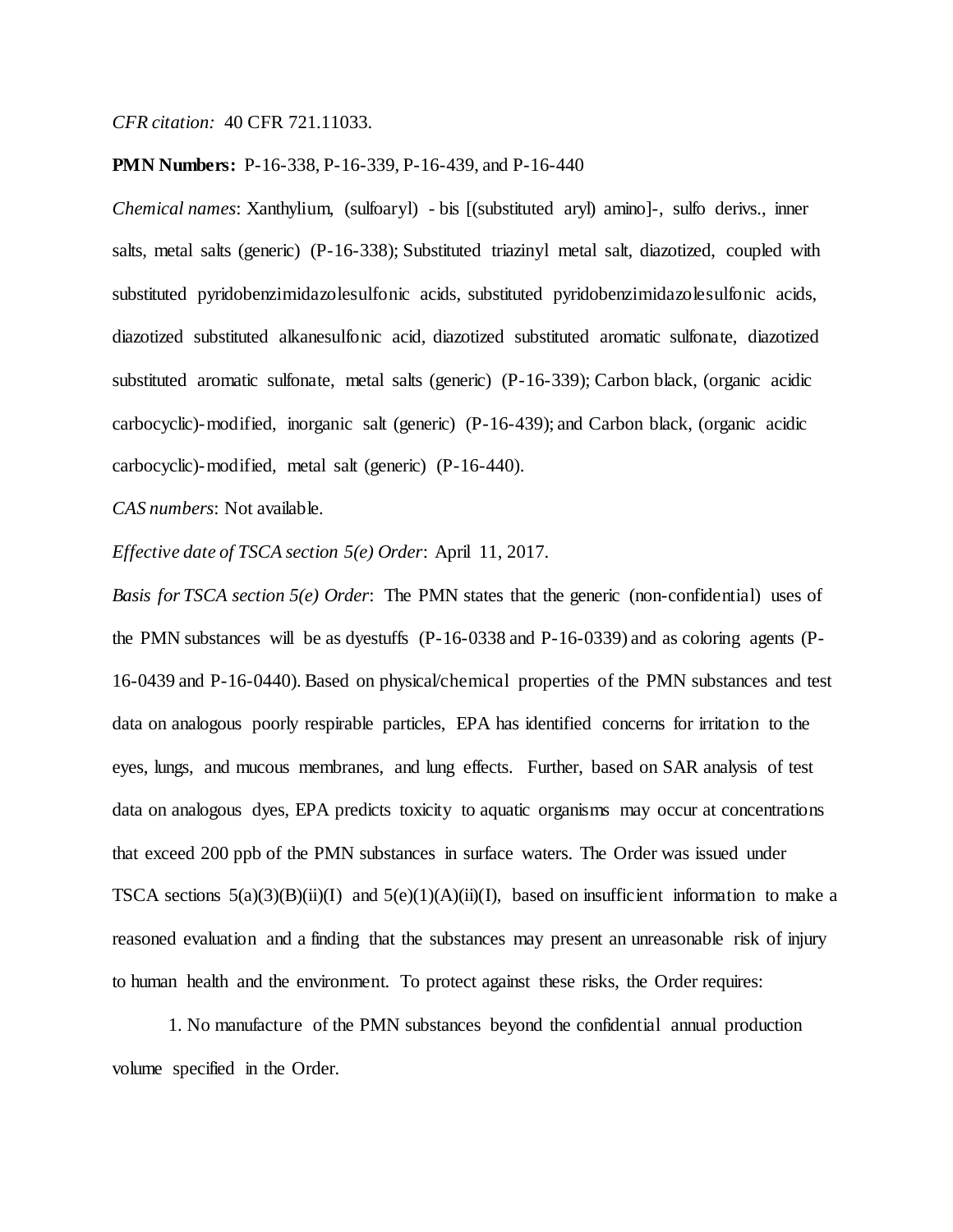2. No domestic manufacture of the PMN substances.

3. Import the PMN substances only according to the terms specified and for the confidential uses specified in the Order.

4. No release of the PMN substances to surface waters.

The SNUR will designate as a ''significant new use'' the absence of these protective measures. *Potentially useful information*: EPA has determined that certain information about the fate, human health toxicity, and aquatic toxicity of the PMN substances may be potentially useful to characterize the effects of the PMN substances in support of a request by the PMN submitter to modify the Order, or if a manufacturer or processor is considering submitting a SNUN for a significant new use that will be designated by this SNUR. EPA has determined that the results of a biodegradation test, specific target organ toxicity testing, and acute and chronic aquatic toxicity testing of the PMN substances may be potentially useful in characterizing the health and environmental effects of the PMN substances. Although the Order does not require these tests, the Order's restrictions on manufacture, processing, distribution in commerce, and disposal will remain in effect until the Order is modified or revoked by EPA based on submission of this or other information that EPA determines is relevant and needed to evaluate a modification request. *CFR citations:* 40 CFR 721.11034 (P-16-338), 40 CFR 721.11035 (P-16-339), 40 CFR

721.11036 (P-16-439), and 40 CFR 721.11037 (P-16-440).

**PMN Number:** P-16-350

*Chemical name*: Polyaralkyl aryl ester of methacrylic acid (generic).

*CAS number*: Not available.

*Effective date of TSCA section 5(e) Order*: March 31, 2017.

*Basis for TSCA section 5(e) Order*: The PMN states that the generic (non-confidential) use of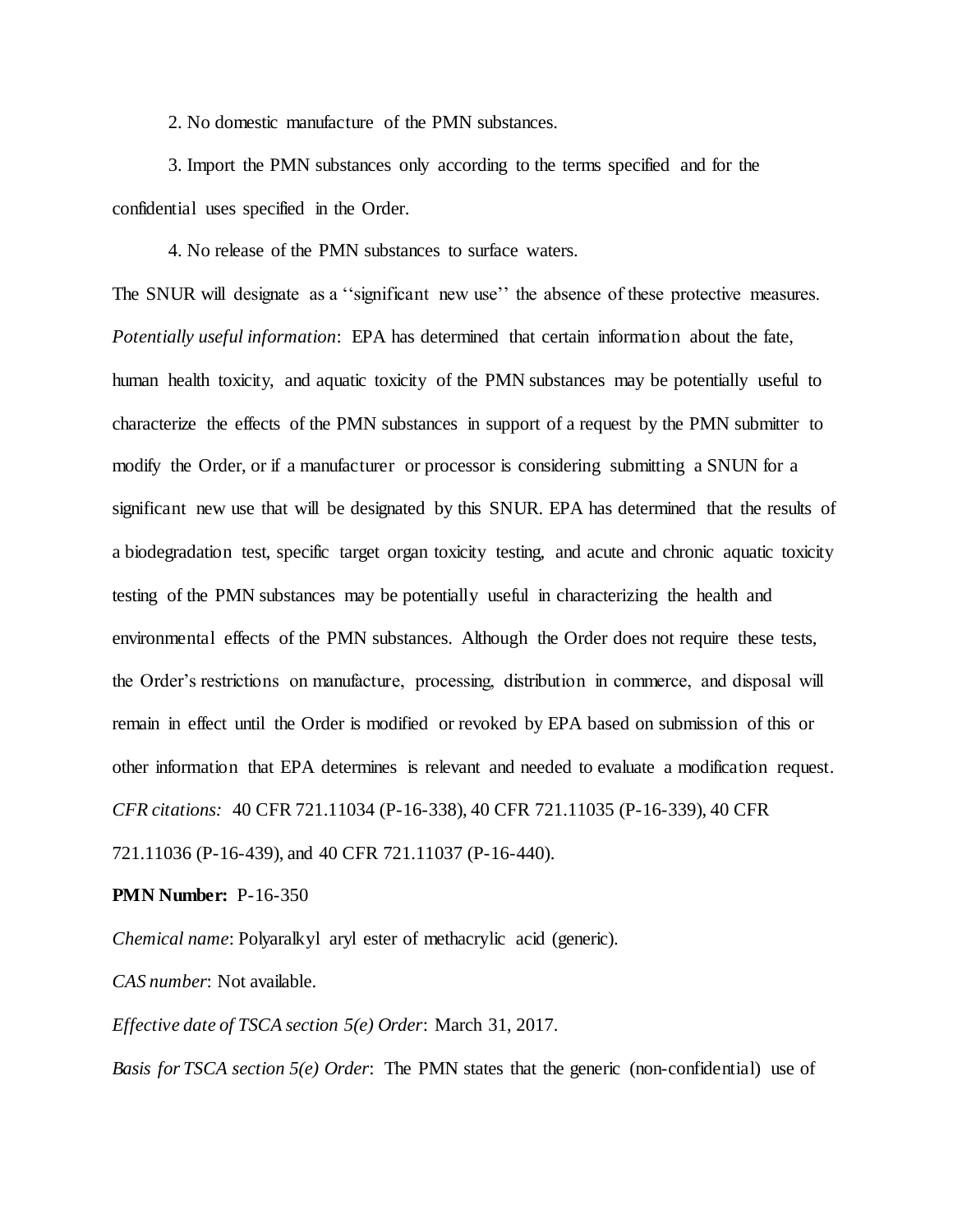the substance will be as a polymer reactant. Based on test data on methacrylate moieties, EPA has identified concerns for irritation and sensitization based on analogy to methacrylates. Based on SAR analysis of test data on structurally similar respirable surfactants, EPA has identified concerns for lung effects. The Order was issued under TSCA sections  $5(a)(3)(B)(ii)(I)$  and  $5(e)(1)(A)(ii)(I)$ , based on insufficient information to make a reasoned evaluation and a finding that the substance may present an unreasonable risk of injury to human health. To protect against these risks, the Order requires:

1. Use of personal protective equipment including impervious gloves (where there is a potential for dermal exposure).

2. Establishment and use of a hazard communication program, including human health precautionary statements on each label and in the SDS.

3. Manufacture of the PMN substance such that it is not less than the minimum average molecular weight identified in the Order and does not contain more than the maximum weight percent of low molecular weight species below 1,000 Daltons.

4. Use of the PMN substance only for the confidential use specified in the Order. The SNUR will designate as a ''significant new use'' the absence of these protective measures. *Potentially useful information*: EPA has determined that certain information about the toxicity of the PMN substance may be potentially useful to characterize the health effects of the PMN substance in support of a request by the PMN submitter to modify the Order, or if a manufacturer or processor is considering submitting a SNUN for a significant new use that will be designated by this SNUR. EPA has determined that the results of specific target organ toxicity testing and a sensitization test of the PMN substance may be potentially useful in characterizing the health effects of the PMN substance. Although the Order does not require these tests, the Order's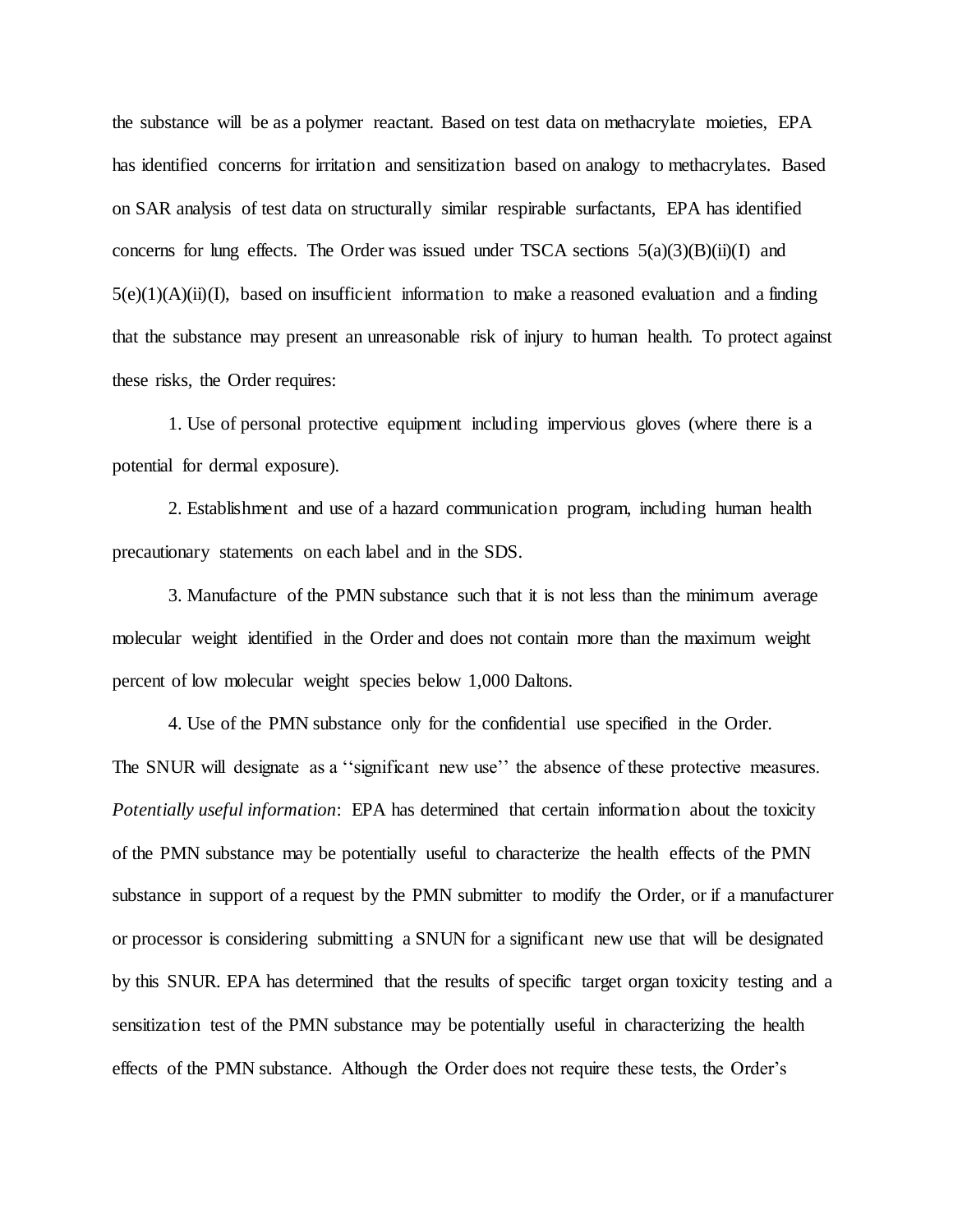restrictions on manufacture, processing, distribution in commerce, and disposal will remain in effect until the Order is modified or revoked by EPA based on submission of this or other information that EPA determines is relevant and needed to evaluate a modification request. *CFR citation:* 40 CFR 721.11038.

## **PMN Number:** P-16-352

*Chemical names*: Phenol, 2-[[[3-(octyloxy)propyl]imino]methyl]- (P-16-352, chemical A) and Phenol, 2-[[[3-(decyloxy)propyl]imino]methyl]- (P-16-352, chemical B).

*CAS numbers*: 1858221-49-4 (P-16-352, chemical A) and 1858221-50-7 (P-16-352, chemical B). *Effective date of TSCA section 5(e) Order*: April 21, 2017.

*Basis for TSCA section 5(e) Order*: The PMN states that the PMN substances will be used as cocatalysts in the manufacturing of release coatings for producing papers and films at a concentration of 1% or less. Based on SAR analysis of test data on analogous phenols, EPA has identified concerns for respiratory and dermal irritation and developmental toxicity. In addition, EPA has identified concerns for liver toxicity and reproductive effects based on the hydrolysis product o-hydroxybenzaldehyde. Further, based on SAR analysis of test data on analogous phenols, EPA predicts toxicity to aquatic organisms may occur at concentrations that exceed 1 ppb of the PMN substances in surface waters. The Order was issued under TSCA sections  $5(a)(3)(B)(ii)(I)$  and  $5(e)(1)(A)(ii)(I)$ , based on insufficient information to make a reasoned evaluation and a finding that the substances may present an unreasonable risk of injury to human health and the environment. To protect against these risks, the Order requires:

1. Submission of certain toxicity testing on the PMN substance prior to exceeding the confidential production volume limit as specified in the Order.

2. Use of personal protective equipment including impervious gloves (where there is a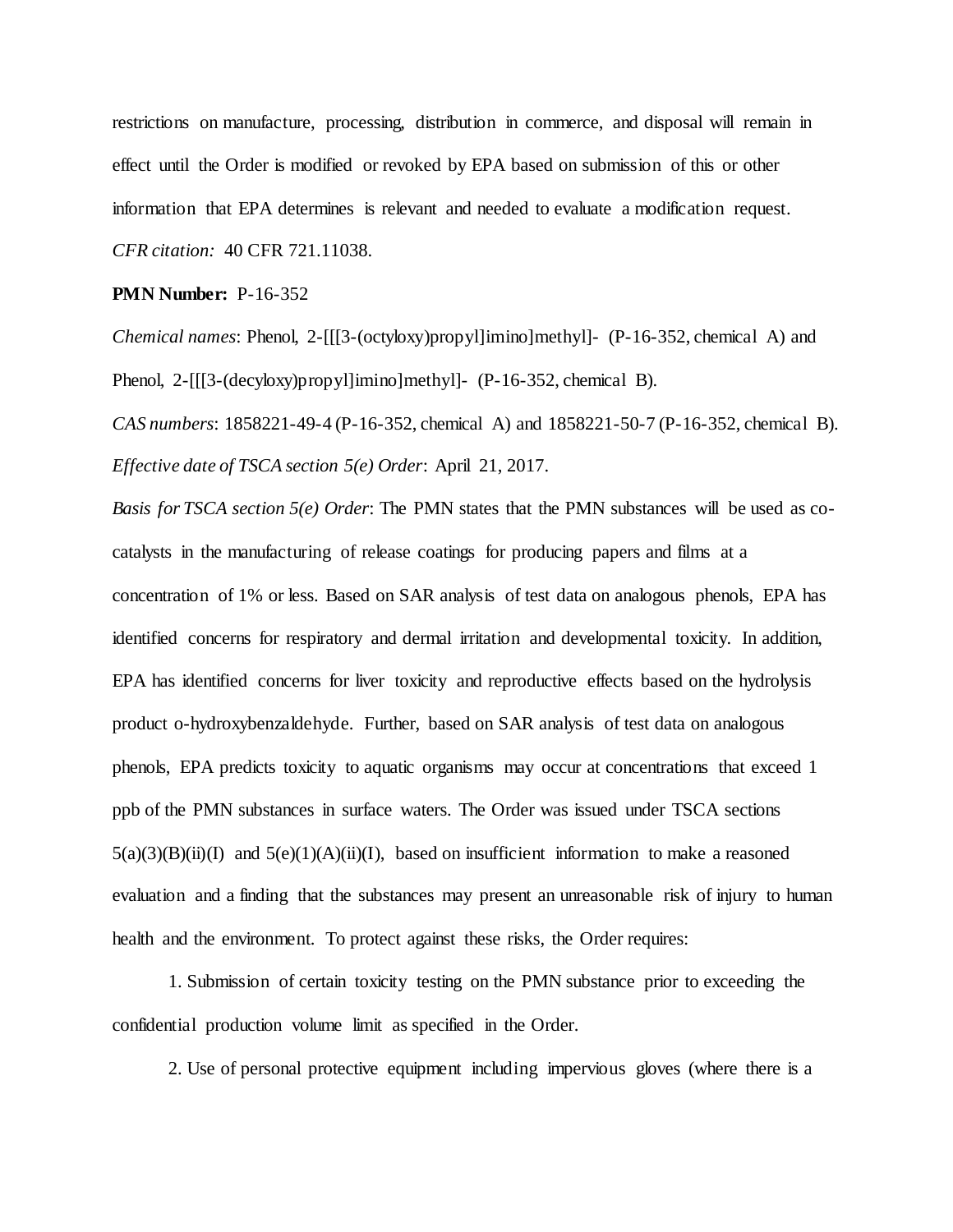potential for dermal exposure).

3. Establishment and use of a hazard communication program, including human health precautionary statements on each label and in the SDS.

4. No domestic manufacture of the PMN substances.

5. No manufacture of the PMN substances beyond an annual production volume of 250 kg/yr.

6. No use of the PMN substances in application methods that generate a dust, mist, or aerosol.

7. No release of the PMN substance resulting in surface water concentrations that exceed 1 ppb.

The SNUR will designate as a ''significant new use'' the absence of these protective measures. *Potentially useful information:* EPA has determined that certain information about the human health and aquatic toxicity of the PMN substance may be potentially useful to characterize the effects of the PMN substance in support of a request by the PMN submitter to modify the Order, or if a manufacturer or processor is considering submitting a SNUN for a significant new use that will be designated by this SNUR. The submitter has agreed not to exceed the confidential production limit without performing specific target organ toxicity, reproductive/developmental toxicity, and acute aquatic toxicity testing.

*CFR citations:* 40 CFR 721.11039 (P-16-352, chemical A) and 40 CFR 721.11040 (P-16-352, chemical B).

### **PMN Number:** P-16-358

*Chemical name*: Alkyl phenol (generic).

*CAS number*: Not available.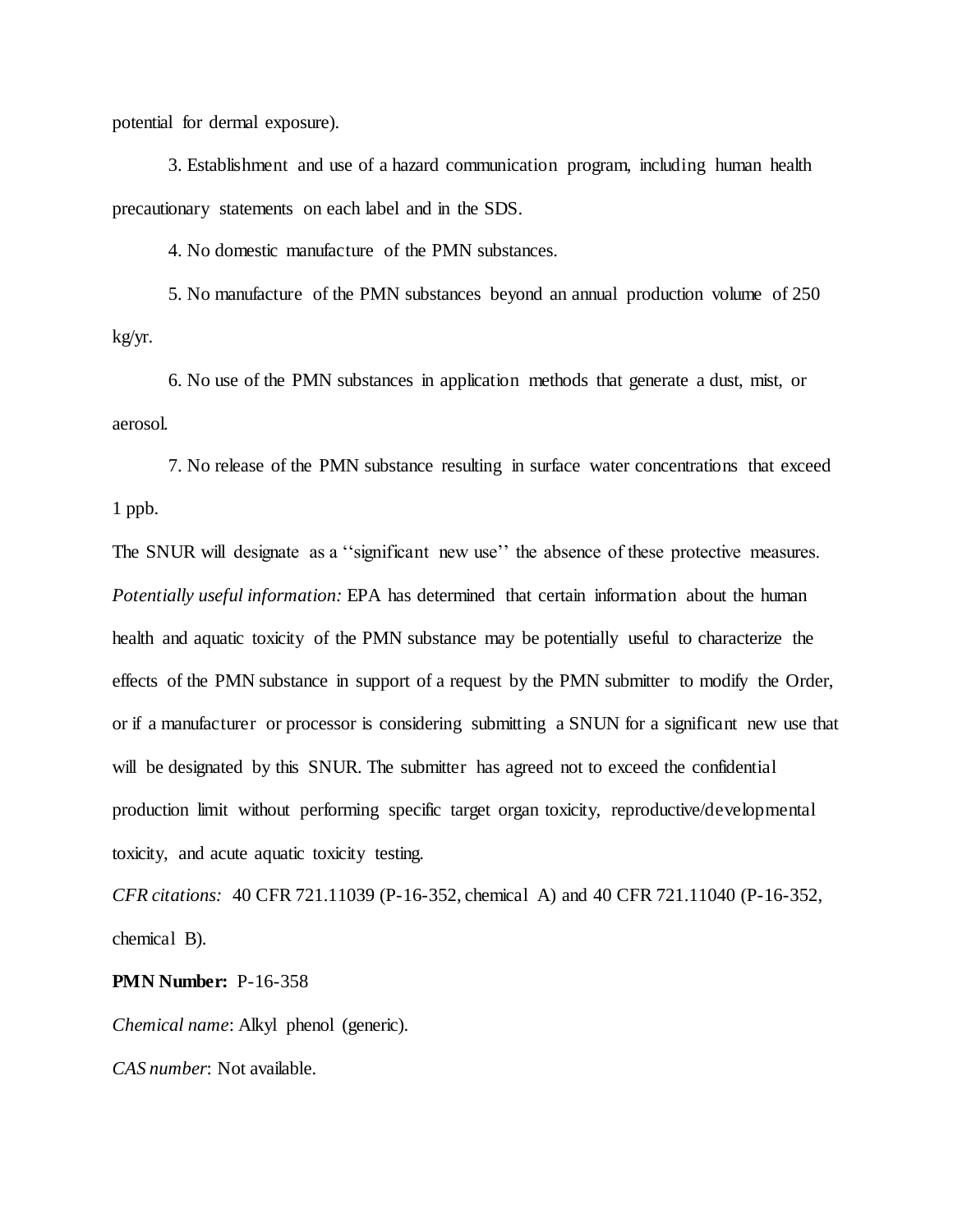*Effective date of TSCA section 5(e) Order*: April 24, 2017.

*Basis for TSCA section 5(e) Order*: The PMN states that the substance will be used as a chemical intermediate. Based on SAR analysis of test data on analogous phenols, EPA has identified concerns for developmental toxicity. The Order was issued under TSCA sections  $5(a)(3)(B)(ii)(I)$  and  $5(e)(1)(A)(ii)(I)$ , based on insufficient information to make a reasoned evaluation and a finding that the substance may present an unreasonable risk of injury to human health. To protect against these risks, the Order requires:

1. Submission of certain toxicity testing on the PMN substance prior to exceeding the confidential production volume limit as specified in the Order.

2. Use of personal protective equipment including impervious gloves (where there is a potential for dermal exposure).

3. Establishment and use of a hazard communication program, including human health precautionary statements on each label and in the SDS.

4. Use of the PMN substance only as a chemical intermediate.

5. No manufacture, process, or use of the PMN substance in any manner or method that generates a dust, mist, or aerosol or in a non-enclosed process.

6. No release of the PMN substance to surface waters.

The SNUR will designate as a ''significant new use'' the absence of these protective measures. *Potentially useful information:* EPA has determined that certain information about the human health toxicity of the PMN substance may be potentially useful to characterize the effects of the PMN substance in support of a request by the PMN submitter to modify the Order, or if a manufacturer or processor is considering submitting a SNUN for a significant new use will be designated by this SNUR. The submitter has agreed not to exceed the confidential production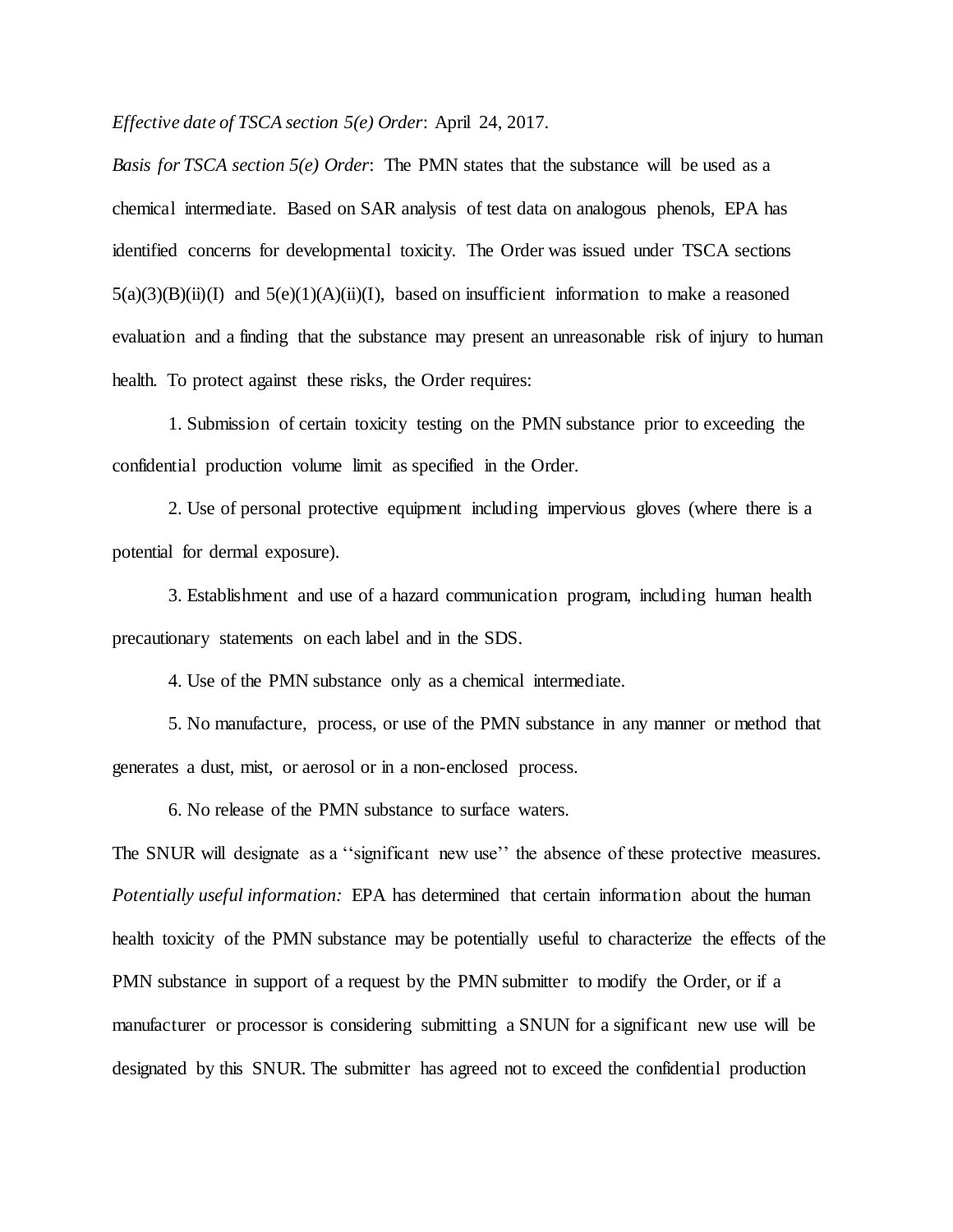limit without performing specific target organ toxicity and reproductive/developmental toxicity tests.

*CFR citation:* 40 CFR 721.11041.

**PMN Number:** P-16-364

*Chemical name*: Nitrile-butadiene-acrylate terpolymers (generic).

*CAS number*: Not available.

*Effective date of TSCA section 5(e) Order*: March 31, 2017

*Basis for TSCA section 5(e) Order*: The PMN states that the generic (non-confidential) use of the substance will be as a chemical intermediate. Based on SAR analysis of test data on structurally similar respirable particles, EPA has identified concerns for lung effects, including lung overload. The Order was issued under TSCA sections  $5(a)(3)(B)(ii)(I)$  and  $5(e)(1)(A)(ii)(I)$ , based on insufficient information to make a reasoned evaluation and a finding that the substance may present an unreasonable risk of injury to human health. To protect against these risks, the Order requires:

1. Use of the PMN substance only as a site-limited chemical intermediate.

2. Establishment and use of a hazard communication program, including human health precautionary statements on each label and in the SDS.

3. No manufacture, process, or use of the PMN substance if it contains more than 5% of the particle size distribution less than 10 microns.

The SNUR will designate as a ''significant new use" the absence of these protective measures. *Potentially useful information*: EPA has determined that certain information about the toxicity of the PMN substance may be potentially useful to characterize the effects of the PMN substance in support of a request by the PMN submitter to modify the Order, or if a manufacturer or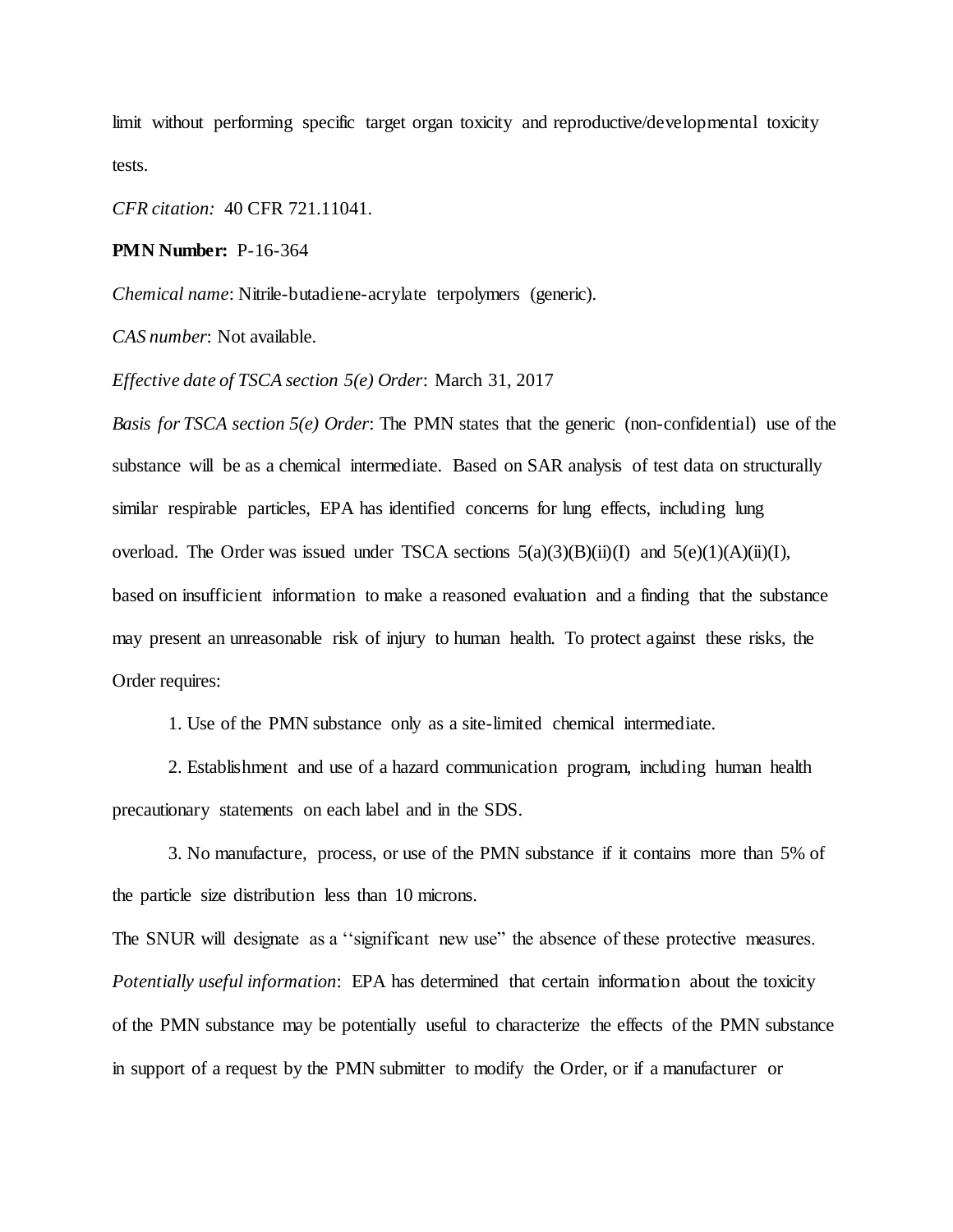processor is considering submitting a SNUN for a significant new use that will be designated by this SNUR. EPA has determined that the results of specific target organ toxicity testing of the PMN substance may be potentially useful in characterizing the health effects of the PMN substance. Although the Order does not require this test, the Order's restrictions on manufacture, processing, distribution in commerce, and disposal will remain in effect until the Order is modified or revoked by EPA based on submission of this or other information that EPA determines is relevant and needed to evaluate a modification request.

*CFR citation:* 40 CFR 721.11042.

**PMN Number:** P-16-399

*Chemical name*: Starch, polymer with 2-propenoic acid, potassium salt, oxidized. *CAS number*: 1638117-09-5.

*Effective date of TSCA section 5(e) Order*: April 6, 2017.

*Basis for TSCA section 5(e) Order*: The PMN states that the substance will be used as an agricultural soil amendment for field crops, agricultural soil amendment for turf applications and direct soil injection with fertilizers, and a compound to be used in preparation of advanced seed coatings. Based on SAR analysis of test data on structurally similar respirable particles, EPA has identified concerns for lung effects, including lung overload. The Order was issued under TSCA sections  $5(a)(3)(B)(ii)(I)$  and  $5(e)(1)(A)(ii)(I)$ , based on insufficient information to make a reasoned evaluation and a finding that the substance may present an unreasonable risk of injury to human health. The Order was also issued under TSCA sections  $5(a)(3)(B)(ii)(II)$  and  $5(e)(1)(A)(ii)(II)$ , based on a finding that the substance that the substance is or will be produced in substantial quantities and that the substance either enters or may reasonably be anticipated to enter the environment in substantial quantities, or there is or may be significant (or substantial)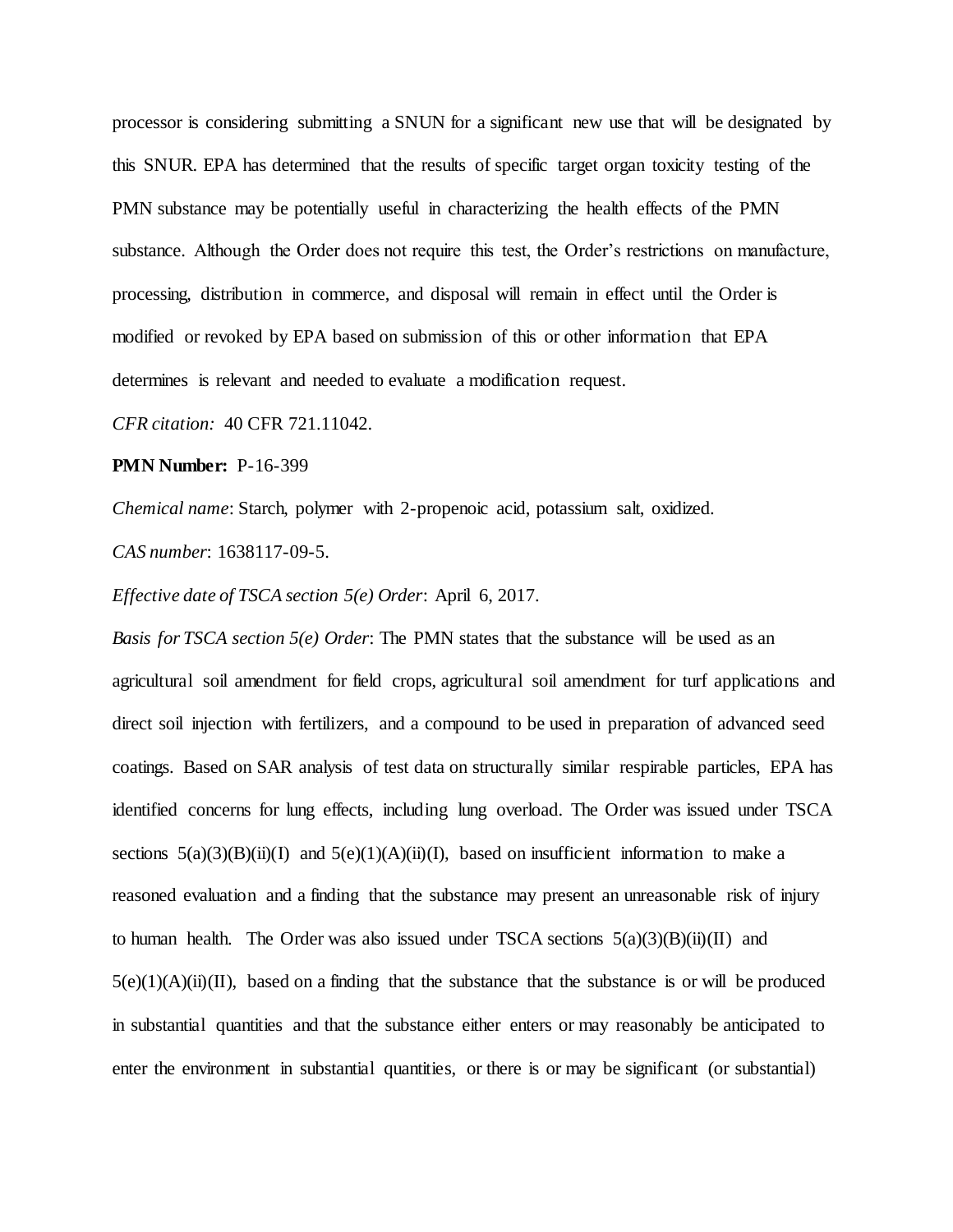human exposure to the substance. To protect against these risks, the Order requires:

1. Submission of certain toxicity testing on the PMN substance prior to exceeding the time limit as specified in the Order.

2. Use of personal protective equipment including impervious gloves (where there is a potential for dermal exposure).

3. Establishment and use of a hazard communication program, including human health precautionary statements on each label and in the SDS.

4. Manufacture of the substance with a particulate size greater than 30 microns. The SNUR will designate as a ''significant new use'' the absence of these protective measures. *Potentially useful information*: EPA has determined that certain information about the toxicity of the PMN substance may be potentially useful to characterize the health and environmental effects of the PMN substance in support of a request by the PMN submitter to modify the Order, or if a manufacturer or processor is considering submitting a SNUN for a significant new use that will be designated by this SNUR. The submitter has agreed not to manufacture beyond a certain time limit without performing an acute aquatic toxicity test. In addition, EPA has determined that the results of specific target organ toxicity testing of the PMN substance may be potentially useful in characterizing the health effects of the PMN substance. Although the Order does not require this additional testing, the Order's restrictions on manufacture, processing, distribution in commerce, and disposal will remain in effect until the Order is modified or revoked by EPA based on submission of this or other information that EPA determines is relevant and needed to evaluate a modification request.

*CFR citation:* 40 CFR 721.11043.

**PMN Number:** P-16-430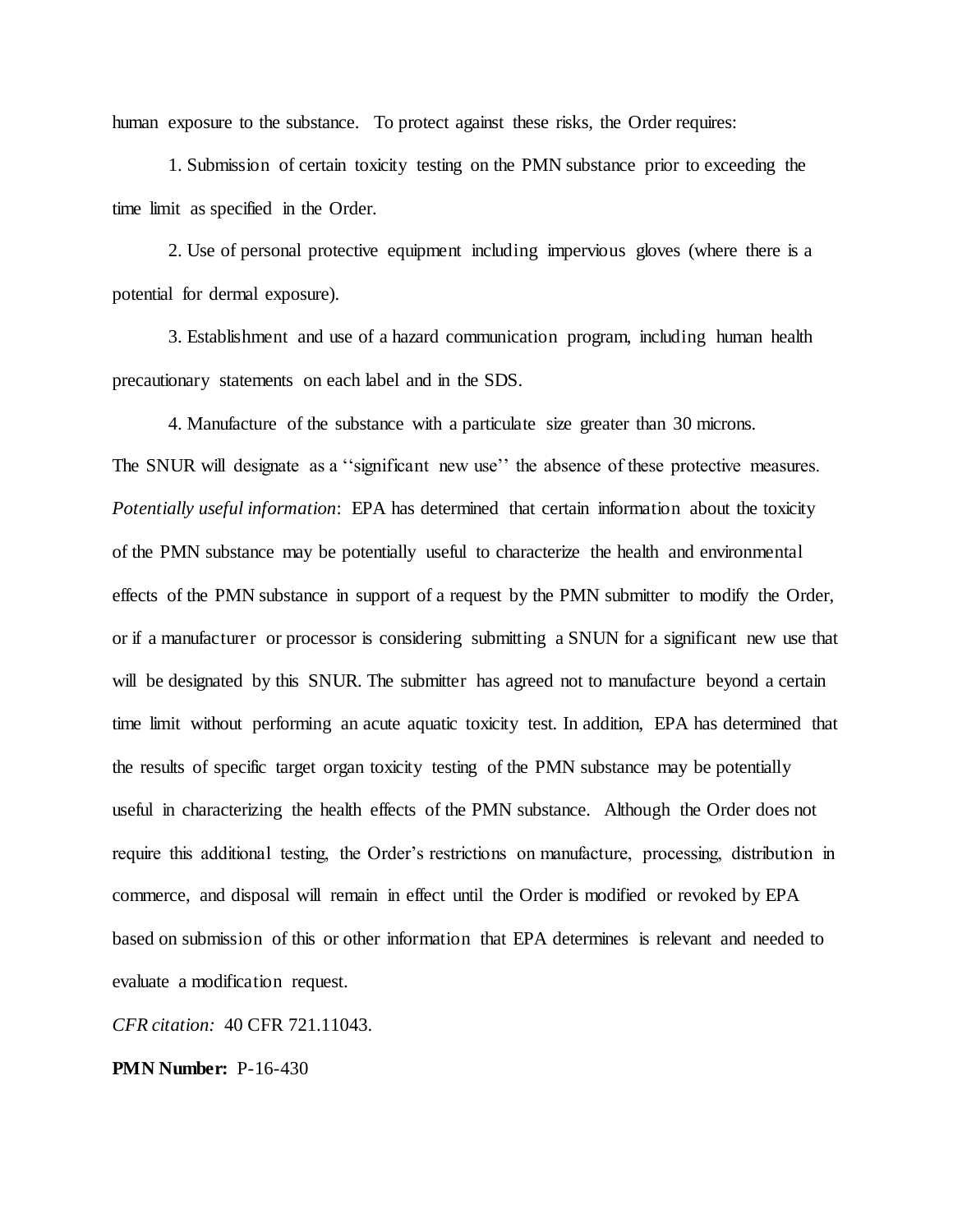*Chemical name*: Pentanedioic acid, 2-methyl-.

*CAS number*: 617-62-9.

*Effective date of TSCA section 5(e) Order*: May 17, 2017.

*Basis for TSCA section 5(e) Order*: The PMN states the generic (non-confidential) use of the substance will be as a filler. Based on test data on the PMN substance, EPA has identified concerns for systemic and reproductive toxicity. Based on structural analysis on the acid groups and test data, EPA has identified concerns for dermal and respiratory irritation. Further, based on test data on the PMN substance and test data on analogous neutral organics, EPA predicts toxicity to aquatic organisms may occur at concentrations that exceed 14 ppb of the PMN substance in surface waters. The Order was issued under TSCA sections  $5(a)(3)(B)(ii)(I)$  and  $5(e)(1)(A)(ii)(I)$ , based on insufficient information to make a reasoned evaluation and a finding that the substance may present an unreasonable risk of injury to human health and the environment. EPA assessed risks based on the specific processing, use, distribution/transportation, treatment and disposal processes, process equipment, engineering controls, and handling practices (including worker activities and cleaning procedures) described in the PMN. To protect against these risks, the Order requires:

1. Use of personal protective equipment including impervious gloves (where there is a potential for dermal exposure).

2. Use of a NIOSH-certified respirator with an APF of at least 10 (where there is a potential for inhalation exposure). (EPA's estimates indicate that variations of the parameters (including batch size, number of processing sites, days per year of operation) of the uses identified below would not result in inhalation exposure that would indicate a different respirator.)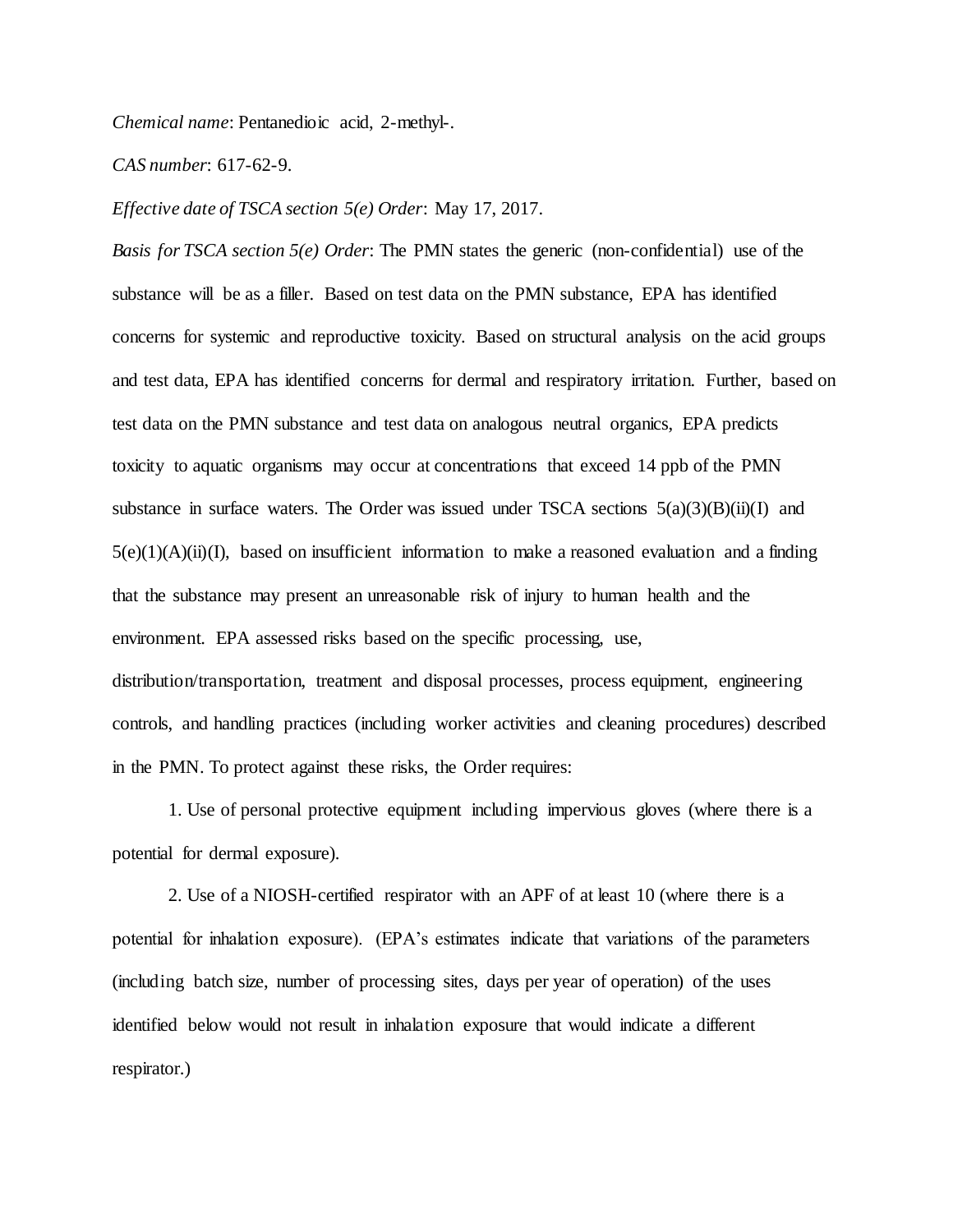3. Establishment and use of a hazard communication program, including human health precautionary statements on each label and in the SDS.

4. No domestic manufacture of the PMN substance.

5. Import of the PMN substance at or below the maximum concentration specified in the Order.

6. No release of the PMN substance resulting in surface water concentrations that exceed 14 ppb.

The SNUR will designate as a ''significant new use'' the absence of these protective measures. *Potentially useful information*: EPA has determined that certain information about the human health toxicity of the PMN substance may be potentially useful to characterize the effects of the substance in support of a request by the PMN submitter to modify the Order, or if a manufacturer or processor is considering submitting a SNUN for a significant new use that will be designated by this SNUR. EPA has determined that the results of specific target organ toxicity testing of the PMN substance may be potentially useful in characterizing the health effects of the PMN substance. Although the Order does not require this test, the Order's restrictions on manufacture, processing, distribution in commerce, and disposal will remain in effect until the Order is modified or revoked by EPA based on submission of this or other information.

*CFR citation:* 40 CFR 721.11044.

**PMN Number:** P-16-495

*Chemical name*: 2-Pentanol, 4-methyl-, reaction products with phosphorus oxide (P2O5), compounds with alkylamine (generic).

*CAS number*: Not available.

*Effective date of TSCA section 5(e) Order*: April 25, 2017.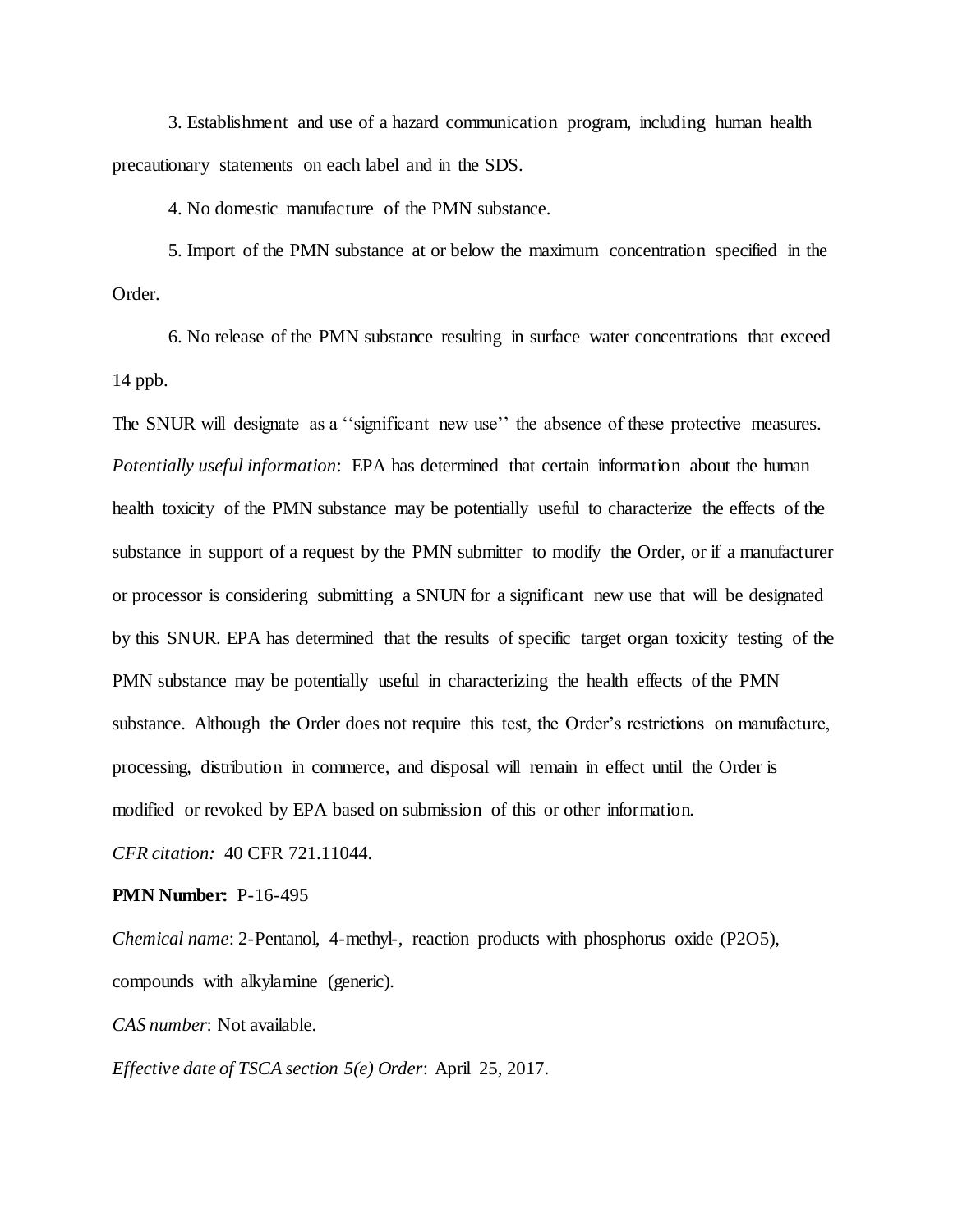*Basis for TSCA section 5(e) Order*: The PMN states that the generic use (non-confidential) of the substance will be as a lubricant additive. Based on test data on the substance, EPA has identified concerns for systemic effects, sensitization and irritation to the eyes and skin. Based on physical/chemical properties, EPA has concerns for lung effects, including lung surfactancy. Further, based on test data on analogous aliphatic amines for the cation and neutral organics for the anion as well as test data on the PMN substance, EPA predicts toxicity to aquatic organisms may occur at concentrations that exceed 200 ppb of the PMN substance in surface waters. The Order was issued under TSCA sections  $5(a)(3)(B)(ii)(I)$  and  $5(e)(1)(A)(ii)(I)$ , based on insufficient information to make a reasoned evaluation and a finding that the substance may present an unreasonable risk of injury to human health and the environment. To protect against these risks, the Order requires:

1. Submission of certain toxicity testing on the PMN substance prior to exceeding the confidential production volume limit as specified in the Order.

2. Use of personal protective equipment (where there is a potential for dermal exposure).

3. Establishment and use of a hazard communication program, including human health precautionary statements on each label and in the SDS.

4. No manufacture in any manner or method that results in inhalation exposure.

5. No use of the PMN substance in an application method that generates a vapor, mist, or aerosol.

6. No release of the PMN substance resulting in surface water concentrations that exceed 200 ppb.

The SNUR will designate as a ''significant new use'' the absence of these protective measures. *Potentially useful information*: EPA has determined that certain information about the human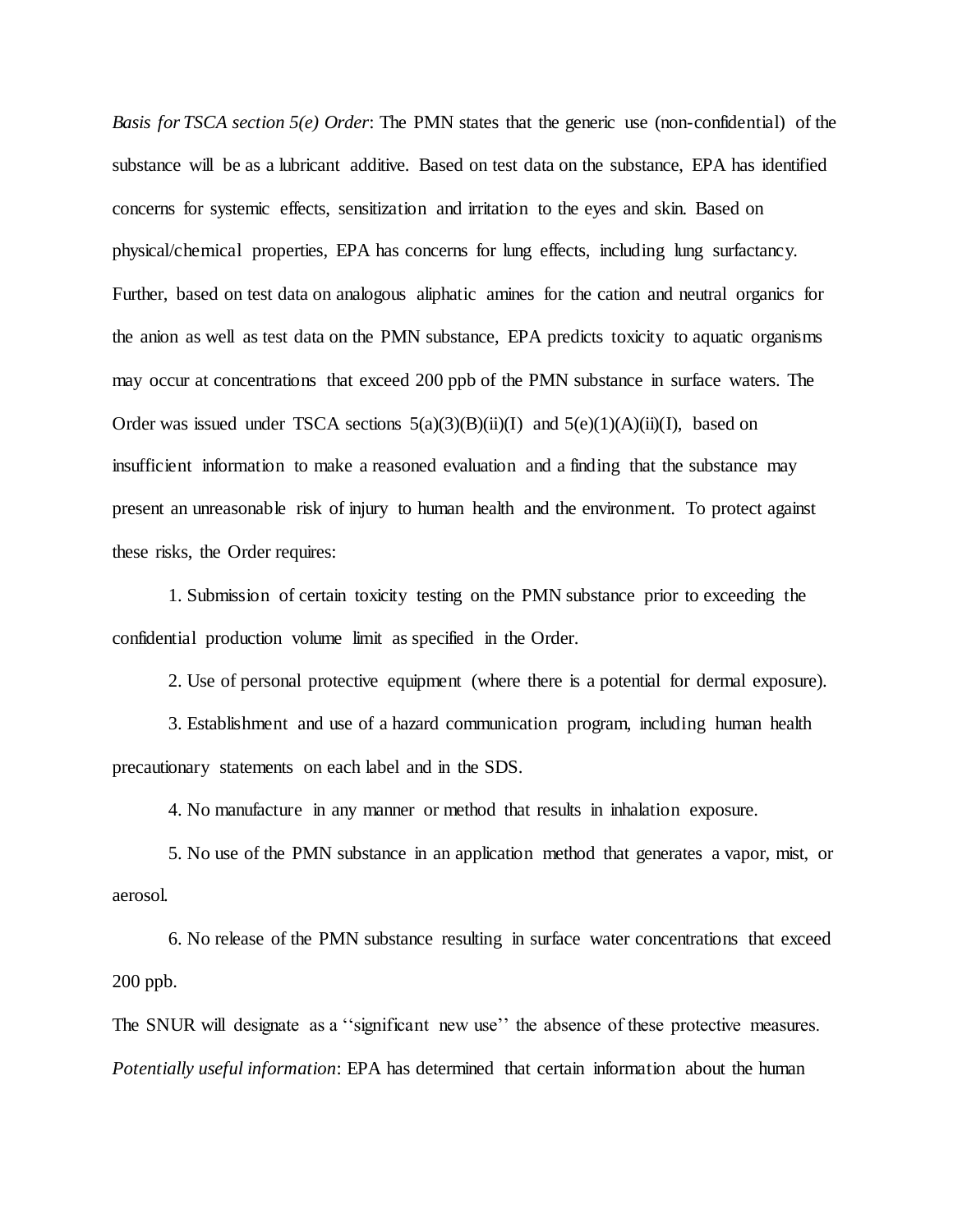health and aquatic toxicity of the PMN substance may be potentially useful to characterize the effects of the PMN substance effects of the PMN substance in support of a request by the PMN submitter to modify the Order, or if a manufacturer or processor is considering submitting a SNUN for a significant new use that will be designated by this SNUR. The submitter has agreed not to exceed the confidential production limit without performing chronic aquatic toxicity tests. In addition, EPA has determined that the results of specific target organ toxicity testing of the PMN substance may be potentially useful in characterizing the health effects of the PMN substance. Although the Order does not require this additional testing, the Order's restrictions on manufacture, processing, distribution in commerce, and disposal will remain in effect until the Order is modified or revoked by EPA based on submission of this or other information that EPA determines is relevant and needed to evaluate a modification request.

*CFR citation:* 40 CFR 721.11045.

### **PMN Number:** P-16-513

*Chemical name*: Hydroxy alkylbiphenyl (generic).

*CAS number*: Not available.

*Effective date of TSCA section 5(e) Order*: May 2, 2017.

*Basis for TSCA section 5(e) Order*: The PMN states that the substance will be used as a chemical intermediate. Based on test data on an analog, EPA has identified concerns for developmental toxicity, systemic toxicity, blood effects, and corrosion of the skin, eyes, and mucous membranes. Further, based on SAR analysis of test data on analogous amides, EPA predicts toxicity to aquatic organisms may occur at concentrations that exceed 17 ppb of the PMN substances in surface waters. The Order was issued under TSCA sections  $5(a)(3)(B)(ii)(I)$  and  $5(e)(1)(A)(ii)(I)$ , based on insufficient information to make a reasoned evaluation and a finding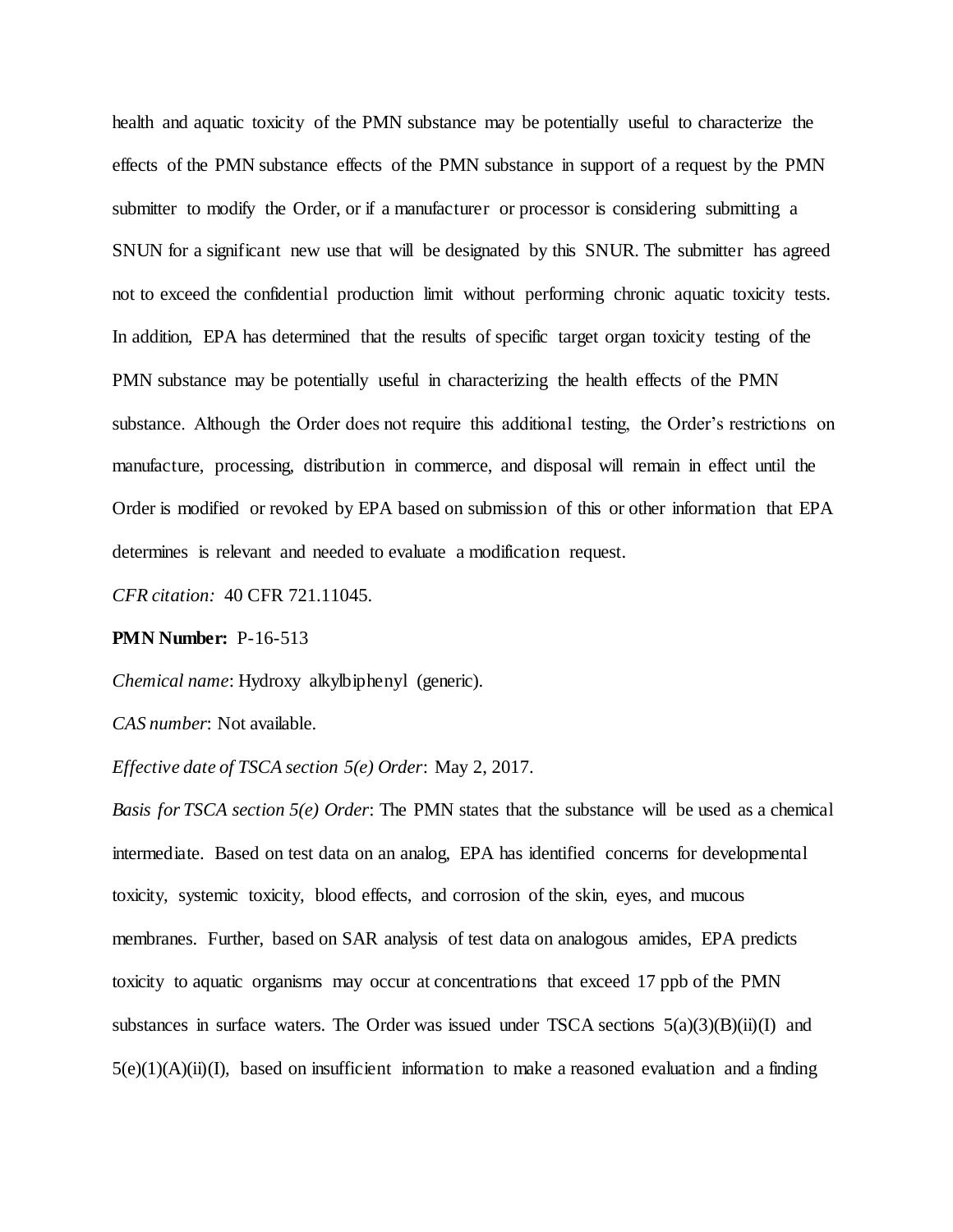that the substances may present an unreasonable risk of injury to human health and the environment. To protect against these risks, the Order requires:

1. Submission of certain toxicity testing on the PMN substance prior to exceeding the confidential production volume limit as specified in the Order.

2. Use of personal protective equipment (where there is a potential for dermal exposure).

3. Use of a NIOSH-certified respirator with an APF of at least 50 (where there is a potential for inhalation exposure). (EPA's estimates indicate that variations of the parameters (including batch size, number of processing sites, days per year of operation) of the uses identified below would not result in inhalation exposure that would indicate a different respirator.)

4. Use of the PMN substance only as a chemical intermediate.

5. No release of the PMN substance resulting in surface water concentrations that exceed 17 ppb.

The SNUR will designate as a ''significant new use'' the absence of these protective measures. *Potentially useful information*: EPA has determined that certain information about the human health and aquatic toxicity of the PMN substance may be potentially useful to characterize the effects of the PMN substance in support of a request by the PMN submitter to modify the Order, or if a manufacturer or processor is considering submitting a SNUN for a significant new use that will be designated by this SNUR. The submitter has agreed not to exceed the confidential production limit without performing specific target organ toxicity and reproductive/developmental toxicity testing. In addition, EPA has determined that the results of

of the PMN substance. Although the Order does not require these additional tests, the Order's

acute aquatic toxicity tests may be potentially useful in characterizing the environmental effects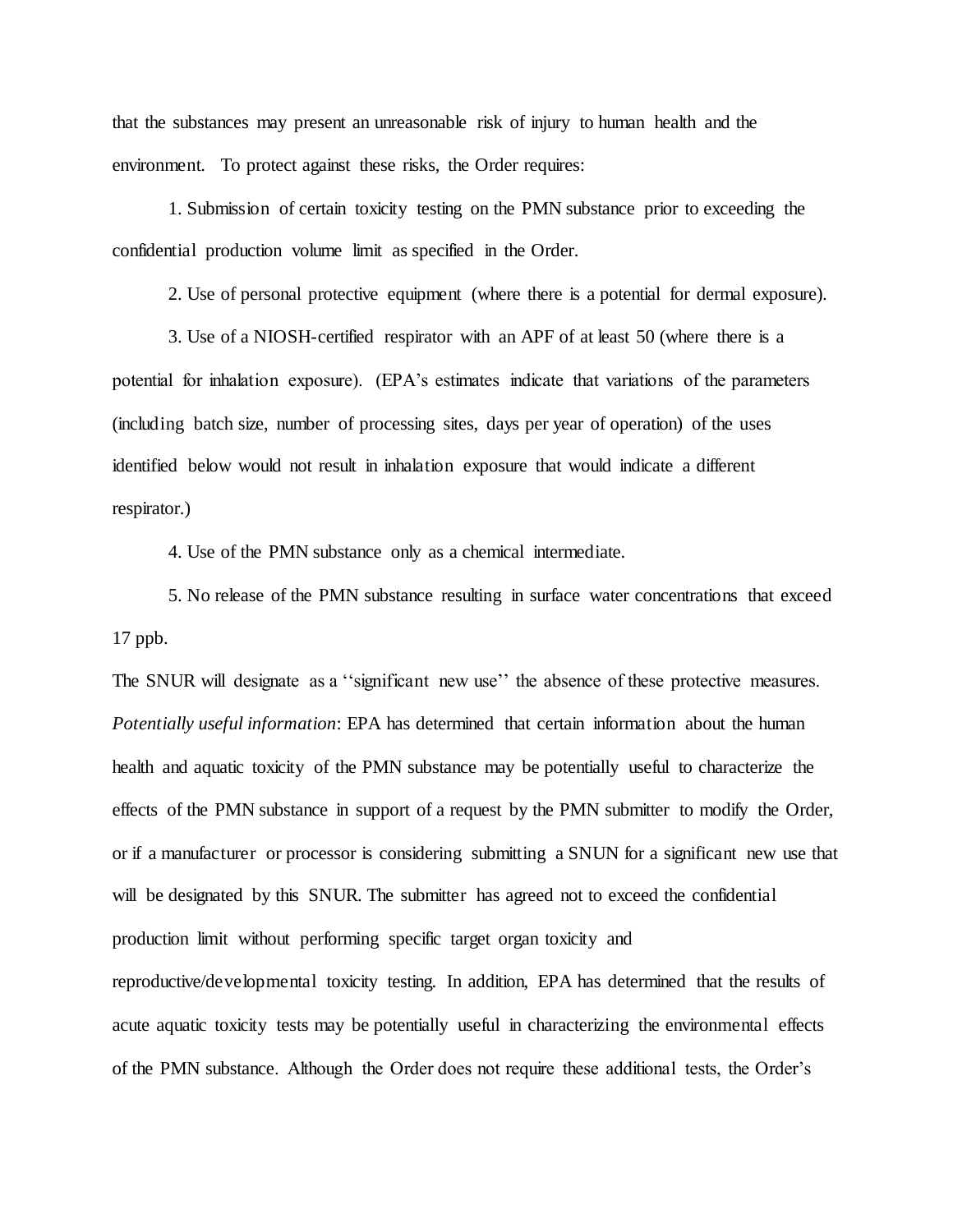restrictions on manufacture, processing, distribution in commerce, and disposal will remain in effect until the Order is modified or revoked by EPA based on submission of this or other information that EPA determines is relevant and needed to evaluate a modification request. *CFR citation:* 40 CFR 721.11046.

#### **PMN Numbers:** P-16-534, P-16-535, and P-16-536

*Chemical names*: Alkyl alkenoic acid, polymer with alkenylcarbomonocycle telomer with substituted alkanoic acid hydroxyl alkyl substituted alkenyl substituted alkyl ester, polyalkylene glycol alkyl ether alkyl alkenoate, dialkylene glycol diheteromonocyclic ether and alkylcarbomonocyclic alkenoate, metal salt (generic) (P-16-534); Alkyl alkenoic acid, polymer with alkenylcarbomonocycle telomer with substituted alkanoic acid hydroxyl alkyl substituted alkenyl substituted alkyl ester, alkanediol diheteromonocyclic ether, polyalkylene glycol alkyl ether alkyl alkenoate and alkylcarbomonocyclic alkenoate, metal salt (generic) (P-16-535); and Alkyl alkenoic acid, polymer with bis heteromonocyclic substituted alkyl carbomonocycle, alkenylcarbomonocycle telomer with substituted alkanoic acid hydroxyl alkyl substituted alkenyl substituted alkyl ester, polyalkylene glycol alkyl ether alkyl alkenoate and alkylcarbomonocyclic alkenoate, metal salt (generic) (P-16-536).

#### *CAS numbers*: Not available.

*Effective date of TSCA section 5(e) Order*: April 4, 2017.

*Basis for TSCA section 5(e) Order*: The PMN states that the generic (non-confidential) use of the substances will be a component of ink. Based on test data on structurally similar respirable particles, EPA has identified concerns for lung effects if inhaled, based on lung overload. In addition, EPA has identified ecotoxicity concerns for the substances if made with an acid component exceeding 20% of the molecular weight due potential for increased absorption and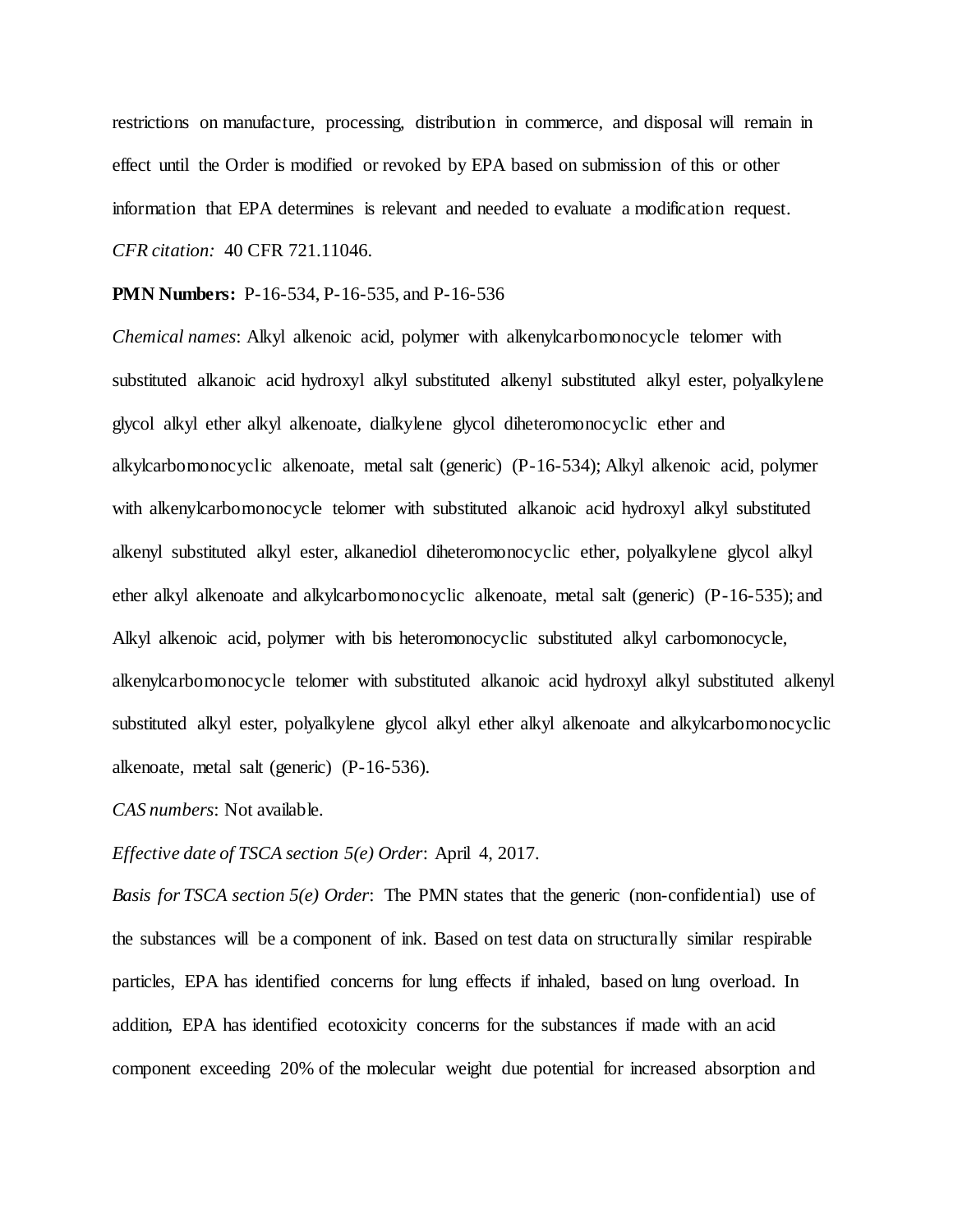solubility. The Order was issued under TSCA sections  $5(a)(3)(B)(ii)(I)$  and  $5(e)(1)(A)(ii)(I)$ , based on insufficient information to make a reasoned evaluation and a finding that the substances may present an unreasonable risk of injury to human health and the environment. To protect against these risks, the Order requires:

1. Manufacture of the PMN substances such that the minimum average molecular weight is 1,800 daltons and the carboxylic acid content does not exceed 20%.

2. No domestic manufacture of the PMN substances.

3. Process or use of the PMN substances only for the use specified in the Order. The SNUR will designate as a ''significant new use" the absence of these protective measures. *Potentially useful information*: EPA has determined that certain information about the human health and aquatic toxicity of the PMN substances may be potentially useful to characterize the effects of the substances in support of a request by the PMN submitter to modify the Order, or if a manufacturer or processor is considering submitting a SNUN for a significant new use that will be designated by this SNUR. EPA has determined that the results of specific target organ toxicity testing and an acute aquatic toxicity test of the PMN substances may be potentially useful in characterizing the health and environmental effects of the PMN substances. Although the Order does not require these tests, the Order's restrictions on manufacture, processing, distribution in commerce, and disposal will remain in effect until the Order is modified or revoked by EPA based on submission of this or other information that EPA determines is relevant and needed to evaluate a modification request.

*CFR citations:* 40 CFR 721.11047 (P-16-534), 40 CFR 721.11048 (P-16-535), and 40 CFR 721.11049 (P-16-536).

**PMN Numbers:** P-16-549, P-16-550, P-16-551, P-16-553, P-16-555, P-16-556, P-16-557, P-16-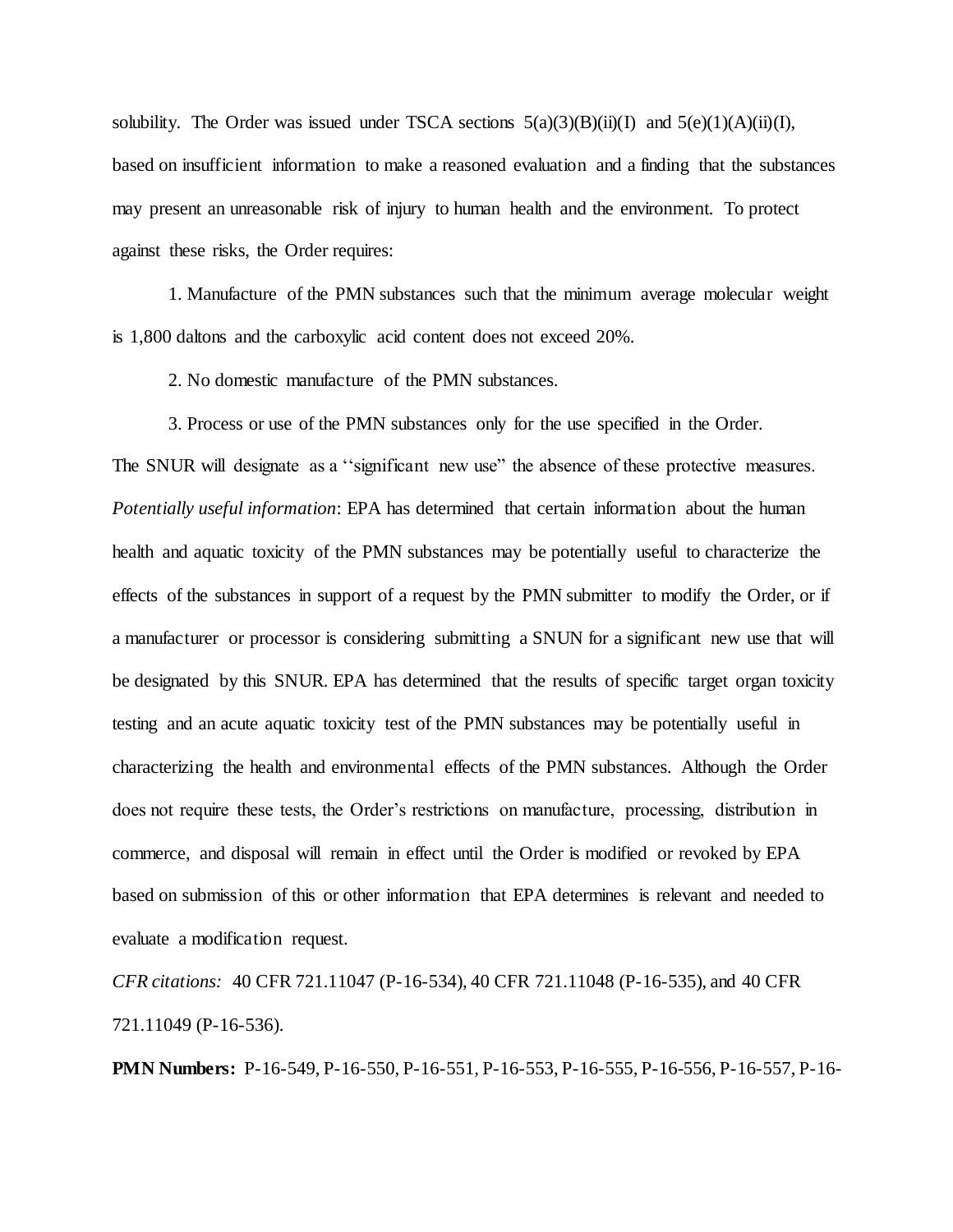558, P-16-560, P-16-561, P-16-562, P-16-563, P-16-564, P-16-565, and P-16-567

*Chemical names*: Alkaline functionalized methacrylate-substituted polymer (generic) (P-16-549, P-16-550, and P-16-551); Quaternary alkylamine functionalized methacrylate-substituted polymer (generic) (P-16-553); Neutral alcohol functionalized methacrylate-substituted polymer (generic) (P-16-555 and P-16-556); Neutral alkyl salt functionalized methacrylate-substituted polymer (generic) (P-16-557, P-16-558, and P-16-560); Acid functionalized methacrylatesubstituted polymer (generic) (P-16-561, P-16-562, P-16-563, P-16-564, and P-16-565); and Alkylamine functionalized methacrylate-substituted polymer (generic) (P-16-567). *CAS numbers*: Not available.

*Effective date of TSCA section 5(e) Order*: May 2, 2017.

*Basis for TSCA section 5(e) Order*: The PMN states the substances will be use as crosslinked resins for chromatographic separation of biomolecules and biocatalysts. Based on test data on structurally similar respirable particles, EPA has identified concerns for lung effects, including lung overload. EPA has also identified irritation concerns for skin and eyes. The Order was issued under TSCA sections  $5(a)(3)(B)(ii)(I)$  and  $5(e)(1)(A)(ii)(I)$ , based on insufficient information to make a reasoned evaluation and a finding that the substances may present an unreasonable risk of injury to human health. To protect against these risks, the Order requires:

1. Use of personal protective equipment including impervious gloves (where there is a potential for dermal exposure).

2. Manufacture of the PMN substances only in the physical form of spherical beads and with less than  $0.1\%$  below a particle size of 10 microns.

3. No domestic manufacture of the PMN substances.

4. Process or use of the PMN substances only for the uses specified in the Order.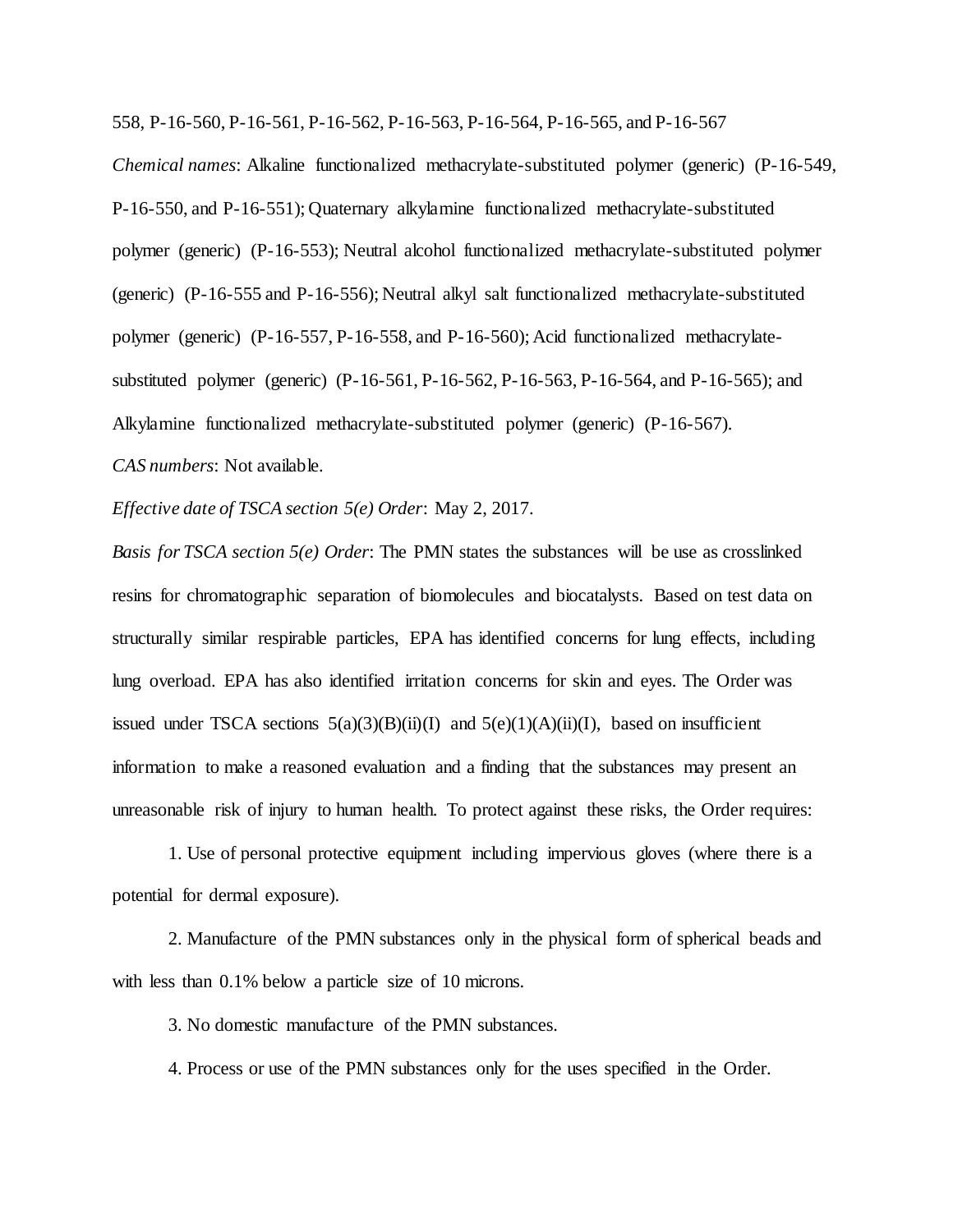The SNUR will designate as a ''significant new use'' the absence of these protective measures. *Potentially useful information*: EPA has determined that certain information about the human health toxicity of the PMN substances may be potentially useful to characterize the effects of the substances in support of a request by the PMN submitter to modify the Order, or if a manufacturer or processor is considering submitting a SNUN for a significant new use that will be designated by this SNUR. EPA has determined that the results of specific target organ toxicity testing of the PMN substances may be potentially useful in characterizing the health effects of the PMN substances. Although the Order does not require this testing, the Order's restrictions on manufacture, processing, distribution in commerce, and disposal will remain in effect until the Order is modified or revoked by EPA based on submission of this or other information that EPA determines is relevant and needed to evaluate a modification request.

*CFR citations:* 40 CFR 721.11050.

### **PMN Number:** P-16-579

*Chemical name*: Waste plastics, poly(ethylene terephthalate), depolymd. with polypropylene glycol ether with glycerol (3:1), polymers with alkenoic and alkanoic acids (generic). *CAS number*: Not available.

*Effective date of TSCA section 5(e) Order*: March 13, 2017.

*Basis for TSCA section 5(e) Order*: The PMN states that the substance will be used as an ultraviolet curable coating resin. Based on test data on similar structural moieties, EPA has identified concerns for dermal and respiratory sensitization and irritation of mucous membranes. In addition, EPA has identified human health and environmental concerns for the substance if made with lower molecular weight due potential for increased absorption and solubility. The Order was issued under TSCA sections  $5(a)(3)(B)(ii)(I)$  and  $5(e)(1)(A)(ii)(I)$ , based on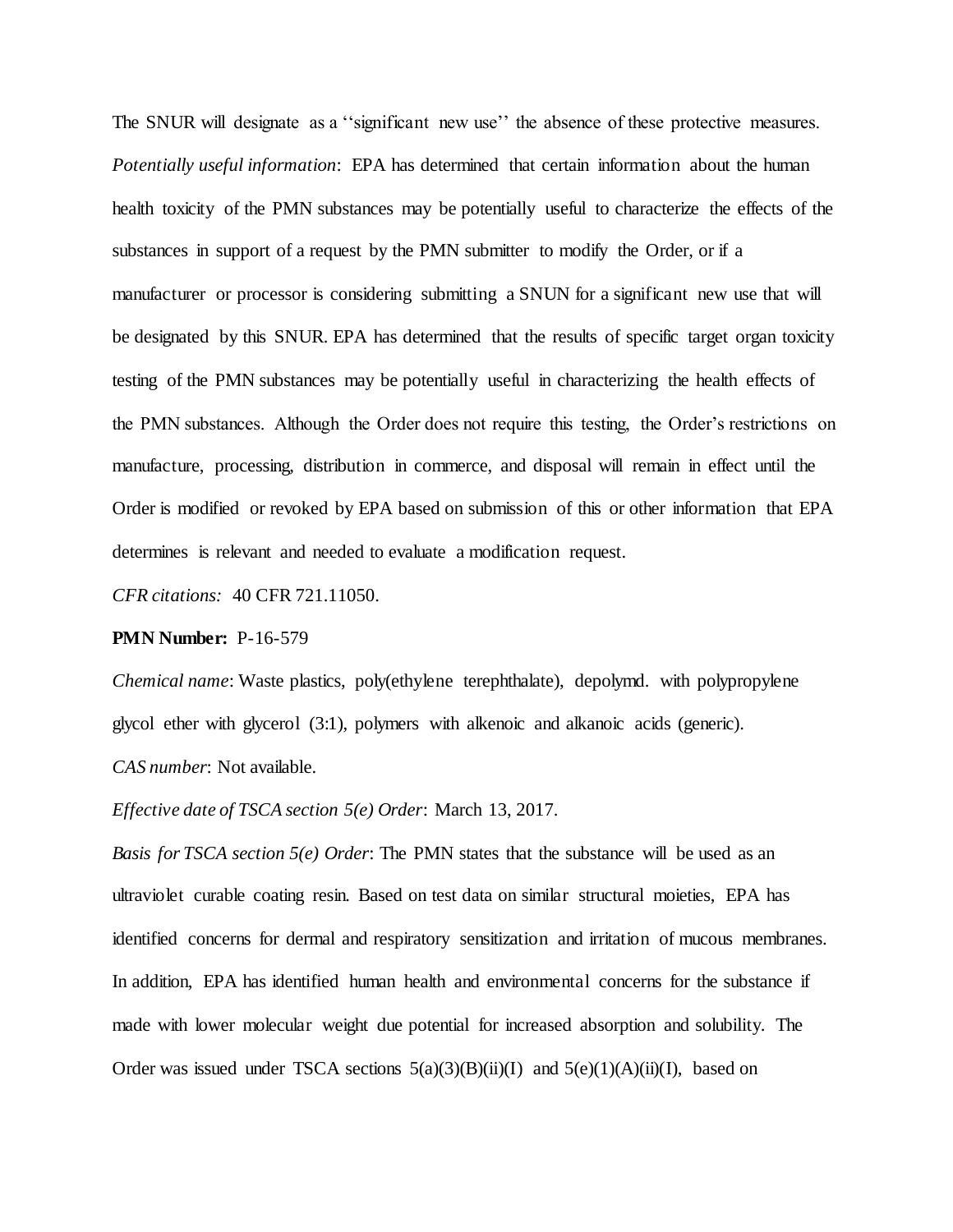insufficient information to make a reasoned evaluation and a finding that the substances may present an unreasonable risk of injury to human health and the environment. To protect against these risks, the Order requires:

1. Use of personal protective equipment including gloves and protective clothing (where there is a potential for dermal exposure).

2. Use of a NIOSH-certified full-face respirator with an APF of at least 50 (where there is a potential for inhalation exposure). (EPA's estimates indicate that variations of the parameters (including batch size, number of processing sites, days per year of operation) of the uses identified below would not result in inhalation exposure that would indicate a different respirator.)

3. Establishment and use of a hazard communication program, including human health precautionary statements on each label and in the SDS.

4. No manufacture of the PMN substance with an average molecular weight less than 1,100 Daltons.

5. Use of the PMN substance only as an ultraviolet curable coating resin.

The SNUR will designate as a ''significant new use'' the absence of these protective measures. *Potentially useful information*: EPA has determined that certain information about the physicalchemical properties and human health and aquatic toxicity of the PMN substance may be potentially useful to characterize the effects of the substance in support of a request by the PMN submitter to modify the Order, or if a manufacturer or processor is considering submitting a SNUN for a significant new use that will be designated by this SNUR. EPA has determined that measurement of certain physical-chemical properties, the results of specific target organ toxicity, reproductive/developmental toxicity, sensitization, and acute and chronic aquatic toxicity testing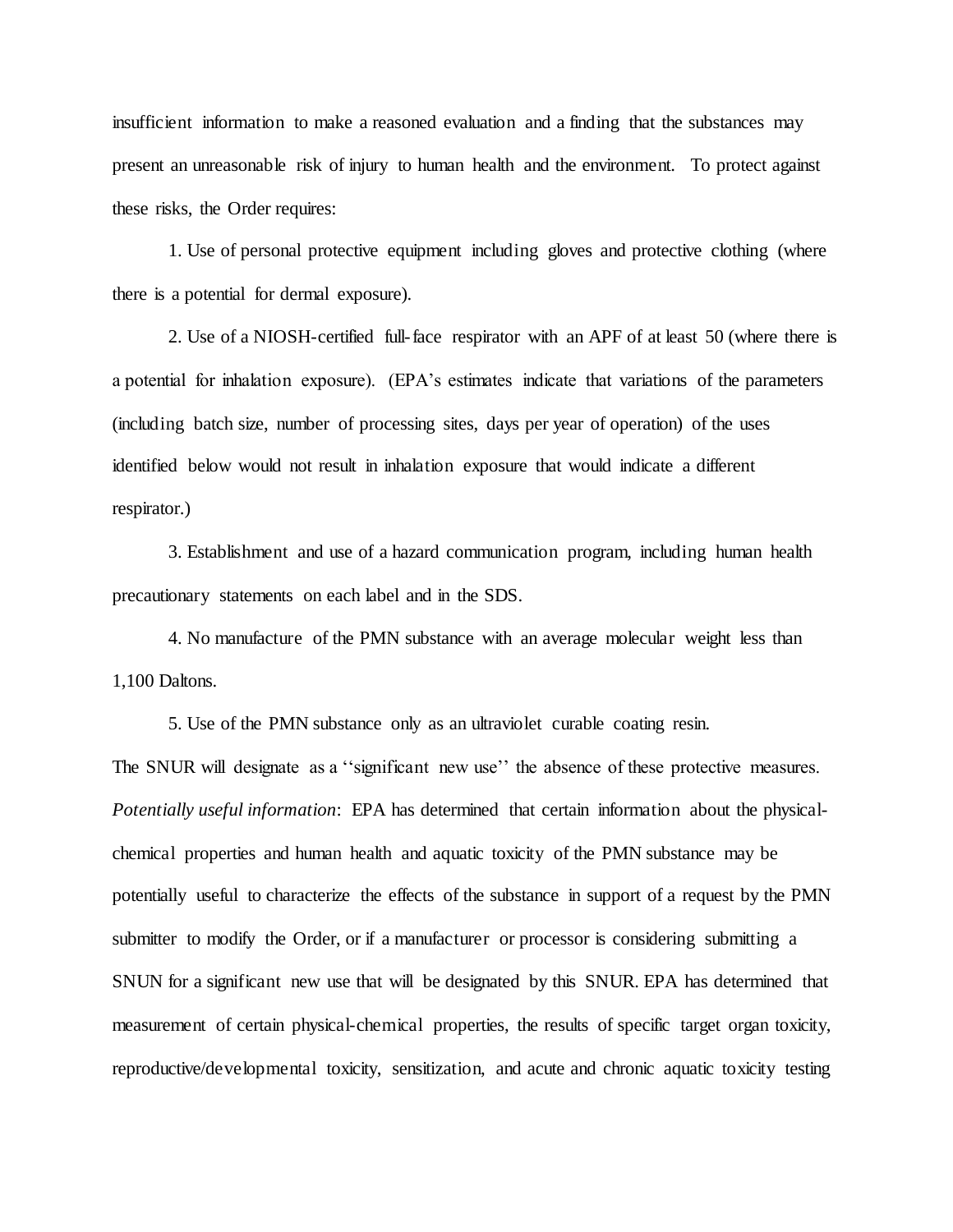may be potentially useful in characterizing the health and environmental effects of the PMN substances. Although the Order does not require these tests, the Order's restrictions on manufacture, processing, distribution in commerce, and disposal will remain in effect until the Order is modified or revoked by EPA based on submission of this or other information that EPA determines is relevant and needed to evaluate a modification request.

*CFR citation:* 40 CFR 721.11051.

## **PMN Number:** P-17-32

*Chemical name*: 1,3,5-Naphthalenetrisulfonic acid.

*CAS number*: 6654-64-4.

*Effective date of TSCA section 5(e) Order*: March 22, 2017.

*Basis for TSCA section 5(e) Order*: The PMN states that the generic (non-confidential) use of the substance is for monitoring of oil/gas well performance. Based on test data on an analog and physical/chemical properties of the PMN substance, EPA has identified concerns for dermal and respiratory irritation, developmental toxicity, and blood effects. The Order was issued under TSCA sections  $5(a)(3)(B)(ii)(I)$  and  $5(e)(1)(A)(ii)(I)$ , based on insufficient information to make a reasoned evaluation and a finding that the substance may present an unreasonable risk of injury to human health. To protect against these risks, the Order requires:

1. Submission of certain toxicity testing on the PMN substance prior to exceeding the confidential production volume limit as specified in the Order.

2. Use of personal protective equipment including NIOSH-approved respirator (APF 50) and impervious gloves (where there is a potential for inhalation or dermal exposure). (EPA's estimates indicate that variations of the parameters (including batch size, number of processing sites, days per year of operation) of the uses identified below would not result in inhalation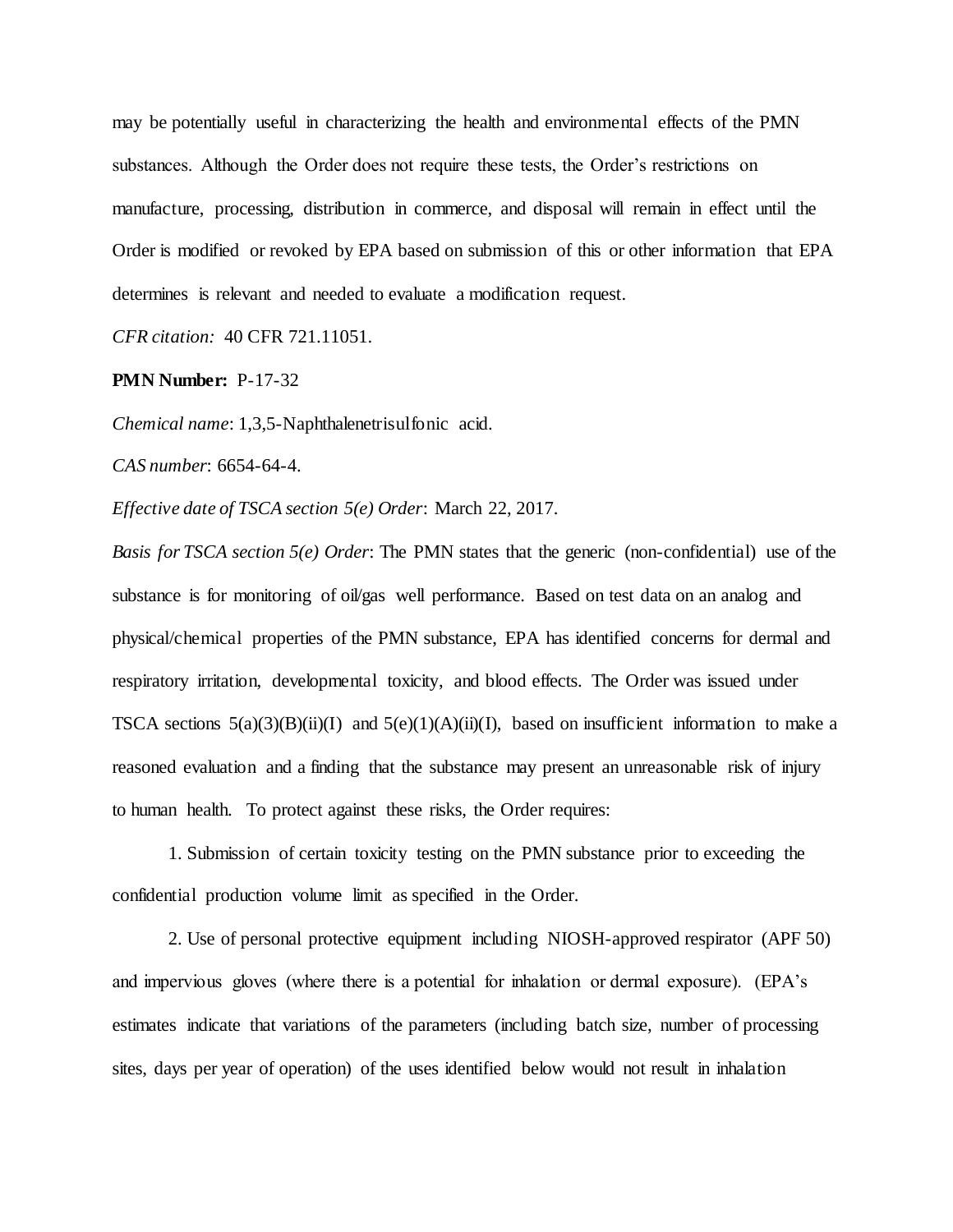exposure that would indicate a different respirator.)

3. Establishment and use of a hazard communication program, including human health precautionary statements on each label and in the SDS.

4. No manufacture or processing of the PMN substance beyond a confidential annual production volume specified in the Order.

5. No manufacture, processing, or use using application methods that intentionally generate a vapor, mist or aerosol.

The SNUR will designate as a ''significant new use'' the absence of these protective measures. *Potentially useful information*: EPA has determined that certain information about the human health toxicity of the PMN substance may be potentially useful to characterize the effects of the PMN substance in support of a request by the PMN submitter to modify the Order, or if a manufacturer or processor is considering submitting a SNUN for a significant new use that will be designated by this SNUR. The submitter has agreed not to exceed the confidential production limit without performing specific target organ toxicity and developmental toxicity testing. *CFR citation:* 40 CFR 721.11052.

**PMN Numbers:** P-17-33, P-17-34, P-17-36, P-17-38, P-17-39, P-17-41, P-17-42, P-17-43, P-17-45, P-17-47, P-17-50, P-17-52, P-17-55, P-17-57, P-17-59, P-17-61, P-17-62, P-17-63, P-17- 64, P-17-66, P-17-67, P-17-69, P-17-71, P-17-72, P-17-73, P-17-75, P-17-76, P-17-79, P-17-80, P-17-83, P-17-85, P-17-87, P-17-90, P-17-91, P-17-93.

*Chemical names and CAS Numbers:*

| Chemical Name                                                          | <b>CAS Number</b> |
|------------------------------------------------------------------------|-------------------|
| Benzoic acid, 2-fluoro-, sodium salt $(1:1)$ $(P-17-33)$               | 6654-64-4         |
| Benzoic acid, 4-fluoro-, sodium salt $(1:1)$ $(P-17-34)$               | $499-90-1$        |
| Benzoic acid, $2,3,4,5$ -tetrafluoro-, sodium salt $(1:1)$ $(P-17-36)$ | 67852-79-3        |
| Benzoic acid, 2-(trifluoromethyl)-, sodium salt (1:1) (P-17-38)        | 2966-44-1         |
| Benzoic acid, 4-(trifluoromethyl)-, sodium salt (1:1) (P-17-39)        | 25832-58-0        |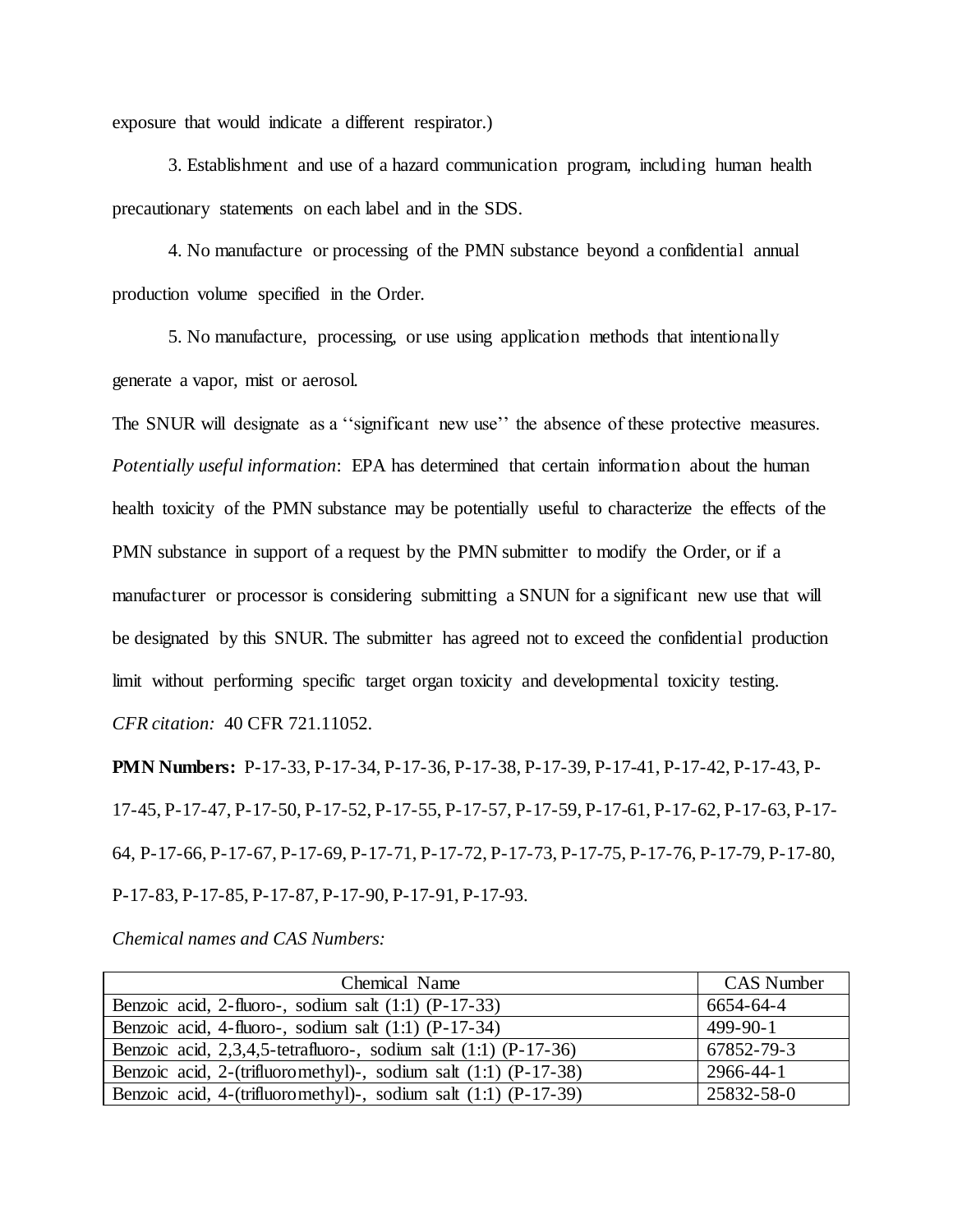| Benzoic acid, 2,5-difluoro-, sodium salt (1:1) (P-17-41)           | 522651-42-9  |
|--------------------------------------------------------------------|--------------|
| Benzoic acid, 3-fluoro-, sodium salt (1:1) (P-17-42)               | 499-57-0     |
| Benzoic acid, 2,6-difluoro-, sodium salt (1:1) (P-17-43)           | 6185-28-0    |
| Benzoic acid, 3,5-difluoro-, sodium salt (1:1) (P-17-45)           | 530141-39-0  |
| Benzoic acid, 2,4-difluoro-, sodium salt (1:1) (P-17-47)           | 1765-08-8    |
| Benzoic acid, 3,4-difluoro-, sodium salt (1:1) (P-17-50)           | 522651-44-1  |
| Benzoic acid, 3,4,5-trifluoro-, sodium salt (1:1) (P-17-52)        | 1180493-12-2 |
| Benzoic acid, 2,3,4-trifluoro-, sodium salt (1:1) (P-17-55)        | 402955-41-3  |
| Benzoic acid, $2,4,5$ -trifluoro-, sodium salt $(1:1)$ $(P-17-57)$ | 522651-48-5  |
| Benzoic acid, 2,3-difluoro-, sodium salt (1:1) (P-17-59)           | 1604819-08-0 |
| Benzoic acid, 3-(trifluoromethyl)-, sodium salt (1:1) (P-17-61)    | 69226-41-1   |
| Benzoic acid, 2-chloro-, sodium salt (1:1) (P-17-62)               | 17264-74-3   |
| Benzoic acid, 4-chloro-, sodium salt $(1:1)$ $(P-17-63)$           | 3686-66-6    |
| Benzoic acid, 3-chloro-, sodium salt (1:1) (P-17-64)               | 17264-88-9   |
| Benzoic acid, 2,3-dichloro-, sodium salt (1:1) (P-17-66)           | 118537-84-1  |
| Benzoic acid, 2,5-dichloro-, sodium salt (1:1) (P-17-67)           | 63891-98-5   |
| Benzoic acid, 3,5-dichloro-, sodium salt (1:1) (P-17-69)           | 154862-40-5  |
| Benzoic acid, 2,6-dichloro-, sodium salt (1:1) (P-17-71)           | 10007-84-8   |
| Benzoic acid, 3,4-dichloro-, sodium salt (1:1) (P-17-72)           | 17274-10-1   |
| Benzoic acid, 2,4-dichloro-, sodium salt $(1:1)$ $(P-17-73)$       | 38402-11-8   |
| Benzoic acid, 2-chloro-4-fluoro-, sodium salt (P-17-75)            | 855471-43-1  |
| Benzoic acid, 3-chloro-4-fluoro-, sodium salt (P-17-76)            | 1421761-18-3 |
| Benzoic acid, 5-chloro-2-fluoro-, sodium salt (P-17-79)            | 1382106-78-6 |
| Benzoic acid, 4-chloro-3-fluoro-, sodium salt (P-17-80)            | 1421029-88-0 |
| Benzoic acid, 4-chloro-2-fluoro-, sodium salt (P-17-83)            | 1382106-64-0 |
| Benzoic acid, 5-bromo-2-chloro-, sodium salt (P-17-85)             | 1938142-12-1 |
| Benzoic acid, 3-bromo-4-fluoro-, sodium salt (P-17-87)             | 938142-13-2  |
| Benzoic acid, 2-bromo-5-fluoro-, sodium salt (P-17-90)             | 1938142-14-3 |
| Benzoic acid, 4-bromo-2-fluoro-, sodium salt (P-17-91)             | 1938142-15-4 |
| Benzoic acid, 4-bromo-3-fluoro-, sodium salt (P-17-93)             | 1535169-81-3 |

*Effective date of TSCA section 5(e) Order*: March 22, 2017.

*Basis for TSCA section 5(e) Order*: The PMNs state that the generic (non-confidential) use of the substances are for monitoring of oil/gas well performance. Based on test data on an analog, EPA has identified concerns for reproductive, developmental and neuro-toxicity, as well as lung toxicity and dermal irritation. The Order was issued under TSCA sections  $5(a)(3)(B)(ii)(I)$  and  $5(e)(1)(A)(ii)(I)$ , based on insufficient information to make a reasoned evaluation and a finding that the substances may present an unreasonable risk of injury to human health. EPA assessed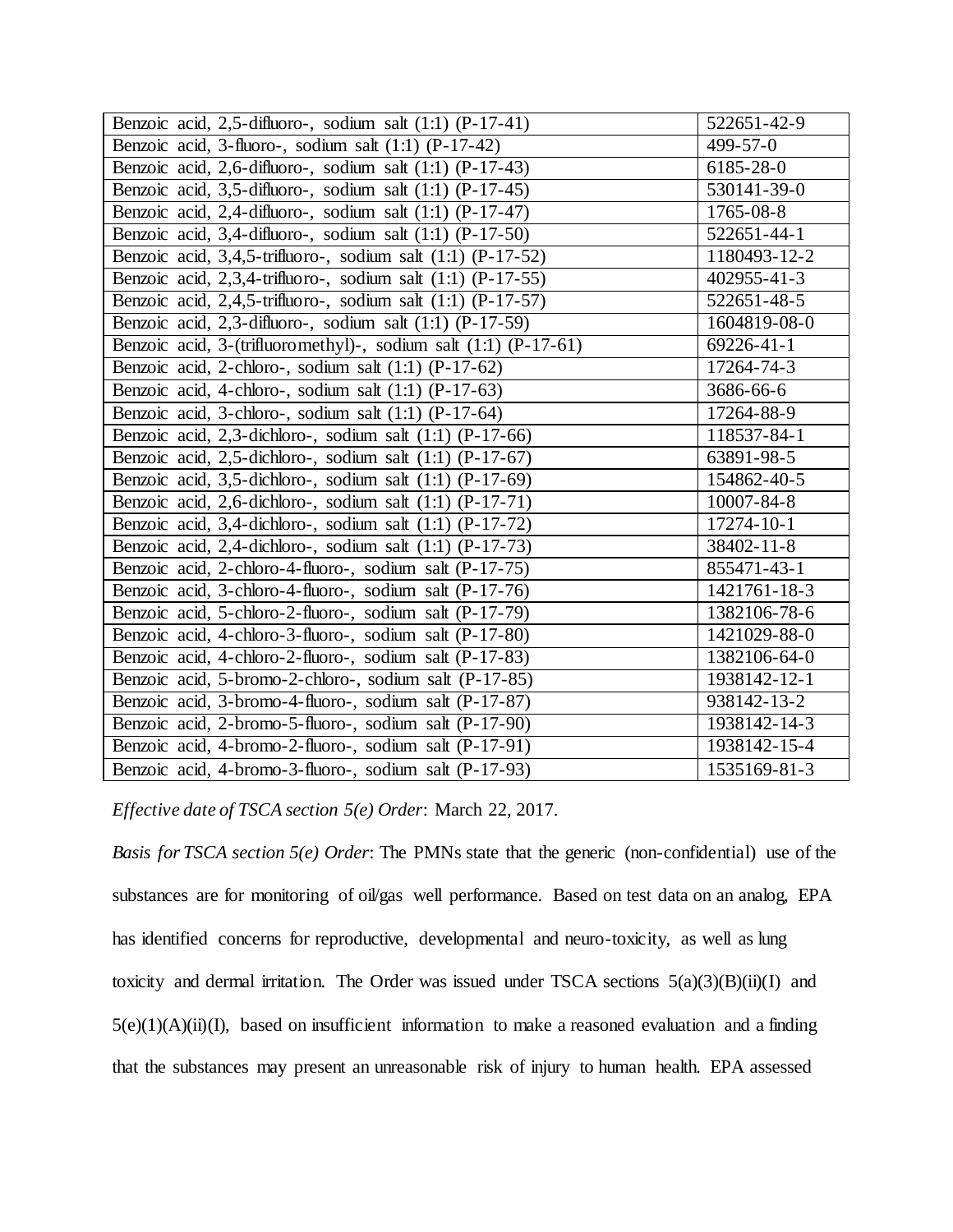risks based on the specific manufacturing, processing, use, process equipment, engineering controls, and handling practices (including worker activities and cleaning procedures) described in the PMN. To protect against these risks, the Order requires:

1. Submission of certain toxicity testing on the PMN substances prior to exceeding the production volume limit as specified in the Order.

2. Use of personal protective equipment including impervious gloves (where there is a potential for dermal exposure).

3. Use of a NIOSH-certified respirator with an APF of at least 50 (where there is a potential for inhalation exposure) or compliance with a NCEL of 0.0184 ppm as an 8-hour timeweighted average.

4. Use of processes, process equipment, engineering controls, and handling practices specified in the Order for manufacturing and processing.

5. Establishment and use of a hazard communication program, including human health precautionary statements on each label and in the SDS.

6. No manufacture or process of the PMN substances beyond a confidential annual production volume specified in the Order.

The SNUR will designate as a ''significant new use'' the absence of these protective measures. *Potentially useful information*: EPA has determined that certain information about the human health toxicity of the PMN substances may be potentially useful to characterize the effects of the PMN substances in support of a request by the PMN submitter to modify the Order, or if a manufacturer or processor is considering submitting a SNUN for a significant new use that will be designated by this SNUR. The submitter has agreed not to exceed the confidential production limit without performing specific target organ toxicity testing on P-17-0091.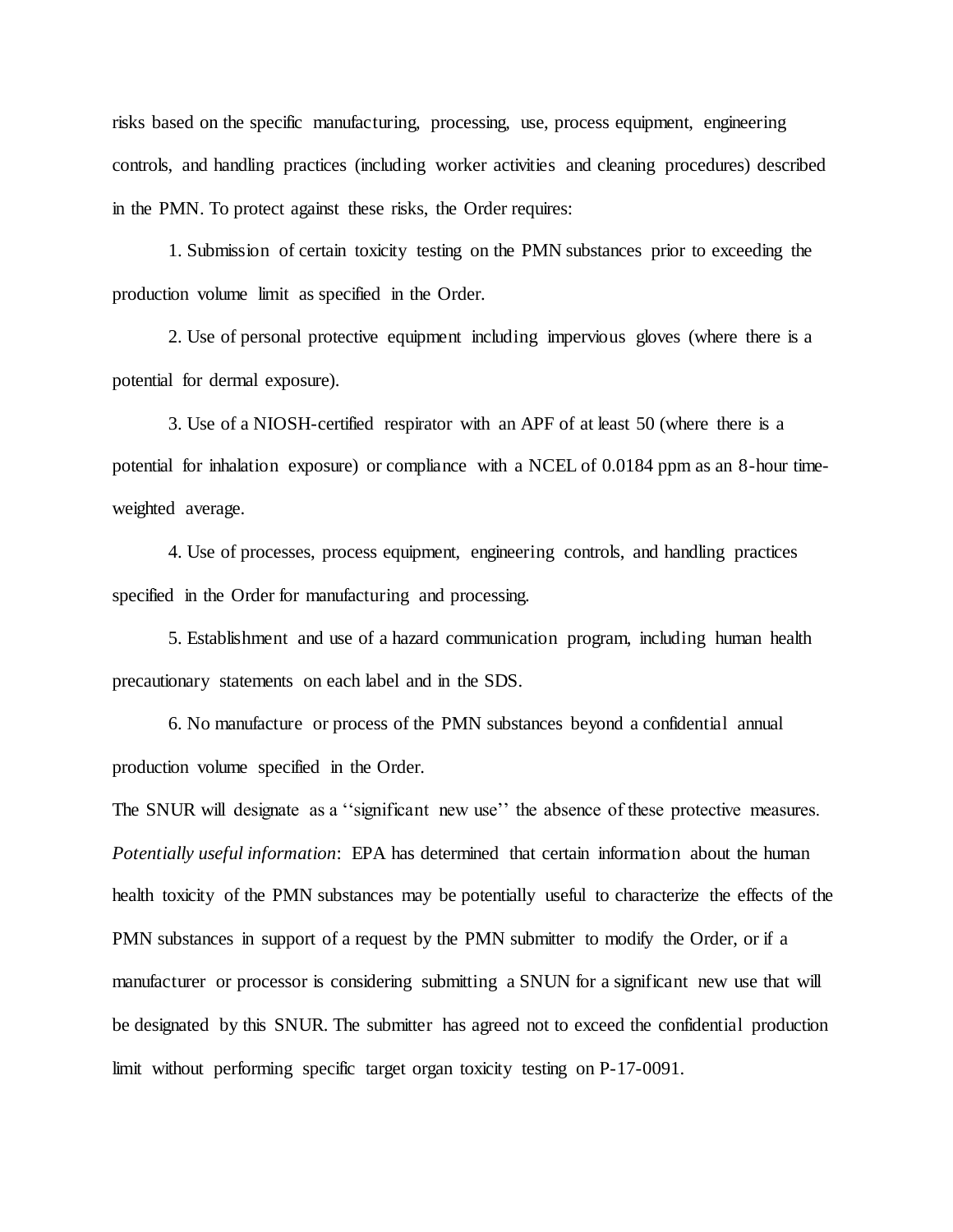*CFR citations:* 40 CFR 721.11053.

**PMN Numbers:** P-17-35, P-17-37, P-17-40, P-17-44, P-17-46, P-17-48, P-17-51, P-17-53, P-17-54, P-17-56, P-17-58, P-17-60, P-17-65, P-17-68, P-17-70, P-17-74, P-17-77, P-17-78, P-17- 81, P-17-82, P-17-84, P-17-88, P-17-89, P-17-92, P-17-97.

*Chemical names and CAS Numbers:*

| Chemical Name                                 | <b>CAS</b> Number |
|-----------------------------------------------|-------------------|
| Benzoic acid, 2,3,4,5-tetrafluoro- (P-17-35)  | $1201 - 31 - 6$   |
| Benzoic acid, 2-(trifluoromethyl)- (P-17-37)  | $433 - 97 - 6$    |
| Benzoic acid, 2,5-difluoro- (P-17-40)         | 2991-28-8         |
| Benzoic acid, 2,6-difluoro- (P-17-44)         | $385 - 00 - 2$    |
| Benzoic acid, 3,5-difluoro- (P-17-46)         | $455 - 40 - 3$    |
| Benzoic acid, 2,4-difluoro- (P-17-48)         | 1583-58-0         |
| Benzoic acid, 3,4-difluoro- (P-17-51)         | $455 - 86 - 7$    |
| Benzoic acid, 3,4,5-trifluoro- (P-17-53)      | 121602-93-5       |
| Benzoic acid, 2,3,4-trifluoro- (P-17-54)      | 61079-72-9        |
| Benzoic acid, $2,4,5$ -trifluoro- $(P-17-56)$ | $446 - 17 - 3$    |
| Benzoic acid, 2,3-difluoro- (P-17-58)         | 4519-39-5         |
| Benzoic acid, 3-(trifluoromethyl)- (P-17-60)  | 454-92-2          |
| Benzoic acid, 2,3-dichloro-(P-17-65)          | $50 - 45 - 3$     |
| Benzoic acid, 3,5-dichloro- (P-17-68)         | $51 - 36 - 5$     |
| Benzoic acid, 2,6-dichloro-(P-17-70)          | $50-30-6$         |
| Benzoic acid, 2-chloro-4-fluoro- (P-17-74)    | 2252-51-9         |
| Benzoic acid, 5-chloro-2-fluoro- (P-17-77)    | 394-30-9          |
| Benzoic acid, 3-chloro-4-fluoro- (P-17-78)    | $403 - 16 - 7$    |
| Benzoic acid, 4-chloro-3-fluoro- (P-17-81)    | $403 - 17 - 8$    |
| Benzoic acid, 4-chloro-2-fluoro- (P-17-82)    | $446 - 30 - 0$    |
| Benzoic acid, 5-bromo-2-chloro- (P-17-84)     | 21739-92-4        |
| Benzoic acid, 3-bromo-4-fluoro- (P-17-88)     | 11007-16-5        |
| Benzoic acid, 2-bromo-5-fluoro- (P-17-89)     | $394 - 28 - 5$    |
| Benzoic acid, 4-bromo-3-fluoro- (P-17-92)     | 153556-42-4       |
| Benzoic acid, 4-bromo-2-fluoro- (P-17-97)     | 112704-79-7       |

*Effective date of TSCA section 5(e) Order*: March 22, 2017.

*Basis for TSCA section 5(e) Order*: The PMNs state that the generic (non-confidential) use of the substances are for monitoring of oil/gas well performance. Based on test data on an analog, EPA has identified concerns for reproductive, developmental and neuro-toxicity, as well as lung toxicity and dermal irritation. The Order was issued under TSCA sections  $5(a)(3)(B)(ii)(I)$  and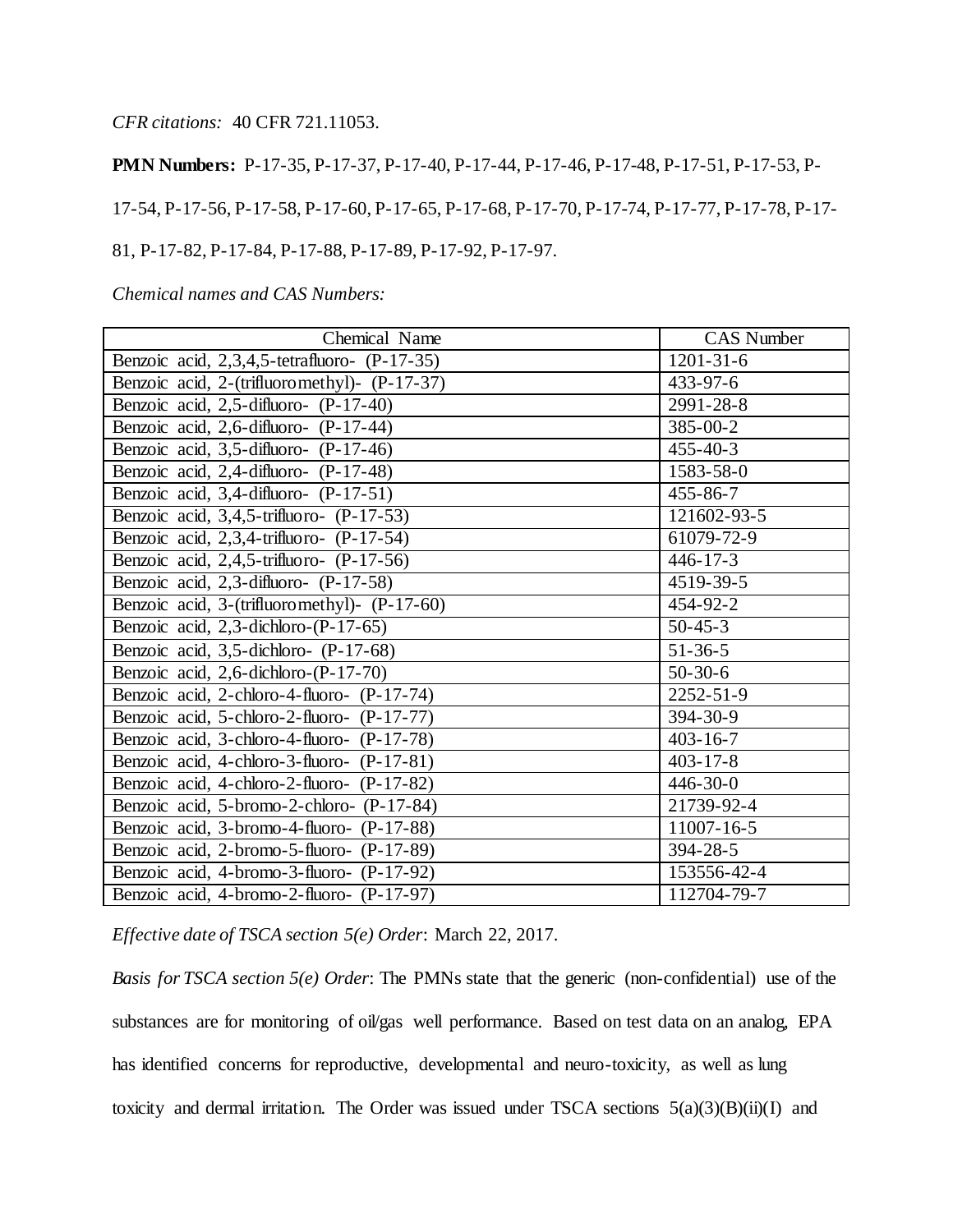$5(e)(1)(A)(ii)(I)$ , based on insufficient information to make a reasoned evaluation and a finding that the substances may present an unreasonable risk of injury to human health. EPA assessed risks based on the specific manufacturing, processing, use, process equipment, engineering controls, and handling practices (including worker activities and cleaning procedures) described in the PMN. To protect against these risks, the Order requires:

1. Submission of certain toxicity testing on the PMN substances prior to exceeding the production volume limit as specified in the Order.

2. Use of personal protective equipment including impervious gloves (where there is a potential for dermal exposure).

3. Use of a NIOSH-certified respirator with an APF of at least 50 (where there is a potential for inhalation exposure) or compliance with a NCEL of 0.0184 ppm as an 8-hour timeweighted average to prevent inhalation exposure.

4. Use of processes, process equipment, engineering controls, and handling practices specified in the Order for manufacturing and processing.

5. Establishment and use of a hazard communication program, including human health precautionary statements on each label and in the SDS.

6. No manufacture or process of the PMN substances beyond a confidential annual production volume specified in the Order.

The SNUR will designate as a ''significant new use'' the absence of these protective measures. *Potentially useful information*: EPA has determined that certain information about the human health toxicity of the PMN substances may be potentially useful to characterize the effects of the PMN substances in support of a request by the PMN submitter to modify the Order, or if a manufacturer or processor is considering submitting a SNUN for a significant new use that will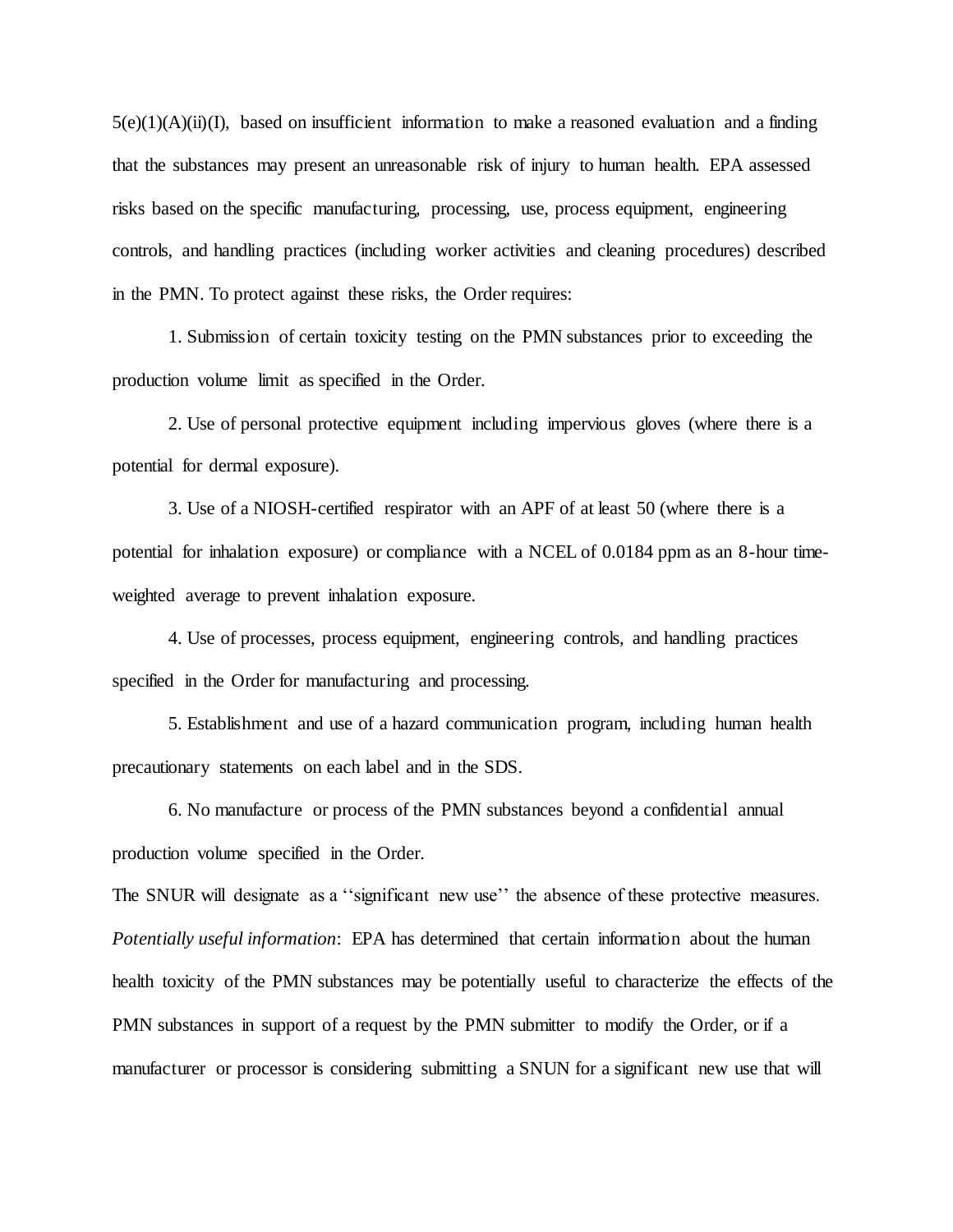be designated by this SNUR. The submitter has agreed not to exceed the confidential production

limit without performing specific target organ toxicity and reproductive/developmental toxicity

testing on both P-17-35 and P-17-37.

*CFR citations:* 40 CFR 721.11054.

**PMN Numbers:** P-17-94, P-17-95, P-17-96, P-17-98, P-17-99, P-17-100, P-17-101, P-17-102,

P-17-103, P-17-104, P-17-105, P-17-114, P-17-122, P-17-123, P-17-124, P-17-125, P-17-126, P-

17-127, P-17-128, P-17-129, P-17-130, P-17-131, P-17-132, P-17-133, P-17-134, P-17-135, P-

17-136, P-17-137, P-17-138, P-17-139, and P-17-140.

*Chemical names and CAS Numbers:*

| Chemical Name                                               | <b>CAS Number</b> |
|-------------------------------------------------------------|-------------------|
| Benzoic acid, 2,3,4,5-tetrafluoro-, ethyl ester (P-17-94)   | 122894-73-9       |
| Benzoic acid, 4-(trifluoromethyl)-, ethyl ester (P-17-95)   | 583-02-8          |
| Benzoic acid, 2-(trifluoromethyl)-, ethyl ester (P-17-96)   | $577 - 62 - 8$    |
| Benzoic acid, 2,6-difluoro-, ethyl ester (P-17-98)          | 19064-14-3        |
| Benzoic acid, 2,5-difluoro-, ethyl ester (P-17-99)          | $708 - 25 - 8$    |
| Benzoic acid, 2,3,4-trifluoro-, ethyl ester (P-17-100)      | 351354-50-2       |
| Benzoic acid, 2-bromo-5-fluoro-, ethyl ester (P-17-101)     | 351354-50-2       |
| Benzoic acid, 3,5-difluoro-, ethyl ester (P-17-102)         | $350 - 19 - 6$    |
| Benzoic acid, 5-bromo-2-chloro-, ethyl ester (P-17-103)     | $76008 - 73 - 6$  |
| Benzoic acid, 3-chloro-, ethyl ester (P-17-104)             | 1128-76-3         |
| Benzoic acid, 2-chloro-, ethyl ester (P-17-105)             | 7335-25-3         |
| Benzoic acid, 3-chloro-4-fluoro-, ethyl ester (P-17-114)    | 137521-81-4       |
| Benzoic acid, 4-bromo-2-fluoro-, ethyl ester (P-17-122)     | 474709-71-2       |
| Benzoic acid, 2-bromo-4,5-difluoro-, ethyl ester (P-17-123) | 144267-97-0       |
| Benzoic acid, 4-bromo-3-fluoro-, ethyl ester (P-17-124)     | 1130165-74-0      |
| Benzoic acid, 3-bromo-4-fluoro-, ethyl ester (P-17-125)     | 23233-33-2        |
| Benzoic acid, 4-chloro-2-fluoro-, ethyl ester (P-17-126)    | 4793-20-8         |
| Benzoic acid, 2,5-dichloro-, ethyl ester (P-17-127)         | 35112-27-7        |
| Benzoic acid, 4-chloro-3-fluoro-, ethyl ester (P-17-128)    | 203573-08-4       |
| Benzoic acid, 2-chloro-4-fluoro-, ethyl ester (P-17-129)    | 167758-87-4       |
| Benzoic acid, 5-chloro-2-fluoro-, ethyl ester (P-17-130)    | 773139-56-3       |
| Benzoic acid, 2,4-difluoro-, ethyl ester (P-17-131)         | 108928-00-3       |
| Benzoic acid, 3,4-difluoro-, ethyl ester (P-17-132)         | 144267-96-9       |
| Benzoic acid, 3,4,5-trifluoro-, ethyl ester (P-17-133)      | 495405-09-9       |
| Benzoic acid, 2,4,5-trifluoro-, ethyl ester (P-17-134)      | 351354-41-1       |
| Benzoic acid, 3-(trifluoromethyl)-, ethyl ester (P-17-135)  | 76783-59-0        |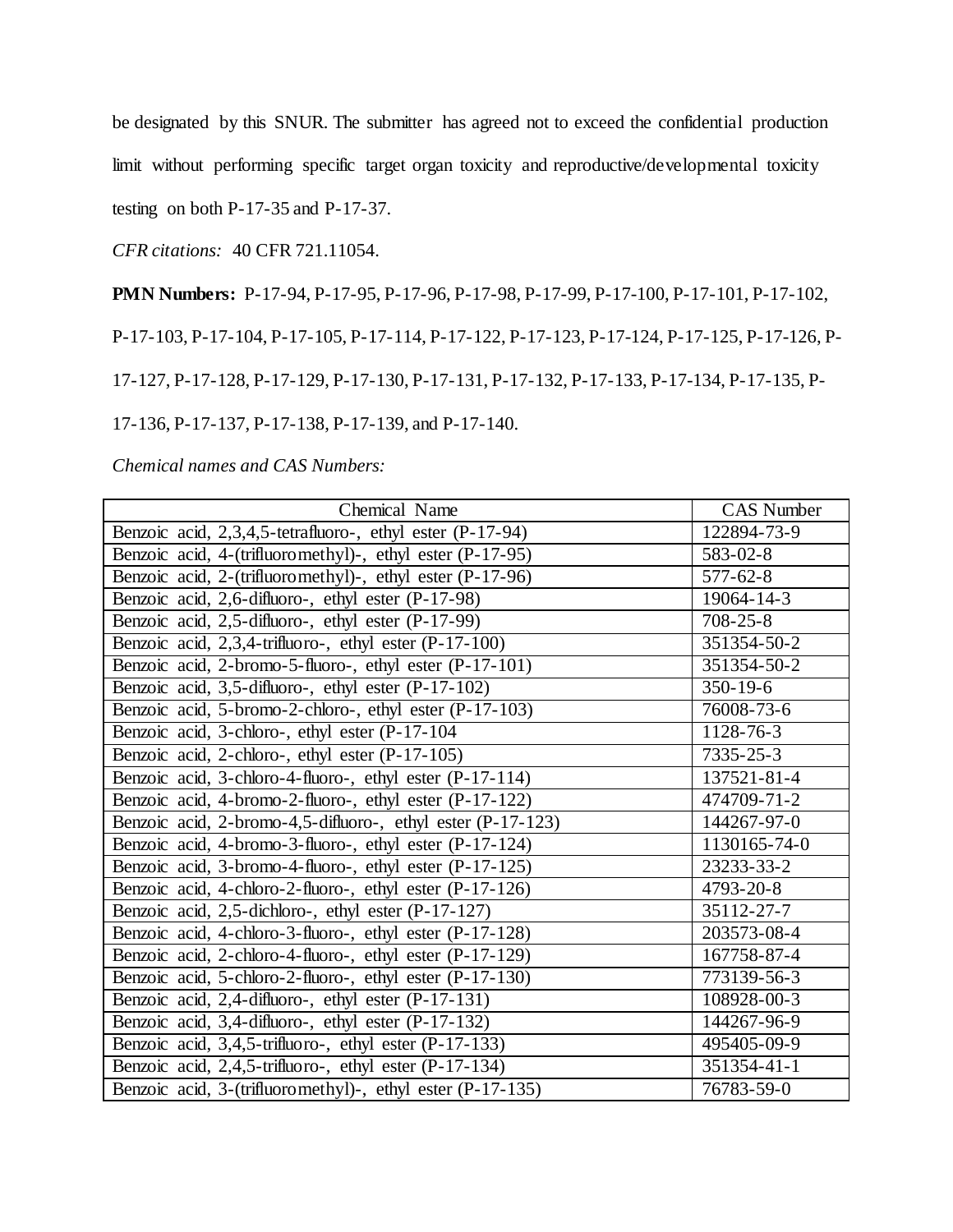| Benzoic acid, 2,3-difluoro-, ethyl ester (P-17-136)      | 773134-65-9 |
|----------------------------------------------------------|-------------|
| Benzoic acid, $2,6$ -dichloro-, ethyl ester $(P-17-137)$ | 81055-73-4  |
| Benzoic acid, 3,5-dichloro-, ethyl ester (P-17-138)      | 91085-56-2  |
| Benzoic acid, 2,4-dichloro-, ethyl ester (P-17-139)      | 56882-52-1  |
| Benzoic acid, 3,4-dichloro-, ethyl ester (P-17-140)      | 28394-58-3  |

*Effective date of TSCA section 5(e) Order*: March 22, 2017.

*Basis for TSCA section 5(e) Order*: The PMNs state that the substances are for monitoring oil/gas well performance. Based on test data on an analog, EPA has identified concerns for reproductive, developmental and neuro-toxicity, as well as lung toxicity and dermal irritation. Further, based on SAR analysis of test data on analogous neutral organics, EPA predicts toxicity to aquatic organisms may occur at concentrations that exceed 15 ppb of the PMN substances in surface waters. The Order was issued under TSCA sections  $5(a)(3)(B)(ii)(I)$  and  $5(e)(1)(A)(ii)(I)$ , based on insufficient information to make a reasoned evaluation and a finding that the substances may present an unreasonable risk of injury to human health and the environment. EPA assessed risks based on the specific manufacturing, processing, use, process equipment, engineering controls, and handling practices (including worker activities and cleaning procedures) described in the PMNs. To protect against these risks, the Order requires:

1. Submission of certain toxicity testing on the PMN substances prior to exceeding the production volume limit as specified in the Order.

2. Use of personal protective equipment including impervious gloves (where there is a potential for dermal exposure).

3. Use of a NIOSH-certified respirator with an APF of at least 1,000 (where there is a potential for inhalation exposure) or compliance with a NCEL of 0.0184 ppm as an 8-hour timeweighted average.

4. Use of processes, process equipment, engineering controls, and handling practices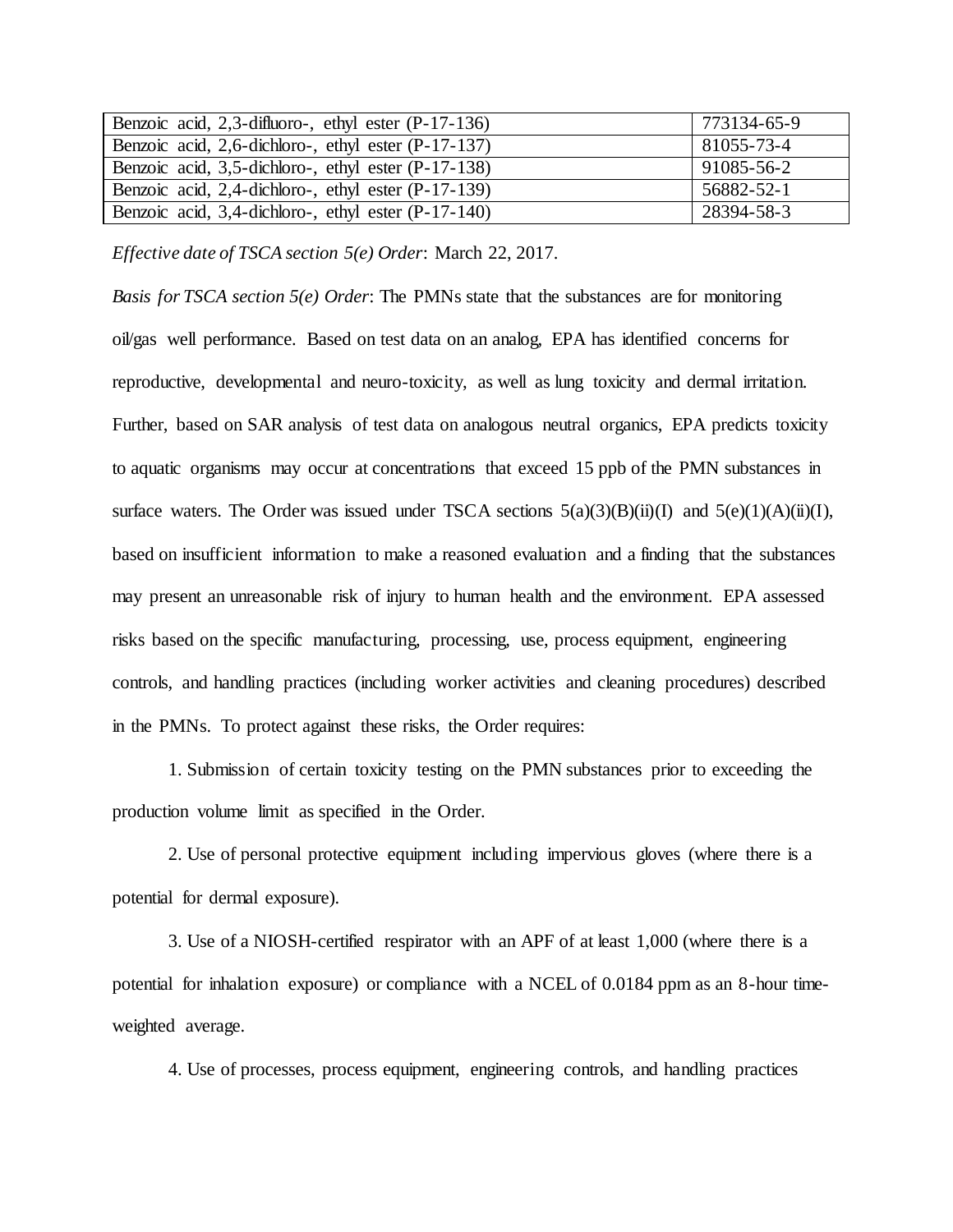specified in the Order for manufacturing and processing.

5. Establishment and use of a hazard communication program, including human health precautionary statements on each label and in the SDS.

6. No manufacture or process of the PMN substances beyond a confidential annual production volume specified in the Order.

7. No release of the PMN substances resulting in surface water concentrations that exceed 15 ppb.

The SNUR will designate as a ''significant new use'' the absence of these protective measures. *Potentially useful information*: EPA has determined that certain information about the human health and aquatic toxicity of the PMN substances may be potentially useful to characterize the effects of the PMN substances in support of a request by the PMN submitter to modify the Order, or if a manufacturer or processor is considering submitting a SNUN for a significant new use that will be designated by this SNUR. The submitter has agreed not to exceed the confidential production limit without performing specific target organ toxicity and reproductive/developmental toxicity testing on P-17-127; specific target organ toxicity testing on P-17-101; and acute aquatic toxicity testing on both P-17-101 and P-17-127. *CFR citations:* 40 CFR 721.11055.

### **PMN Number:** P-17-198

*Chemical name*: Neodymium aluminium alkyl polymer complexes (generic).

*CAS number*: Not available.

*Effective date of TSCA section 5(e) Order*: April 27, 2017.

*Basis for TSCA section 5(e) Order*: The PMN states the generic (non-confidential) use of the substance will be as a catalyst in a closed process. Based on physical/chemical properties of the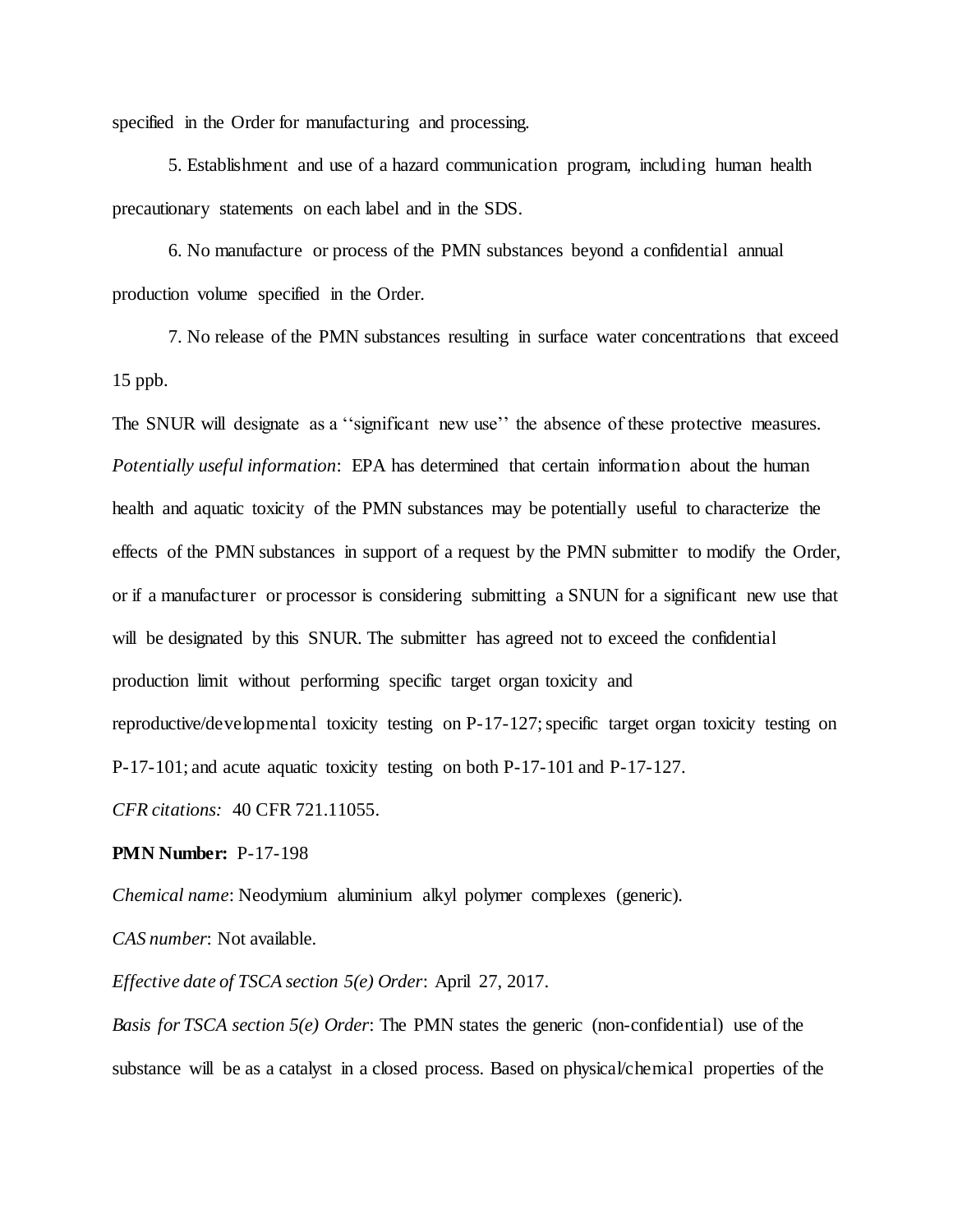substance and test data on the PMN substance, EPA has identified concerns for dermal and respiratory irritation, corrosion, developmental toxicity, and lung effects. The Order was issued under TSCA sections  $5(a)(3)(B)(ii)(I)$  and  $5(e)(1)(A)(ii)(I)$ , based on insufficient information to make a reasoned evaluation and a finding that the substance may present an unreasonable risk of injury to human health. To protect against these risks, the Order requires:

1. Submission of glove permeation testing on the PMN substance prior to exceeding the production volume limit as specified in the Order.

2. Use of personal protective equipment including impervious gloves (where there is a potential for dermal exposure).

3. Establishment and use of a hazard communication program, including human health precautionary statements on each label and in the SDS.

4. No domestic manufacture of the PMN substance.

5. No use in any manner or method where there is potential for inhalation exposure.

6. Use of the PMN substance in a closed system as specified in the PMN.

The SNUR will designate as a ''significant new use'' the absence of these protective measure. *Potentially useful information*: EPA has determined that the results of glove permeability testing will help characterize the effectiveness of protective measures to mitigate human health risk of the PMN substance in support of a request by the PMN submitter to modify the Order, or if a manufacturer or processor is considering submitting a SNUN for a significant new use that will be designated by this SNUR. The submitter has agreed not to manufacture beyond a certain time period without performing glove permeability testing.

*CFR citation:* 40 CFR 721.11056.

**PMN Numbers:** P-17-272, P-17-273, P-17-274, P-17-275, P-17-276 and P-17-277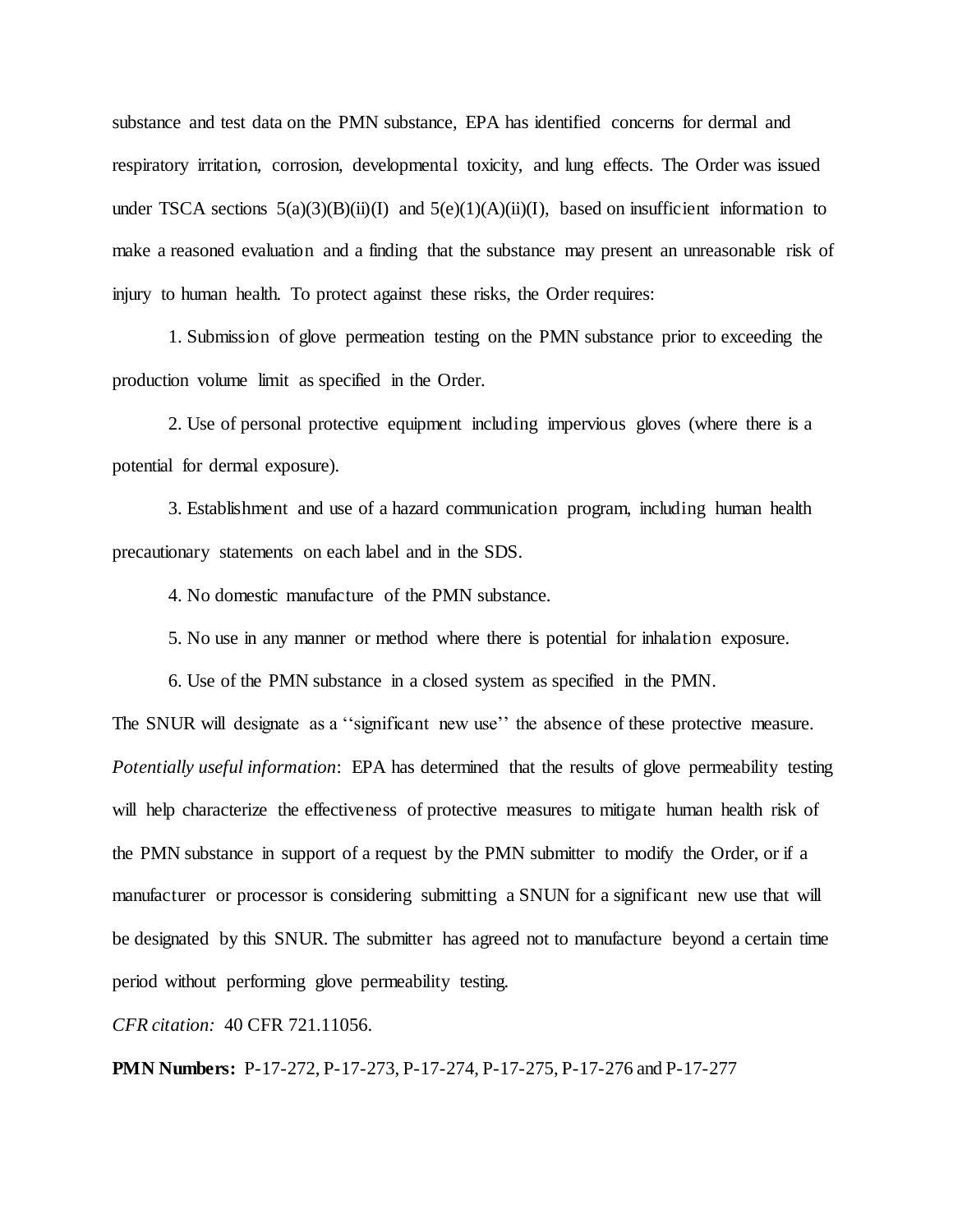*Chemical name*: Fatty acid amide alkyl amine salts (generic).

*CAS numbers*: Not available.

*Effective date of TSCA section 5(e) Order*: August 4, 2017.

*Basis for TSCA section 5(e) Order*: The PMNs state that the generic (non-confidential) use of the substances will be as a component in asphalt emulsion. Based on SAR analysis of test data on analogous substances, EPA has identified concerns for dermal and respiratory irritation, corrosion, developmental toxicity, systemic effect, sensitization and lung effects. The Order was issued under TSCA sections  $5(a)(3)(B)(ii)(I)$  and  $5(e)(1)(A)(ii)(I)$ , based on insufficient information to make a reasoned evaluation and a finding that the substances may present an unreasonable risk of injury to human health and environment. To protect against these risks, the Order requires:

1. Use of the PMN substances only for the use specified in the Order.

2. Use of personal protective equipment for workers exposed dermally to the PMN substances (including impervious gloves, chemical goggles or equivalent eye protection and clothing which covers any other exposed areas of the arms and torso).

3. No modification of the manufacture, process or use of the PMN substances if it results in inhalation exposure to vapor, dust, mist or aerosol.

4. Establishment and use of a hazard communication program, including human health precautionary statements on each label and in the SDS.

5. No release of the PMN substances into the waters of the United States. The SNUR will designate as a ''significant new use'' the absence of these protective measures. *Potentially useful information*: EPA has determined that certain information about the human health and aquatic toxicity of the PMN substances may be potentially useful to characterize the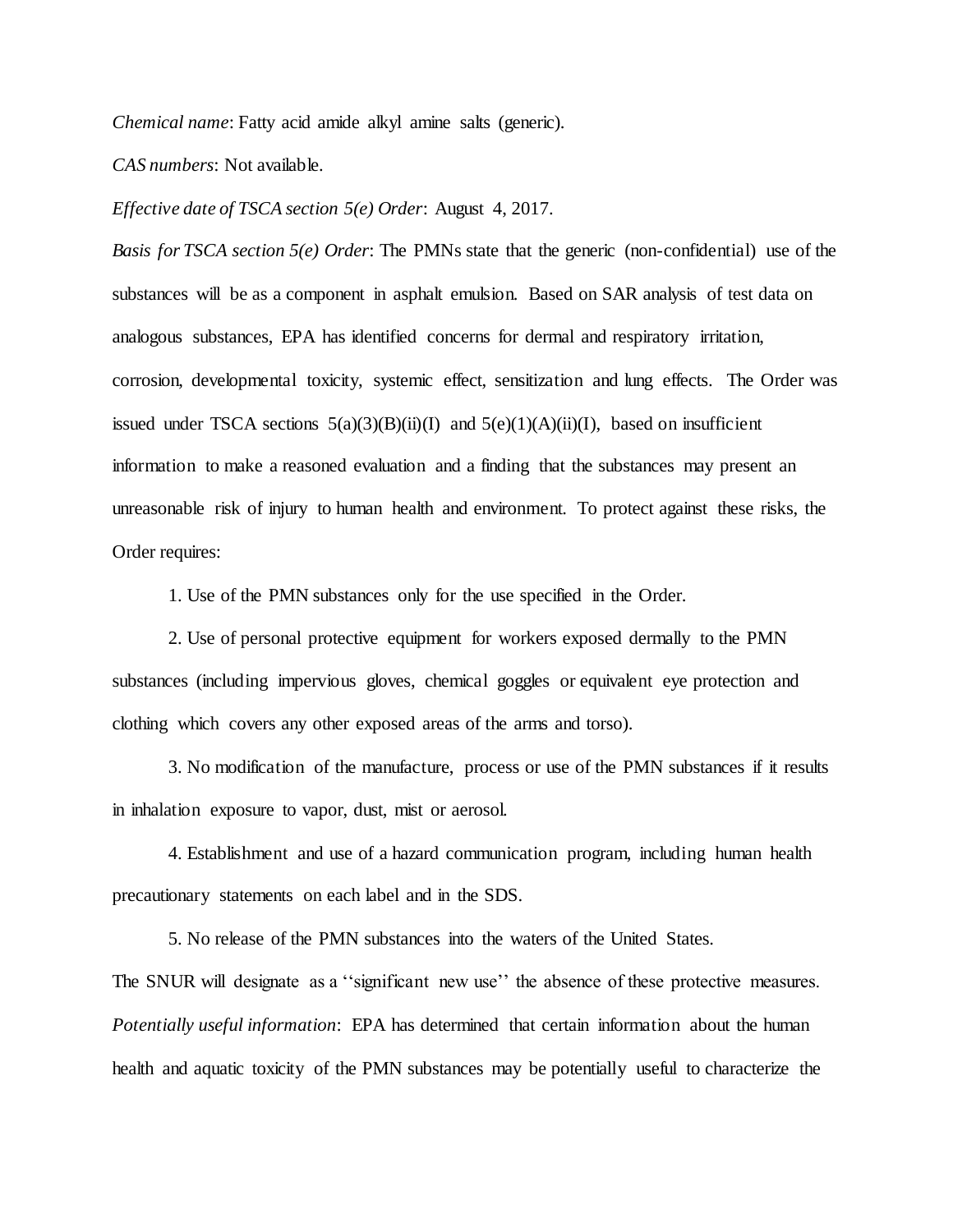effects of the PMN substances in support of a request by the PMN submitter to modify the Order, or if a manufacturer or processor is considering submitting a SNUN for a significant new use that will be designated by this SNUR. EPA has determined that the results of specific target organ toxicity testing of the PMN substances, and acute and chronic aquatic toxicity testing of the PMN substances may be potentially useful in characterizing the health and environmental effects of the PMN substances. Although the Order does not require these tests, the Order's restrictions on manufacture, processing and distribution in commerce, will remain in effect until the Order is modified or revoked by EPA based on submission of this or other information that EPA determines is relevant and needed to evaluate a modification request.

*CFR citations:* 40 CFR 721.11057.

**PMN Numbers:** P-17-278, P-17-279 and P-17-280

*Chemical name*: Fatty acid derived imidazoline salts (generic).

*CAS numbers*: Not available.

*Effective date of TSCA section 5(e) Order*: August 4, 2017.

*Basis for TSCA section 5(e) Order*: The PMNs state that the generic (non-confidential) use of the substances will be as a component in asphalt emulsion. Based on SAR analysis of test data on analogous substances, EPA has identified concerns for irritation, corrosion, developmental toxicity, systemic effect, sensitization and lung effects. The Order was issued under TSCA sections  $5(a)(3)(B)(ii)(I)$  and  $5(e)(1)(A)(ii)(I)$ , based on insufficient information to make a reasoned evaluation and a finding that the substances may present an unreasonable risk of injury to human health and environment. To protect against these risks, the Order requires:

1. Use of the PMN substances only for the use specified in the Order.

2. Use of personal protective equipment for workers exposed dermally to the PMN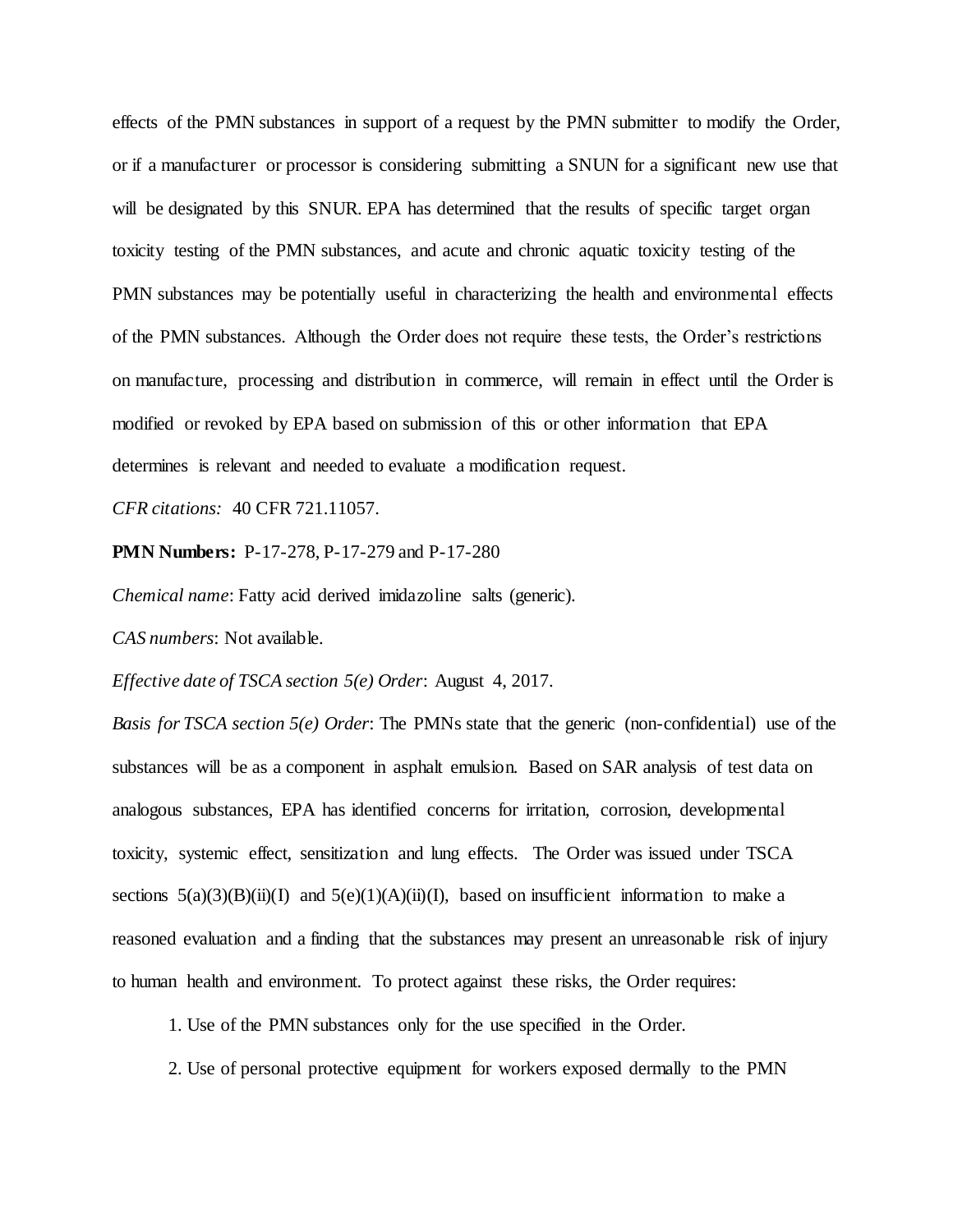substances (including impervious gloves, chemical goggles or equivalent eye protection and clothing which covers any other exposed areas of the arms and torso).

3. No modification of the manufacture, process or use of the PMN substances if it results in inhalation exposure to vapor, dust, mist or aerosol.

4. Establishment and use of a hazard communication program, including human health precautionary statements on each label and in the SDS.

5. No release of the PMN substances into the waters of the United States.

The SNUR will designate as a ''significant new use'' the absence of these protective measures. *Potentially useful information*: EPA has determined that certain information about the human health and aquatic toxicity of the PMN substances may be potentially useful to characterize the effects of the PMN substances in support of a request by the PMN submitter to modify the Order, or if a manufacturer or processor is considering submitting a SNUN for a significant new use that will be designated by this SNUR. EPA has determined that the results of specific target organ toxicity testing and acute and chronic aquatic toxicity testing of the PMN substances may be potentially useful in characterizing the health and environmental effects of the PMN substances. Although the Order does not require these tests, the Order's restrictions on manufacture, processing and distribution in commerce will remain in effect until the Order is modified or revoked by EPA based on submission of this or other information that EPA determines is relevant and needed to evaluate a modification request.

*CFR citations:* 40 CFR 721.11058.

#### **VI. Rationale and Objectives of the Rule**

## *A. Rationale*

During review of the PMNs submitted for the chemical substances that are subject to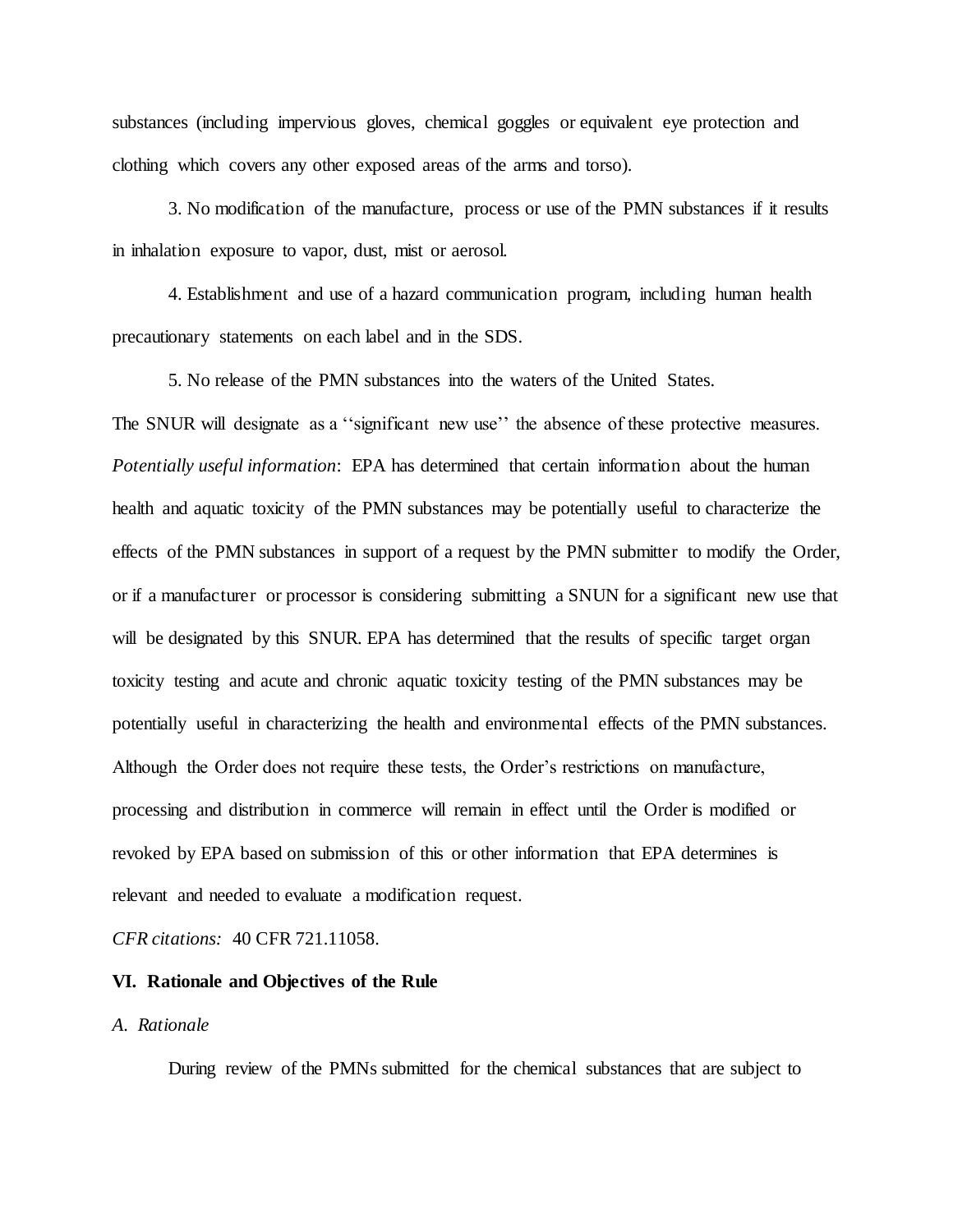these SNURs, EPA concluded that for all 145 chemical substances regulation was warranted under TSCA section 5(e), pending the development of information sufficient to make reasoned evaluations of the health or environmental effects of the chemical substances. The basis for such findings is outlined in Unit IV. Based on these findings, TSCA section 5(e) Orders requiring the use of appropriate exposure controls were negotiated with the PMN submitters.

# *B. Objectives*

EPA is issuing these SNURs for specific chemical substances which have undergone premanufacture review because the Agency wants to achieve the following objectives with regards to the significant new uses designated in this rule:

• EPA will receive notice of any person's intent to manufacture or process a listed chemical substance for the described significant new use before that activity begins.

• EPA will have an opportunity to review and evaluate data submitted in a SNUN before the notice submitter begins manufacturing or processing a listed chemical substance for the described significant new use.

• EPA will be able to either determine that the prospective manufacture or processing is not likely to present an unreasonable risk, or to take necessary regulatory action associated with any other determination, before the described significant new use of the chemical substance occurs.

• EPA will identify as significant new uses any manufacturing, processing, use, distribution in commerce, or disposal that does not conform to the restrictions imposed by the underlying Orders, consistent with TSCA section 5(f)(4).

Issuance of a SNUR for a chemical substance does not signify that the chemical substance is listed on the TSCA Chemical Substance Inventory (TSCA Inventory). Guidance on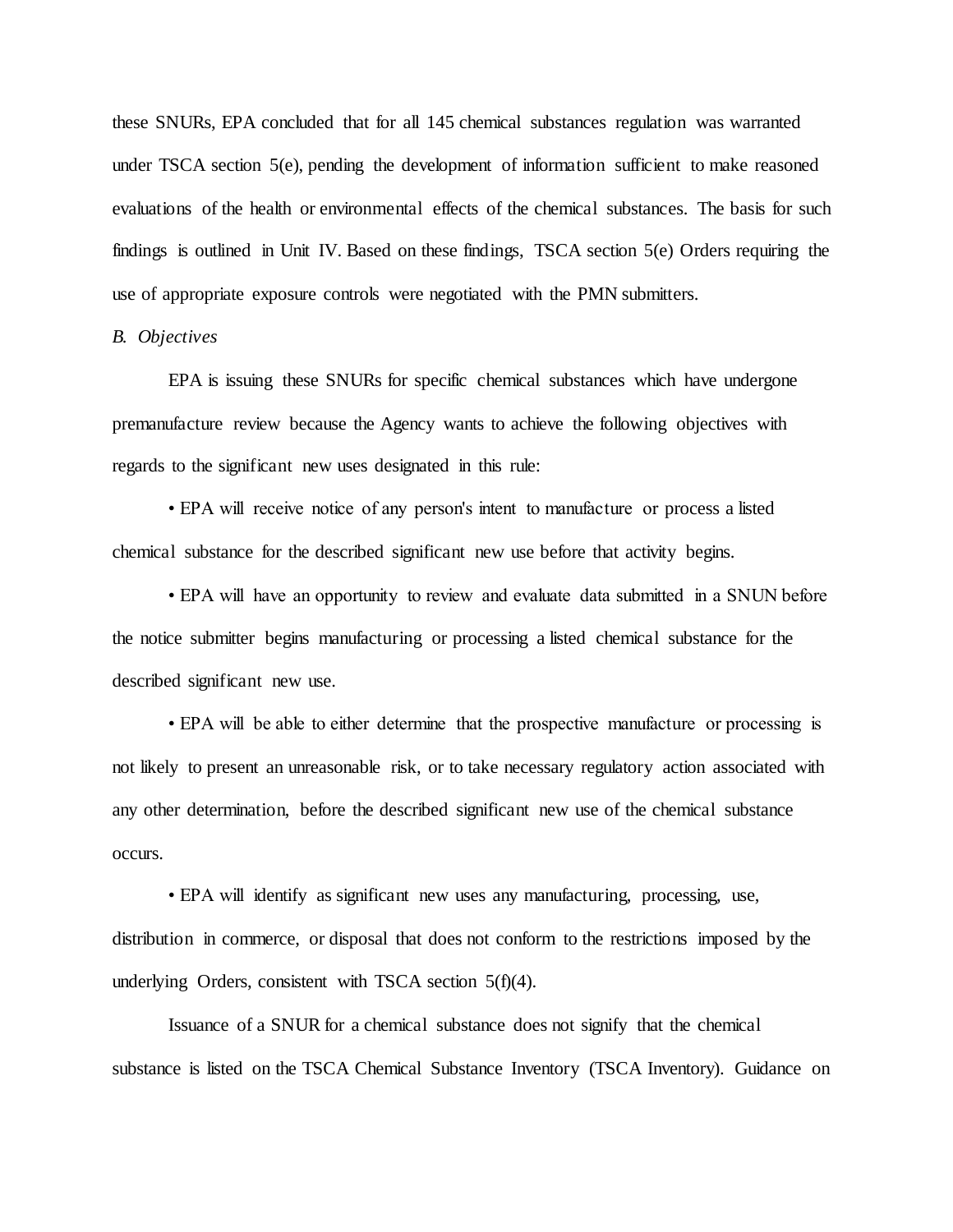how to determine if a chemical substance is on the TSCA Inventory is available on the Internet at *http://www.epa.gov/opptintr/existingchemicals/pubs/tscainventory/index.html.*

# **VII. Applicability of the Significant New Use Designation**

To establish a significant new use, EPA must determine that the use is not ongoing. The chemical substances subject to this rule have undergone premanufacture review. In cases where EPA has not received a notice of commencement (NOC) and the chemical substance has not been added to the TSCA Inventory, no person may commence such activities without first submitting a PMN. Therefore, for chemical substances for which a NOC has not been submitted EPA concludes that the designated significant new uses are not ongoing.

When chemical substances identified in this rule are added to the TSCA Inventory, EPA recognizes that, before the rule is effective, other persons might engage in a use that has been identified as a significant new use. However, TSCA section 5(e) consent orders have been issued for all the chemical substances, and the PMN submitters are prohibited by the TSCA section 5(e) consent orders from undertaking activities which will be designated as significant new uses. The identities of 38 of the 145 chemical substances subject to this rule have been claimed as confidential and EPA has received one post-PMN *bona fide* submission (per §§ 720.25 and 721.11) for a chemical substance covered by this action. Based on this, the Agency believes that it is highly unlikely that any of the significant new uses described in the regulatory text of this rule are ongoing.

EPA designated August 1, 2018 (the date of public release of the proposed rule) as the cutoff date for determining whether the new use is ongoing. The objective of EPA's approach has been to ensure that a person could not defeat a SNUR by initiating a significant new use before the effective date of the final rule.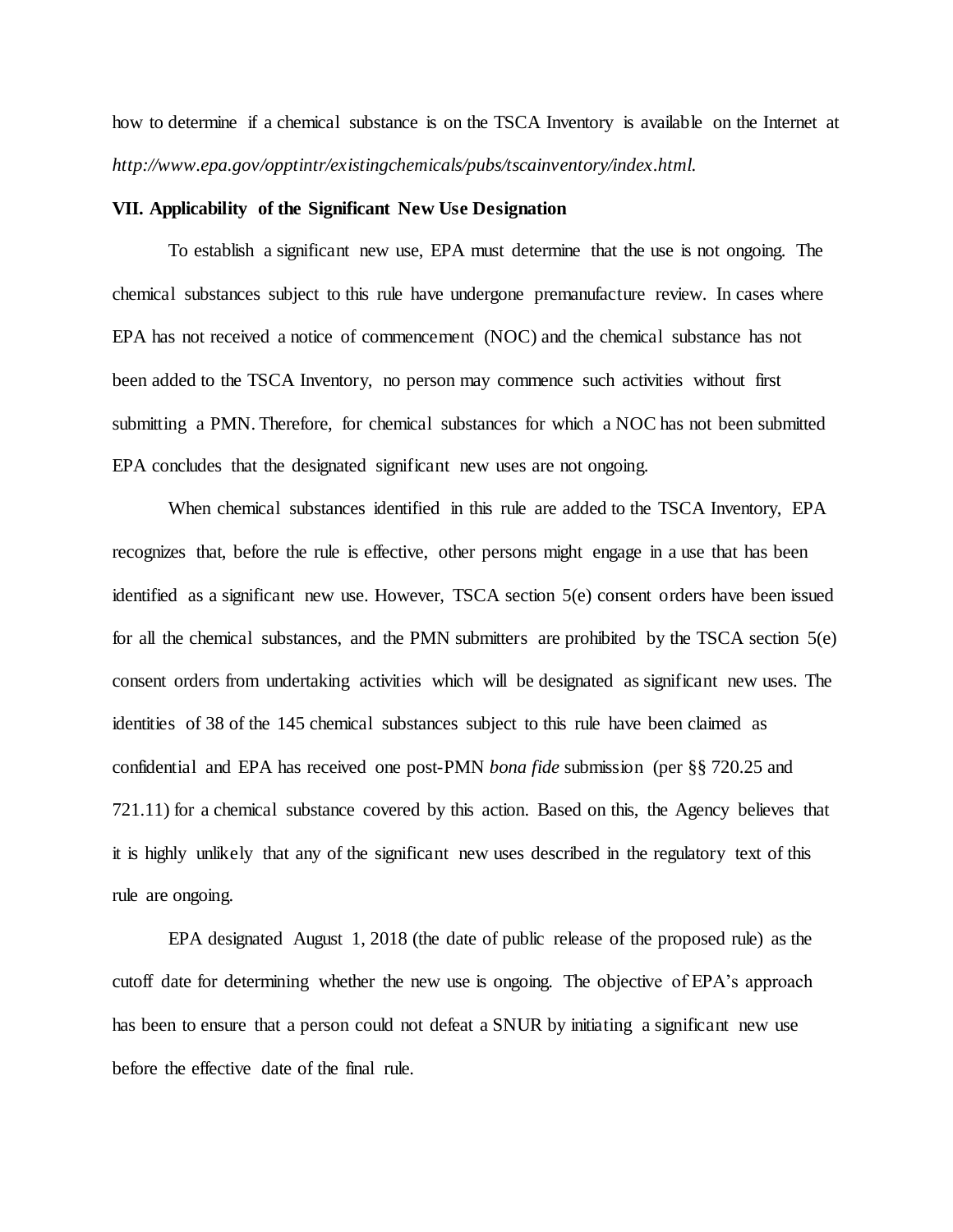In the unlikely event that a person began commercial manufacture or processing of the chemical substances for a significant new use identified as of August 1, 2018, that person will have to cease any such activity upon the effective date of the final rule. To resume their activities, these persons will have to first comply with all applicable SNUR notification requirements and wait until EPA has conducted a review of the notice, made an appropriate determination on the notice, and has taken such actions as are required with that determination.

## **VIII. Development and Submission of Information**

EPA recognizes that TSCA section 5 does not require developing any particular new information (e.g., generating test data) before submission of a SNUN. There is an exception: If a person is required to submit information for a chemical substance pursuant to a rule, order or consent agreement under TSCA section 4 (15 U.S.C. 2603), then TSCA section 5(b)(1)(A) (15 U.S.C. 2604(b) $(1)(A)$ ) requires such information to be submitted to EPA at the time of submission of the SNUN.

In the absence of a rule, order, or consent agreement under TSCA section 4 covering the chemical substance, persons are required only to submit information in their possession or control and to describe any other information known to or reasonably ascertainable by them (see 40 CFR 720.50). However, upon review of PMNs and SNUNs, the Agency has the authority to require appropriate testing. Unit IV. lists potentially useful information for all SNURs listed here. Descriptions of this information is provided for informational purposes. The potentially useful information identified in Unit IV. will be useful to EPA's evaluation in the event that someone submits a SNUN for the significant new use. Companies who are considering submitting a SNUN are encouraged, but not required, to develop the information on the substance, which may assist with EPA's analysis of the SNUN.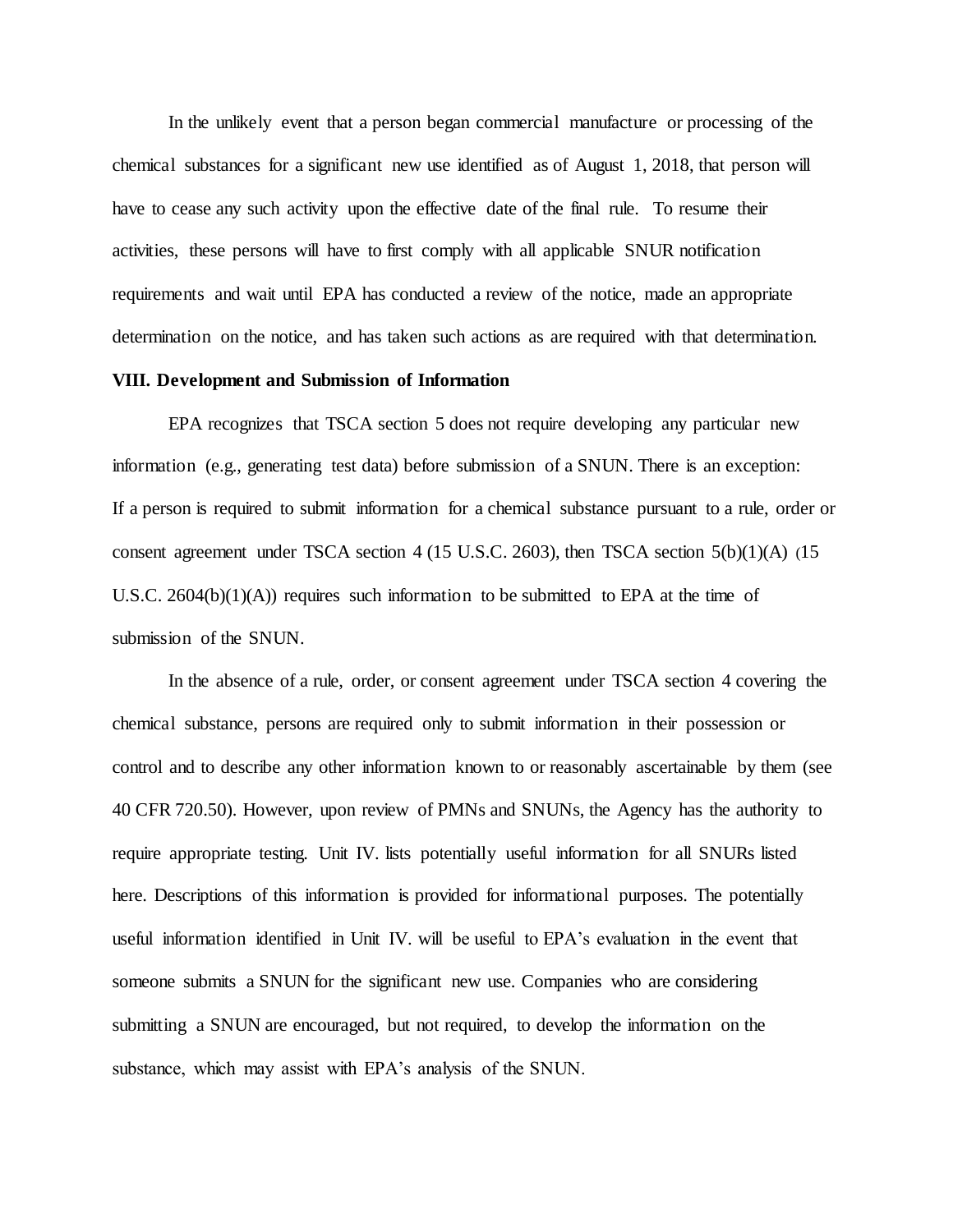EPA strongly encourages persons, before performing any testing, to consult with the Agency pertaining to protocol selection. Furthermore, pursuant to TSCA section 4(h), which pertains to reduction of testing in vertebrate animals, EPA encourages consultation with the Agency on the use of alternative test methods and strategies (also called New Approach Methodologies, or NAMs), if available, to generate the recommended test data. EPA encourages dialog with Agency representatives to help determine how best the submitter can meet both the data needs and the objective of TSCA section 4(h).

In certain of the TSCA section 5(e) Orders for the chemical substances regulated under this rule, EPA has established production volume limits in view of the lack of data on the potential health and environmental risks that may be posed by the significant new uses or increased exposure to the chemical substances. These limits cannot be exceeded unless the PMN submitter first submits the results of specified tests that would permit a reasoned evaluation of the potential risks posed by these chemical substances. Under recent TSCA section 5(e) Orders, each PMN submitter is required to submit each study at least 14 weeks (earlier TSCA section 5(e) Orders required submissions at least 12 weeks) before reaching the specified production limit. The SNURs contain the same production volume limits as the TSCA section 5(e) Orders. Exceeding these production limits is defined as a significant new use. Persons who intend to exceed the production limit must notify the Agency by submitting a SNUN at least 90 days in advance of commencement of non-exempt commercial manufacture or processing.

Any request by EPA for the triggered and pended testing described in the Orders was made based on EPA's consideration of available screening-level data, if any, as well as other available information on appropriate testing for the PMN substances. Further, any such testing request on the part of EPA that includes testing on vertebrates was made after consideration of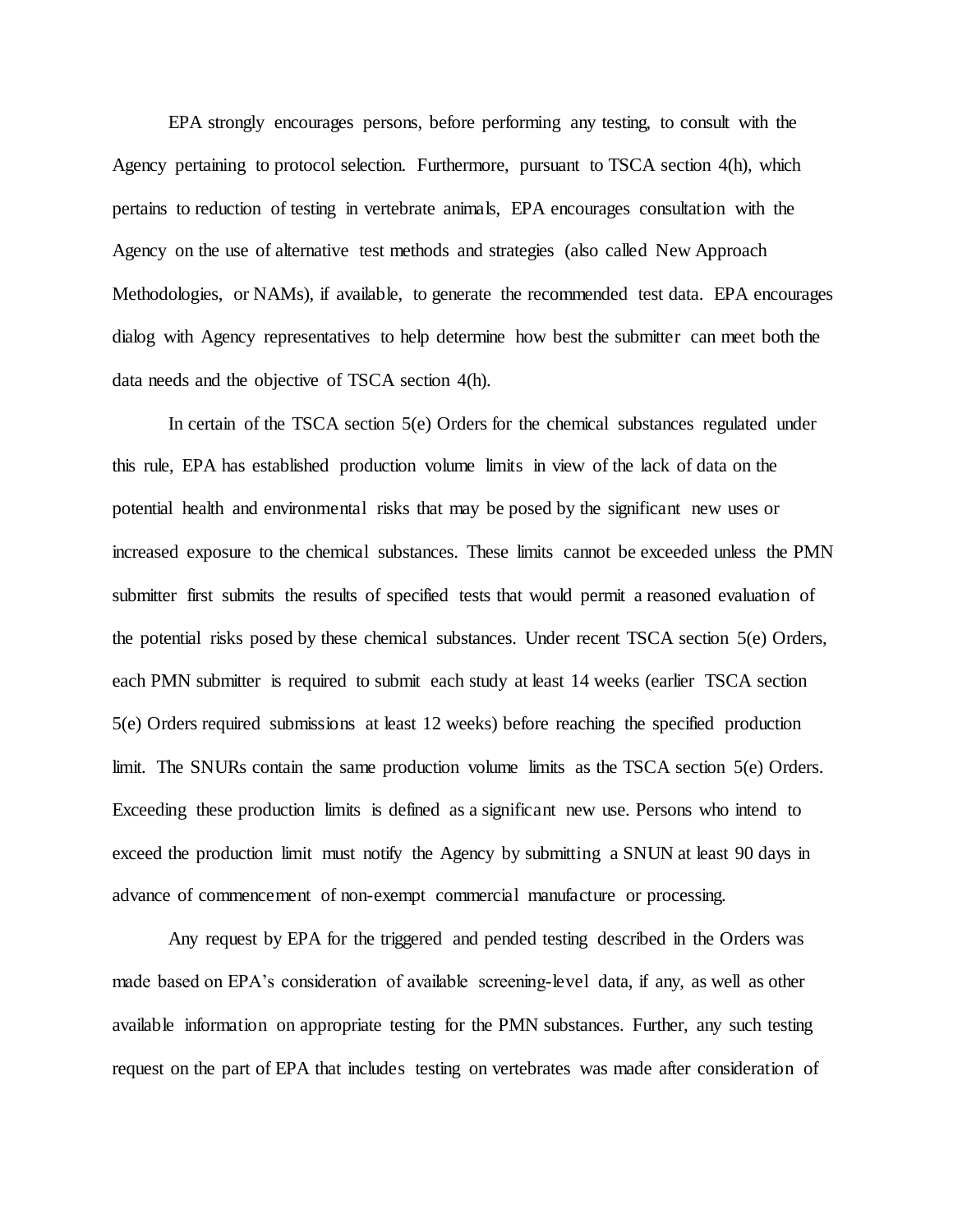available toxicity information, computational toxicology and bioinformatics, and highthroughput screening methods and their prediction models.

The potentially useful information identified in Unit IV. may not be the only means of addressing the potential risks of the chemical substance. However, submitting a SNUN without any test data or other information may increase the likelihood that EPA will take action under TSCA section 5(e) or 5(f). EPA recommends that potential SNUN submitters contact EPA early enough so that they will be able to conduct the appropriate tests.

SNUN submitters should be aware that EPA will be better able to evaluate SNUNs which provide detailed information on the following:

• Human exposure and environmental release that may result from the significant new use of the chemical substances.

• Information on risks posed by the chemical substances compared to risks posed by potential substitutes.

#### **IX. Procedural Determinations**

By this rule, EPA is establishing certain significant new uses which have been claimed as CBI subject to Agency confidentiality regulations at 40 CFR part 2 and 40 CFR part 720**,** subpart E. Absent a final determination or other disposition of the confidentiality claim under 40 CFR part 2 procedures, EPA is required to keep this information confidential. EPA promulgated a procedure to deal with the situation where a specific significant new use is CBI, at § 721.1725(b)(1).

Under these procedures a manufacturer or processor may request EPA to determine whether a proposed use would be a significant new use under the rule. The manufacturer or processor must show that it has a *bona fide* intent to manufacture or process the chemical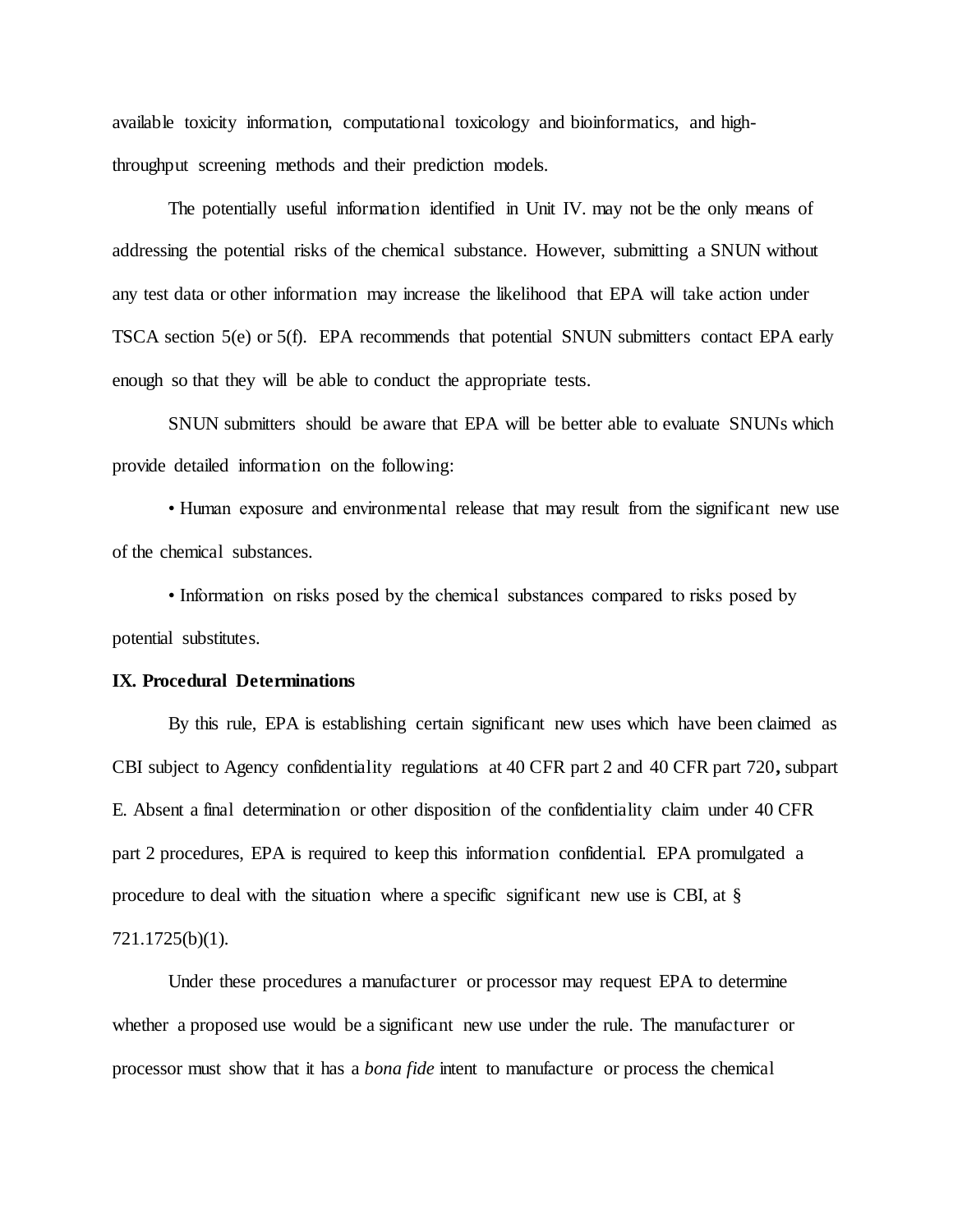substance and must identify the specific use for which it intends to manufacture or process the chemical substance. If EPA concludes that the person has shown a *bona fide* intent to manufacture or process the chemical substance, EPA will tell the person whether the use identified in the *bona fide* submission would be a significant new use under the rule. Since most of the chemical identities of the chemical substances subject to these SNURs are also CBI, manufacturers and processors can combine the *bona fide* submission under the procedure in § 721.1725(b)(1) with that under § 721.11 into a single step.

If EPA determines that the use identified in the *bona fide* submission would not be a significant new use, i.e., the use does not meet the criteria specified in the rule for a significant new use, that person can manufacture or process the chemical substance so long as the significant new use trigger is not met. In the case of a production volume trigger, this means that the aggregate annual production volume does not exceed that identified in the *bona fide* submission to EPA. Because of confidentiality concerns, EPA does not typically disclose the actual production volume that constitutes the use trigger. Thus, if the person later intends to exceed that volume, a new *bona fide* submission would be necessary to determine whether that higher volume would be a significant new use.

#### **X. SNUN Submissions**

According to § 721.1(c), persons submitting a SNUN must comply with the same notification requirements and EPA regulatory procedures as persons submitting a PMN, including submission of test data on health and environmental effects as described in 40 CFR 720.50. SNUNs must be submitted on EPA Form No. 7710-25, generated using e-PMN software, and submitted to the Agency in accordance with the procedures set forth in 40 CFR 720.40 and 721.25. E-PMN software is available electronically at *http://www.epa.gov/opptintr/newchems*.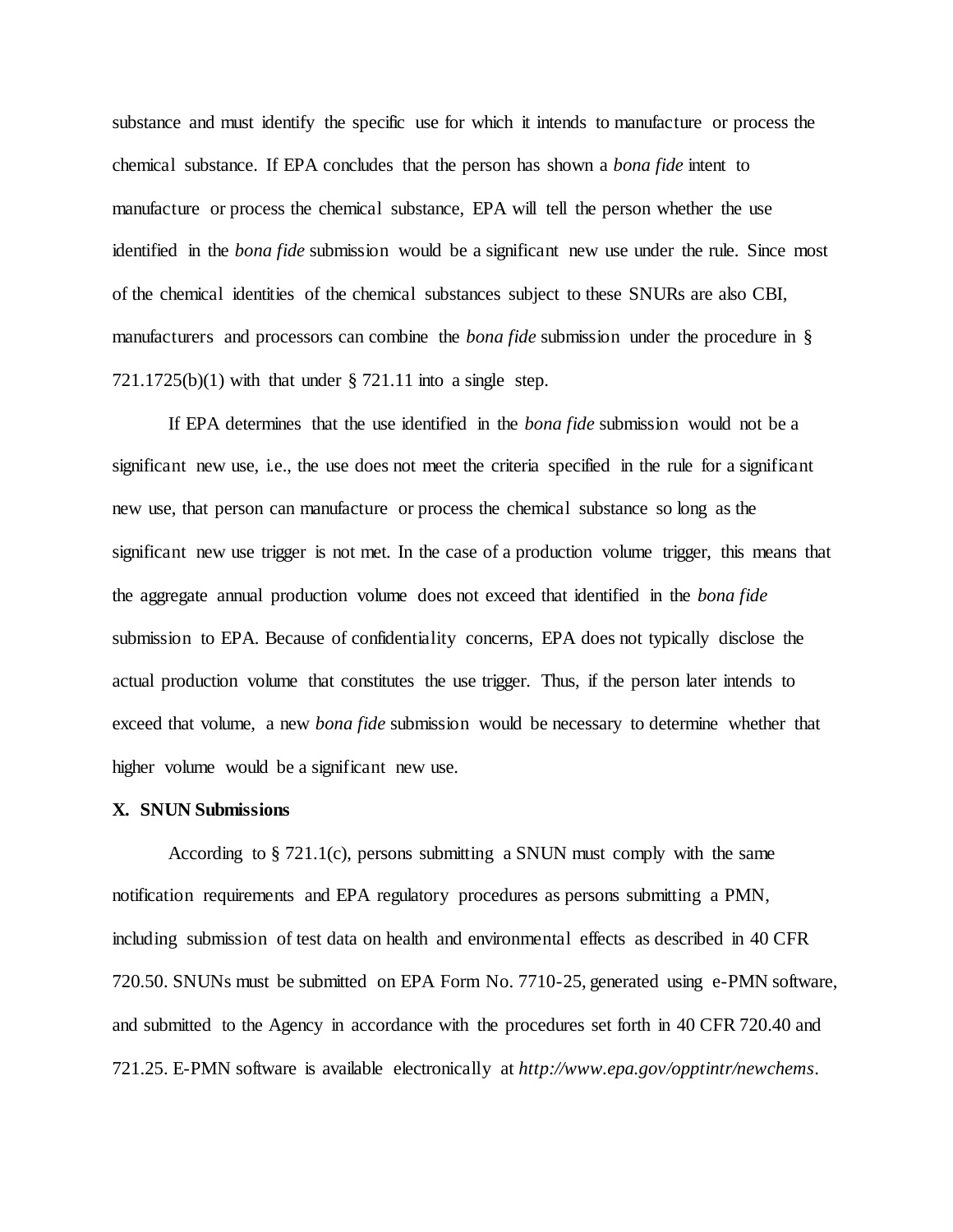## **XI. Economic Analysis**

EPA has evaluated the potential costs of establishing SNUN requirements for potential manufacturers and processors of the chemical substances subject to this rule. EPA's complete economic analysis is available in the docket under docket ID number EPA-HQ-OPPT-2017- 0366.

## **XII. Statutory and Executive Order Reviews**

# *A. Executive Order 12866*

This action establishes SNURs for several new chemical substances that were the subject of PMNs and TSCA section 5(e) consent orders. The Office of Management and Budget (OMB) has exempted these types of actions from review under Executive Order 12866, entitled *"*Regulatory Planning and Review" (58 FR 51735, October 4, 1993).

# *B. Paperwork Reduction Act (PRA)*

According to PRA (44 U.S.C. 3501 *et seq*.), an agency may not conduct or sponsor, and a person is not required to respond to a collection of information that requires OMB approval under PRA, unless it has been approved by OMB and displays a currently valid OMB control number. The OMB control numbers for EPA's regulations in title 40 of the CFR, after appearing in the **Federal Register**, are listed in 40 CFR part 9, and included on the related collection instrument or form, if applicable. EPA is amending the table in 40 CFR part 9 to list the OMB approval number for the information collection requirements contained in this action. This listing of the OMB control numbers and their subsequent codification in the CFR satisfies the display requirements of PRA and OMB's implementing regulations at 5 CFR part 1320. This Information Collection Request (ICR) was previously subject to public notice and comment prior to OMB approval, and given the technical nature of the table, EPA finds that further notice and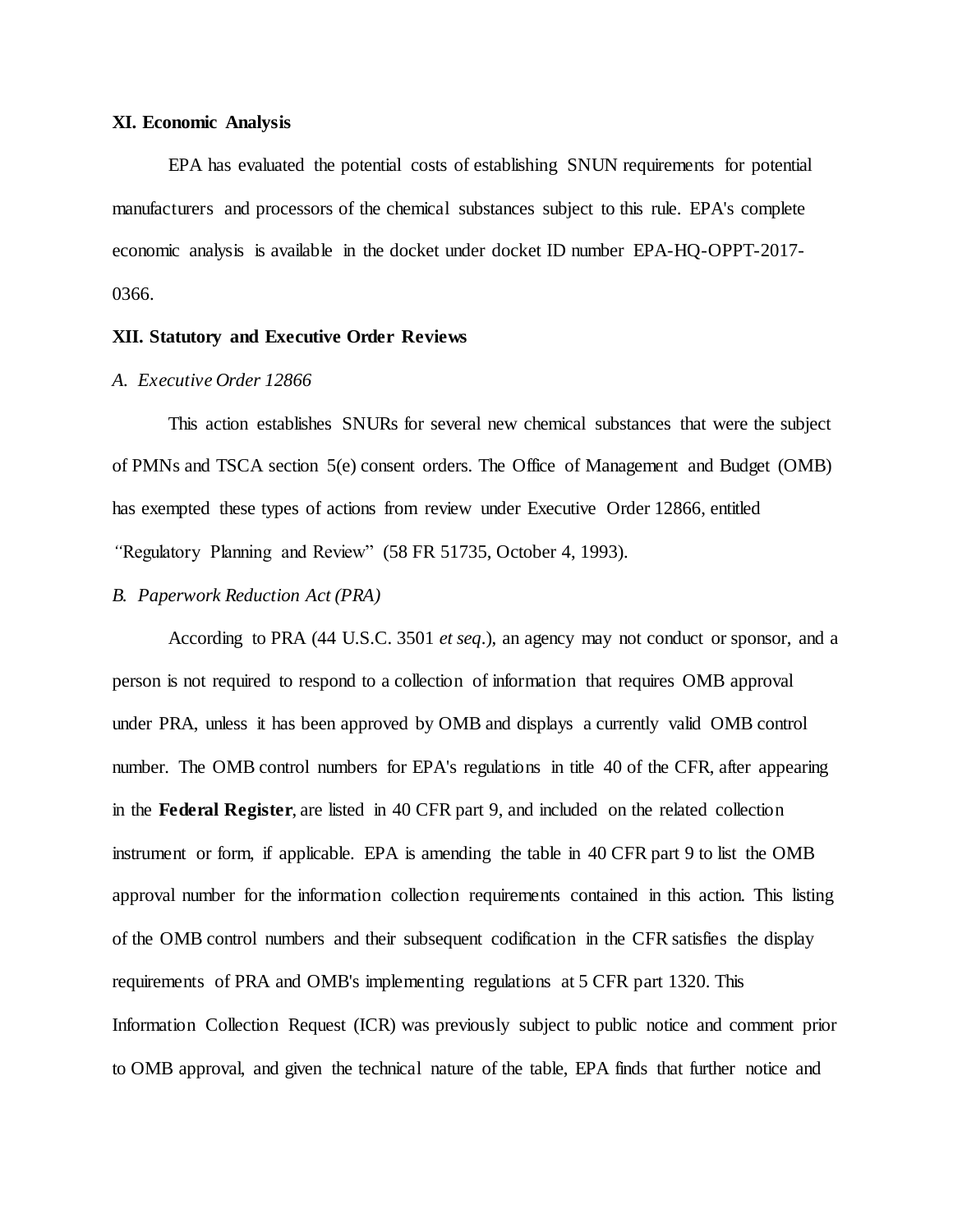comment to amend it is unnecessary. As a result, EPA finds that there is "good cause" under section 553(b)(3)(B) of the Administrative Procedure Act (5 U.S.C. 553(b)(3)(B)) to amend this table without further notice and comment.

The information collection requirements related to this action have already been approved by OMB pursuant to PRA under OMB control number 2070-0012 (EPA ICR No. 574). This action does not impose any burden requiring additional OMB approval. If an entity were to submit a SNUN to the Agency, the annual burden is estimated to average between 30 and 170 hours per response. This burden estimate includes the time needed to review instructions, search existing data sources, gather and maintain the data needed, and complete, review, and submit the required SNUN.

Send any comments about the accuracy of the burden estimate, and any suggested methods for minimizing respondent burden, including through the use of automated collection techniques, to the Director, Regulatory Support Division, Office of Mission Support (2822T), Environmental Protection Agency, 1200 Pennsylvania Ave., NW., Washington, DC 20460-0001. Please remember to include the OMB control number in any correspondence, but do not submit any completed forms to this address.

## *C. Regulatory Flexibility Act (RFA)*

Pursuant to section 605(b) of the Regulatory Flexibility Act (RFA) (5 U.S.C. 601 *et seq.*), the Agency hereby certifies that promulgation of this SNUR will not have a significant adverse economic impact on a substantial number of small entities. The requirement to submit a SNUN applies to any person (including small or large entities) who intends to engage in any activity described in the final rule as a ''significant new use.'' Because these uses are ''new,'' based on all information currently available to EPA, it appears that no small or large entities presently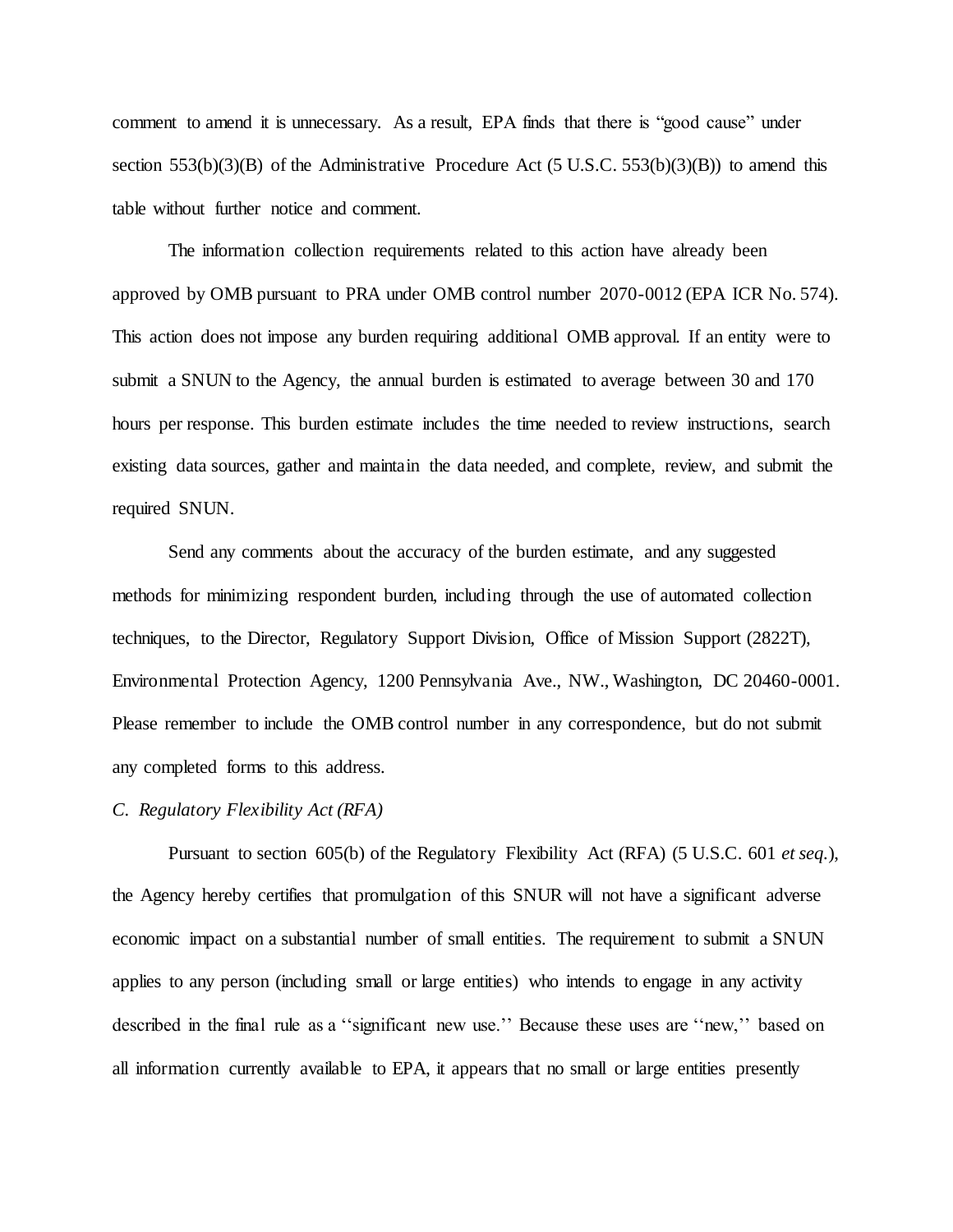engage in such activities. A SNUR requires that any person who intends to engage in such activity in the future must first notify EPA by submitting a SNUN. Although some small entities may decide to pursue a significant new use in the future, EPA cannot presently determine how many, if any, there may be. However, EPA's experience to date is that, in response to the promulgation of SNURs covering over 1,000 chemicals, the Agency receives only a small number of notices per year. For example, the number of SNUNs received was seven in Federal fiscal year (FY) 2013, 13 in FY2014, six in FY2015, 10 in FY2016, 14 in FY2017, and 18 in FY2018 and only a fraction of these were from small businesses. In addition, the Agency currently offers relief to qualifying small businesses by reducing the SNUN submission fee from \$16,000 to \$2,800. This lower fee reduces the total reporting and record keeping of cost of submitting a SNUN to about \$10,116 for qualifying small firms. Therefore, the potential economic impacts of complying with this SNUR are not expected to be significant or adversely impact a substantial number of small entities. In a SNUR that published in the **Federal Register**  of June 2, 1997 (62 FR 29684) (FRL–5597–1), the Agency presented its general determination that final SNURs are not expected to have a significant economic impact on a substantial number of small entities, which was provided to the Chief Counsel for Advocacy of the Small Business Administration.

#### *D. Unfunded Mandates Reform Act (UMRA)*

Based on EPA's experience with proposing and finalizing SNURs, State, local, and Tribal governments have not been impacted by these rulemakings, and EPA does not have any reasons to believe that any State, local, or Tribal government will be impacted by this action. As such, EPA has determined that this action does not impose any enforceable duty, contain any unfunded mandate, or otherwise have any effect on small governments subject to the requirements of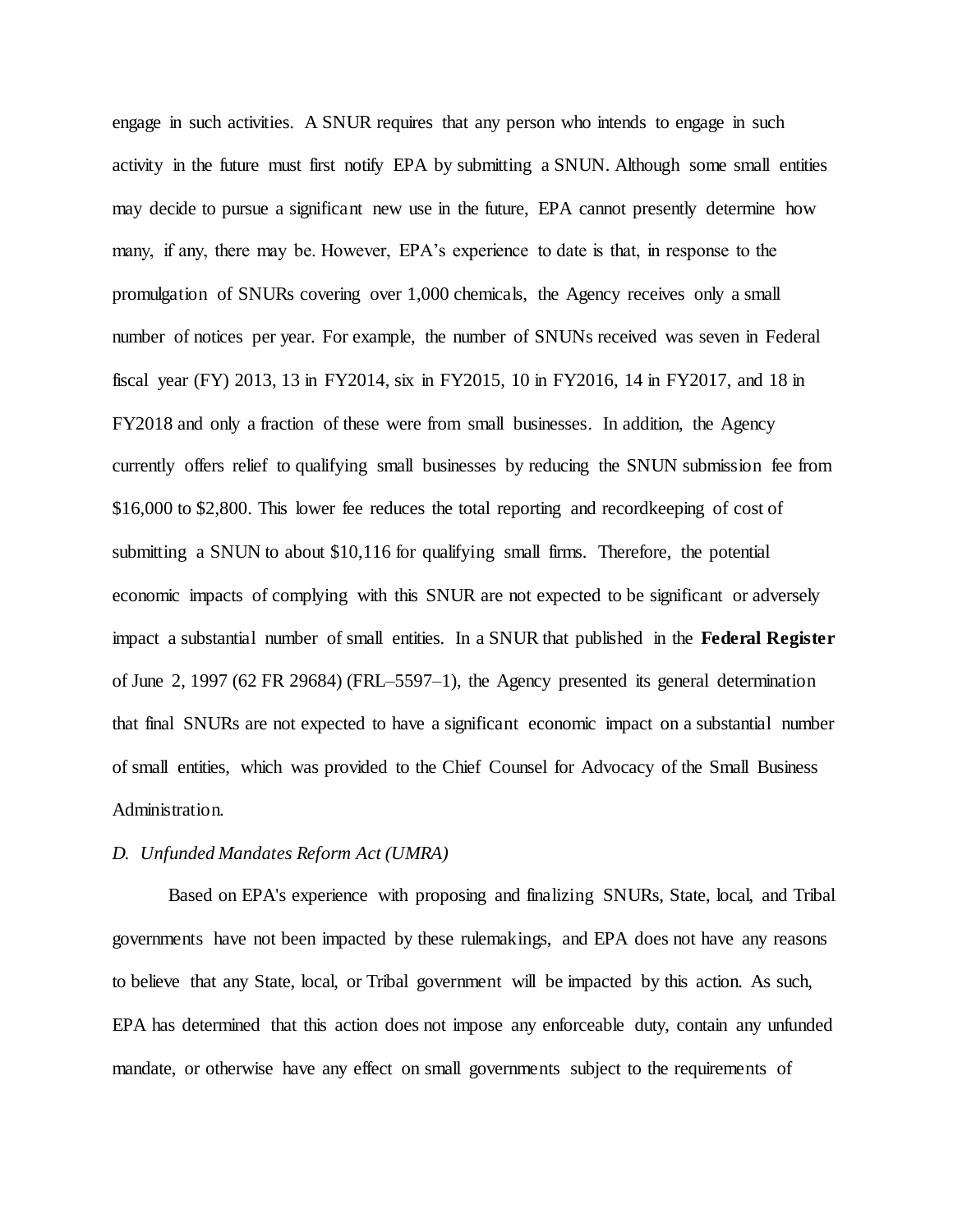UMRA sections 202, 203, 204, or 205 (2 U.S.C. 1501 *et seq*.).

# *E. Executive Order 13132*

This action will not have a substantial direct effect on States, on the relationship between the national government and the States, or on the distribution of power and responsibilities among the various levels of government, as specified in Executive Order 13132, entitled "Federalism" (64 FR 43255, August 10, 1999).

## *F. Executive Order 13175*

This action does not have Tribal implications because it is not expected to have substantial direct effects on Indian Tribes. This action does not significantly nor uniquely affect the communities of Indian Tribal governments, nor does it involve or impose any requirements that affect Indian Tribes. Accordingly, the requirements of Executive Order 13175, entitled "Consultation and Coordination with Indian Tribal Governments" (65 FR 67249, November 9, 2000), do not apply to this action.

#### *G. Executive Order 13045*

This action is not subject to Executive Order 13045, entitled "Protection of Children from Environmental Health Risks and Safety Risks" (62 FR 19885, April 23, 1997), because this is not an economically significant regulatory action as defined by Executive Order 12866, and this action does not address environmental health or safety risks disproportionately affecting children.

#### *H. Executive Order 13211*

This action is not subject to Executive Order 13211, entitled "Actions Concerning Regulations That Significantly Affect Energy Supply, Distribution, or Use" (66 FR 28355, May 22, 2001), because this action is not expected to affect energy supply, distribution, or use and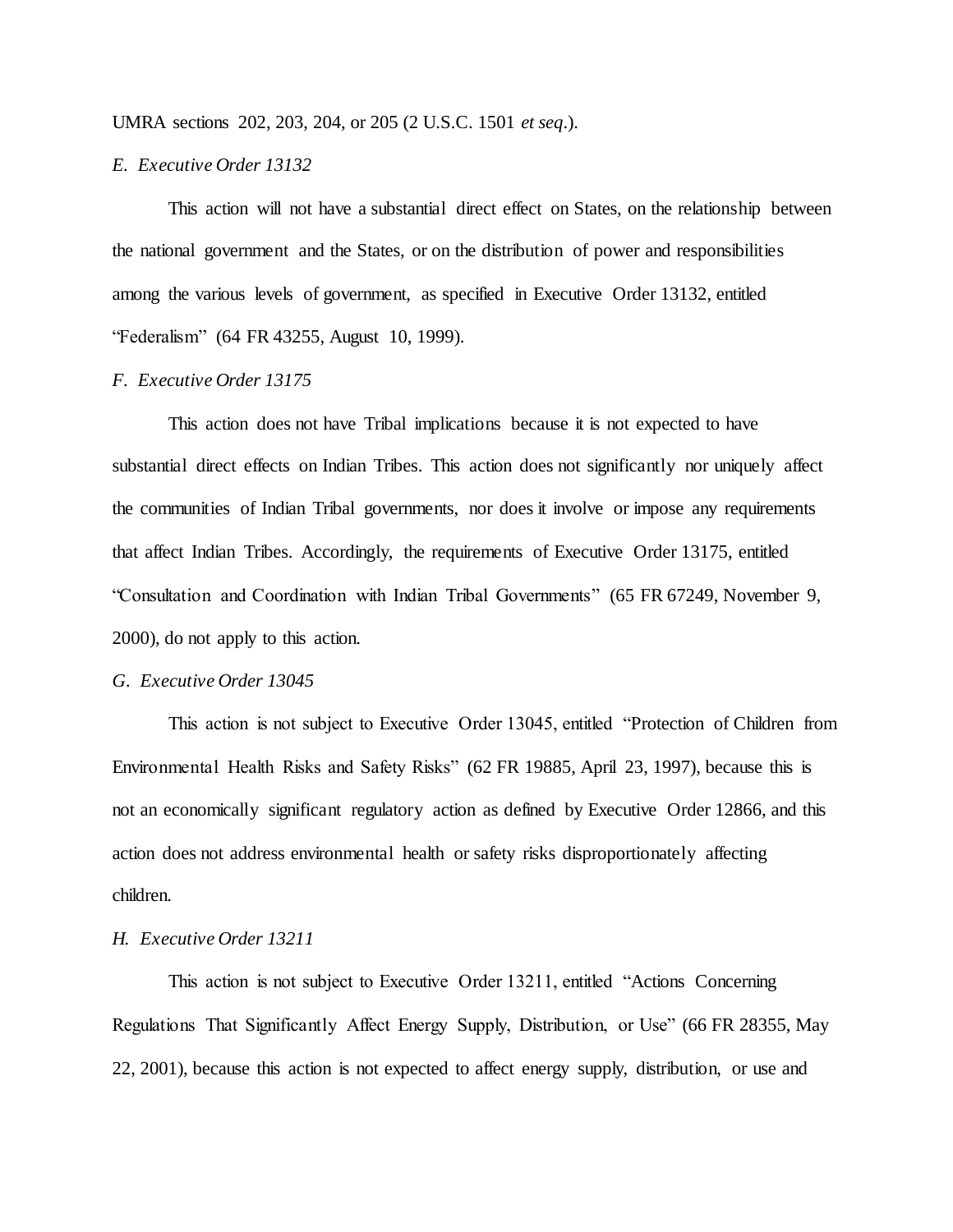because this action is not a significant regulatory action under Executive Order 12866.

*I. National Technology Transfer and Advancement Act (NTTAA)*

In addition, since this action does not involve any technical standards, NTTAA section 12(d) (15 U.S.C. 272 note), does not apply to this action.

# *J. Executive Order 12898*

This action does not entail special considerations of environmental justice related issues as delineated by Executive Order 12898, entitled "Federal Actions to Address Environmental Justice in Minority Populations and Low-Income Populations" (59 FR 7629, February 16, 1994).

## **XIII. Congressional Review Act**

Pursuant to the Congressional Review Act (5 U.S.C. 801 *et seq*.), EPA will submit a report containing this rule and other required information to the U.S. Senate, the U.S. House of Representatives, and the Comptroller General of the United States prior to publication of the rule in the **Federal Register**. This action is not a "major rule" as defined by 5 U.S.C. 804(2).

#### **List of Subjects**

# *40 CFR Part 9*

Environmental protection, Reporting and recordkeeping requirements.

# *40 CFR Part 721*

Environmental protection, Chemicals, Hazardous substances, Reporting and recordkeeping requirements.

Dated: July 18, 2019.

#### **Tala Henry,**

*Deputy Director, Office of Pollution Prevention and Toxics.*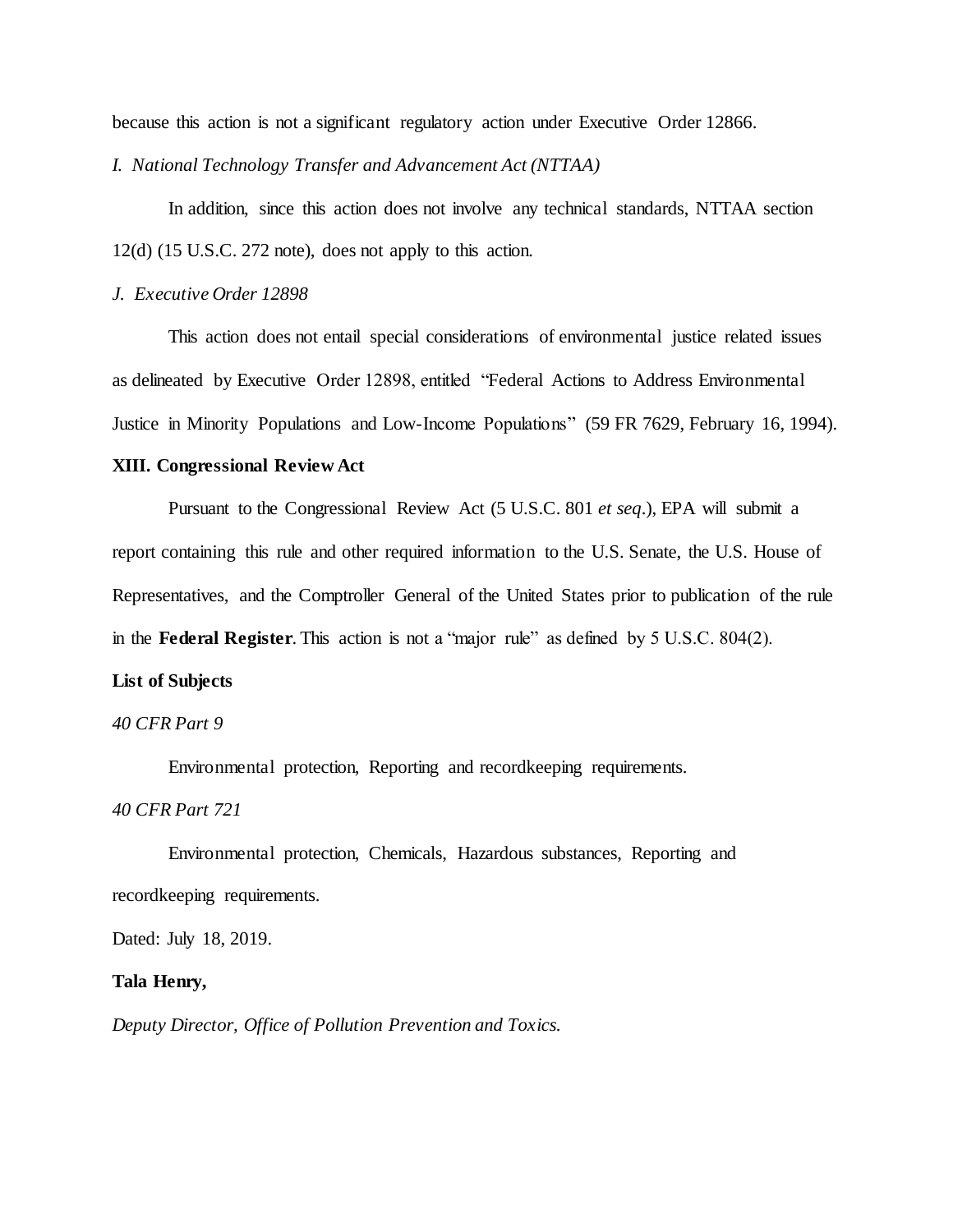Therefore, 40 CFR parts 9 and 721 are amended as follows:

# **PART 9--[AMENDED]**

1. The authority citation for part 9 continues to read as follows:

**Authority:** 7 U.S.C. 135 *et seq*., 136-136y; 15 U.S.C. 2001, 2003, 2005, 2006, 2601- 2671; 21 U.S.C. 331j, 346a, 348; 31 U.S.C. 9701; 33 U.S.C. 1251 *et seq*., 1311, 1313d, 1314, 1318, 1321, 1326, 1330, 1342, 1344, 1345 (d) and (e), 1361; E.O. 11735, 38 FR 21243, 3 CFR, 1971-1975 Comp. p. 973; 42 U.S.C. 241, 242b, 243, 246, 300f, 300g, 300g-1, 300g-2, 300g-3, 300g-4, 300g-5, 300g-6, 300j-1, 300j-2, 300j-3, 300j-4, 300j-9, 1857 *et seq*., 6901-6992k, 7401- 7671q, 7542, 9601-9657, 11023, 11048.

2. In § 9.1, add §§ 721.11024 through 721.11028 and 721.11031through 721.11058 in numerical order under the undesignated center heading "Significant New Uses of Chemical Substances" to read as follows:

| § 9.1 OMB approvals under the Paperwork Reduction Act. |  |  |
|--------------------------------------------------------|--|--|
|--------------------------------------------------------|--|--|

| ۰.<br>۰<br>1 |  |  |  |
|--------------|--|--|--|
|              |  |  |  |

 $*$  \* \* \* \* \*

| ٠ |  |
|---|--|
|   |  |
|   |  |
|   |  |
|   |  |

| <b>40 CFR citation</b> |        |           | <b>OMB</b> control No. |                                                    |   |        |  |
|------------------------|--------|-----------|------------------------|----------------------------------------------------|---|--------|--|
| $*$                    | $\ast$ | $\ast$    | $\ast$                 | $\ast$                                             | * | $\ast$ |  |
|                        |        |           |                        | <b>Significant New Uses of Chemical Substances</b> |   |        |  |
| $\ast$                 | $\ast$ | ∗         | ∗                      | *                                                  | * | $\ast$ |  |
| 721.11024              |        |           |                        | 2070-0012                                          |   |        |  |
| 721.11025              |        |           |                        | 2070-0012                                          |   |        |  |
| 721.11026              |        |           |                        | 2070-0012                                          |   |        |  |
| 721.11027              |        |           |                        | 2070-0012                                          |   |        |  |
| 721.11028              |        |           |                        | 2070-0012                                          |   |        |  |
| 721.11031              |        |           |                        | 2070-0012                                          |   |        |  |
| 721.11032              |        |           |                        | 2070-0012                                          |   |        |  |
| 721.11033              |        |           |                        | 2070-0012                                          |   |        |  |
| 721.11034              |        |           |                        | 2070-0012                                          |   |        |  |
| 721.11035              |        |           |                        | 2070-0012                                          |   |        |  |
| 721.11036              |        |           |                        | 2070-0012                                          |   |        |  |
| 721.11037              |        | 2070-0012 |                        |                                                    |   |        |  |
| 721.11038              |        |           |                        | 2070-0012                                          |   |        |  |
| 721.11039              |        |           |                        | 2070-0012                                          |   |        |  |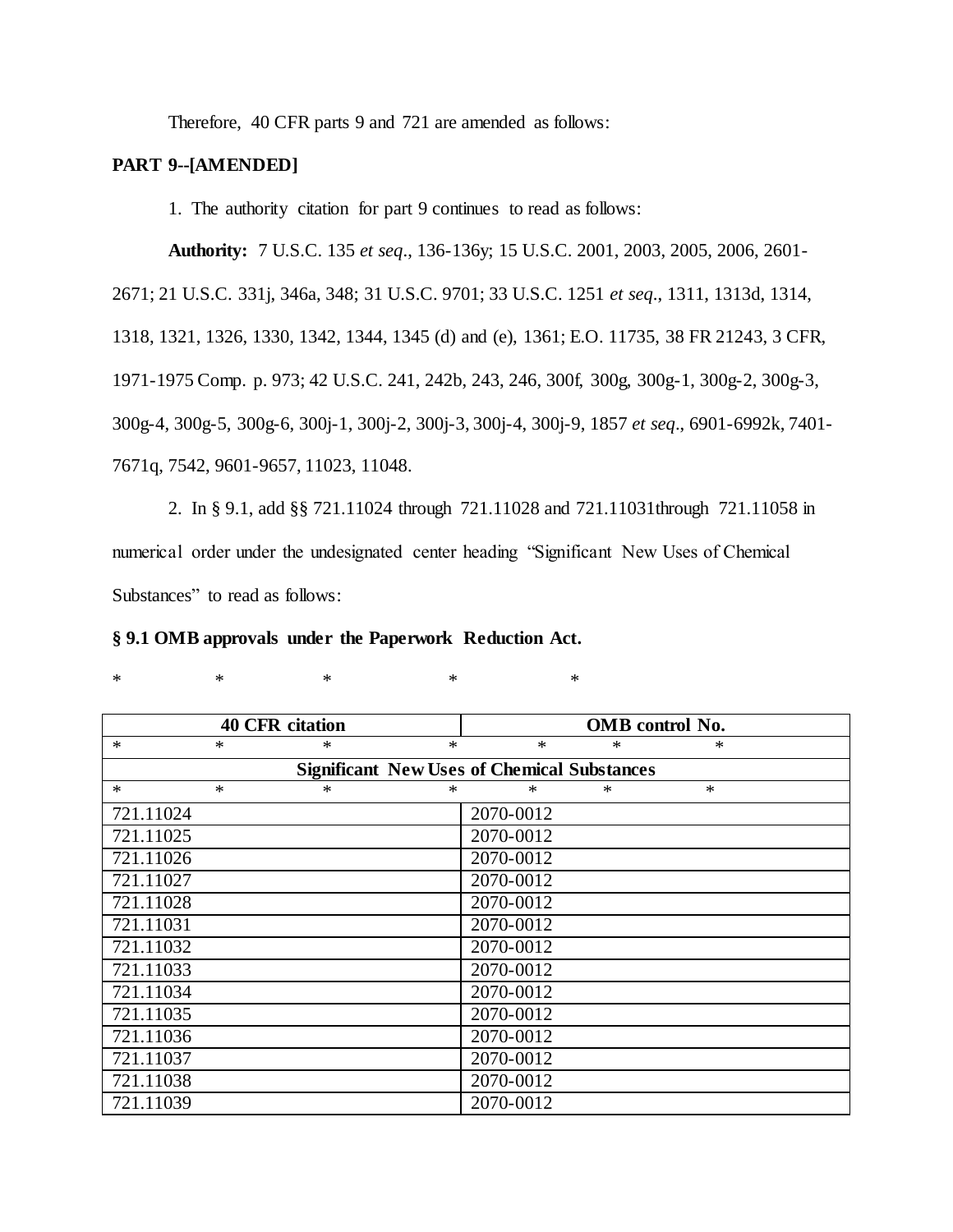| 721.11040                      | 2070-0012                  |
|--------------------------------|----------------------------|
| 721.11041                      | 2070-0012                  |
| 721.11042                      | 2070-0012                  |
| 721.11043                      | 2070-0012                  |
| 721.11044                      | 2070-0012                  |
| 721.11045                      | 2070-0012                  |
| 721.11046                      | 2070-0012                  |
| 721.11047                      | 2070-0012                  |
| 721.11048                      | 2070-0012                  |
| 721.11049                      | 2070-0012                  |
| 721.11050                      | 2070-0012                  |
| 721.11051                      | 2070-0012                  |
| $\overline{72}1.11052$         | 2070-0012                  |
| 721.11053                      | 2070-0012                  |
| 721.11054                      | 2070-0012                  |
| 721.11055                      | 2070-0012                  |
| 721.11056                      | 2070-0012                  |
| 721.11057                      | 2070-0012                  |
| 721.11058                      | 2070-0012                  |
| $\ast$<br>$*$<br>$\ast$<br>$*$ | $\ast$<br>$\ast$<br>$\ast$ |

\* \* \* \* \* \* \* \*

# **PART 721--[AMENDED]**

3. The authority citation for part 721 continues to read as follows:

**Authority:** 15 U.S.C. 2604, 2607, and 2625(c).

4. Add § 721.11024 to subpart E to read as follows:

# **§ 721.11024 Polyphosphoric acids, 2-[alkyl-1-oxo-2-propen-1-yl)oxy]ethyl esters, compds.**

# **with N-(aminoiminomethyl)urea (generic).**

(a) *Chemical substance and significant new uses subject to reporting*. (1) The chemical substance identified generically as polyphosphoric acids, 2-[alkyl-1-oxo-2-propen-1-yl)oxy]ethyl esters, compds. with N-(aminoiminomethyl)urea (PMN P-14-472) is subject to reporting under this section for the significant new uses described in paragraph (a)(2) of this section.

(2) The significant new uses are:

(i) *Protection in the workplace*. Requirements as specified in  $\S 721.63(a)(1)$ , (3), and (6)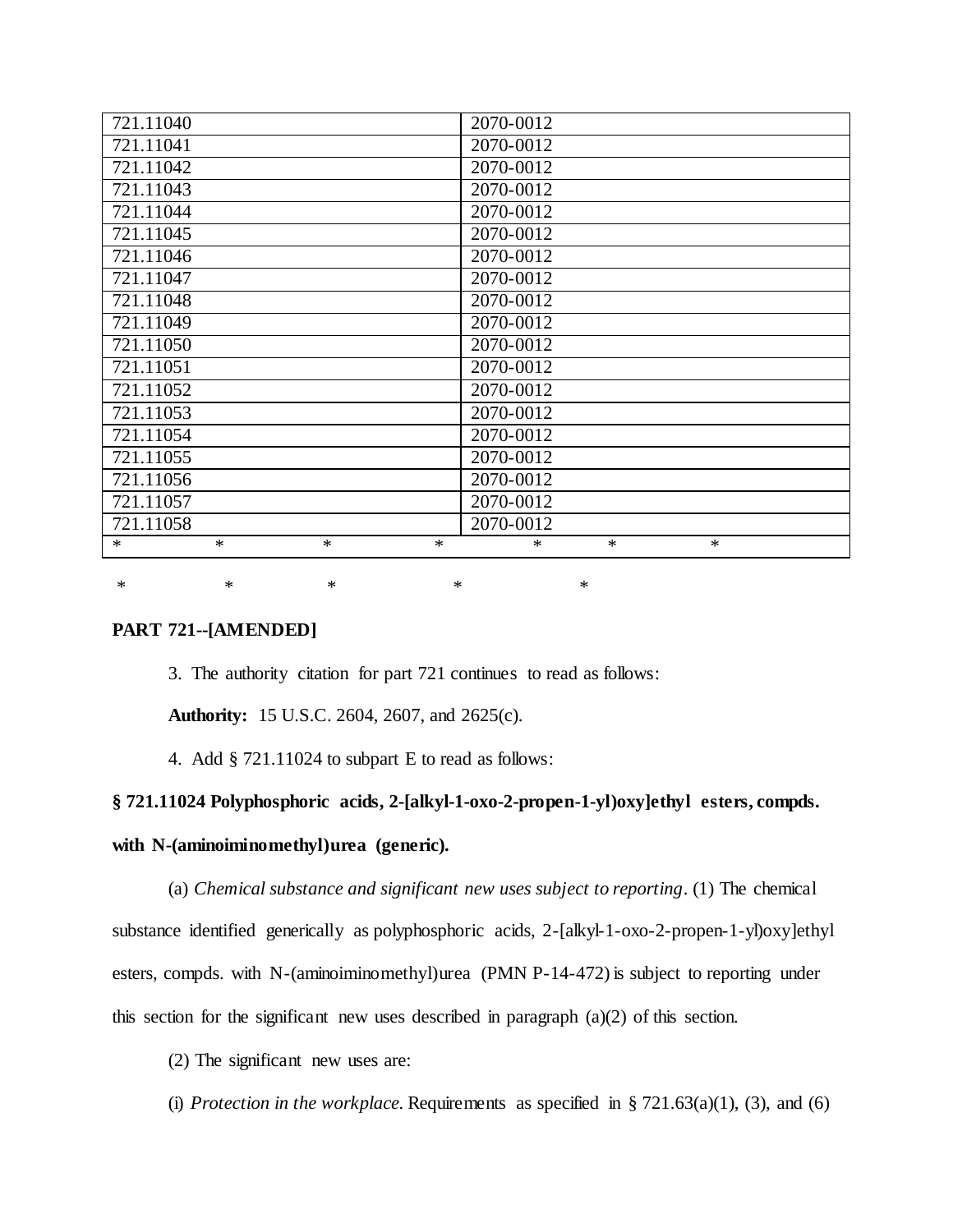(particulate) and (c).

(ii) *Hazard communication.* Requirements as specified in § 721.72(a) through (f), (g)(1)(i) and (ii), (sensitization), (g)(2)(i) and (v), (g)(3)(i) and (ii), (g)(4)(i), and (g)(5). Alternative hazard and warning statements that meet the criteria of the Globally Harmonized System (GHS) and OSHA Hazard Communication Standard may be used.

(iii) *Industrial, commercial, and consumer activities.* Requirements as specified in § 721.80(h), (q), and (y)(1). It is a significant new use to have manufacturing activities that result in inhalation exposure.

(iv) *Release to water.* Requirements as specified in  $\S 721.90(a)(4)$ , (b)(4), and (c)(4) where  $N=3$ .

(b) *Specific requirements.* The provisions of subpart A of this part apply to this section except as modified by this paragraph (b)**.**

(1) *Recordkeeping.* Recordkeeping requirements as specified in § 721.125(a) through (i) and (k) are applicable to manufacturers and processors of this substance.

(2) *Limitations or revocation of certain notification requirements.* The provisions of § 721.185 apply to this section.

(3) *Determining whether a specific use is subject to this section.* The provisions of  $\S 721.1725(b)(1)$  apply to paragraph  $(a)(2)(iii)$  of this section.

5. Add § 721.11025 to subpart E to read as follows:

**§ 721.11025 Polyphosphoric acids, 2-[(2-methyl-1-oxo-2-propen-1-yl)oxy]ethyl esters, compds. with alkyl amino, polymers with Bu acrylate, N-(hydroxymethyl)propenamide and styrene (generic).**

(a) *Chemical substance and significant new uses subject to reporting*. (1) The chemical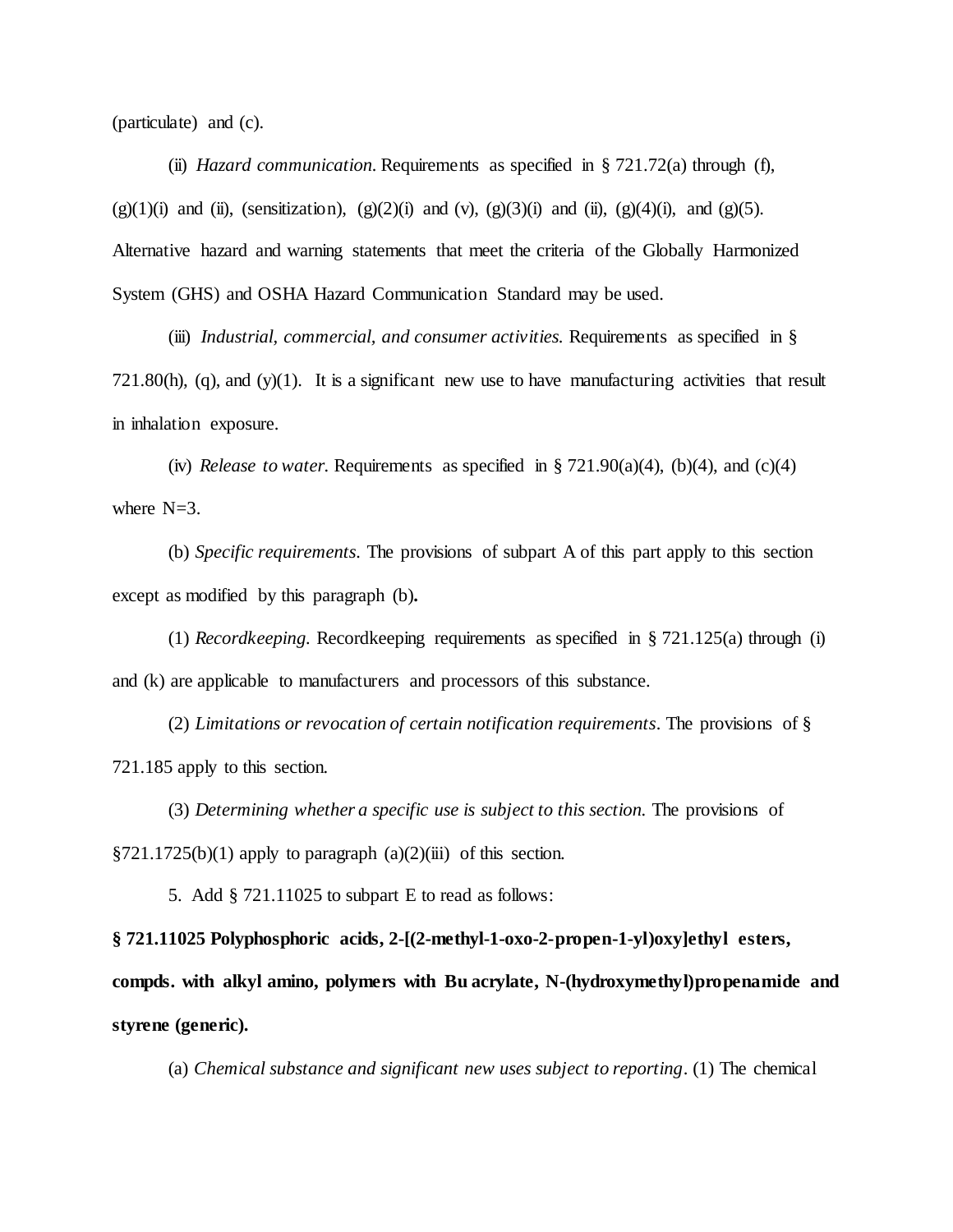substance identified generically as polyphosphoric acids, 2-[(2-methyl-1-oxo-2-propen-1 yl)oxy]ethyl esters, compds. with alkyl amino, polymers with Bu acrylate, N- (hydroxymethyl)propenamide and styrene (PMN P-14-496) is subject to reporting under this section for the significant new uses described in paragraph (a)(2) of this section.

(2) The significant new uses are:

(i) *Protection in the workplace*. Requirements as specified in  $\S 721.63(a)(1)$ , (3), and (6) (particulate) and (c).

(ii) *Hazard communication.* Requirements as specified in § 721.72(a) through (f), (g)(1)(i) and (ii), (sensitization), (g)(2)(i) and (v), (g)(3)(i) and (ii), (g)(4)(i), and (g)(5). Alternative hazard and warning statements that meet the criteria of the Globally Harmonized System (GHS) and OSHA Hazard Communication Standard may be used.

(iii) *Industrial, commercial, and consumer activities.* Requirements as specified in §  $721.80(k)$ , (q), and (y)(1). It is a significant new use to have manufacturing activities that result in inhalation exposure.

(iv) *Release to water.* Requirements as specified in  $\S 721.90(a)(4)$ , (b)(4), and (c)(4) where N=4.

(b) *Specific requirements.* The provisions of subpart A of this part apply to this section except as modified by this paragraph (b)**.**

(1) *Recordkeeping.* Recordkeeping requirements as specified in § 721.125(a) through (i) and (k) are applicable to manufacturers and processors of this substance.

(2) *Limitations or revocation of certain notification requirements.* The provisions of § 721.185 apply to this section.

(3) *Determining whether a specific use is subject to this section.* The provisions of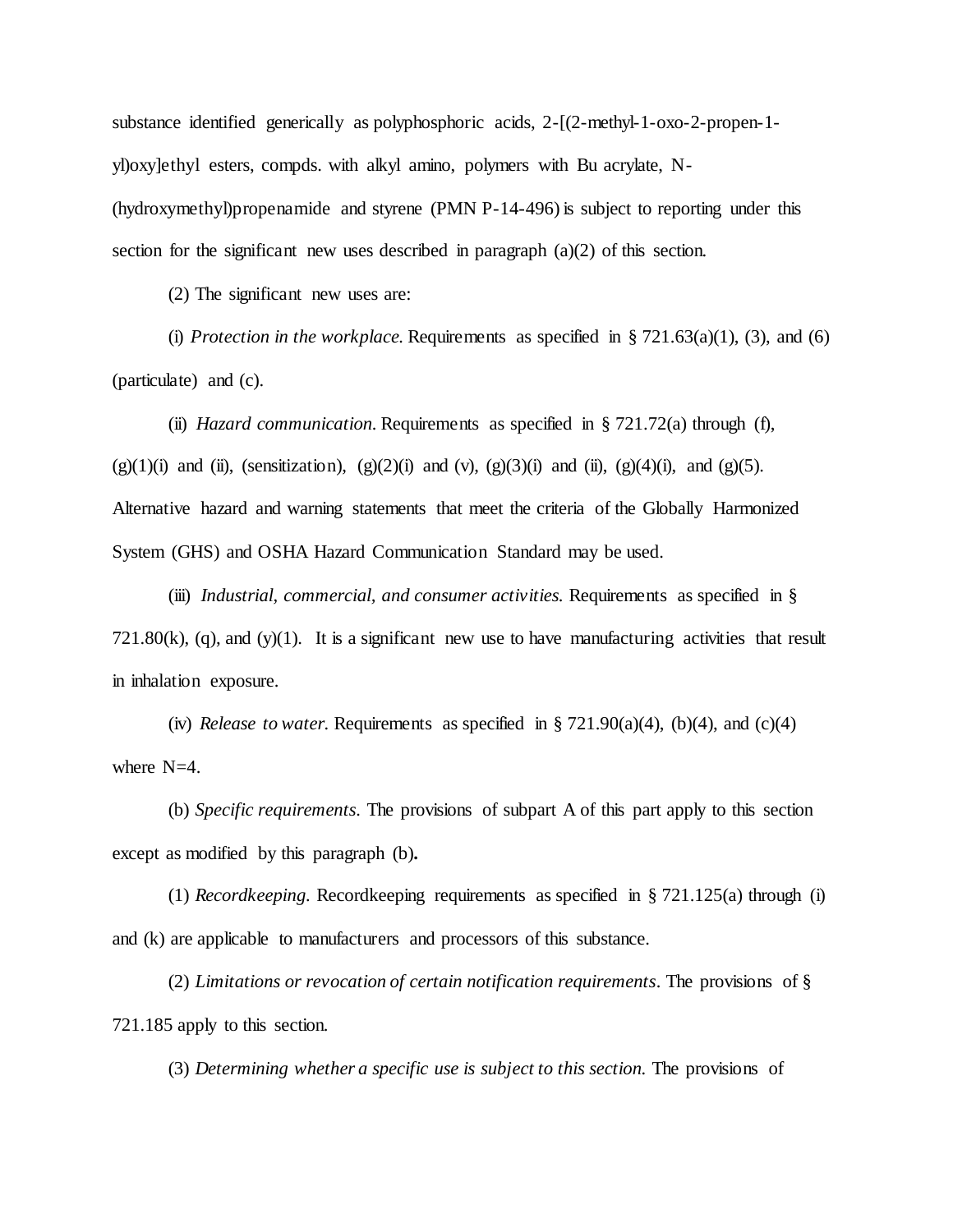$\S 721.1725(b)(1)$  apply to paragraph  $(a)(2)(iii)$  of this section.

6. Add § 721.11026 to subpart E to read as follows:

#### **§ 721.11026 Bismuth bromide iodide oxide.**

(a) *Chemical substance and significant new uses subject to reporting*. (1) The chemical substance identified as bismuth bromide iodide oxide (PMN P-14-630, CAS No. 340181-06-8) is subject to reporting under this section for the significant new uses described in paragraph  $(a)(2)$ of this section. The requirements of this section do not apply to quantities of the substance after they have been reacted (cured).

(2) The significant new uses are:

(i) *Protection in the workplace*. Requirements as specified in § 721.63(a)(4), when determining which persons are reasonably likely to be exposed as required for §721.63(a)(4), engineering control measures (e.g., enclosure or confinement of the operation, general and local ventilation) or administrative control measures (e.g., workplace policies and procedures) shall be considered and implemented to prevent exposure, where feasible, (a)(5) (respirators must provide a National Institute for Occupational Safety and Health (NIOSH) assigned protection factor (APF) of at least 10), (a)(6) (particulate), (a)(6)(v) and (vi), (b)(concentration set at 1.0%), and (c).

(A) As an alternative to the respirator requirements in paragraph  $(a)(2)(i)$  of this section, a manufacturer or processor may choose to follow the new chemical exposure limit (NCEL) provision listed in the TSCA section 5(e) Order for this substance. The NCEL is 2.4 mg/m<sup>3</sup> as an 8-hour time weighted average. Persons who wish to pursue NCELs as an alternative to §721.63 respirator requirements may request to do so under §721.30. Persons whose §721.30 requests to use the NCELs approach are approved by EPA will be required to follow NCELs provisions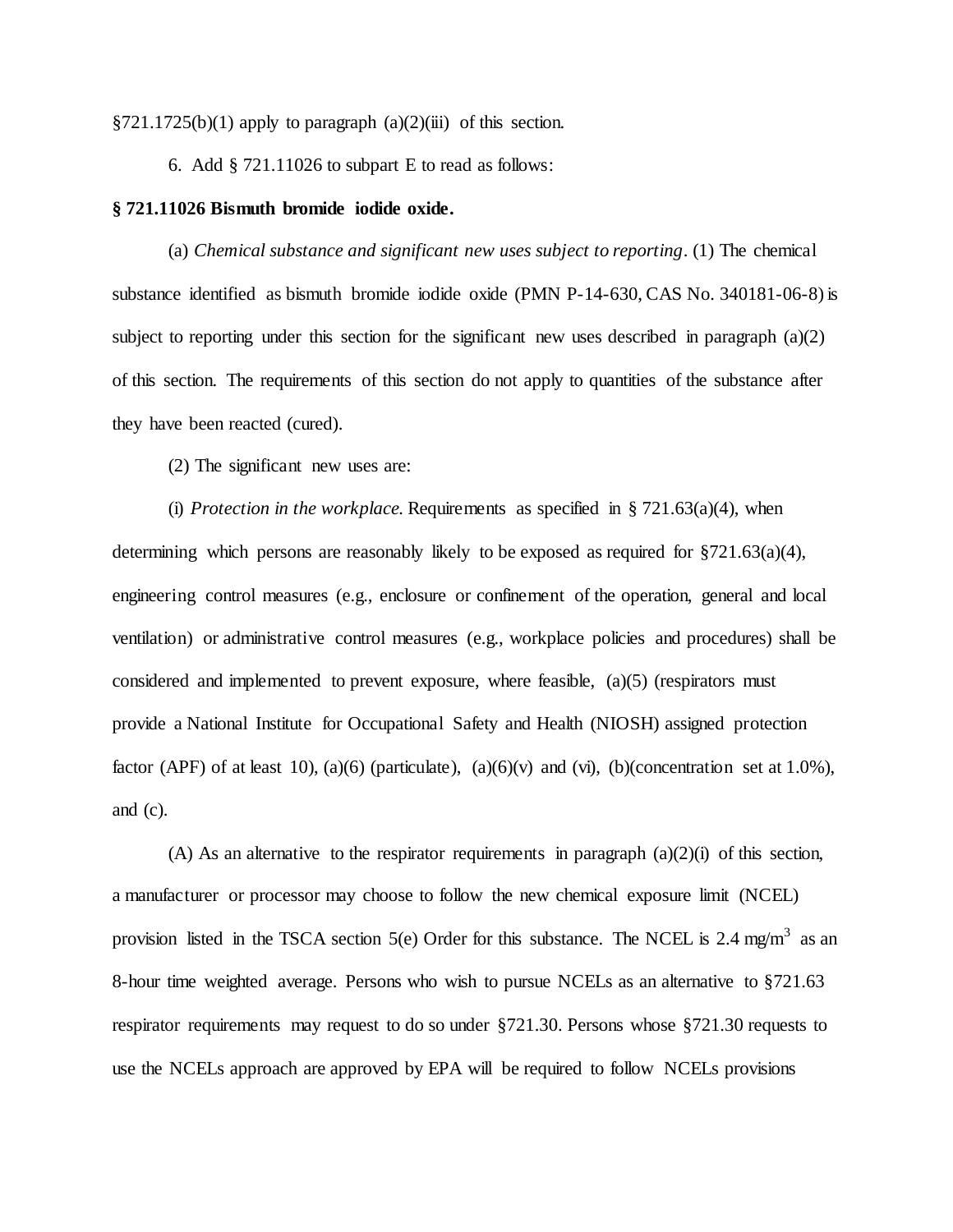comparable to those contained in the corresponding TSCA section 5(e) Order.

(B) [Reserved]

(ii) *Hazard communication.* Requirements as specified in § 721.72(a) through (e) (concentration set at 1.0%), (f), (g)(1)(ii), (g)(2)(ii), (use respiratory protection or maintain workplace airborne concentrations at or below an 8-hour time-weighted average of 2.4 mg/m<sup>3</sup>), and  $(g)(5)$ . Alternative hazard and warning statements that meet the criteria of the Globally Harmonized System (GHS) and OSHA Hazard Communication Standard may be used.

(iii) *Industrial, commercial, and consumer activities.* Requirements as specified in §  $721.80(q)$ . It is a significant new use to vary or alter, the manufacturing, processing, and use, distribution/transportation, treatment and disposal processes, process equipment, engineering controls, and handling practices (including worker activities and cleaning procedures) described in the PMN in such a way as to change the magnitude of inhalation exposure. It is a significant new use to use the substance for a consumer product that generates a dust, vapor, mist, or aerosol.

(b) *Specific requirements.* The provisions of subpart A of this part apply to this section except as modified by this paragraph (b)**.**

(1) *Recordkeeping.* Recordkeeping requirements as specified in § 721.125(a) through (d) and (f) through (i) are applicable to manufacturers and processors of this substance.

(2) *Limitations or revocation of certain notification requirements.* The provisions of § 721.185 apply to this section.

(3) *Determining whether a specific use is subject to this section.* The provisions of  $\S 721.1725(b)(1)$  apply to paragraph (a)(2)(iii) of this section.

7. Add § 721.11027 to subpart E to read as follows: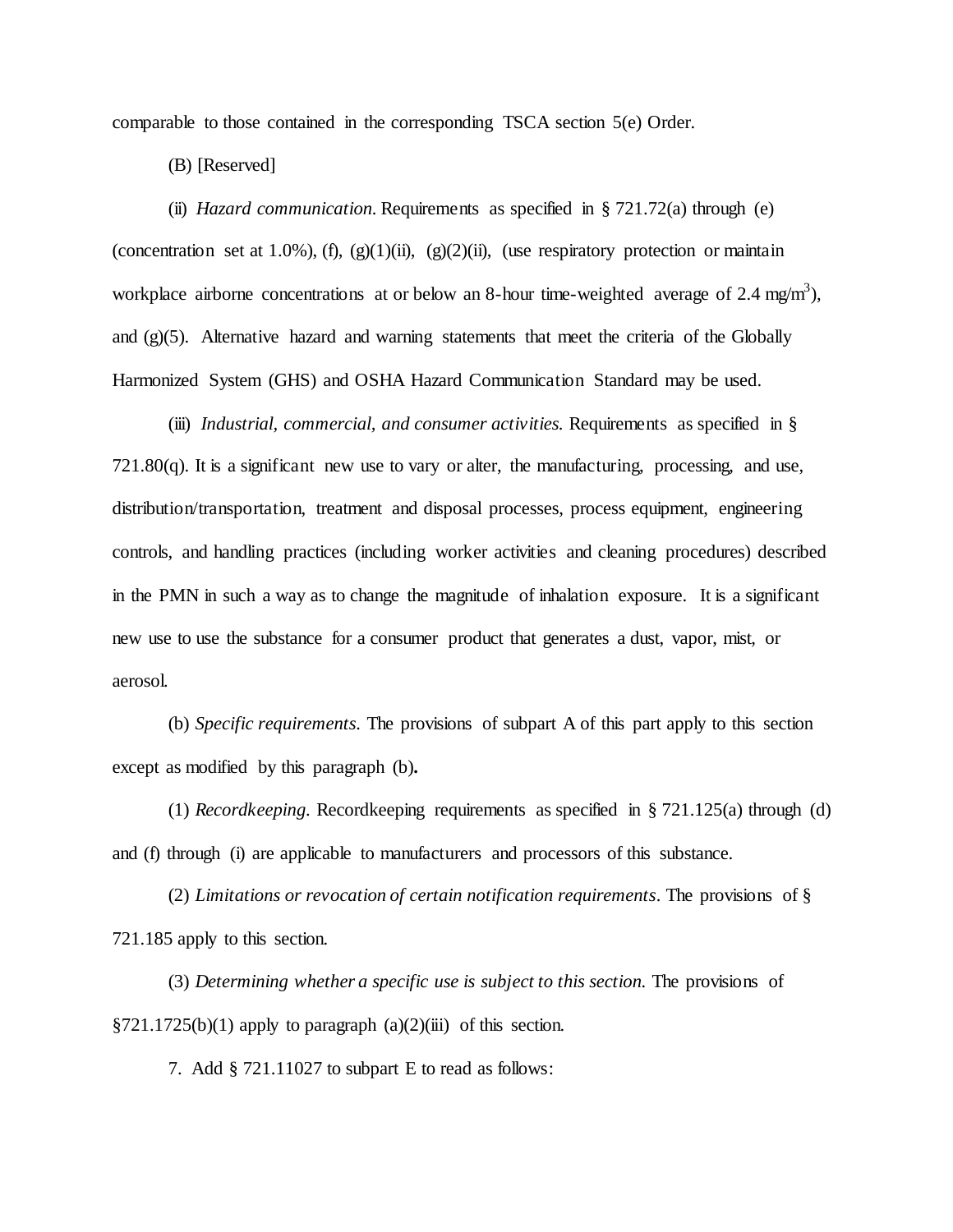## **§ 721.11027 Aluminum cobalt lithium nickel oxide.**

(a) *Chemical substance and significant new uses subject to reporting*. (1) The chemical substance identified as aluminum cobalt lithium nickel oxide (PMN P-15-450, CAS No. 177997- 13-6) is subject to reporting under this section for the significant new uses described in paragraph (a)(2) of this section.

(2) The significant new uses are:

(i) *Protection in the workplace.* Requirements as specified in  $\S 721.63(a)(1)$ , (3), and (4), when determining which persons are reasonably likely to be exposed as required for  $\S721.63(a)(1)$  and (4), engineering control measures (e.g., enclosure or confinement of the operation, general and local ventilation) or administrative control measures (e.g., workplace policies and procedures) shall be considered and implemented to prevent exposure, where feasible, (a)(5) (respirators must provide a National Institute for Occupational Safety and Health (NIOSH) assigned protection factor (APF) of at least 1,000), (a)(6) (particulate), (a)(6)(v) and (vi), (b) (concentration set at 0.1%), and (c). It is a significant new use to manufacture or process the substance without the chemical transfer processes and air ventilation processes described in the PMN and the exposure monitoring requirements described in the corresponding TSCA section 5(e) Order.

(A) As an alternative to the respirator requirements in paragraph  $(a)(2)(i)$  of this section, a manufacturer or processor may choose to follow the new chemical exposure limit (NCEL) provision listed in the TSCA section 5(e) Order for this substance. The NCEL is 0.000092 mg/m<sup>3</sup> as an 8-hour time weighted average. Persons who wish to pursue NCELs as an alternative to §721.63 respirator requirements may request to do so under §721.30. Persons whose §721.30 requests to use the NCELs approach are approved by EPA will be required to follow NCELs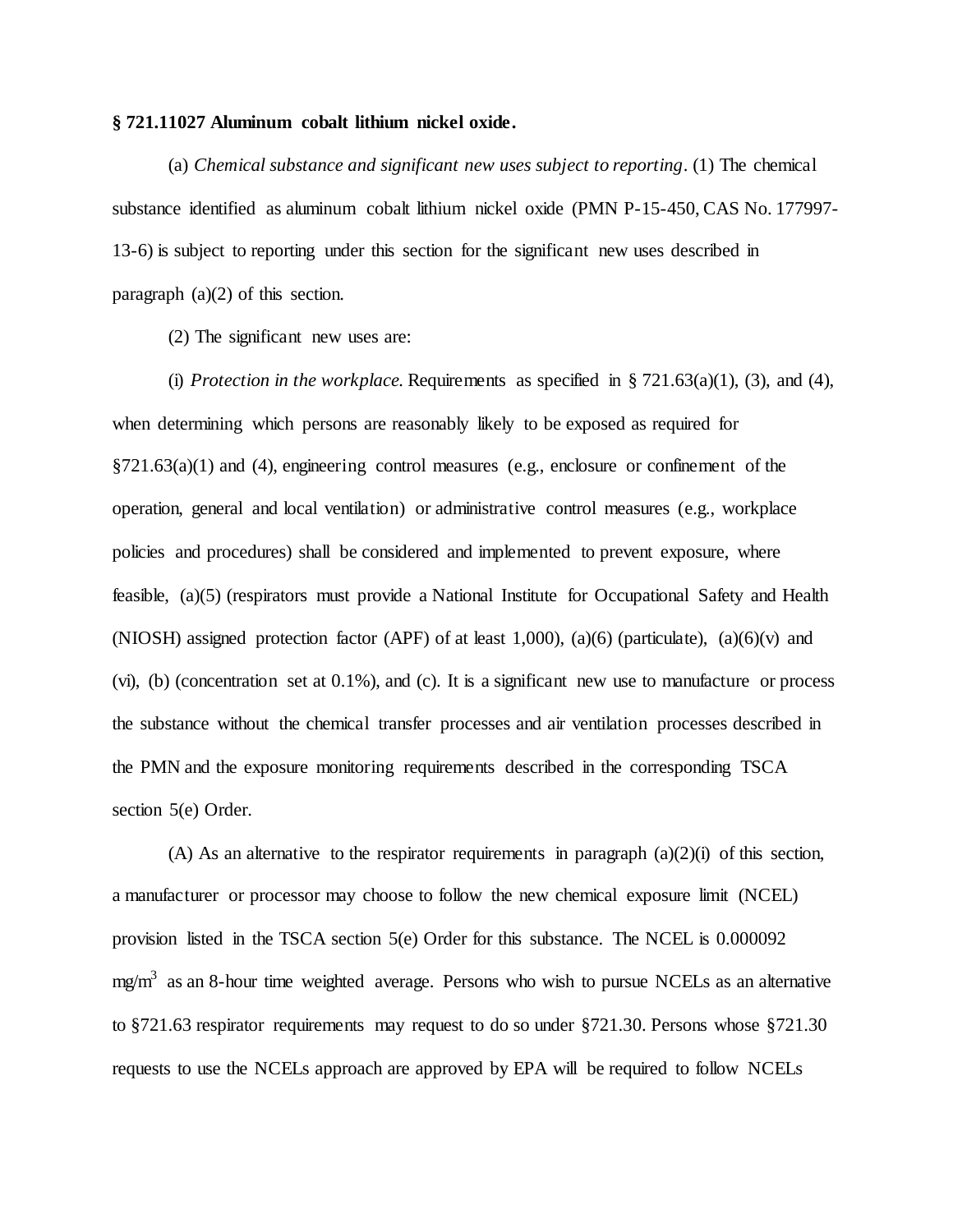provisions comparable to those contained in the corresponding TSCA section 5(e) Order.

(B) [Reserved]

(ii) *Hazard communication.* Requirements as specified in § 721.72(a) through (e) (concentration set 0.1%), (f),  $(g)(1)(ii)$ , (this substance may cause damage to the lung, kidney, and spleen),  $(g)(1)(\n{\text{vii}})$ ,  $(g)(2)(i)$ ,  $(ii)$ , and  $(iii)$ ,  $(mhen using this substance wear protective)$ gloves/protective clothing/eye protection/face protection), the following human health precautionary statement must appear on the SDS as specified in  $\S 721.72(c)$ : (When using this substance use respiratory protection or maintain workplace airborne concentrations at or below an 8-hour time-weighted average of 0.000092 mg/m<sup>3</sup>), (g)(2)(v), and (g)(5). Alternative hazard and warning statements that meet the criteria of the Globally Harmonized System (GHS) and OSHA Hazard Communication Standard may be used.

(iii) *Industrial, commercial, and consumer activities.* Requirements as specified in § 721.80 It is a significant new use to manufacture the substance for a period longer than 24 months.

(iv) *Disposal.* Requirements as specified in  $\S 721.85(a)(2)$ , (b)(2), and (c)(2). It is a significant new use to release this chemical substance to air unless using the chemical transfer and air ventilation processes described in P-15-0450 including filtering through a high-efficiency particulate air filter with an efficiency rate of 99.99% before release to air.

(b) *Specific requirements.* The provisions of subpart A of this part apply to this section except as modified by this paragraph (b)**.**

(1) *Recordkeeping*. Recordkeeping requirements as specified in § 721.125(a) through (j) are applicable to manufacturers and processors of this substance.

(2) *Limitations or revocation of certain notification requirements.* The provisions of §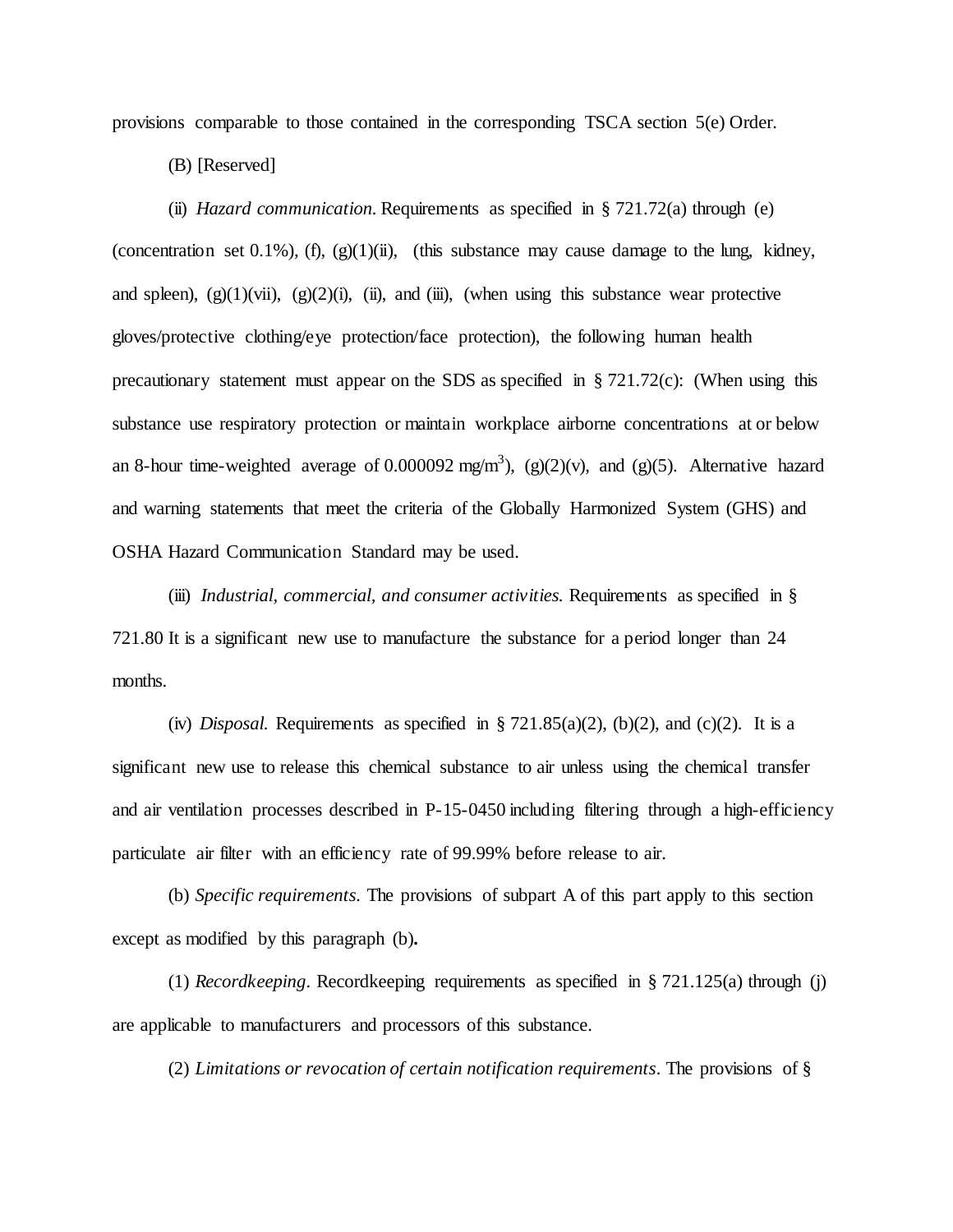721.185 apply to this section.

(3) *Determining whether a specific use is subject to this section.* The provisions of  $\S721.1725(b)(1)$  apply to paragraph  $(a)(2)(iii)$  of this section.

8. Add § 721.11028 to subpart E to read as follows:

# **§ 721.11028 Alkylarylamine (generic).**

(a) *Chemical substance and significant new uses subject to reporting*. (1) The chemical substance identified generically as alkylarylamine (PMN P-15-705) is subject to reporting under this section for the significant new uses described in paragraph  $(a)(2)$  of this section.

(2) The significant new uses are:

(i) *Protection in the workplace*. Requirements as specified in  $\S 721.63(a)(1)$ , (a)(2)(i), (ii), and (iii),  $(a)(3)$  and (4), when determining which persons are reasonably likely to be exposed as required for  $\S721.63(a)(1)$  and (4), engineering control measures (e.g., enclosure or confinement of the operation, general and local ventilation) or administrative control measures (e.g., workplace policies and procedures) shall be considered and implemented to prevent exposure, where feasible, (a)(5) (respirators must provide a National Institute for Occupational Safety and Health (NIOSH) assigned protection factor (APF) of at least 1,000), (a)(6) (particulate), (a)(6)(v), (vi), (v), and (vi), (b)(concentration set at 0.1%), and (c).

(A) As an alternative to the respirator requirements in paragraph  $(a)(2)(i)$  of this section, a manufacturer or processor may choose to follow the new chemical exposure limit (NCEL) provision listed in the TSCA section 5(e) Order for this substance. The NCEL is 0.48 mg/m<sup>3</sup> as an 8-hour time weighted average. Persons who wish to pursue NCELs as an alternative to §721.63 respirator requirements may request to do so under §721.30. Persons whose §721.30 requests to use the NCELs approach are approved by EPA will be required to follow NCELs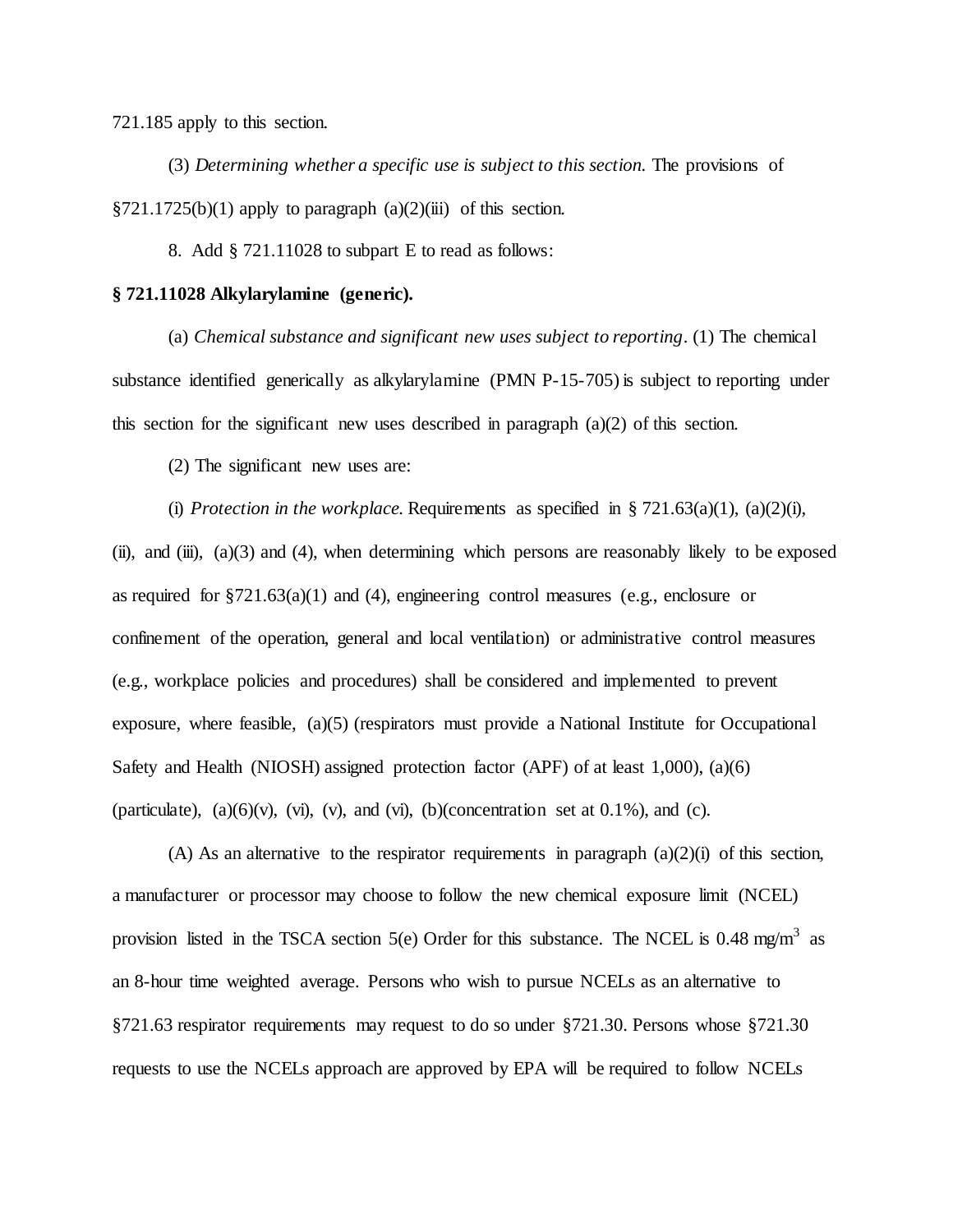provisions comparable to those contained in the corresponding TSCA section 5(e) Order.

(B) [Reserved]

(ii) *Hazard communication.* Requirements as specified in § 721.72(a) through (e) (concentration set at 0.1%), (f), (g)(1)(i), (ii), (iv), (vi), (vii), and (ix), (g)(2)(i), (ii), and (iii), (use respiratory protection or maintain workplace airborne concentrations at or below an 8-hour timeweighted average of 0.48 mg/m<sup>3</sup>), (g)(2)(v), (g)(3)(ii), (g)(4)(i), and (g)(5). Alternative hazard and warning statements that meet the criteria of the Globally Harmonized System (GHS) and OSHA Hazard Communication Standard may be used.

(iii) *Industrial, commercial, and consumer activities.* Requirements as specified in § 721.80(o) and (q). It is a significant new use to use the substance other than as a chemical intermediate or as an additive and octane booster in aviation fuels.

(iv) *Release to water.* Requirements as specified in  $\S 721.90(a)(4)$ , (b)(4), and (c)(4) where  $N=1$ .

(b) *Specific requirements.* The provisions of subpart A of this part apply to this section except as modified by this paragraph (b)**.**

(1) *Recordkeeping.* Recordkeeping requirements as specified in § 721.125(a) through (i) and (k) are applicable to manufacturers and processors of this substance.

(2) *Limitations or revocation of certain notification requirements.* The provisions of § 721.185 apply to this section.

(3) *Determining whether a specific use is subject to this section.* The provisions of  $\S 721.1725(b)(1)$  apply to paragraph  $(a)(2)(iii)$  of this section.

9. Add § 721.11029 to subpart E to read as follows:

**§ 721.11029 Aliphatic N-alkyl urea polymer containing cyclohexyl groups and trimethoxy**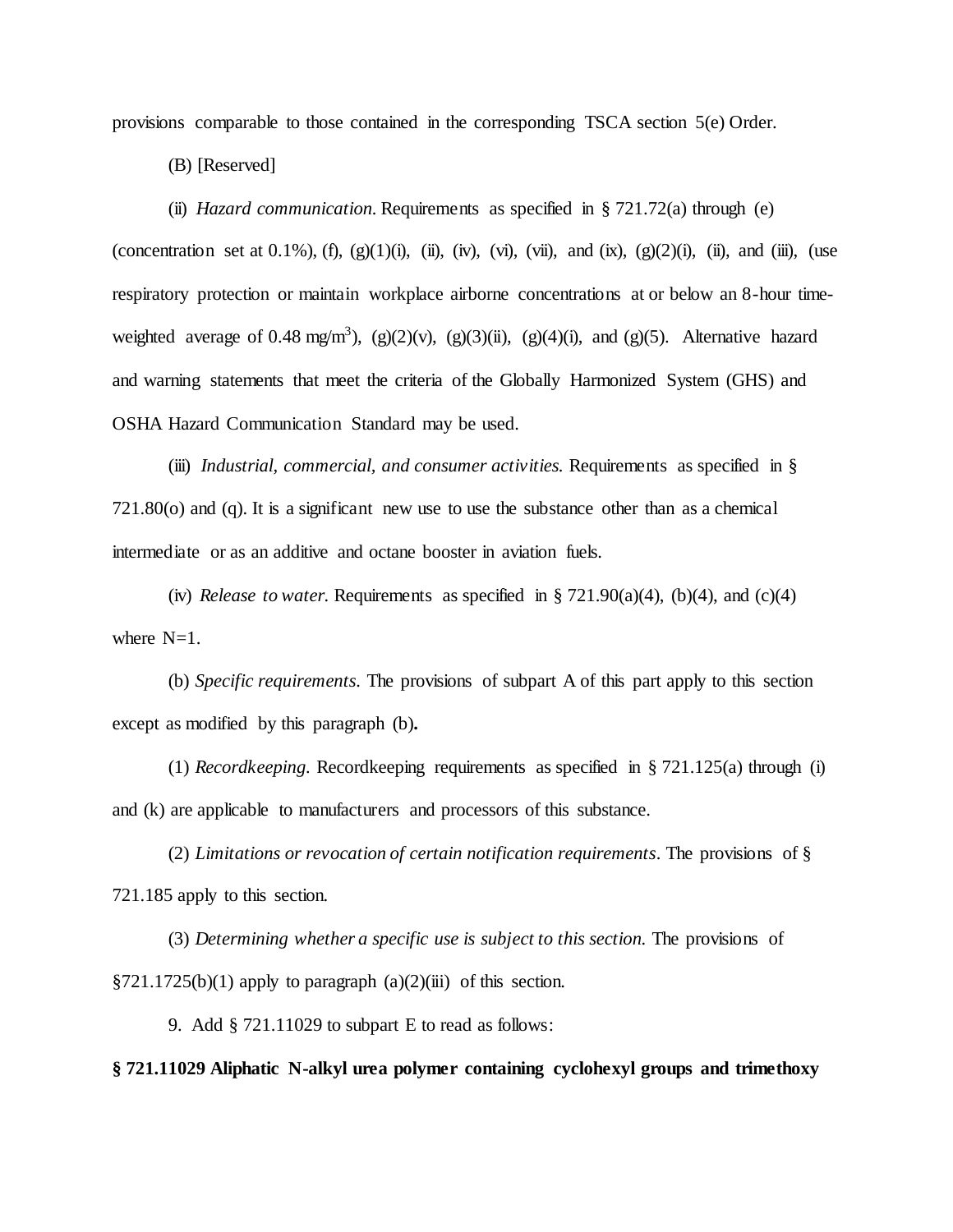# **silanes (generic).**

 (a) *Chemical substance and significant new uses subject to reporting*. (1) The chemical substance identified generically as aliphatic N-alkyl urea polymer containing cyclohexyl groups and trimethoxy silanes (PMN P-15-706) is subject to reporting under this section for the significant new uses described in paragraph  $(a)(2)$  of this section. The requirements of this section do not apply to quantities of the substance after they have been reacted (cured).

(2) The significant new uses are:

(i) *Protection in the workplace*. Requirements as specified in  $\frac{8721.63(a)(1)}{1}$ , (a)(2)(i), (iii), and (iv),  $(a)(3)$  and  $(4)$ , when determining which persons are reasonably likely to be exposed as required for §721.63(a)(1) and (4), engineering control measures (e.g., enclosure or confinement of the operation, general and local ventilation) or administrative control measures (e.g., workplace policies and procedures) shall be considered and implemented to prevent exposure, where feasible, (a)(5)(respirators must provide a National Institute for Occupational Safety and Health (NIOSH) assigned protection factor (APF) of at least 10), (a)(6)(particulate),  $(a)(6)(v)$  and  $(vi)$ ,  $(b)(concentration set at 1.0\%)$ , and  $(c)$ .

(A) As an alternative to the respirator requirements in paragraph  $(a)(2)(i)$  of this section, a manufacturer or processor may choose to follow the new chemical exposure limit (NCEL) provision listed in the TSCA section 5(e) Order for this substance. The NCEL is 0.9 mg/m<sup>3</sup> as an 8-hour time weighted average. Persons who wish to pursue NCELs as an alternative to §721.63 respirator requirements may request to do so under §721.30. Persons whose §721.30 requests to use the NCELs approach are approved by EPA will be required to follow NCELs provisions comparable to those contained in the corresponding TSCA section 5(e) Order.

(B) [Reserved]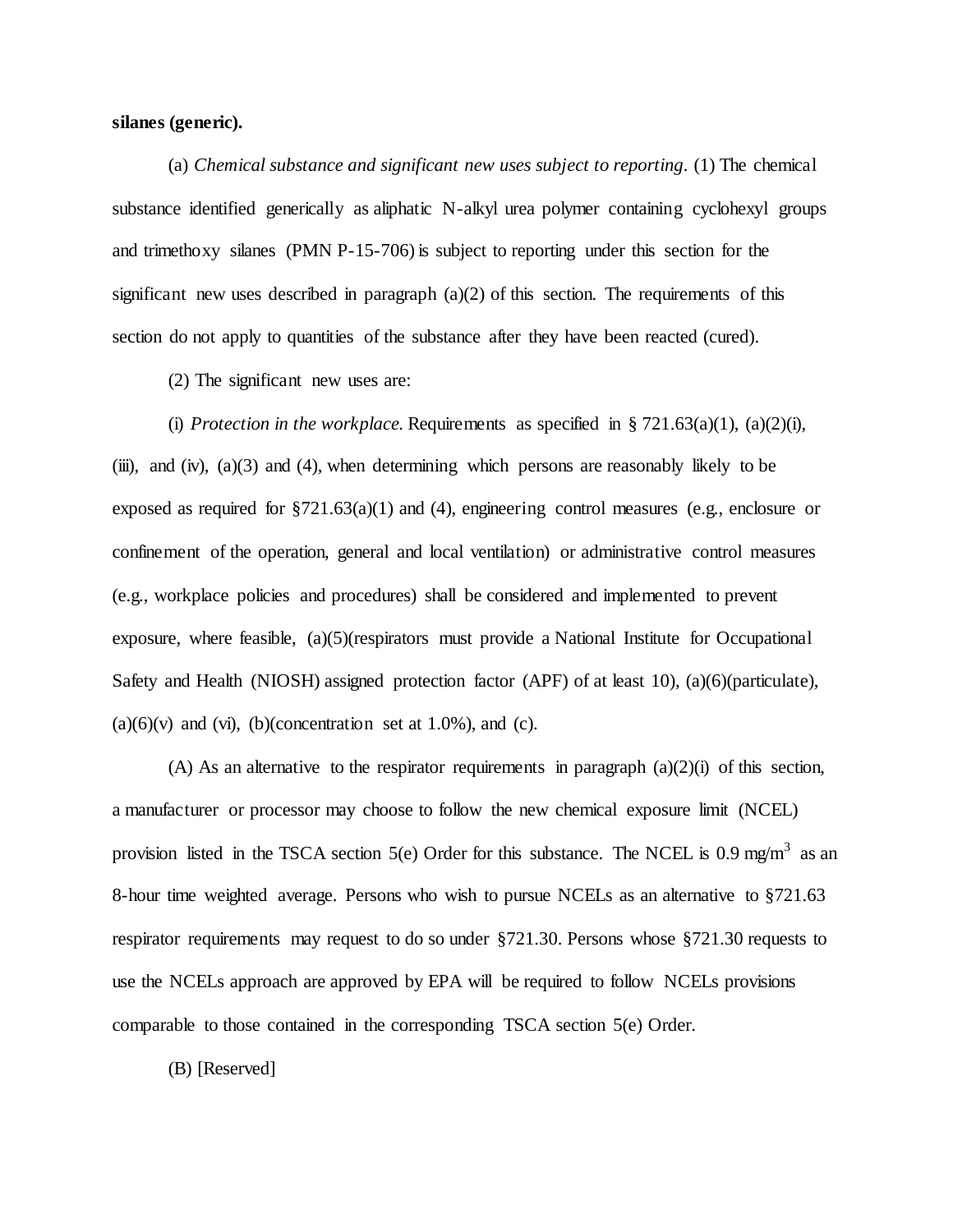(ii) *Hazard communication.* Requirements as specified in § 721.72(a) through (e) (concentration set at 1.0%), (f), (g)(1)(ii) and (ix), (g)(2)(i), (ii), and (iii), (use respiratory protection or maintain workplace airborne concentrations at or below an 8-hour time-weighted average of 0.9 mg/m<sup>3</sup>), (g)(2)(v), and (g)(5). Alternative hazard and warning statements that meet the criteria of the Globally Harmonized System (GHS) and OSHA Hazard Communication Standard may be used.

 (iii) *Industrial, commercial, and consumer activities.* Requirements as specified in § 721.80(k), (o), (p) (594,000 kilograms, P-15-706 and P-15-707 combined), and (t) (250,000 kilograms, P-15-706 and P-15-707 combined). A significant new use is any manufacture, processing, or use of the PMN substance with more than 0.1% residual isocyanate by weight.

 (b) *Specific requirements.* The provisions of subpart A of this part apply to this section except as modified by this paragraph (b)**.**

 (1) *Recordkeeping.* Recordkeeping requirements as specified in § 721.125(a) through (i) are applicable to manufacturers and processors of this substance.

 (2) *Limitations or revocation of certain notification requirements.* The provisions of § 721.185 apply to this section.

(3) *Determining whether a specific use is subject to this section.* The provisions of  $\S 721.1725(b)(1)$  apply to paragraph  $(a)(2)(iii)$  of this section.

10. Add § 721.11030 to subpart E to read as follows:

# **§ 721.11030 Aliphatic N-alkyl urea polymer containing aspartic ester groups and trimethoxy silanes (generic).**

 (a) *Chemical substance and significant new uses subject to reporting*. (1) The chemical substance identified generically as aliphatic N-alkyl urea polymer containing aspartic ester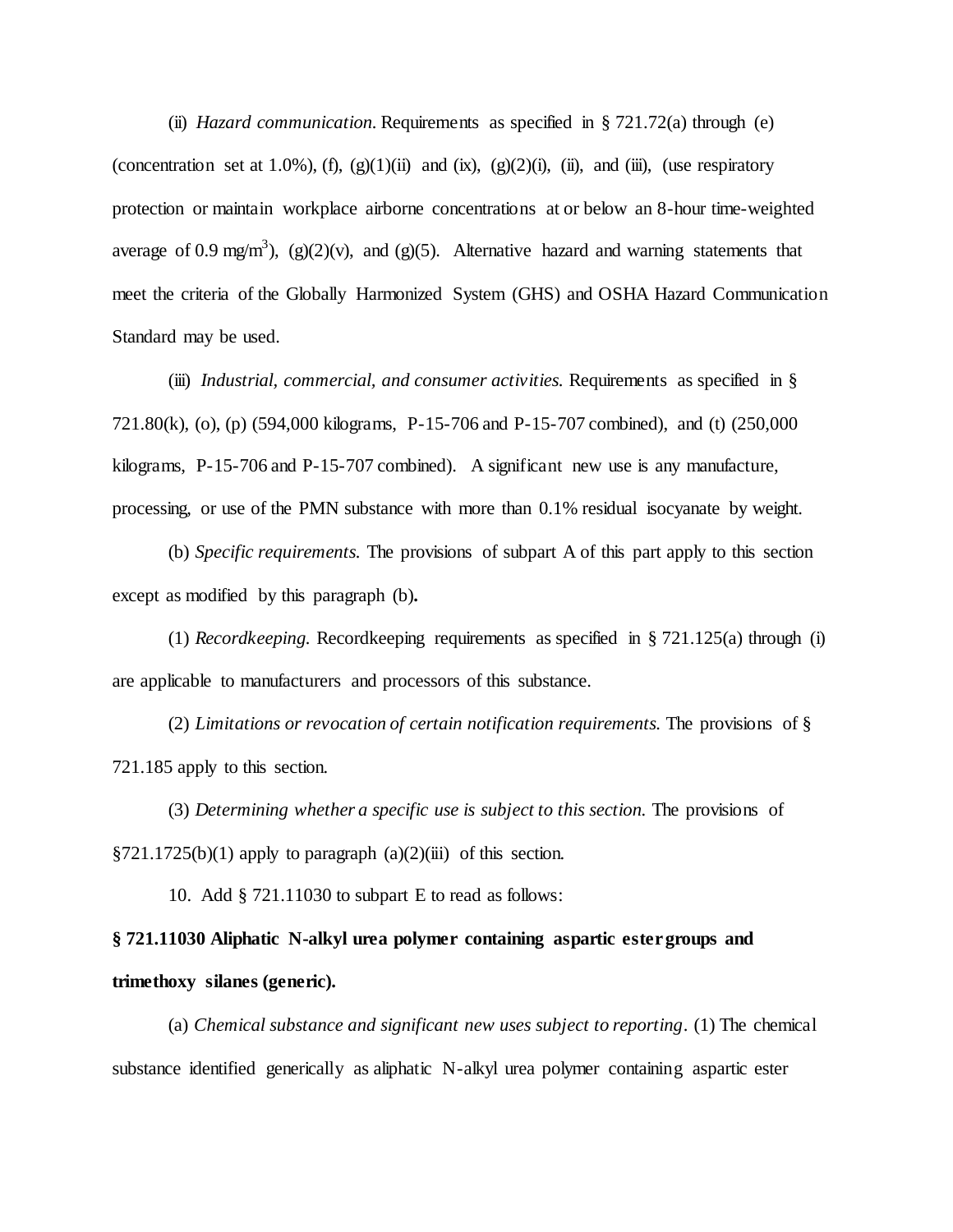groups and trimethoxy silanes (PMN P-15-707) is subject to reporting under this section for the significant new uses described in paragraph  $(a)(2)$  of this section. The requirements of this section do not apply to quantities of the substance after they have been reacted (cured).

(2) The significant new uses are:

(i) *Protection in the workplace*. Requirements as specified in  $\S 721.63(a)(1)$ , (a)(2)(i), (iii), and (iv),  $(a)(3)$  and  $(4)$ , when determining which persons are reasonably likely to be exposed as required for  $\S721.63(a)(1)$  and (4), engineering control measures (e.g., enclosure or confinement of the operation, general and local ventilation) or administrative control measures (e.g., workplace policies and procedures) shall be considered and implemented to prevent exposure, where feasible, (a)(5) (respirators must provide a National Institute for Occupational Safety and Health (NIOSH) assigned protection factor (APF) of at least 10), (a)(6)(i), (v), and (vi), (b) (concentration set at  $1.0\%$ ), and (c).

(A) As an alternative to the respirator requirements in paragraph  $(a)(2)(i)$  of this section, a manufacturer or processor may choose to follow the new chemical exposure limit (NCEL) provision listed in the TSCA section 5(e) Order for this substance. The NCEL is 0.9 mg/m<sup>3</sup> as an 8-hour time weighted average. Persons who wish to pursue NCELs as an alternative to §721.63 respirator requirements may request to do so under §721.30. Persons whose §721.30 requests to use the NCELs approach are approved by EPA will be required to follow NCELs provisions comparable to those contained in the corresponding TSCA section 5(e) Order.

(B) [Reserved]

 (ii) *Hazard communication.* Requirements as specified in § 721.72(a) through (e) (concentration set at 1.0%), (f), (g)(1)(ii) and (ix), (g)(2)(i), (ii), and (iii), (use respiratory protection or maintain workplace airborne concentrations at or below an 8-hour time-weighted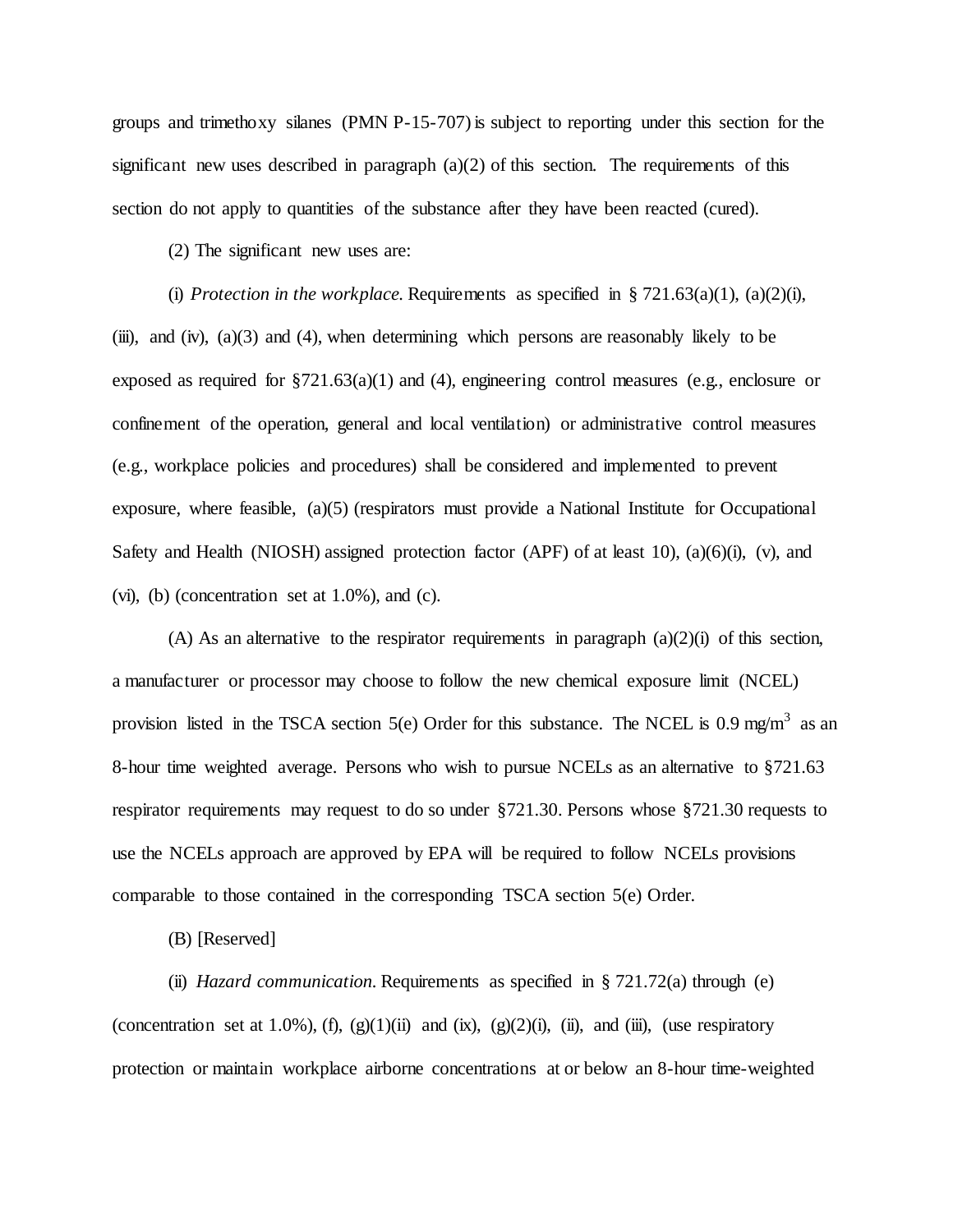average of 0.9 mg/m<sup>3</sup>), (g)(2)(v), and (g)(5). Alternative hazard and warning statements that meet the criteria of the Globally Harmonized System (GHS) and OSHA Hazard Communication Standard may be used.

 (iii) *Industrial, commercial, and consumer activities.* Requirements as specified in § 721.80(k), (o), (p) (594,000 kilograms, P-15-706 and P-15-707 combined), and (t)(250,000 kilograms, P-15-706 and P-15-707 combined). A significant new use is any manufacture, processing, or use of the PMN substance with more than 1% residual isocyanate by weight.

 (b) *Specific requirements.* The provisions of subpart A of this part apply to this section except as modified by this paragraph (b)**.**

 (1) *Recordkeeping.* Recordkeeping requirements as specified in § 721.125(a) through (i) are applicable to manufacturers and processors of this substance.

 (2) *Limitations or revocation of certain notification requirements.* The provisions of § 721.185 apply to this section.

(3) *Determining whether a specific use is subject to this section.* The provisions of  $\S 721.1725(b)(1)$  apply to paragraph  $(a)(2)(iii)$  of this section.

11. Add § 721.11031 to subpart E to read as follows:

**§ 721.11031 Alkyl heteromonocycle, polymer with heteromonocycle, carboxyalkyl alkyl ether (generic).**

(a) *Chemical substances and significant new uses subject to reporting*. (1) The chemical substances identified generically as alkyl heteromonocycle, polymer with heteromonocycle, carboxyalkyl alkyl ether (PMNs P-16-273 and P-16-0274) are subject to reporting under this section for the significant new uses described in paragraph  $(a)(2)$  of this section.

(2) The significant new uses are: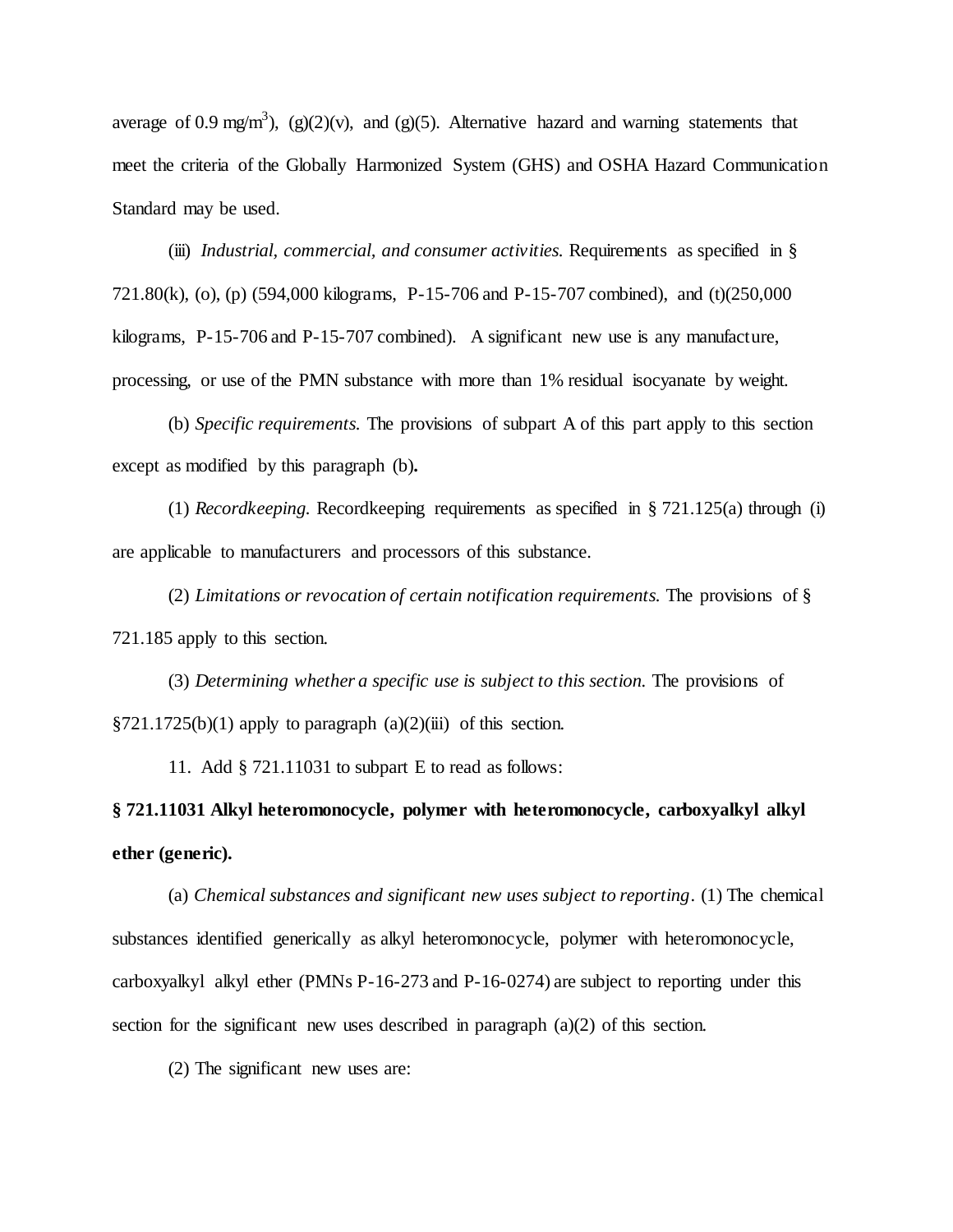(i) *Protection in the workplace*. Requirements as specified in  $\S 721.63(a)(1)$ , (a)(2)(i) and (iii), (a)(3), (b) (concentration set at  $1.0\%$ ), and (c). When determining which persons are reasonably likely to be exposed as required for  $\S721.63(a)(1)$ , engineering control measures (e.g., enclosure or confinement of the operation, general and local ventilation) or administrative control measures (e.g., workplace policies and procedures) shall be considered and implemented to prevent exposure, where feasible.

(ii) *Hazard communication.* Requirements as specified in § 721.72(a) through (e) (concentration set at 1.0%), (f), (g)(1)(i) and (ii), (dermal sensitization), (g)(2)(i), (ii), (iii), and (v),  $(g)(3)(i)$  and  $(ii)$ ,  $(g)(4)(iii)$ , and  $(g)(5)$ . Alternative hazard and warning statements that meet the criteria of the Globally Harmonized System (GHS) and OSHA Hazard Communication Standard may be used.

(iii) *Industrial, commercial, and consumer activities.* Requirements as specified in § 721.80(f). It is a significant new use to use the substances for the uses specified in the TSCA 5(e) Order, at a concentration greater than 3% of the metal working fluid and use other than the closed metal working systems as specified in the PMNs with no modifications in the process that would result in worker inhalation exposure.

(iv) *Release to water.* Requirements as specified in  $\S 721.90(a)(4)$ , (b)(4), and (c)(4) where  $N=10$ .

(b) *Specific requirements.* The provisions of subpart A of this part apply to this section except as modified by this paragraph (b)**.**

(1) *Recordkeeping.* Recordkeeping requirements as specified in § 721.125(a) through (i) and (k) are applicable to manufacturers and processors of this substance.

(2) *Limitations or revocation of certain notification requirements.* The provisions of §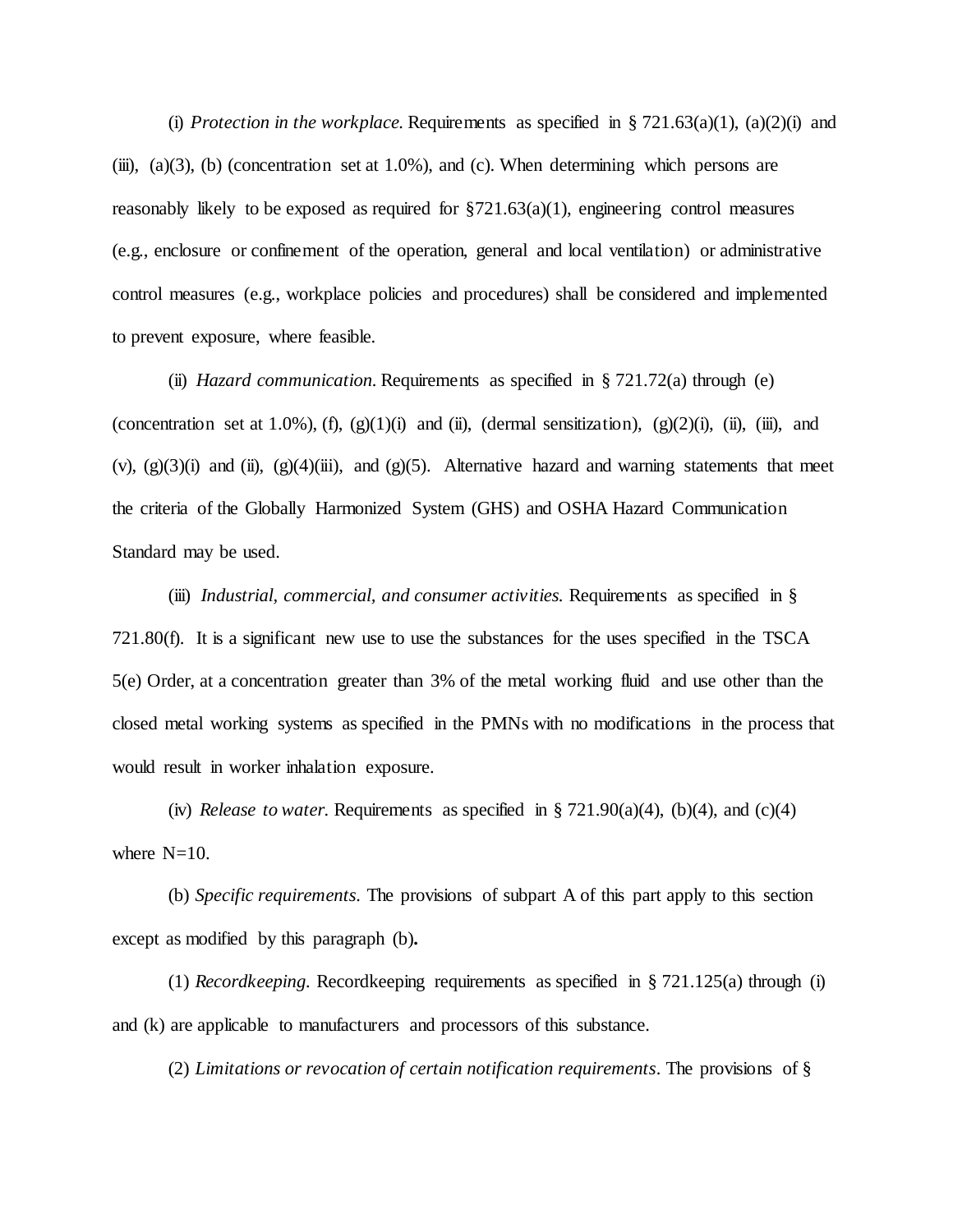721.185 apply to this section.

(3) *Determining whether a specific use is subject to this section.* The provisions of  $\S721.1725(b)(1)$  apply to paragraph  $(a)(2)(iii)$  of this section.

12. Add § 721.11032 to subpart E to read as follows:

# **§ 721.11032 Benzene dicarboxylic acid, polymer with alkane dioic acid and aliphatic diamine (generic).**

(a) *Chemical substance and significant new uses subject to reporting*. (1) The chemical substance identified as generically as benzene dicarboxylic acid, polymer with alkane dioic acid and aliphatic diamine (PMN P-16-289) is subject to reporting under this section for the significant new uses described in paragraph (a)(2) of this section.

(2) The significant new uses are:

(i) *Industrial, commercial, and consumer activities.* Requirements as specified in §

721.80(k) (manufacture only in a form with a particle size distribution where less than 1.0 percent of the particles are less than 10 microns). It is a significant new use to manufacture the substance for a period longer than six months.

(ii) [Reserved]

(b) *Specific requirements.* The provisions of subpart A of this part apply to this section except as modified by this paragraph (b)**.**

(1) *Recordkeeping.* Recordkeeping requirements as specified in § 721.125(a) through (c) and (i) are applicable to manufacturers and processors of this substance.

(2) *Limitations or revocation of certain notification requirements.* The provisions of § 721.185 apply to this section.

13. Add § 721.11033 to subpart E to read as follows: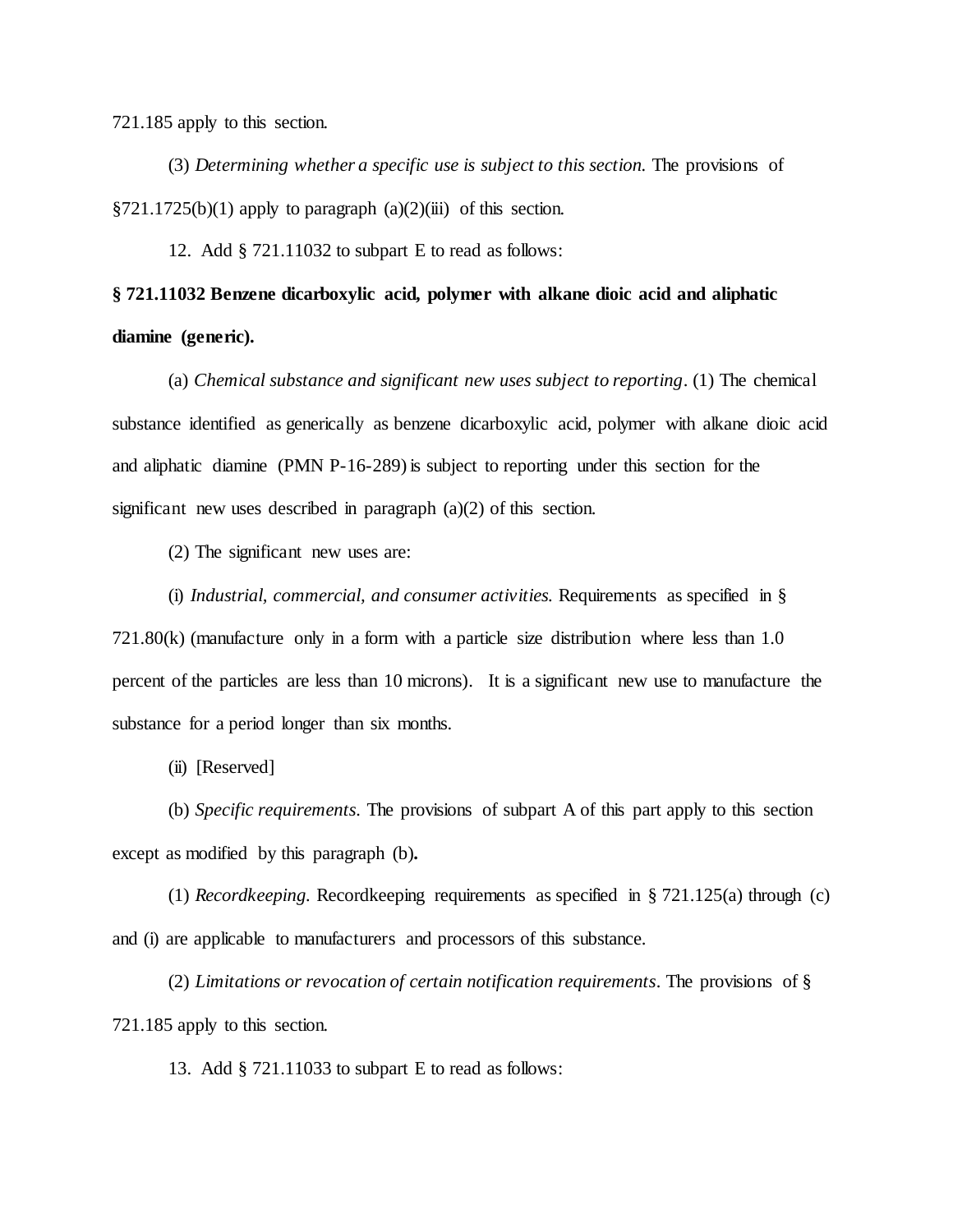### **§ 721.11033 Manganese cyclic (tri)amine chloride complex (generic).**

(a) *Chemical substance and significant new uses subject to reporting*. (1) The chemical substance identified generically as manganese cyclic (tri)amine chloride complex (PMN P-16- 322) is subject to reporting under this section for the significant new uses described in paragraph (a)(2) of this section. The requirements of this section do not apply to quantities of the substance after they have been reacted (cured).

(2) The significant new uses are:

(i) *Protection in the workplace.* Requirements as specified in  $\S 721.63(a)(1)$ , (3), and (4), when determining which persons are reasonably likely to be exposed as required for  $\S721.63(a)(1)$  and (4), engineering control measures (e.g., enclosure or confinement of the operation, general and local ventilation) or administrative control measures (e.g., workplace policies and procedures) shall be considered and implemented to prevent exposure, where feasible, (a)(5)(respirators must provide a National Institute for Occupational Safety and Health (NIOSH) assigned protection factor (APF) of at least 25), (a)(6) (particulate), (a)(6)(v) and (vi), (b)(concentration set at  $1.0\%$ ), and (c).

(A) As an alternative to the respirator requirements in paragraph  $(a)(2)(i)$  of this section, a manufacturer or processor may choose to follow the new chemical exposure limit (NCEL) provision listed in the TSCA section 5(e) Order for this substance. The NCEL is 1.2 mg/m<sup>3</sup> as an 8-hour time weighted average. Persons who wish to pursue NCELs as an alternative to §721.63 respirator requirements may request to do so under §721.30. Persons whose §721.30 requests to use the NCELs approach are approved by EPA will be required to follow NCELs provisions comparable to those contained in the corresponding TSCA section 5(e) Order.

(B) [Reserved]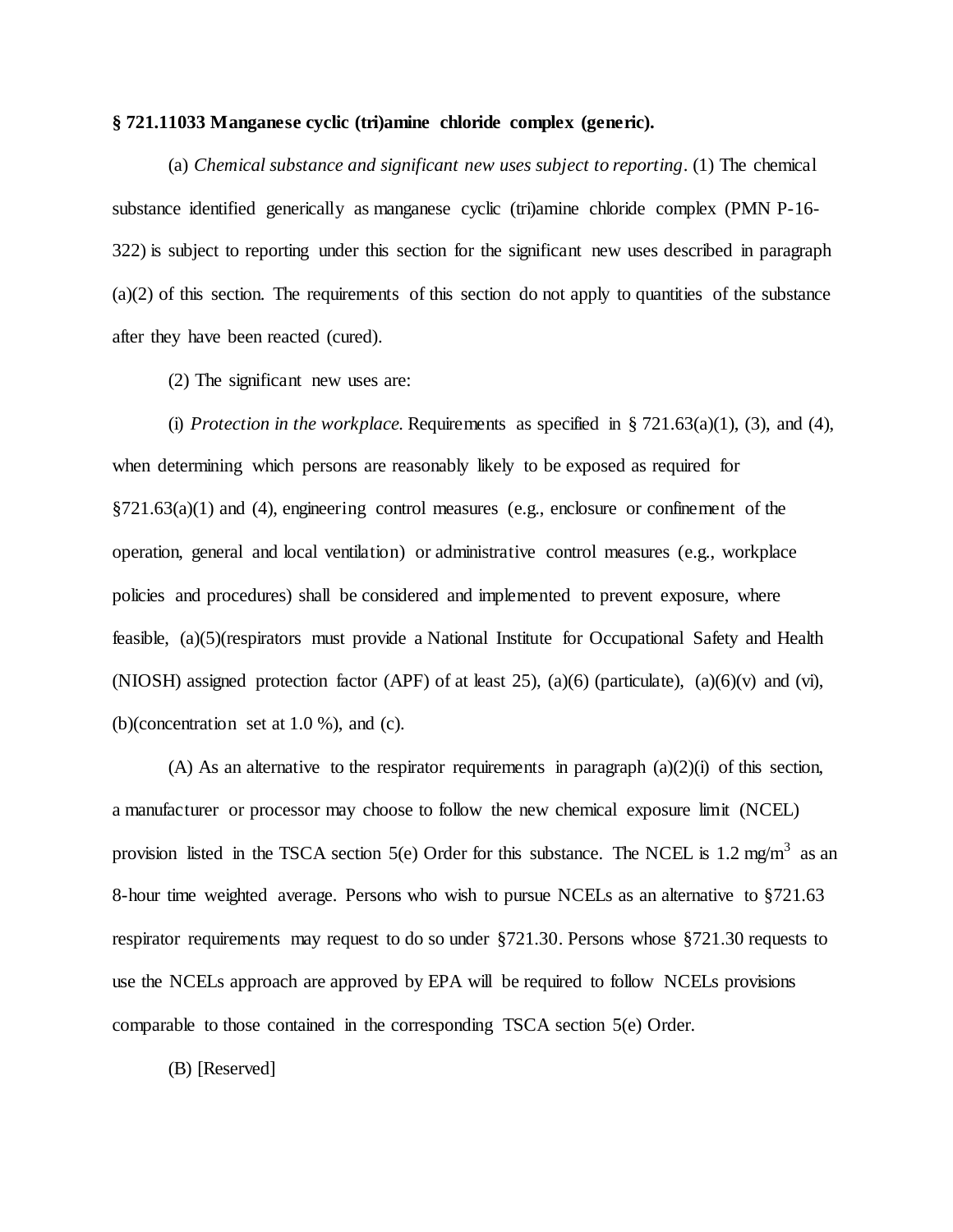(ii) *Hazard communication.* Requirements as specified in § 721.72(a) through (e) (concentration set at 1.0%), (f), (g)(1)(iv), (vi), (viii), and (ix), (g)(2)(i), (ii), and (iii), (use respiratory protection or maintain workplace airborne concentrations at or below an 8-hour timeweighted average of 1.2 mg/m<sup>3</sup>), (g)(2)(v), (g)(3) (this substance may be toxic to algae. This substance may be harmful to invertebrates),  $(g)(4)(i)$  and  $(ii)$ ,  $(d$ o not release to water to yield surface water concentrations above 18 ppb.), and  $(g)(5)$ . Alternative hazard and warning statements that meet the criteria of the Globally Harmonized System (GHS) and OSHA Hazard Communication Standard may be used.

(iii) *Industrial, commercial, and consumer activities.* Requirements as specified in § 721.80(f), (k), and (q).

(iv) *Release to water.* Requirements as specified in  $\S 721.90(a)(4)$ , (b)(4), and (c)(4) where  $N=18$ .

(b) *Specific requirements.* The provisions of subpart A of this part apply to this section except as modified by this paragraph (b)**.**

(1) *Recordkeeping.* Recordkeeping requirements as specified in § 721.125(a) through (i) and (k) are applicable to manufacturers and processors of this substance.

(2) *Limitations or revocation of certain notification requirements.* The provisions of § 721.185 apply to this section.

(3) *Determining whether a specific use is subject to this section.* The provisions of  $\S 721.1725(b)(1)$  apply to paragraph (a)(2)(iii) of this section.

14. Add § 721.11034 to subpart E to read as follows:

**§ 721.11034 Xanthylium, (sulfoaryl) - bis [(substituted aryl) amino]-, sulfo derivs., inner salts, metal salts (generic).**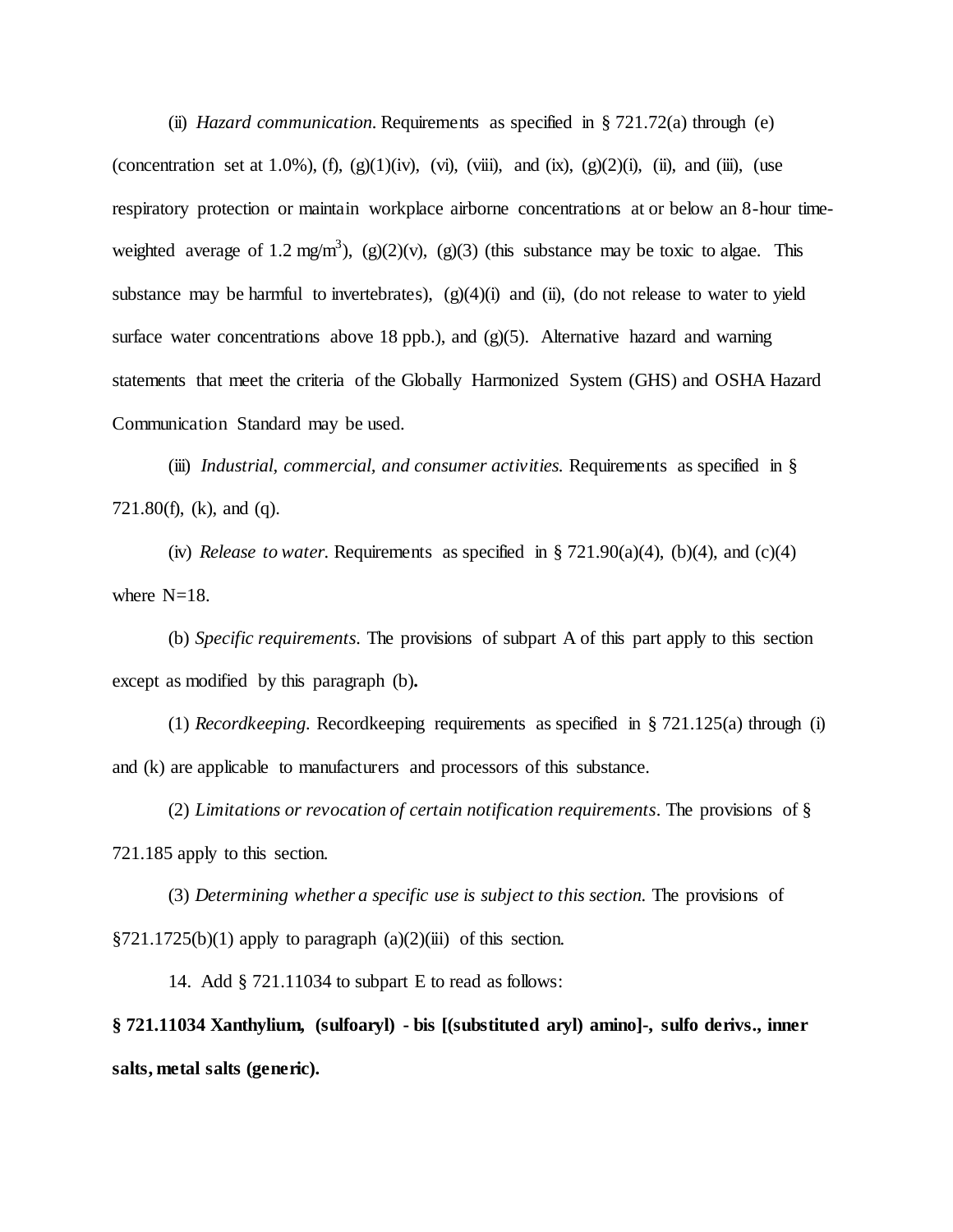(a) *Chemical substance and significant new uses subject to reporting*. (1) The chemical substance identified generically as xanthylium, (sulfoaryl) - bis [(substituted aryl) amino]-, sulfo derivs., inner salts, metal salts (PMN P-16-338) is subject to reporting under this section for the significant new uses described in paragraph (a)(2) of this section.

(2) The significant new uses are:

(i) *Industrial, commercial, and consumer activities.* Requirements as specified in § 721.80(f), (k), and (t).

(ii) *Release to water.* Requirements as specified in  $\S 721.90(a)(1)$ , (b)(1), and (c)(1).

(b) *Specific requirements.* The provisions of subpart A of this part apply to this section except as modified by this paragraph (b)**.**

(1) *Recordkeeping.* Recordkeeping requirements as specified in § 721.125(a) through (c), (i), and (k) are applicable to manufacturers and processors of this substance.

(2) *Limitations or revocation of certain notification requirements.* The provisions of § 721.185 apply to this section.

(3) *Determining whether a specific use is subject to this section.* The provisions of  $\S 721.1725(b)(1)$  apply to paragraph  $(a)(2)(i)$  of this section.

15. Add § 721.11035 to subpart E to read as follows:

**§ 721.11035 Substituted triazinyl metal salt, diazotized, coupled with substituted pyridobenzimidazolesulfonic acids, substituted pyridobenzimidazolesulfonic acids, diazotized substituted alkanesulfonic acid, diazotized substituted aromatic sulfonate, diazotized substituted aromatic sulfonate, metal salts (generic).**

(a) *Chemical substance and significant new uses subject to reporting*. (1) The chemical substance identified generically as substituted triazinyl metal salt, diazotized, coupled with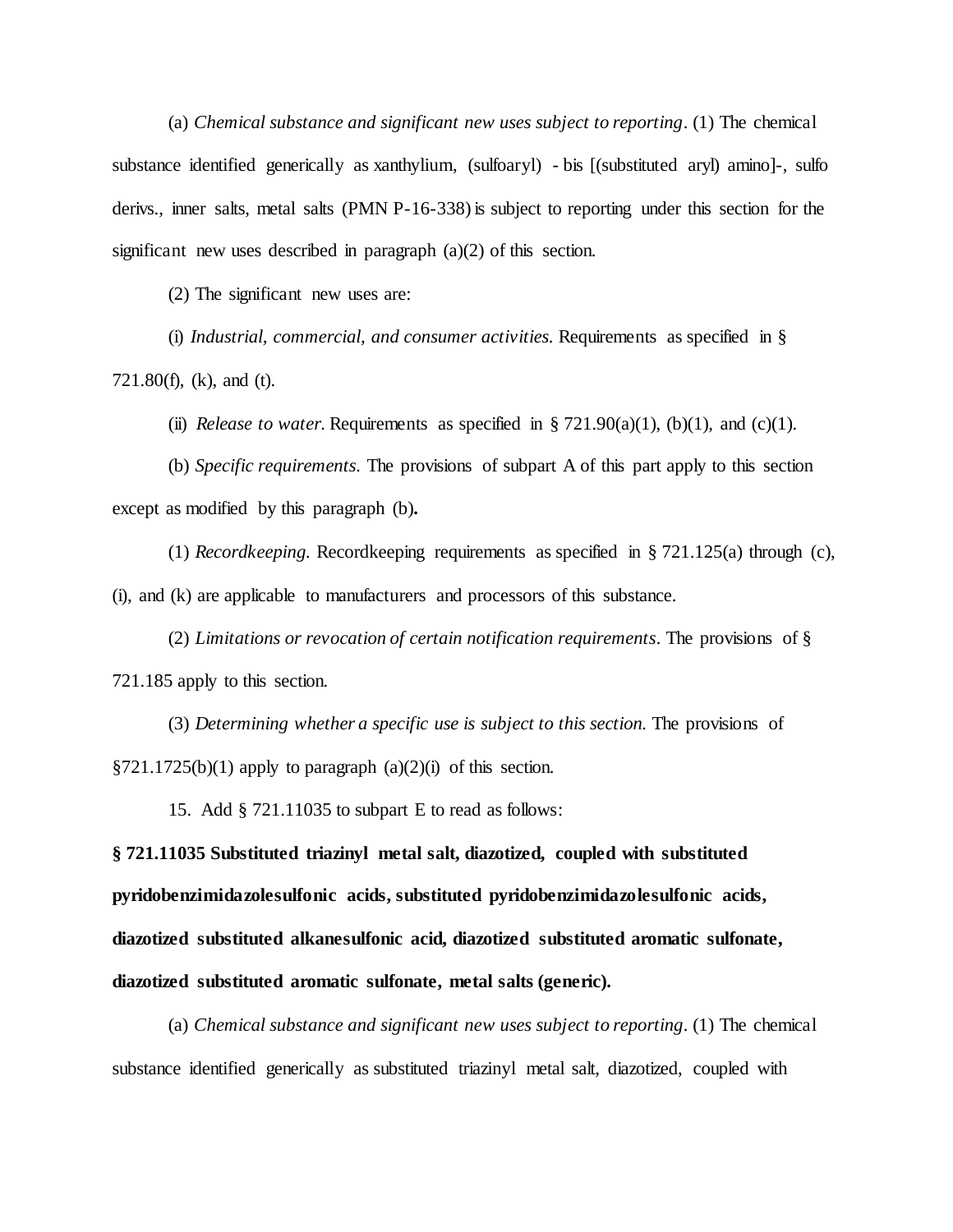substituted pyridobenzimidazolesulfonic acids, substituted pyridobenzimidazolesulfonic acids, diazotized substituted alkanesulfonic acid, diazotized substituted aromatic sulfonate, diazotized substituted aromatic sulfonate, metal salts (PMN P-16-339) is subject to reporting under this section for the significant new uses described in paragraph (a)(2) of this section.

(2) The significant new uses are:

(i) *Industrial, commercial, and consumer activities.* Requirements as specified in § 721.80(f), (k), and (t).

(ii) *Release to water.* Requirements as specified in  $\S 721.90(a)(1)$ , (b)(1), and (c)(1).

(b) *Specific requirements.* The provisions of subpart A of this part apply to this section except as modified by this paragraph (b)**.**

(1) *Recordkeeping.* Recordkeeping requirements as specified in § 721.125(a) through (c), (i), and (k) are applicable to manufacturers and processors of this substance.

(2) *Limitations or revocation of certain notification requirements.* The provisions of § 721.185 apply to this section.

(3) *Determining whether a specific use is subject to this section.* The provisions of  $\S 721.1725(b)(1)$  apply to paragraph  $(a)(2)(i)$  of this section.

16. Add § 721.11036 to subpart E to read as follows:

**§ 721.11036 Carbon black, (organic acidic carbocyclic)-modified, inorganic salt (generic).**

(a) *Chemical substance and significant new uses subject to reporting*. (1) The chemical substance identified generically as carbon black, (organic acidic carbocyclic)-modified, inorganic salt (PMN P-16-439) is subject to reporting under this section for the significant new uses described in paragraph (a)(2) of this section.

(2) The significant new uses are: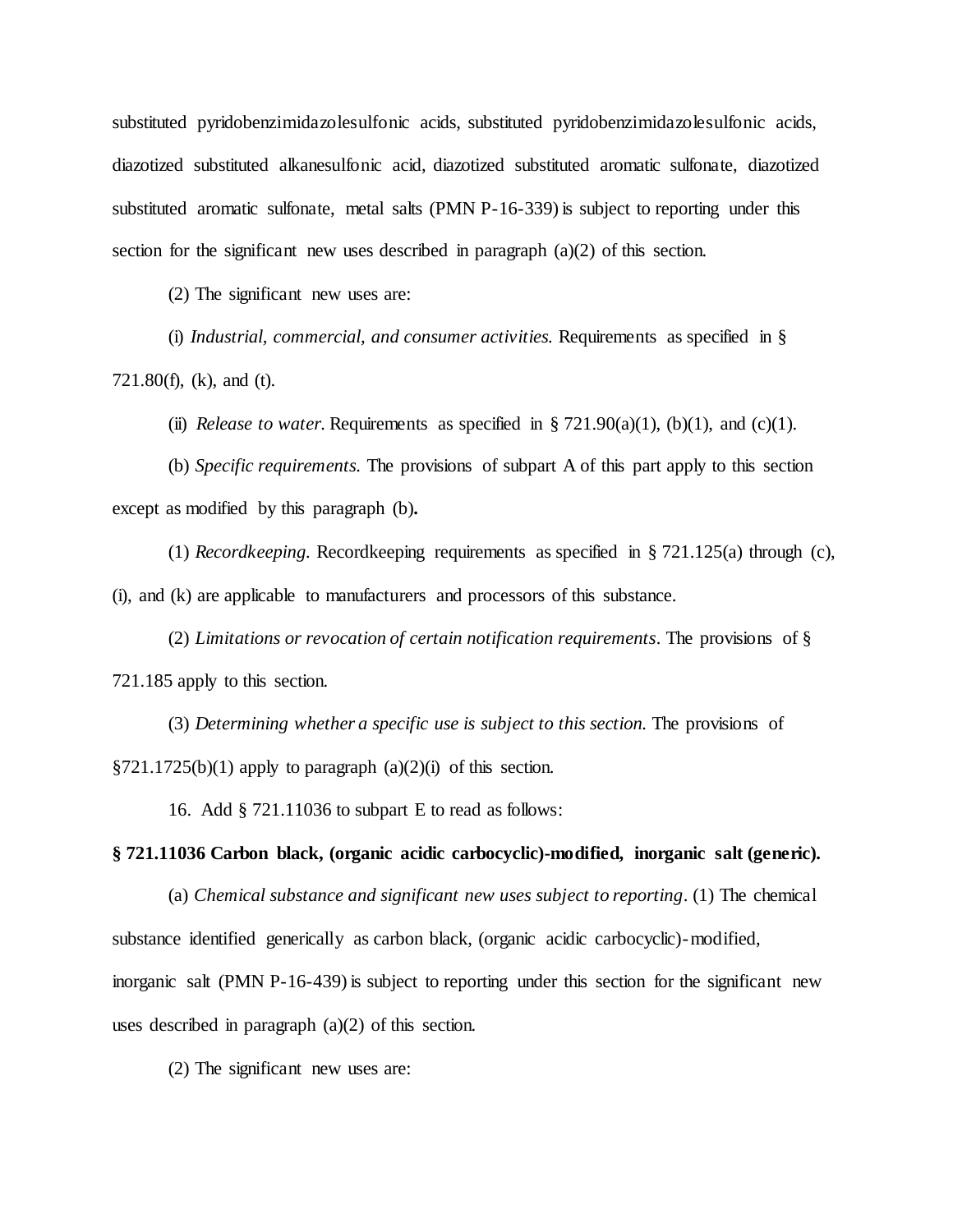(i) *Industrial, commercial, and consumer activities.* Requirements as specified in § 721.80(f), (k), and (t).

(ii) *Release to water.* Requirements as specified in  $\S 721.90(a)(1)$ , (b)(1), and (c)(1).

(b) *Specific requirements.* The provisions of subpart A of this part apply to this section except as modified by this paragraph (b)**.**

(1) *Recordkeeping.* Recordkeeping requirements as specified in § 721.125(a) through (c), (i), and (k) are applicable to manufacturers and processors of this substance.

(2) *Limitations or revocation of certain notification requirements.* The provisions of § 721.185 apply to this section.

(3) *Determining whether a specific use is subject to this section.* The provisions of  $\S 721.1725(b)(1)$  apply to paragraph  $(a)(2)(i)$  of this section.

17. Add § 721.11037 to subpart E to read as follows:

# **§ 721.11037 Carbon black, (organic acidic carbocyclic)-modified, metal salt (generic).**

(a) *Chemical substance and significant new uses subject to reporting*. (1) The chemical substance identified generically as carbon black, (organic acidic carbocyclic)-modified, metal salt (PMN P-16-440) is subject to reporting under this section for the significant new uses described in paragraph (a)(2) of this section.

(2) The significant new uses are:

(i) *Industrial, commercial, and consumer activities.* Requirements as specified in § 721.80(f), (k), and (t).

(ii) *Release to water.* Requirements as specified in § 721.90(a)(1), (b)(1), and (c)(1).

(b) *Specific requirements.* The provisions of subpart A of this part apply to this section except as modified by this paragraph (b)**.**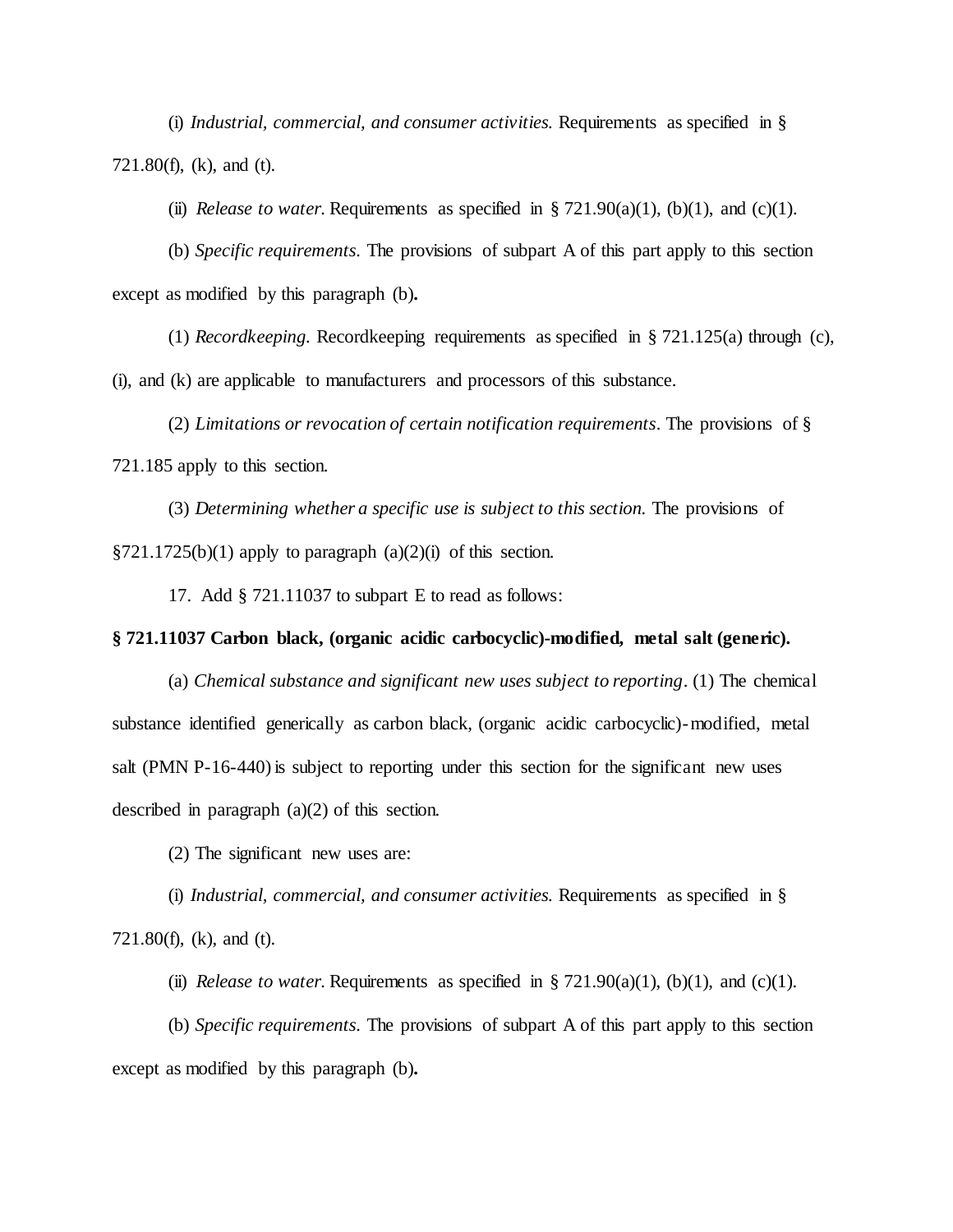(1) *Recordkeeping.* Recordkeeping requirements as specified in § 721.125(a) through (c), (i), and (k) are applicable to manufacturers and processors of this substance.

(2) *Limitations or revocation of certain notification requirements.* The provisions of § 721.185 apply to this section.

(3) *Determining whether a specific use is subject to this section.* The provisions of  $\S 721.1725(b)(1)$  apply to paragraph  $(a)(2)(i)$  of this section.

18. Add § 721.11038 to subpart E to read as follows:

## **§ 721.11038 Polyaralkyl aryl ester of methacrylic acid (generic).**

(a) *Chemical substance and significant new uses subject to reporting*. (1) The chemical substance identified as generically as polyaralkyl aryl ester of methacrylic acid (PMN P-16-350) is subject to reporting under this section for the significant new uses described in paragraph (a)(2) of this section.

(2) The significant new uses are:

(i) *Protection in the workplace*. Requirements as specified in  $\S 721.63(a)(1)$ , (a)(2)(i),

(a)(3), when determining which persons are reasonably likely to be exposed as required for  $\S721.63(a)(1)$ , engineering control measures (e.g., enclosure or confinement of the operation, general and local ventilation) or administrative control measures (e.g., workplace policies and procedures) shall be considered and implemented to prevent exposure, where feasible, and (c).

(ii) *Hazard communication.* Requirements as specified in § 721.72(a) through (d), (f),  $(g)(1)(i)$  and (ii), (sensitization), (mutagenicity),  $(g)(2)(i)$ , (ii), (iii), and (v), and (g)(5). Alternative hazard and warning statements that meet the criteria of the Globally Harmonized System (GHS) and OSHA Hazard Communication Standard may be used.

(iii) *Industrial, commercial, and consumer activities.* Requirements as specified in §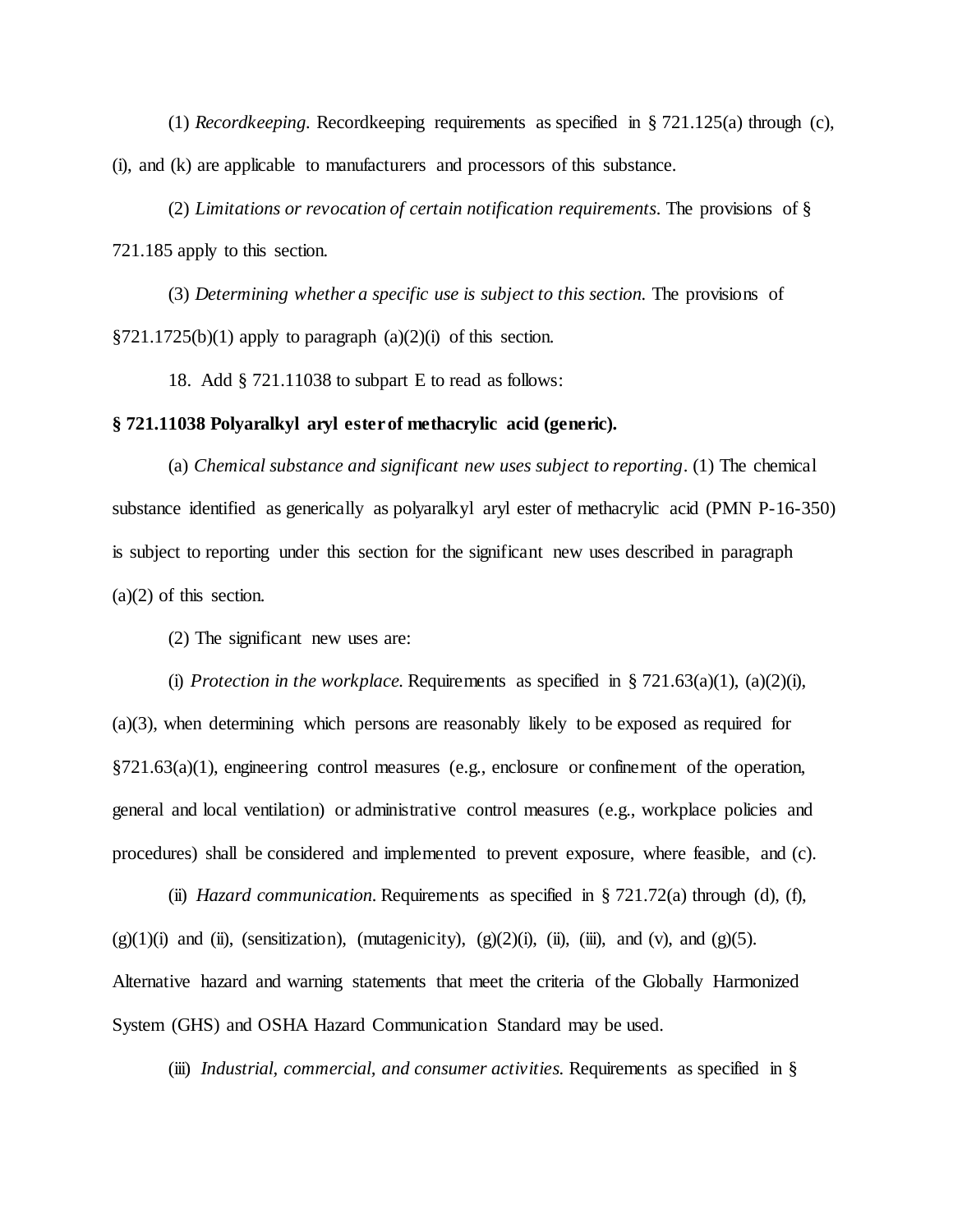721.80(k). It is a significant new use to manufacture the substance lower than the minimum average molecular weight identified in the corresponding TSCA section 5(e) Order and to contain more than the maximum weight percent of low molecular weight species below 1,000 daltons identified in the Order.

(b) *Specific requirements.* The provisions of subpart A of this part apply to this section except as modified by this paragraph (b)**.**

(1) *Recordkeeping.* Recordkeeping requirements as specified in § 721.125(a) through (i) are applicable to manufacturers and processors of this substance.

(2) *Limitations or revocation of certain notification requirements.* The provisions of § 721.185 apply to this section.

(3) *Determining whether a specific use is subject to this section.* The provisions of  $\S 721.1725(b)(1)$  apply to paragraph  $(a)(2)(iii)$  of this section.

19. Add § 721.11039 to subpart E to read as follows:

#### **§ 721.11039 Phenol, 2-[[[3-(octyloxy)propyl]imino]methyl]-.**

(a) *Chemical substance and significant new uses subject to reporting*. (1) The chemical substance identified as phenol, 2-[[[3-(octyloxy)propyl]imino]methyl]- (PMN P-16-352, chemical A; CAS No. 1858221-49-4) is subject to reporting under this section for the significant new uses described in paragraph (a)(2) of this section.

(2) The significant new uses are:

(i) *Protection in the workplace*. Requirements as specified in  $\S 721.63(a)(1)$ , (a)(2)(i),  $(a)(3)$ ,  $(a)(6)$  (particulate),  $(a)(6)(v)$  and  $(vi)$ ,  $(b)$  (concentration set at 1.0%), and (c). When determining which persons are reasonably likely to be exposed as required for  $\S721.63(a)(1)$ , engineering control measures (e.g., enclosure or confinement of the operation, general and local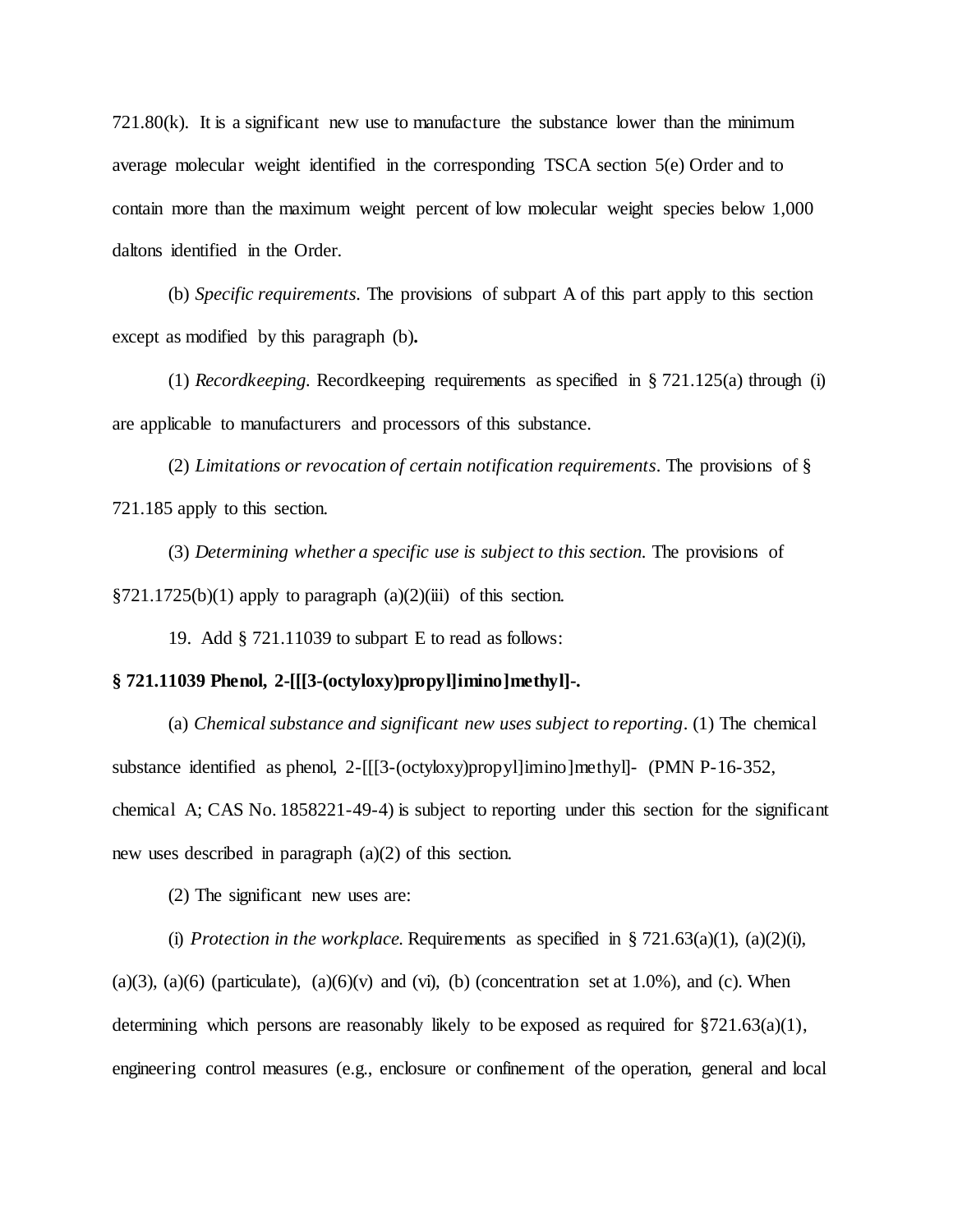ventilation) or administrative control measures (e.g., workplace policies and procedures) shall be considered and implemented to prevent exposure, where feasible.

(ii) *Hazard communication.* Requirements as specified in § 721.72(a) through (e) (concentration set at 1.0%), (f), (g)(1)(i), (iv), (vi), and (ix), (g)(2)(i) and (v), (g)(3)(i) and (ii), and  $(g)(5)$ . Alternative hazard and warning statements that meet the criteria of the Globally Harmonized System (GHS) and OSHA Hazard Communication Standard may be used.

(iii) *Industrial, commercial, and consumer activities.* Requirements as specified in § 721.80(f), (p)(10,500 and 13,000 kilograms, respectively, for the total of this substance and the substance subject to § 721.11040), (t)(250 kilograms for the total of this substance and the substance subject to  $\S$  721.11040), and (y)(1).

(iv) *Release to water.* Requirements as specified in  $\S 721.90(a)(4)$ , (b)(4), and (c)(4) where  $N=1$ .

(b) *Specific requirements.* The provisions of subpart A of this part apply to this section except as modified by this paragraph (b)**.**

(1) *Recordkeeping.* Recordkeeping requirements as specified in § 721.125(a) through (i) and (k) are applicable to manufacturers and processors of this substance.

(2) *Limitations or revocation of certain notification requirements.* The provisions of § 721.185 apply to this section.

20. Add § 721.11040 to subpart E to read as follows:

#### **§ 721.11040 Phenol, 2-[[[3-(decyloxy)propyl]imino]methyl]-.**

(a) *Chemical substance and significant new uses subject to reporting*. (1) The chemical substance identified as phenol, 2-[[[3-(decyloxy)propyl]imino]methyl]- (PMN P-16-352, chemical B; CAS No. 1858221-50-7) is subject to reporting under this section for the significant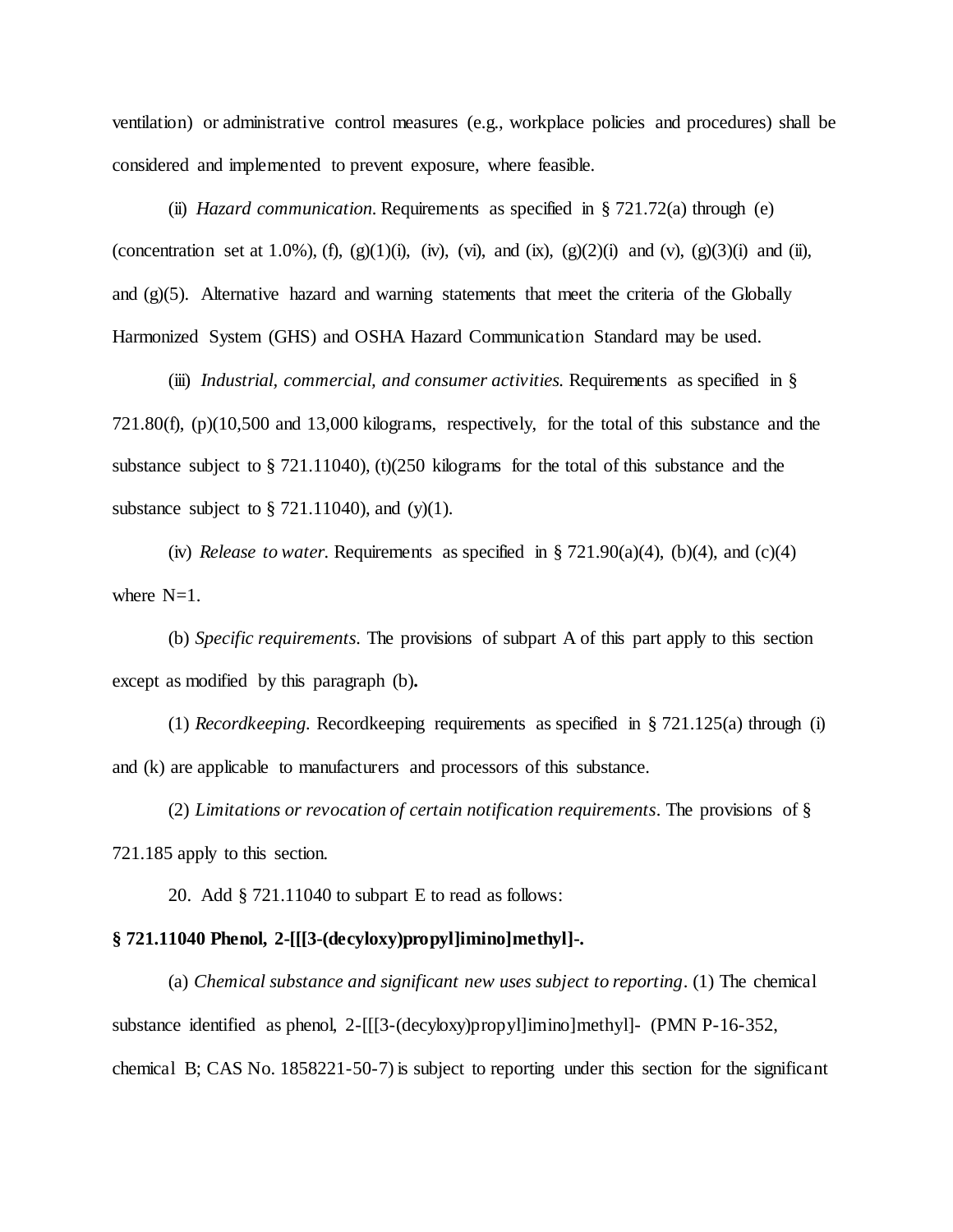new uses described in paragraph (a)(2) of this section.

(2) The significant new uses are:

(i) *Protection in the workplace.* Requirements as specified in § 721.63(a)(1), (a)(2)(i),  $(a)(3)$ ,  $(a)(6)$  (particulate),  $(a)(6)(v)$  and  $(vi)$ ,  $(b)$  (concentration set at 1.0%), and (c). When determining which persons are reasonably likely to be exposed as required for §721.63(a)(1), engineering control measures (e.g., enclosure or confinement of the operation, general and local ventilation) or administrative control measures (e.g., workplace policies and procedures) shall be considered and implemented to prevent exposure, where feasible.

(ii) *Hazard communication.* Requirements as specified in § 721.72(a) through (e) (concentration set at 1.0%), (f), (g)(1)(i), (iv), (vi), and (ix), (g)(2)(i) and (v), (g)(3)(i) and (ii), and  $(g)(5)$ . Alternative hazard and warning statements that meet the criteria of the Globally Harmonized System (GHS) and OSHA Hazard Communication Standard may be used.

(iii) *Industrial, commercial, and consumer activities.* Requirements as specified in § 721.80(f), (p) (10,500 and 13,000 kilograms respectively for the total of this substance and the substance subject to § 721.11039), (t) (250 kilograms for the total of this substance and the substance subject to  $\S$  721.11039), and (y)(1).

(iv) *Release to water.* Requirements as specified in  $\S 721.90(a)(4)$ , (b)(4), and (c)(4) where  $N=1$ .

(b) *Specific requirements.* The provisions of subpart A of this part apply to this section except as modified by this paragraph (b)**.**

(1) *Recordkeeping.* Recordkeeping requirements as specified in § 721.125(a) through (i) and (k) are applicable to manufacturers and processors of this substance.

(2) *Limitations or revocation of certain notification requirements.* The provisions of §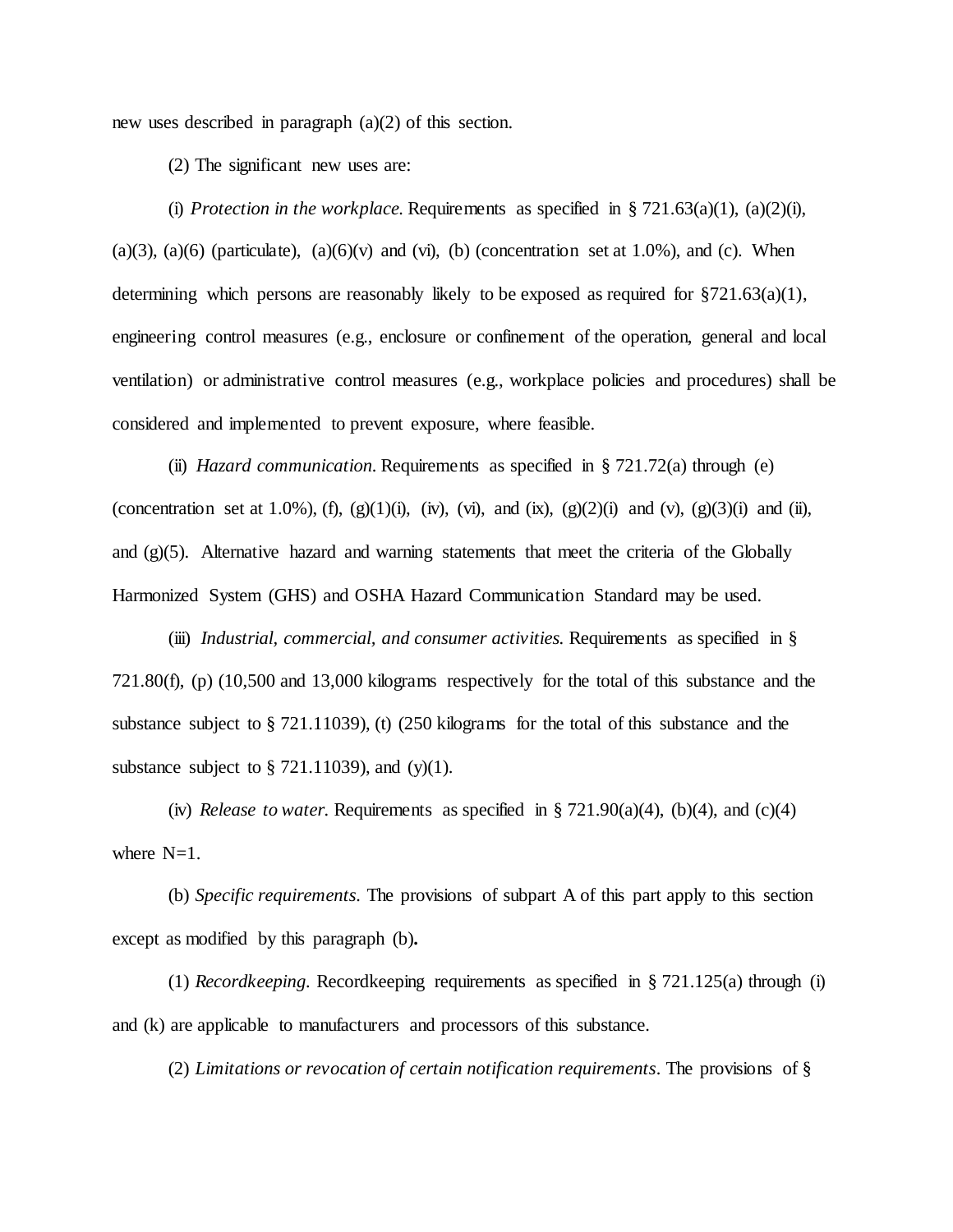721.185 apply to this section.

21. Add § 721.11041 to subpart E to read as follows:

### **§ 721.11041 Alkyl phenol (generic).**

(a) *Chemical substance and significant new uses subject to reporting*. (1) The chemical substance identified generically as **a**lkyl phenol (PMN P-16-358) is subject to reporting under this section for the significant new uses described in paragraph  $(a)(2)$  of this section.

(2) The significant new uses are:

(i) *Protection in the workplace*. Requirements as specified in  $\S 721.63(a)(1)$ , (a)(2)(i), (iii), and (iv),  $(a)(3)$ , when determining which persons are reasonably likely to be exposed as required for §721.63(a)(1), engineering control measures (e.g., enclosure or confinement of the operation, general and local ventilation) or administrative control measures (e.g., workplace policies and procedures) shall be considered and implemented to prevent exposure, where feasible,  $(b)$ (concentration set at  $1.0\%$ ), and (c).

(ii) *Hazard communication.* Requirements as specified in § 721.72(a) through (e) (concentration set at 1.0%), (f), (g)(1)(ix), (g)(2)(i), (ii), (iii), and (v), (g)(4)(iii), and (g)(5). Alternative hazard and warning statements that meet the criteria of the Globally Harmonized System (GHS) and OSHA Hazard Communication Standard may be used.

(iii) *Industrial, commercial, and consumer activities.* Requirements as specified in § 721.80(a) through (c), (g), (q), and (y)(1) and (2).

(iv) *Release to water.* Requirements as specified in  $\S 721.90(a)(1)$ , (b)(1), and (c)(1).

(b) *Specific requirements.* The provisions of subpart A of this part apply to this section except as modified by this paragraph (b)**.**

(1) *Recordkeeping.* Recordkeeping requirements as specified in § 721.125(a) through (i)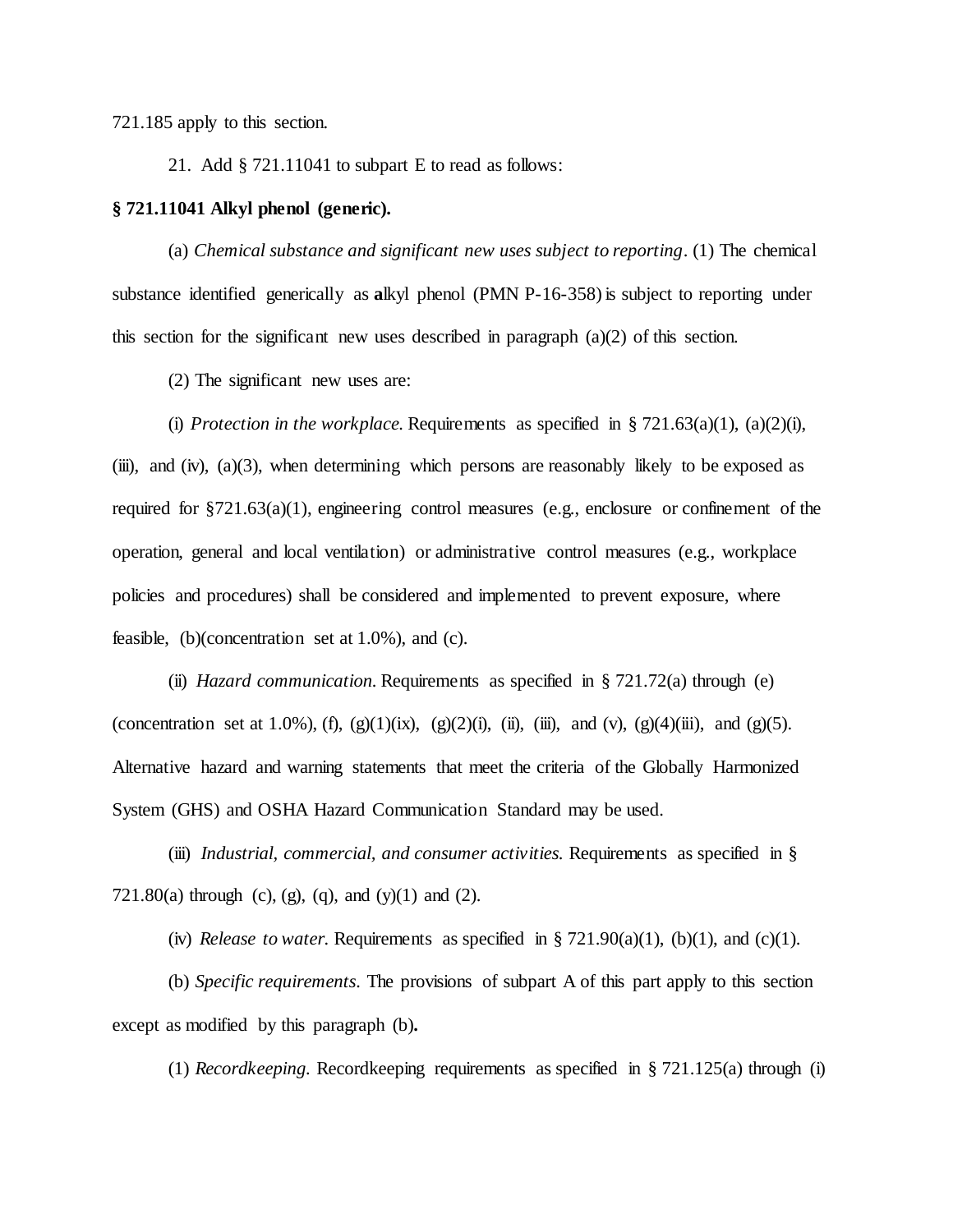and (k) are applicable to manufacturers and processors of this substance.

(2) *Limitations or revocation of certain notification requirements.* The provisions of § 721.185 apply to this section.

(3) *Determining whether a specific use is subject to this section.* The provisions of  $\S721.1725(b)(1)$  apply to paragraph (a)(2)(iii) of this section.

22. Add § 721.11042 to subpart E to read as follows:

# **§ 721.11042 Nitrile-butadiene-acrylate terpolymers (generic).**

(a) *Chemical substance and significant new uses subject to reporting*. (1) The chemical substance identified generically as nitrile-butadiene-acrylate terpolymers PMN P-16-364) is subject to reporting under this section for the significant new uses described in paragraph  $(a)(2)$ of this section.

(2) The significant new uses are:

(i) *Hazard communication.* Requirements as specified in § 721.72(a) through (e)(concentration set at 1.0%), (f), (g)(1)(ii), (g)(2)(ii), and (g)(5). Alternative hazard and warning statements that meet the criteria of the Globally Harmonized System (GHS) and OSHA Hazard Communication Standard may be used.

(ii) *Industrial, commercial, and consumer activities.* Requirements as specified in § 721.80(h), (k) (manufacture of the substance with a particle size distribution where greater than 5.0 percent of the particles are less than 10 microns).

(b) *Specific requirements.* The provisions of subpart A of this part apply to this section except as modified by this paragraph (b)**.**

(1) *Recordkeeping.* Recordkeeping requirements as specified in § 721.125(a) through (c) and (f) through (i) are applicable to manufacturers and processors of this substance.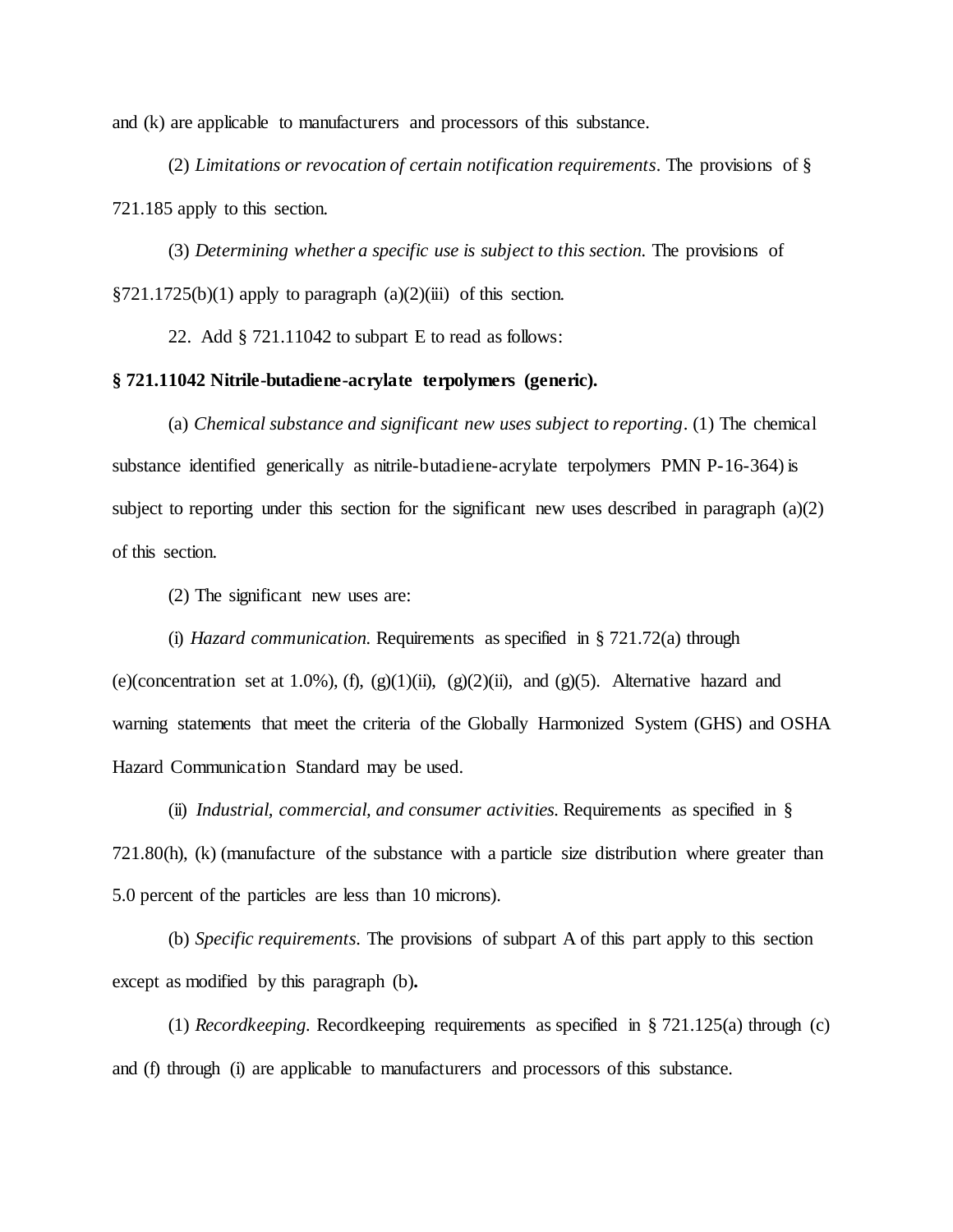(2) *Limitations or revocation of certain notification requirements.* The provisions of § 721.185 apply to this section.

23. Add § 721.11043 to subpart E to read as follows:

## **§ 721.11043 Starch, polymer with 2-propenoic acid, potassium salt, oxidized.**

(a) *Chemical substance and significant new uses subject to reporting*. (1) The chemical substance identified as starch, polymer with 2-propenoic acid, potassium salt, oxidized (PMN P-16-399, CAS No. 1638117-09-5) is subject to reporting under this section for the significant new uses described in paragraph (a)(2) of this section.

(2) The significant new uses are:

(i) *Protection in the workplace.* Requirements as specified in  $\S 721.63(a)(1)$ , (a)(6) (particulate),  $(a)(6)(v)$  and  $(vi)$ , when determining which persons are reasonably likely to be exposed as required for §721.63(a)(1), engineering control measures (e.g., enclosure or confinement of the operation, general and local ventilation) or administrative control measures (e.g., workplace policies and procedures) shall be considered and implemented to prevent exposure, where feasible, (b)(concentration set at 1.0%), and (c).

(ii) *Hazard communication.* Requirements as specified in § 721.72(a) through (d), (e)(concentration set 1.0%), (f),  $(g)(1)(ii)$ ,  $(g)(2)(ii)$ , and  $(g)(5)$ . Alternative hazard and warning statements that meet the criteria of the Globally Harmonized System (GHS) and OSHA Hazard Communication Standard may be used.

(iii) *Industrial, commercial, and consumer activities.* Requirements as specified in § 721.80(k) (manufacture of the substance with a particulate size less than 30 microns). It is a significant new use to manufacture the substance for a period longer than 12 months.

(b) *Specific requirements.* The provisions of subpart A of this part apply to this section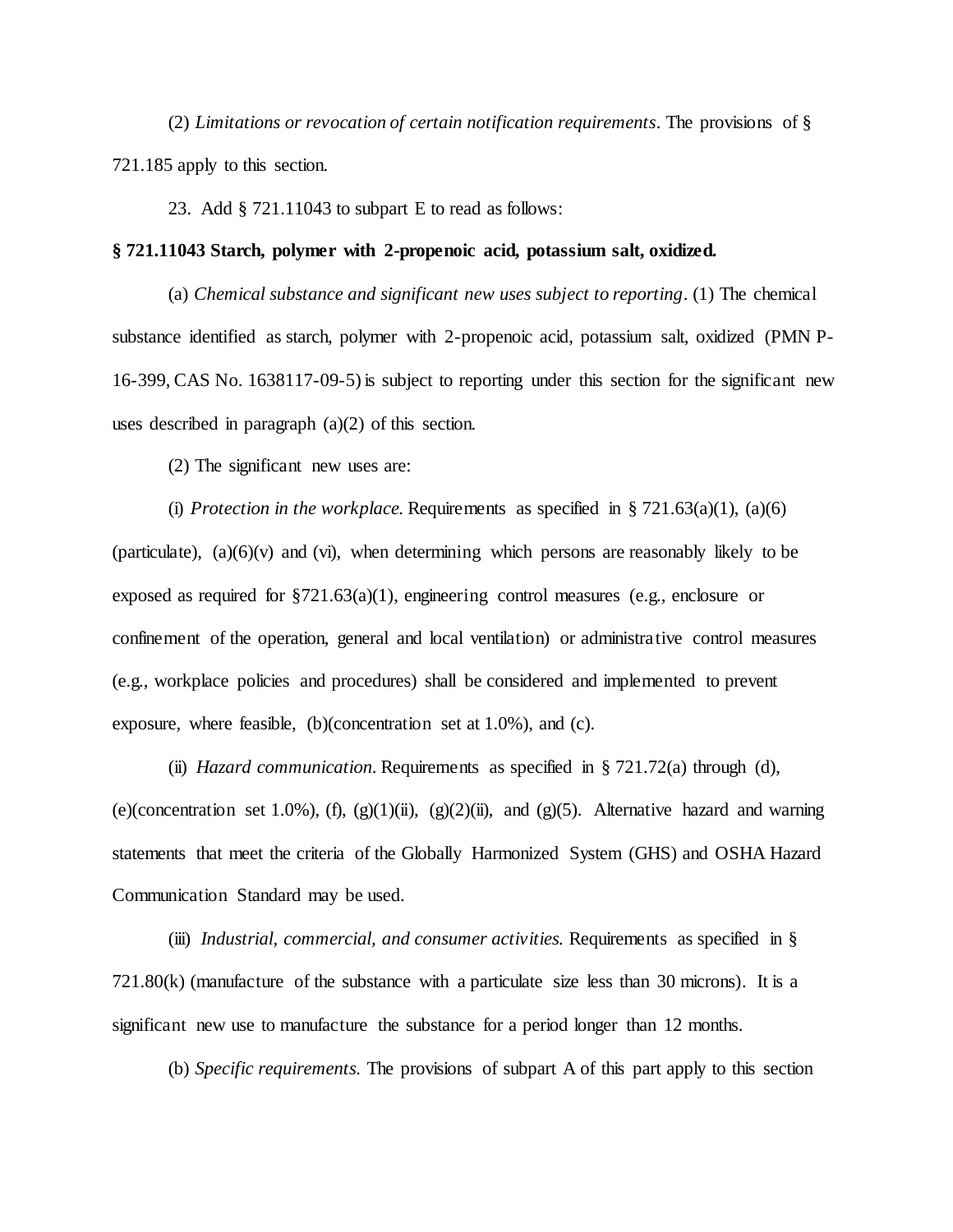except as modified by this paragraph (b)**.**

(1) *Recordkeeping.* Recordkeeping requirements as specified in § 721.125(a) through (d) and (f) through (i) are applicable to manufacturers and processors of this substance.

(2) *Limitations or revocation of certain notification requirements.* The provisions of § 721.185 apply to this section.

24. Add § 721.11044 to subpart E to read as follows:

### **§ 721.11044 Pentanedioic acid, 2-methyl-.**

(a) *Chemical substance and significant new uses subject to reporting*. (1) The chemical substance identified as pentanedioic acid, 2-methyl- (PMN P-16-430, CAS No. 617-62-9) is subject to reporting under this section for the significant new uses described in paragraph  $(a)(2)$ of this section.

(2) The significant new uses are:

(i) *Protection in the workplace*. Requirements as specified in § 721.63 (a)(1), (a)(2)(i), (a)(3) and (4), when determining which persons are reasonably likely to be exposed as required for §721.63(a)(1) and (4), engineering control measures (e.g., enclosure or confinement of the operation, general and local ventilation) or administrative control measures (e.g., workplace policies and procedures) shall be considered and implemented to prevent exposure, where feasible, (a)(5)(respirators must provide a National Institute for Occupational Safety and Health (NIOSH) assigned protection factor (APF) of at least 10), (a)(6) (particulate), (a)(6)(v) and (vi), (b) (concentration set at 1.0%), and (c).

(ii) *Hazard communication.* Requirements as specified in § 721.72(a) through (e) (concentration set at 1.0%), (f), (g)(1)(i), (ii), and (vi), (g)(2)(i), (ii), (iii), (iv), and (v), (g)(3)(i) and (ii),  $(g)(4)(i)$ , and  $(g)(5)$ . Alternative hazard and warning statements that meet the criteria of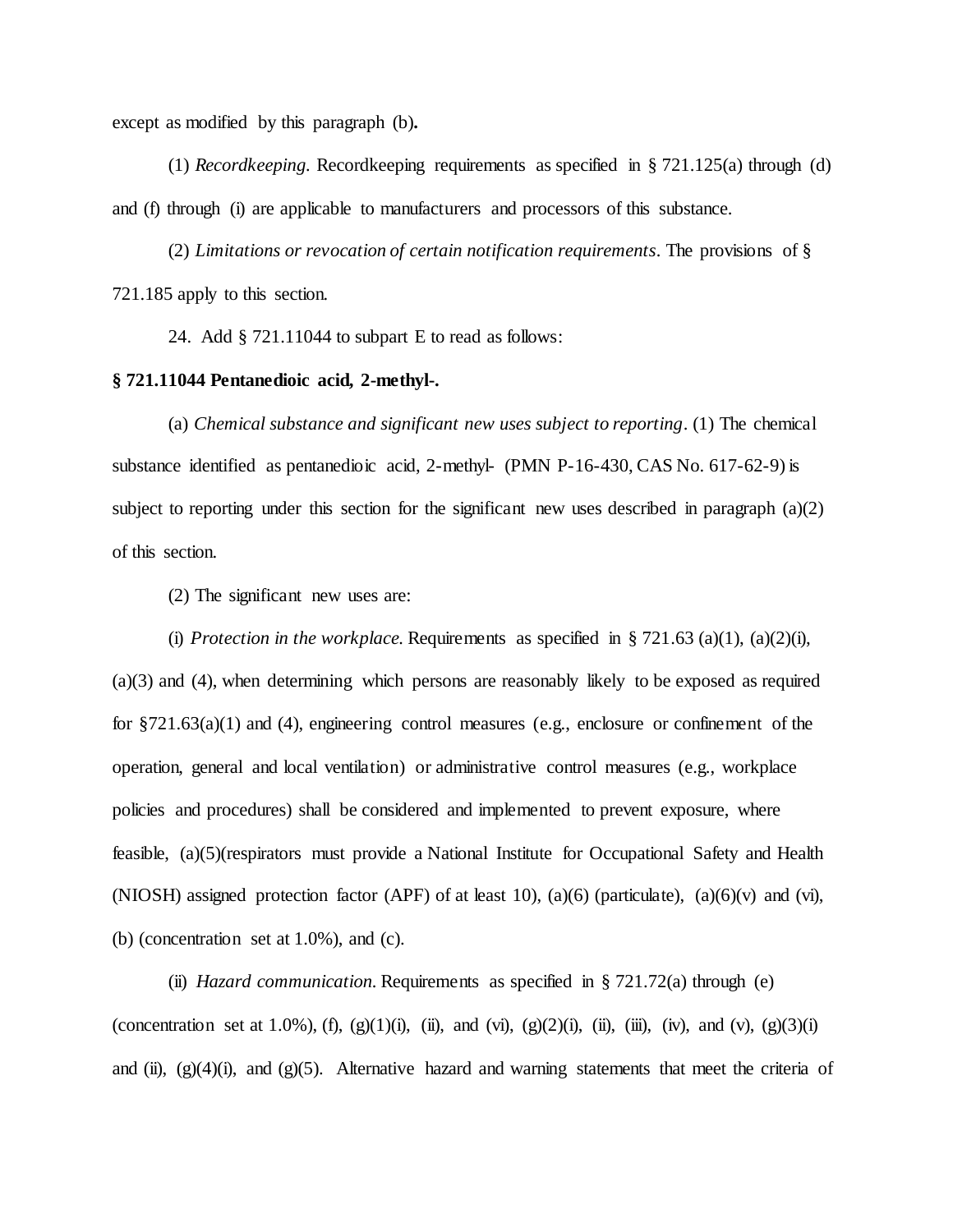the Globally Harmonized System (GHS) and OSHA Hazard Communication Standard may be used.

(iii) *Industrial, commercial, and consumer activities.* Requirements as specified in § 721.80(f) and (k)(import of the substance at or below the maximum concentration specified in the corresponding TSCA section 5(e) Order).

(iv) *Release to water.* Requirements as specified in  $\S 721.90(a)(4)$ , (b)(4), and (c)(4) where  $N=14$ .

(b) *Specific requirements.* The provisions of subpart A of this part apply to this section except as modified by this paragraph (b)**.**

(1) *Recordkeeping.* Recordkeeping requirements as specified in § 721.125(a) through (i), and (k) are applicable to manufacturers and processors of this substance.

(2) *Limitations or revocation of certain notification requirements.* The provisions of § 721.185 apply to this section.

(3) *Determining whether a specific use is subject to this section.* The provisions of  $\S 721.1725(b)(1)$  apply to paragraph  $(a)(2)(iii)$  of this section.

25. Add § 721.11045 to subpart E to read as follows:

**§ 721.11045 2-Pentanol, 4-methyl-, reaction products with phosphorus oxide (P2O5), compounds with alkylamine (generic).**

(a) *Chemical substance and significant new uses subject to reporting*. (1) The chemical substance identified as generically as 2-pentanol, 4-methyl-, reaction products with phosphorus oxide (P2O5), compounds with alkylamine (PMN P-16-495) is subject to reporting under this section for the significant new uses described in paragraph  $(a)(2)$  of this section.

(2) The significant new uses are: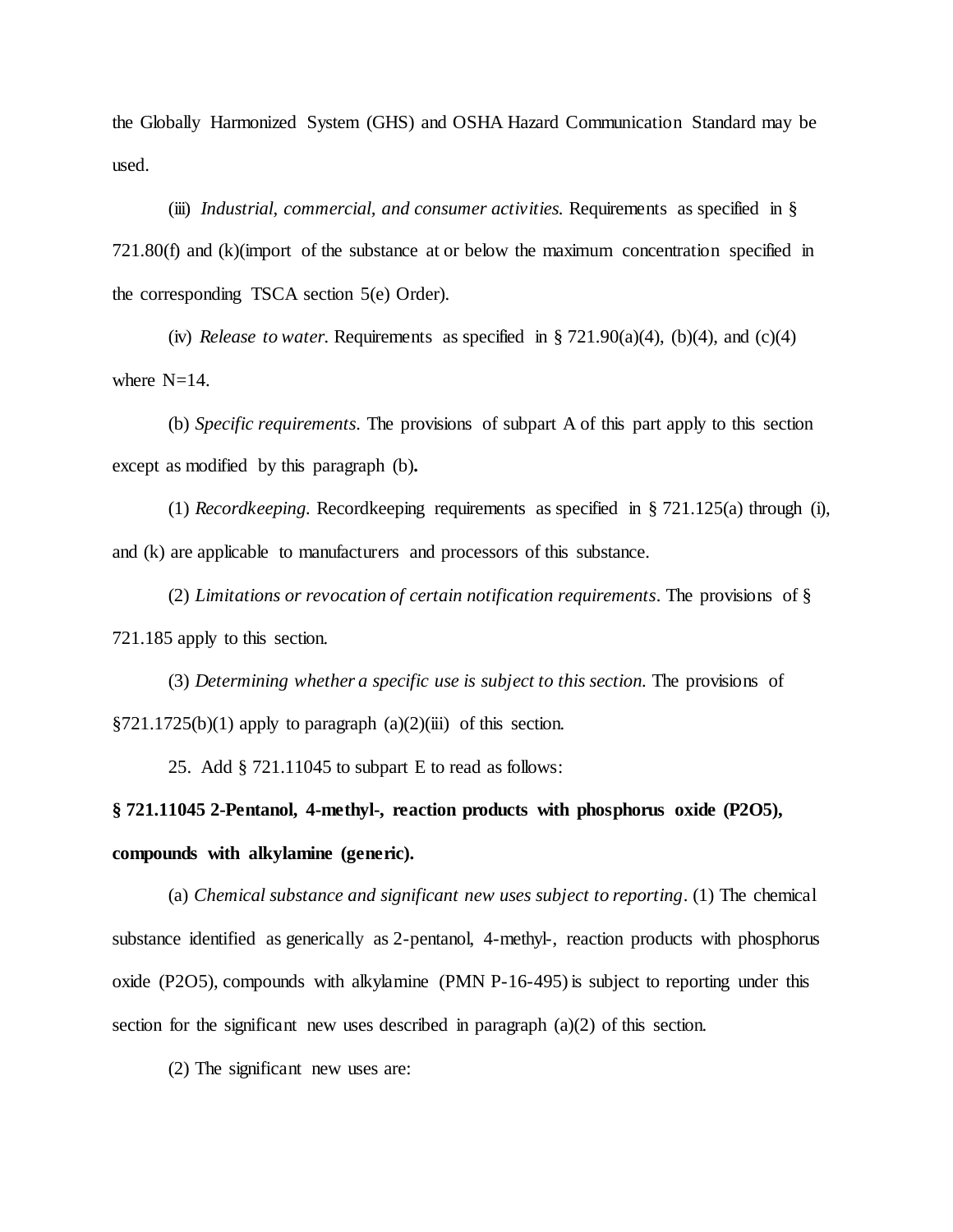(i) *Protection in the workplace.* Requirements as specified in  $\S 721.63(a)(1)$  and (3), when determining which persons are reasonably likely to be exposed as required for §721.63(a)(1), engineering control measures (e.g., enclosure or confinement of the operation, general and local ventilation) or administrative control measures (e.g., workplace policies and procedures) shall be considered and implemented to prevent exposure, where feasible, (a)(6) (particulate), (b) (concentration set at 1.0%), and (c).

(ii) *Hazard communication.* Requirements as specified in § 721.72(a) through (e) (concentration set at 1.0%), (f), (g)(1)(i), (ii), and (iv), (g)(2)(i), (ii), and (v), (g)(3)(i) and (ii),  $(g)(4)(i)$ , and  $(g)(5)$ . Alternative hazard and warning statements that meet the criteria of the Globally Harmonized System (GHS) and OSHA Hazard Communication Standard may be used.

(iii) *Industrial, commercial, and consumer activities.* Requirements as specified in §  $721.80(k)$ , (q), and (y)(1). A significant new use is any manner or method of manufacturing that results in inhalation exposure.

(iv) *Release to water.* Requirements as specified in  $\S 721.90(a)(4)$ , (b)(4), and (c)(4) where N=200.

(b) *Specific requirements.* The provisions of subpart A of this part apply to this section except as modified by this paragraph (b)**.**

(1) *Recordkeeping.* Recordkeeping requirements as specified in § 721.125(a) through (i) and (k) are applicable to manufacturers and processors of this substance.

(2) *Limitations or revocation of certain notification requirements.* The provisions of § 721.185 apply to this section.

(3) *Determining whether a specific use is subject to this section.* The provisions of  $\S721.1725(b)(1)$  apply to paragraph (a)(2)(iii) of this section.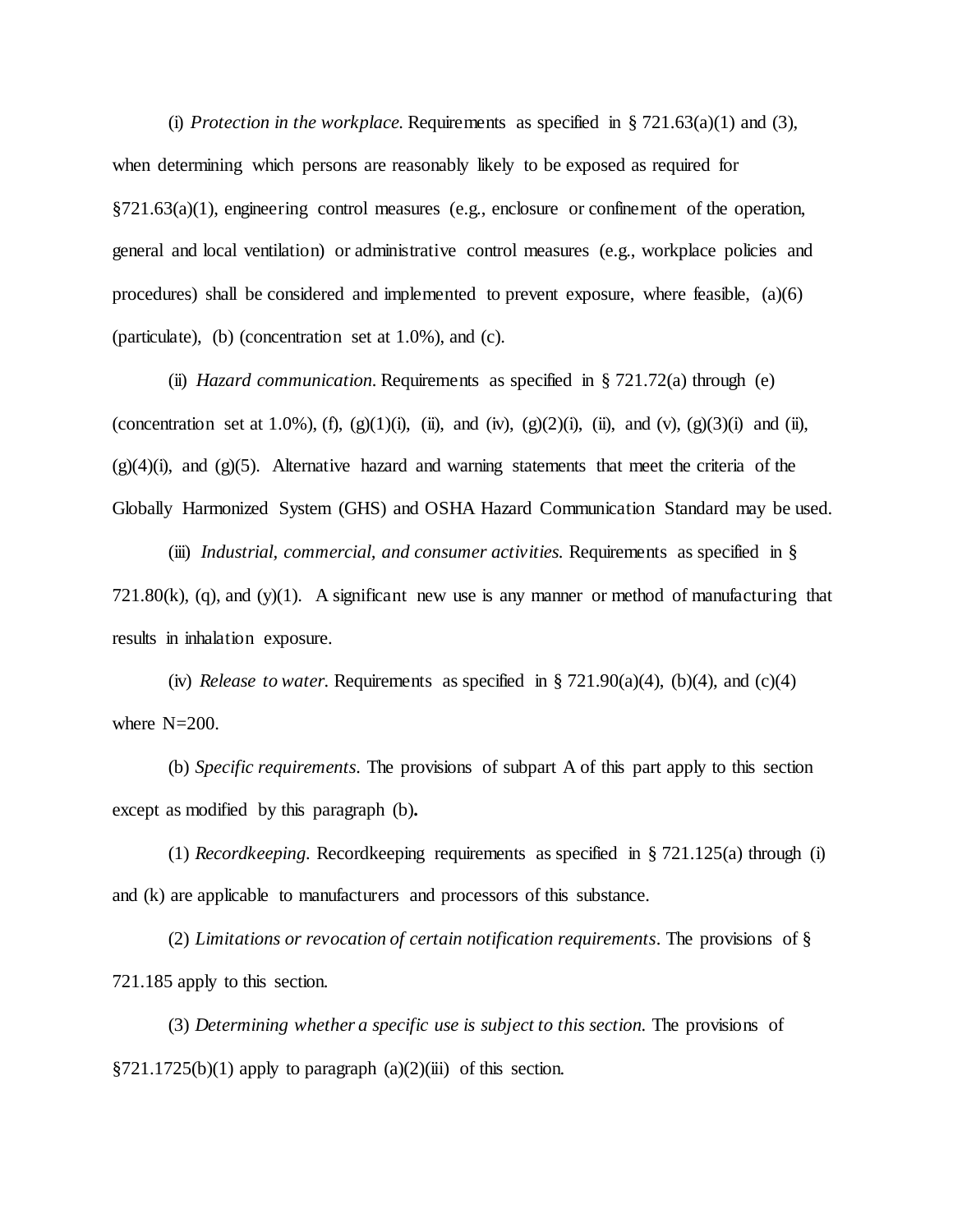26. Add § 721.11046 to subpart E to read as follows:

### **§ 721.11046 Hydroxy alkylbiphenyl (generic).**

(a) *Chemical substance and significant new uses subject to reporting*. (1) The chemical substance identified generically as hydroxy alkylbiphenyl (PMN P-16-513) is subject to reporting under this section for the significant new uses described in paragraph (a)(2) of this section.

(2) The significant new uses are:

(i) *Protection in the workplace.* Requirements as specified in  $\S 721.63(a)(1)$ , (3), and (4), when determining which persons are reasonably likely to be exposed as required for  $\S721.63(a)(1)$  and (4), engineering control measures (e.g., enclosure or confinement of the operation, general and local ventilation) or administrative control measures (e.g., workplace policies and procedures) shall be considered and implemented to prevent exposure, where feasible, (a)(5) (respirators must provide a National Institute for Occupational Safety and Health (NIOSH) assigned protection factor (APF) of at least 50), (a)(6) (particulate), (a)(6)(v) and (vi), (b) (concentration set at 1.0%), and (c).

(ii) *Industrial, commercial, and consumer activities.* Requirements as specified in § 721.80(g) and (q).

(iii) *Release to water.* Requirements as specified in  $\S 721.90(a)(4)$ , (b)(4), and (c)(4) where  $N=17$ .

(b) *Specific requirements.* The provisions of subpart A of this part apply to this section except as modified by this paragraph (b)**.**

(1) *Recordkeeping.* Recordkeeping requirements as specified in § 721.125(a) through (e), (i), and (k) are applicable to manufacturers and processors of this substance.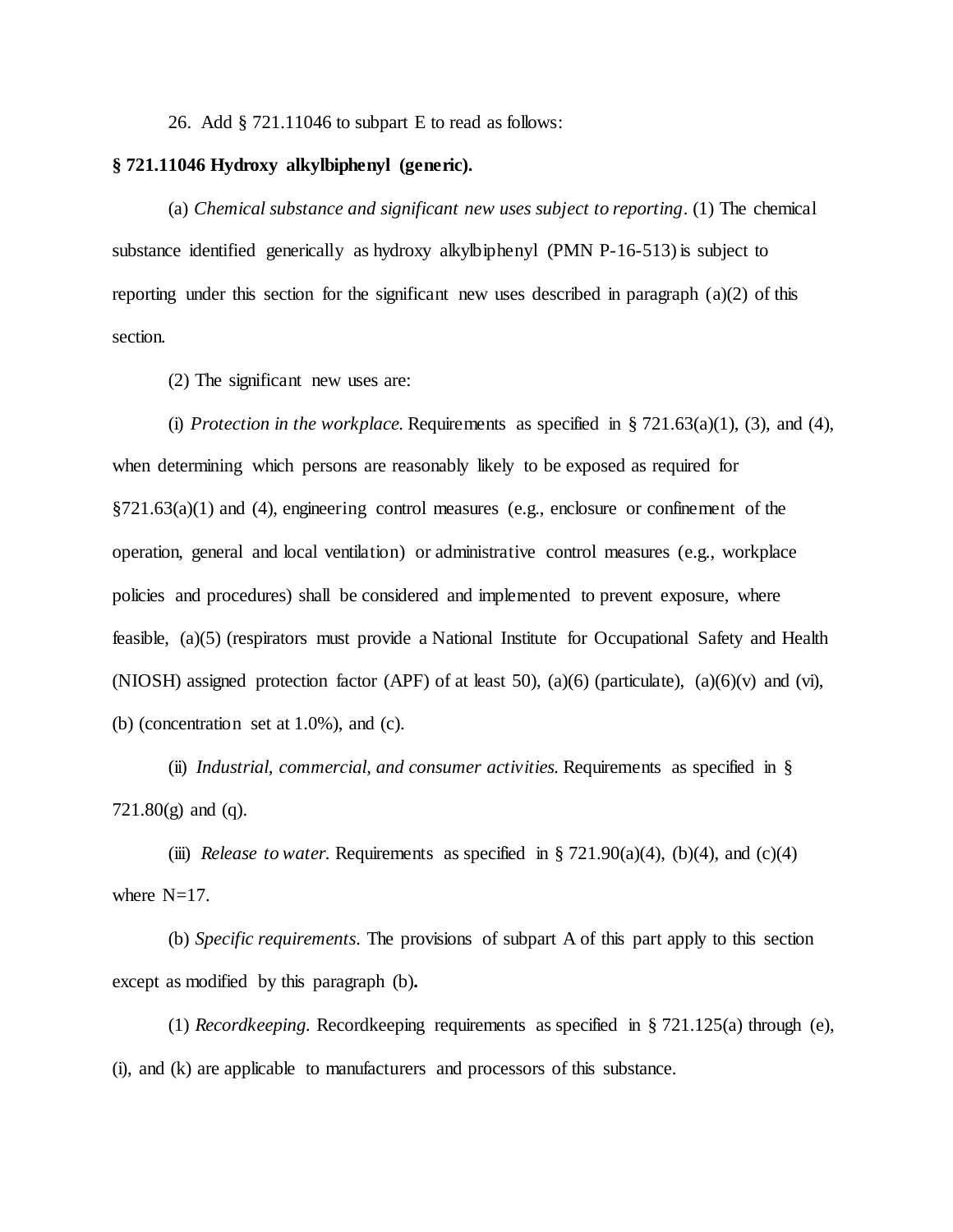(2) *Limitations or revocation of certain notification requirements.* The provisions of § 721.185 apply to this section.

(3) *Determining whether a specific use is subject to this section.* The provisions of  $\S 721.1725(b)(1)$  apply to paragraph (a)(2)(ii) of this section.

27. Add § 721.11047 to subpart E to read as follows:

**§ 721.11047 Alkyl alkenoic acid, polymer with alkenylcarbomonocycle telomer with substituted alkanoic acid hydroxyl alkyl substituted alkenyl substituted alkyl ester, polyalkylene glycol alkyl ether alkyl alkenoate, dialkylene glycol diheteromonocyclic ether and alkylcarbomonocyclic alkenoate, metal salt (generic).**

(a) *Chemical substance and significant new uses subject to reporting*. (1) The chemical substance identified generically as alkyl alkenoic acid, polymer with alkenylcarbomonocycle telomer with substituted alkanoic acid hydroxyl alkyl substituted alkenyl substituted alkyl ester, polyalkylene glycol alkyl ether alkyl alkenoate, dialkylene glycol diheteromonocyclic ether and alkylcarbomonocyclic alkenoate, metal salt (PMN P-16-534) is subject to reporting under this section for the significant new uses described in paragraph (a)(2) of this section.

(2) The significant new uses are:

(i) *Industrial, commercial, and consumer activities.* Requirements as specified in § 721.80(f) and (k). It is a significant new use to manufacture the substance such that the lowest number average molecular weight is less than 1,800 daltons and the carboxylic acid content exceeds 20 percent.

(ii) [Reserved]

(b) *Specific requirements.* The provisions of subpart A of this part apply to this section except as modified by this paragraph (b)**.**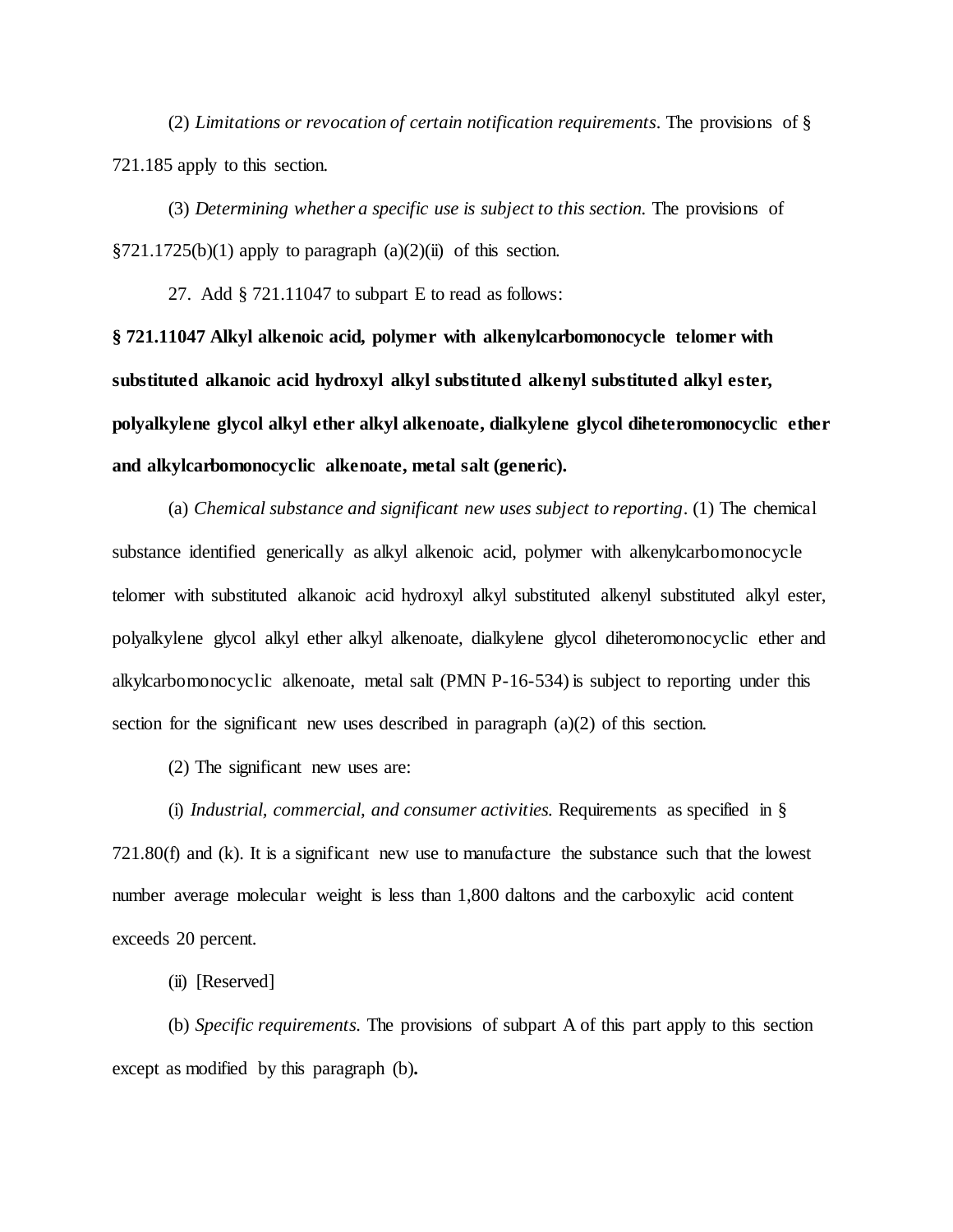(1) *Recordkeeping.* Recordkeeping requirements as specified in § 721.125(a) through (c) and (i) are applicable to manufacturers and processors of this substance.

(2) *Limitations or revocation of certain notification requirements.* The provisions of § 721.185 apply to this section.

(3) *Determining whether a specific use is subject to this section.* The provisions of  $\S 721.1725(b)(1)$  apply to paragraph  $(a)(2)(iii)$  of this section.

28. Add § 721.11048 to subpart E to read as follows:

**§ 721.11048 Alkyl alkenoic acid, polymer with alkenylcarbomonocycle telomer with substituted alkanoic acid hydroxyl alkyl substituted alkenyl substituted alkyl ester, alkanediol diheteromonocyclic ether, polyalkylene glycol alkyl ether alkyl alkenoate and alkylcarbomonocyclic alkenoate, metal salt (generic).**

(a) *Chemical substance and significant new uses subject to reporting*. (1) The chemical substance identified generically as alkyl alkenoic acid, polymer with alkenylcarbomonocycle telomer with substituted alkanoic acid hydroxyl alkyl substituted alkenyl substituted alkyl ester, alkanediol diheteromonocyclic ether, polyalkylene glycol alkyl ether alkyl alkenoate and alkylcarbomonocyclic alkenoate, metal salt (PMN P-16-535) is subject to reporting under this section for the significant new uses described in paragraph (a)(2) of this section.

(2) The significant new uses are:

(i) *Industrial, commercial, and consumer activities.* Requirements as specified in § 721.80(f) and (k). It is a significant new use to manufacture the substance such that the lowest number average molecular weight is less than 1,800 daltons and the carboxylic acid content exceeds 20 percent.

(ii) [Reserved]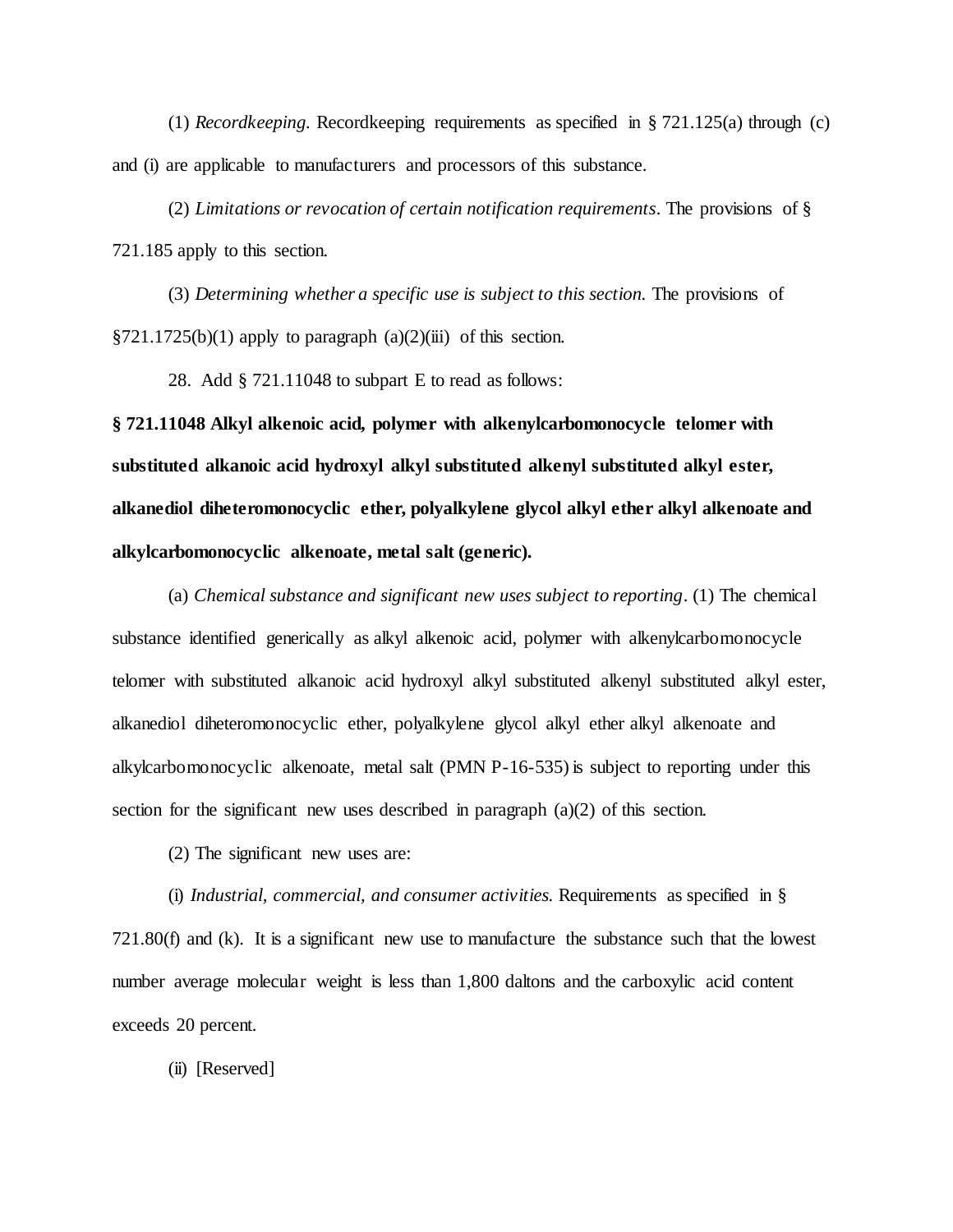(b) *Specific requirements.* The provisions of subpart A of this part apply to this section except as modified by this paragraph (b)**.**

(1) *Recordkeeping.* Recordkeeping requirements as specified in § 721.125(a) through (c) and (i) are applicable to manufacturers and processors of this substance.

(2) *Limitations or revocation of certain notification requirements.* The provisions of § 721.185 apply to this section.

(3) *Determining whether a specific use is subject to this section.* The provisions of  $\S 721.1725(b)(1)$  apply to paragraph  $(a)(2)(iii)$  of this section.

29. Add § 721.11049 to subpart E to read as follows:

**§ 721.11049 Alkyl alkenoic acid, polymer with bis heteromonocyclic substituted alkyl carbomonocycle, alkenylcarbomonocycle telomer with substituted alkanoic acid hydroxyl alkyl substituted alkenyl substituted alkyl ester, polyalkylene glycol alkyl ether alkyl alkenoate and alkylcarbomonocyclic alkenoate, metal salt (generic).**

(a) *Chemical substance and significant new uses subject to reporting*. (1) The chemical substance identified generically as alkyl alkenoic acid, polymer with bis heteromonocyclic substituted alkyl carbomonocycle, alkenylcarbomonocycle telomer with substituted alkanoic acid hydroxyl alkyl substituted alkenyl substituted alkyl ester, polyalkylene glycol alkyl ether alkyl alkenoate and alkylcarbomonocyclic alkenoate, metal salt (PMN P-16-536) is subject to reporting under this section for the significant new uses described in paragraph (a)(2) of this section.

(2) The significant new uses are:

(i) *Industrial, commercial, and consumer activities.* Requirements as specified in § 721.80(f) and (k). It is a significant new use to manufacture the substance such that the lowest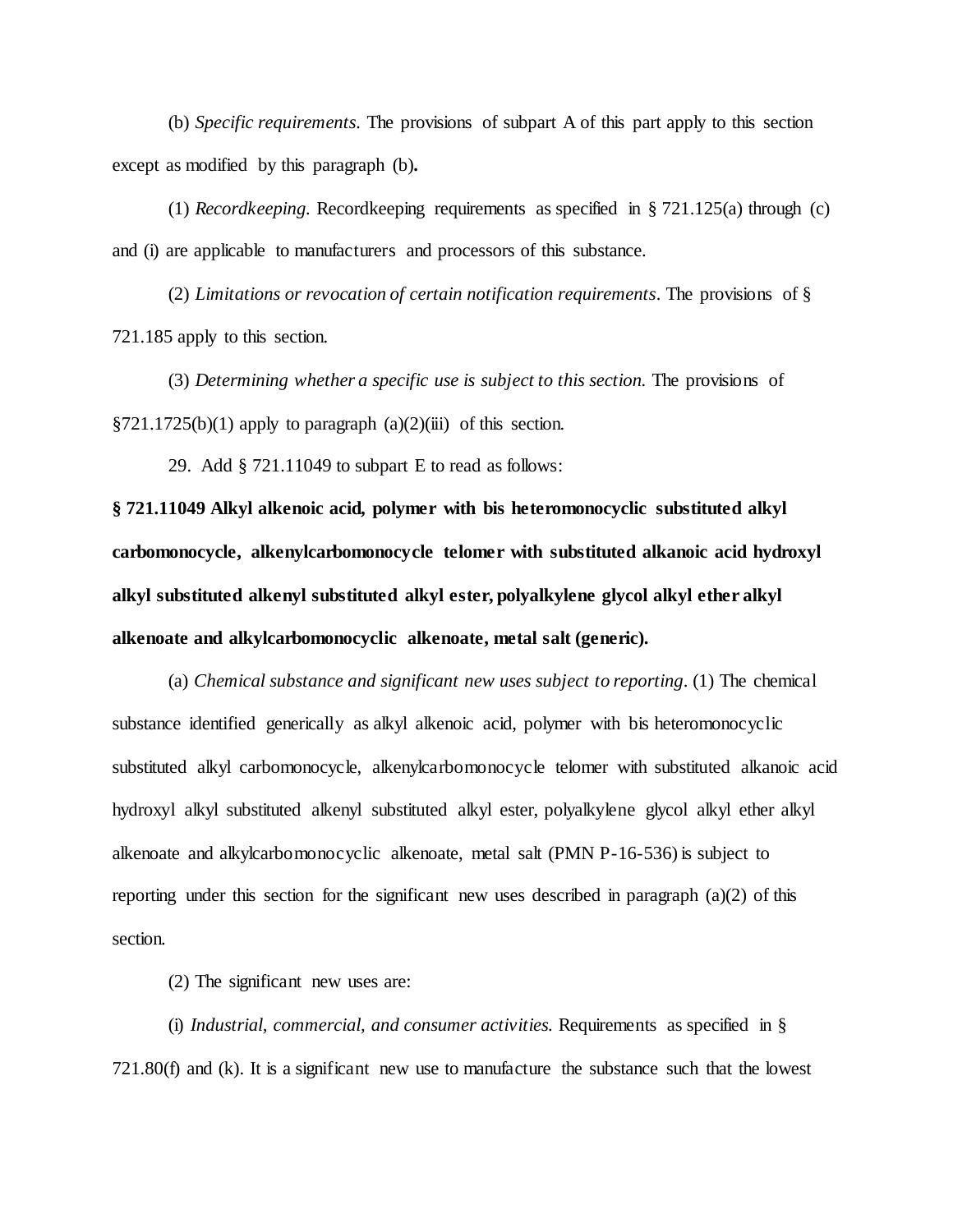number average molecular weight is less than 1,800 daltons, and the carboxylic acid content exceeds 20 percent.

(ii) [Reserved]

(b) *Specific requirements.* The provisions of subpart A of this part apply to this section except as modified by this paragraph (b)**.**

(1) *Recordkeeping.* Recordkeeping requirements as specified in § 721.125(a) through (c) and (i) are applicable to manufacturers and processors of this substance.

(2) *Limitations or revocation of certain notification requirements.* The provisions of § 721.185 apply to this section.

(3) *Determining whether a specific use is subject to this section.* The provisions of  $\S 721.1725(b)(1)$  apply to paragraph (a)(2)(iii) of this section.

30. Add § 721.11050 to subpart E to read as follows:

# **§ 721.11050 Certain functionalized methacrylate-substituted polymers.**

(a) *Chemical substance and significant new uses subject to reporting*. (1) The chemical substances listed in Table 1 of this section is subject to reporting under this section for the significant new uses described in paragraph  $(a)(2)$  of this section. The requirements of this section do not apply to quantities of the substances after they have been reacted (cured).

**Table 1 to § 721.11050 – Functionalized Methacrylate-substituted polymers**

| <b>PMN</b> | Chemical Name                                                                |
|------------|------------------------------------------------------------------------------|
| Number     |                                                                              |
| $P-16-549$ | Alkaline functionalized methacrylate-substituted polymer (generic)           |
| $P-16-550$ | Alkaline functionalized methacrylate-substituted polymer (generic)           |
| $P-16-551$ | Alkaline functionalized methacrylate-substituted polymer (generic)           |
| $P-16-553$ | Quaternary alkylamine functionalized methacrylate-substituted polymer        |
|            | (generic)                                                                    |
| $P-16-555$ | Neutral alcohol functionalized methacrylate-substituted polymer (generic)    |
| $P-16-556$ | Neutral alcohol functionalized methacrylate-substituted polymer (generic)    |
| $P-16-557$ | Neutral alkyl salt functionalized methacrylate-substituted polymer (generic) |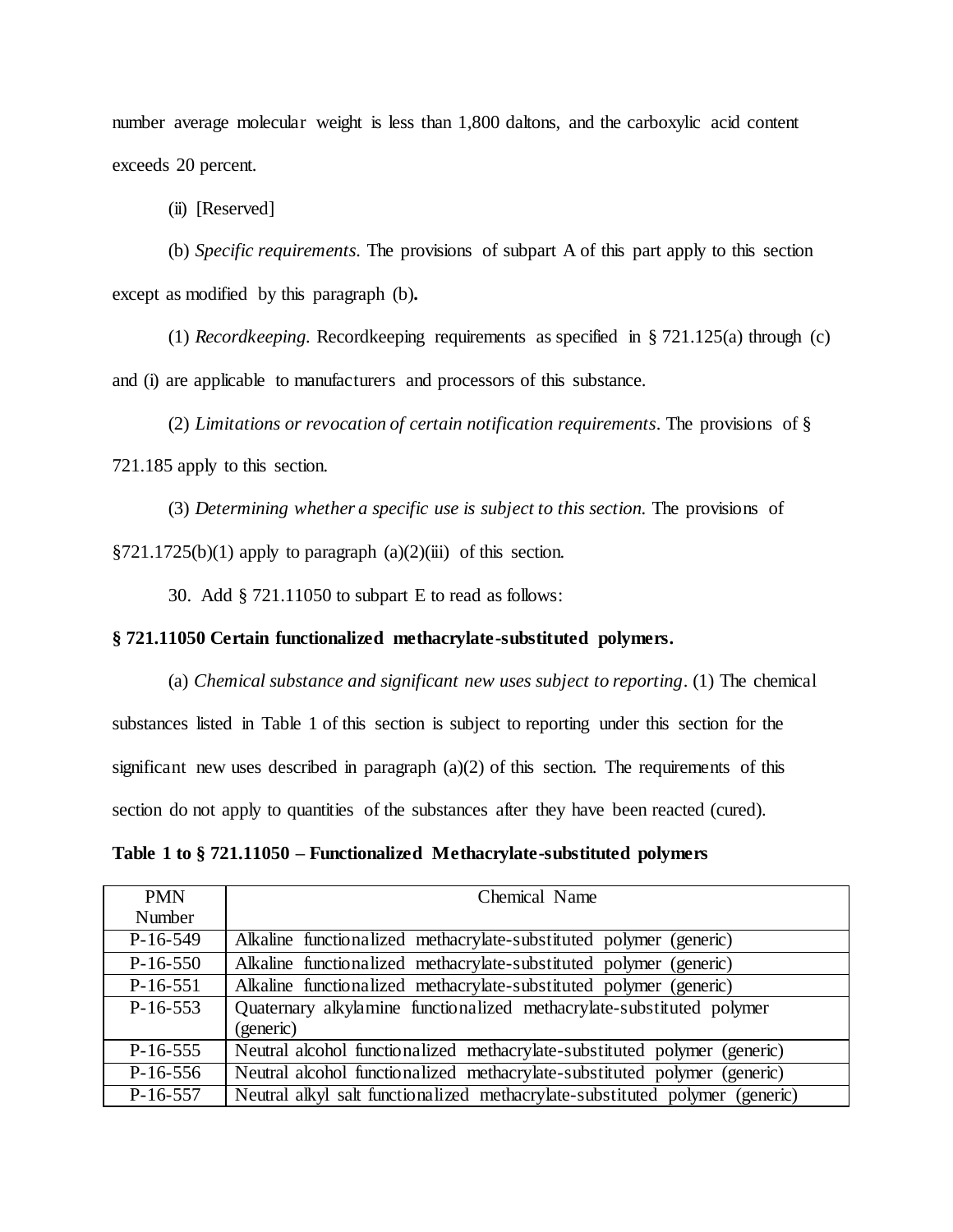| $P-16-558$ | Neutral alkyl salt functionalized methacrylate-substituted polymer (generic) |
|------------|------------------------------------------------------------------------------|
| $P-16-560$ | Neutral alkyl salt functionalized methacrylate-substituted polymer (generic) |
| $P-16-561$ | Acid functionalized methacrylate-substituted polymer (generic)               |
| $P-16-562$ | Acid functionalized methacrylate-substituted polymer (generic)               |
| $P-16-563$ | Acid functionalized methacrylate-substituted polymer (generic)               |
| $P-16-564$ | Acid functionalized methacrylate-substituted polymer (generic)               |
| $P-16-565$ | Acid functionalized methacrylate-substituted polymer (generic)               |
| $P-16-567$ | Alkylamine functionalized methacrylate-substituted polymer (generic)         |

(2) The significant new uses are:

(i) *Protection in the workplace*. Requirements as specified in  $\S 721.63(a)(1)$ , (a)(2)(i) and  $(iii)$ ,  $(a)(3)$ , when determining which persons are reasonably likely to be exposed as required for §721.63(a)(1), engineering control measures (*e.g.,* enclosure or confinement of the operation, general and local ventilation) or administrative control measures (*e.g.,* workplace policies and procedures) shall be considered and implemented to prevent exposure, where feasible, (a)(6) (particulate), (b) (concentration set at 1.0%), and (c).

(ii) *Industrial, commercial, and consumer activities.* Requirements as specified in § 721.80(f) and (k) (crosslinked resin used for chromatographic separation of biomolecules and biocatalysts). It is a significant new use to import the substance in any form other than spherical beads with 0.1 percent less than 10 microns.

(b) *Specific requirements.* The provisions of subpart A of this part apply to this section except as modified by this paragraph (b)**.**

(1) *Recordkeeping.* Recordkeeping requirements as specified in § 721.125(a) through (e) and (i) are applicable to manufacturers and processors of this substance.

(2) *Limitations or revocation of certain notification requirements.* The provisions of § 721.185 apply to this section.

31. Add § 721.11051 to subpart E to read as follows:

# **§ 721.11051 Waste plastics, poly(ethylene terephthalate), depolymd. with polypropylene**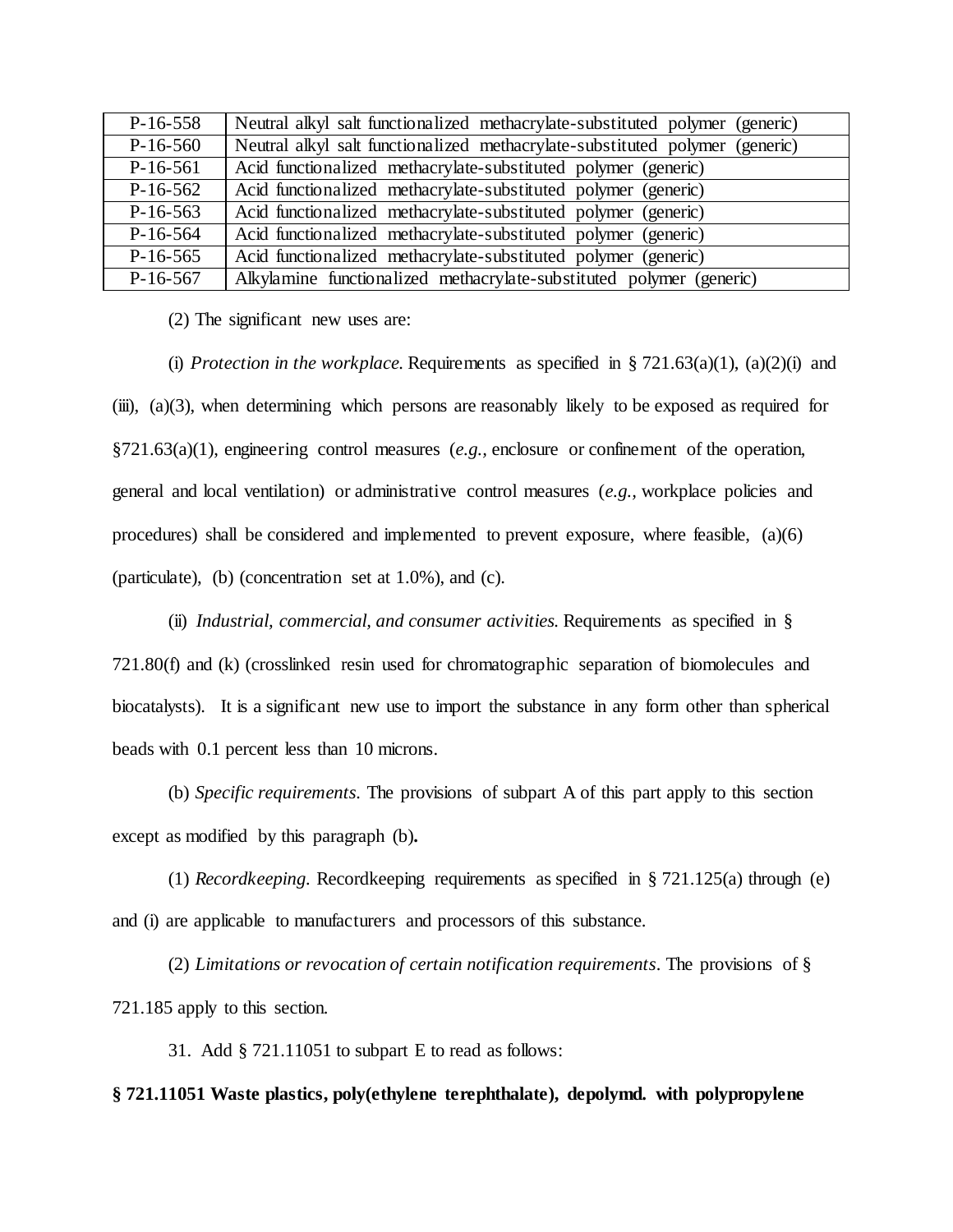#### **glycol ether with glycerol (3:1), polymers with alkenoic and alkanoic acids (generic).**

(a) *Chemical substance and significant new uses subject to reporting*. (1) The chemical substance identified generically as waste plastics, poly(ethylene terephthalate), depolymd. with polypropylene glycol ether with glycerol (3:1), polymers with alkenoic and alkanoic acids (PMN P-16-579) is subject to reporting under this section for the significant new uses described in paragraph (a)(2) of this section.

(2) The significant new uses are:

(i) *Protection in the workplace*. Requirements as specified in  $\S 721.63(a)(1)$ , (a)(2)(i), (a)(3) and (4), when determining which persons are reasonably likely to be exposed as required for  $\S721.63(a)(1)$  and (4), engineering control measures (e.g., enclosure or confinement of the operation, general and local ventilation) or administrative control measures (e.g., workplace policies and procedures) shall be considered and implemented to prevent exposure, where feasible, (a)(5) (respirators must provide a National Institute for Occupational Safety and Health (NIOSH) assigned protection factor (APF) of at least 50), (a)(6) (particulate), (b) (concentration set 1.0%), and (c).

(ii) *Hazard communication.* Requirements as specified in § 721.72(a) through (e) (concentration set at  $1.0\%$ ), (f), (g) $(1)$  (required label statements: This substance may cause respiratory and dermal irritation. This substance may cause irritation of the mucous membranes. This substance may cause respiratory and dermal sensitization. This substance may cause mutagenicity),  $(g)(2)(i)$  through  $(v)$ , and  $(g)(5)$ . Alternative hazard and warning statements that meet the criteria of the Globally Harmonized System (GHS) and OSHA Hazard Communication Standard may be used.

(iii) *Industrial, commercial, and consumer activities.* Requirements as specified in §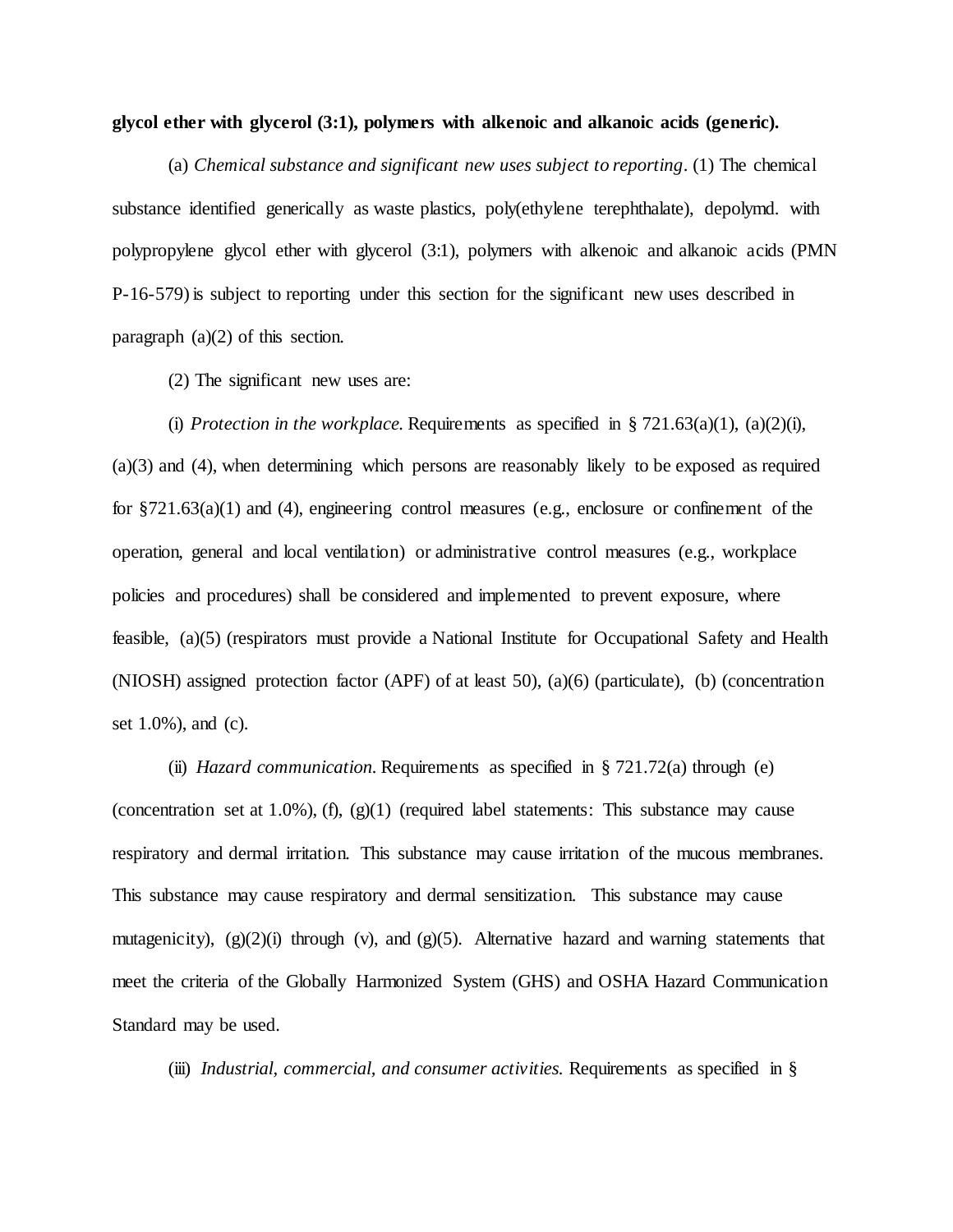721.80(k) (an ultraviolet curable coating resin). It is a significant new use to manufacture the substance with an average molecular weight less than 1,100 Daltons.

(b) *Specific requirements.* The provisions of subpart A of this part apply to this section except as modified by this paragraph (b)**.**

(1) *Recordkeeping.* Recordkeeping requirements as specified in § 721.125(a) through (i) are applicable to manufacturers and processors of this substance.

(2) *Limitations or revocation of certain notification requirements.* The provisions of § 721.185 apply to this section.

32. Add § 721.11052 to subpart E to read as follows:

# **§ 721.11052 1,3,5-Naphthalenetrisulfonic acid.**

(a) *Chemical substance and significant new uses subject to reporting*. (1) The chemical substance identified as 1,3,5-naphthalenetrisulfonic acid (PMN P-17-32, CAS No. 6654-64-4) is subject to reporting under this section for the significant new uses described in paragraph  $(a)(2)$ of this section.

(2) The significant new uses are:

(i) *Protection in the workplace*. Requirements as specified in  $\S 721.63(a)(1)$ , (a)(2)(i) and  $(iv)$ ,  $(a)(3)$  and  $(4)$ , when determining which persons are reasonably likely to be exposed as required for  $\S721.63(a)(1)$  and (4), engineering control measures (e.g., enclosure or confinement of the operation, general and local ventilation) or administrative control measures (e.g., workplace policies and procedures) shall be considered and implemented to prevent exposure, where feasible, (a)(5) (respirators must provide a National Institute for Occupational Safety and Health (NIOSH) assigned protection factor of at least  $50$ ,  $(a)(6)(v)$  and (vi), (particulate), (b) (concentration set at 1.0%), and (c).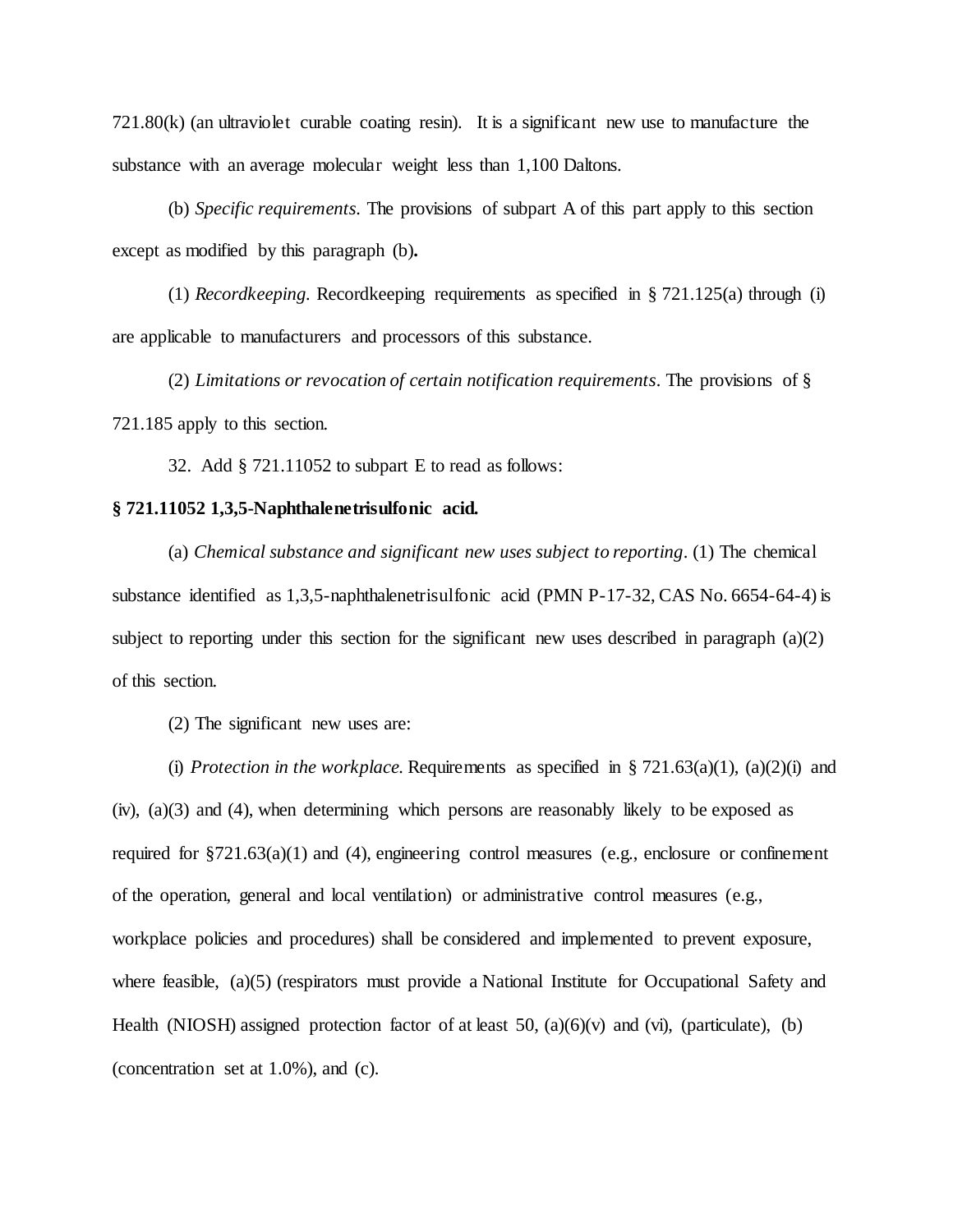(ii) *Hazard communication.* Requirements as specified in § 721.72(a) through (e) (concentration set at 1.0%), (f), (g)(1)(i), (ii), (iv), and (ix), (g)(2)(i), (ii), (iii), and (v), and (g)(5). Alternative hazard and warning statements that meet the criteria of the Globally Harmonized System (GHS) and OSHA Hazard Communication Standard may be used.

(iii) *Industrial, commercial, and consumer activities.* Requirements as specified in §  $721.80(q)$  and (t). It is a significant new use to process the substance beyond the confidential annual volume cited in the TSCA 5(e) Order.

(b) *Specific requirements.* The provisions of subpart A of this part apply to this section except as modified by this paragraph (b)**.**

(1) *Recordkeeping.* Recordkeeping requirements as specified in § 721.125(a) through (i) are applicable to manufacturers and processors of this substance.

(2) *Limitations or revocation of certain notification requirements.* The provisions of § 721.185 apply to this section.

(3) *Determining whether a specific use is subject to this section.* The provisions of  $\S 721.1725(b)(1)$  apply to paragraph  $(a)(2)(iii)$  of this section.

33. Add § 721.11053 to subpart E to read as follows:

### **§ 721.11053 Certain halogenated sodium benzoate salts.**

(a) *Chemical substance and significant new uses subject to reporting*. (1) The chemical substances listed in Table 1 of this section is subject to reporting under this section for the significant new uses described in paragraph (a)(2) of this section.

**Table 1 to § 721.11053 – Halogenated sodium benzoate salts**

| <b>PMN</b> Number | <b>CAS</b> Number | Chemical Name                                              |
|-------------------|-------------------|------------------------------------------------------------|
| $P-17-33$         | 6654-64-4         | Benzoic acid, 2-fluoro-, sodium salt $(1:1)$               |
| $P-17-34$         | $499-90-1$        | Benzoic acid, 4-fluoro-, sodium salt (1:1)                 |
| $P-17-36$         | 67852-79-3        | Benzoic acid, $2,3,4,5$ -tetrafluoro-, sodium salt $(1:1)$ |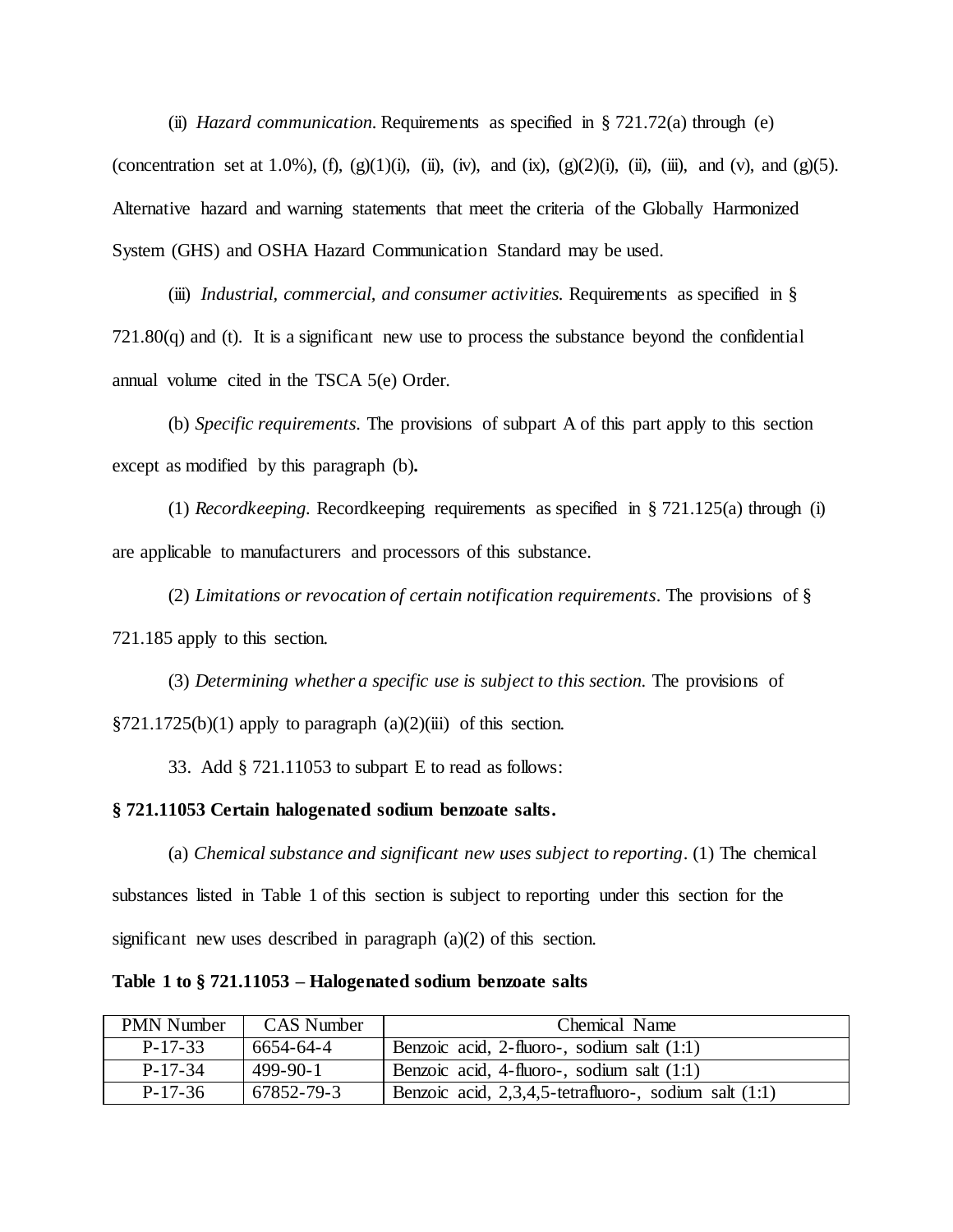| $P-17-38$ | 2966-44-1    | Benzoic acid, 2-(trifluoromethyl)-, sodium salt (1:1)   |
|-----------|--------------|---------------------------------------------------------|
| $P-17-39$ | 25832-58-0   | Benzoic acid, 4-(trifluoromethyl)-, sodium salt $(1:1)$ |
| $P-17-41$ | 522651-42-9  | Benzoic acid, 2,5-difluoro-, sodium salt (1:1)          |
| $P-17-42$ | 499-57-0     | Benzoic acid, 3-fluoro-, sodium salt (1:1)              |
| $P-17-43$ | 6185-28-0    | Benzoic acid, 2,6-difluoro-, sodium salt (1:1)          |
| $P-17-45$ | 530141-39-0  | Benzoic acid, 3,5-difluoro-, sodium salt (1:1)          |
| $P-17-47$ | 1765-08-8    | Benzoic acid, 2,4-difluoro-, sodium salt (1:1)          |
| $P-17-50$ | 522651-44-1  | Benzoic acid, 3,4-difluoro-, sodium salt (1:1)          |
| $P-17-52$ | 1180493-12-2 | Benzoic acid, 3,4,5-trifluoro-, sodium salt (1:1)       |
| $P-17-55$ | 402955-41-3  | Benzoic acid, 2,3,4-trifluoro-, sodium salt (1:1)       |
| $P-17-57$ | 522651-48-5  | Benzoic acid, 2,4,5-trifluoro-, sodium salt (1:1)       |
| $P-17-59$ | 1604819-08-0 | Benzoic acid, 2,3-difluoro-, sodium salt (1:1)          |
| $P-17-61$ | 69226-41-1   | Benzoic acid, 3-(trifluoromethyl)-, sodium salt $(1:1)$ |
| $P-17-62$ | 17264-74-3   | Benzoic acid, 2-chloro-, sodium salt (1:1)              |
| $P-17-63$ | 3686-66-6    | Benzoic acid, 4-chloro-, sodium salt (1:1)              |
| $P-17-64$ | 17264-88-9   | Benzoic acid, 3-chloro-, sodium salt (1:1)              |
| $P-17-66$ | 118537-84-1  | Benzoic acid, 2,3-dichloro-, sodium salt (1:1)          |
| $P-17-67$ | 63891-98-5   | Benzoic acid, 2,5-dichloro-, sodium salt (1:1)          |
| $P-17-69$ | 154862-40-5  | Benzoic acid, 3,5-dichloro-, sodium salt (1:1)          |
| $P-17-71$ | 10007-84-8   | Benzoic acid, 2,6-dichloro-, sodium salt (1:1)          |
| $P-17-72$ | 17274-10-1   | Benzoic acid, 3,4-dichloro-, sodium salt (1:1)          |
| $P-17-73$ | 38402-11-8   | Benzoic acid, 2,4-dichloro-, sodium salt (1:1)          |
| $P-17-75$ | 855471-43-1  | Benzoic acid, 2-chloro-4-fluoro-, sodium salt           |
| $P-17-76$ | 1421761-18-3 | Benzoic acid, 3-chloro-4-fluoro-, sodium salt           |
| $P-17-79$ | 1382106-78-6 | Benzoic acid, 5-chloro-2-fluoro-, sodium salt           |
| $P-17-80$ | 1421029-88-0 | Benzoic acid, 4-chloro-3-fluoro-, sodium salt           |
| $P-17-83$ | 1382106-64-0 | Benzoic acid, 4-chloro-2-fluoro-, sodium salt           |
| $P-17-85$ | 1938142-12-1 | Benzoic acid, 5-bromo-2-chloro-, sodium salt            |
| $P-17-87$ | 938142-13-2  | Benzoic acid, 3-bromo-4-fluoro-, sodium salt            |
| $P-17-90$ | 1938142-14-3 | Benzoic acid, 2-bromo-5-fluoro-, sodium salt            |
| $P-17-91$ | 1938142-15-4 | Benzoic acid, 4-bromo-2-fluoro-, sodium salt            |
| $P-17-93$ | 1535169-81-3 | Benzoic acid, 4-bromo-3-fluoro-, sodium salt            |

(2) The significant new uses are:

(i) *Protection in the workplace*. Requirements as specified in  $\S 721.63(a)(1)$ ,  $(a)(2)(i)$  and (iv), (a)(3), when determining which persons are reasonably likely to be exposed as required for §721.63(a)(4), engineering control measures (*e.g.,* enclosure or confinement of the operation, general and local ventilation) or administrative control measures (*e.g.,* workplace policies and procedures) shall be considered and implemented to prevent exposure, where feasible,  $(a)(5)$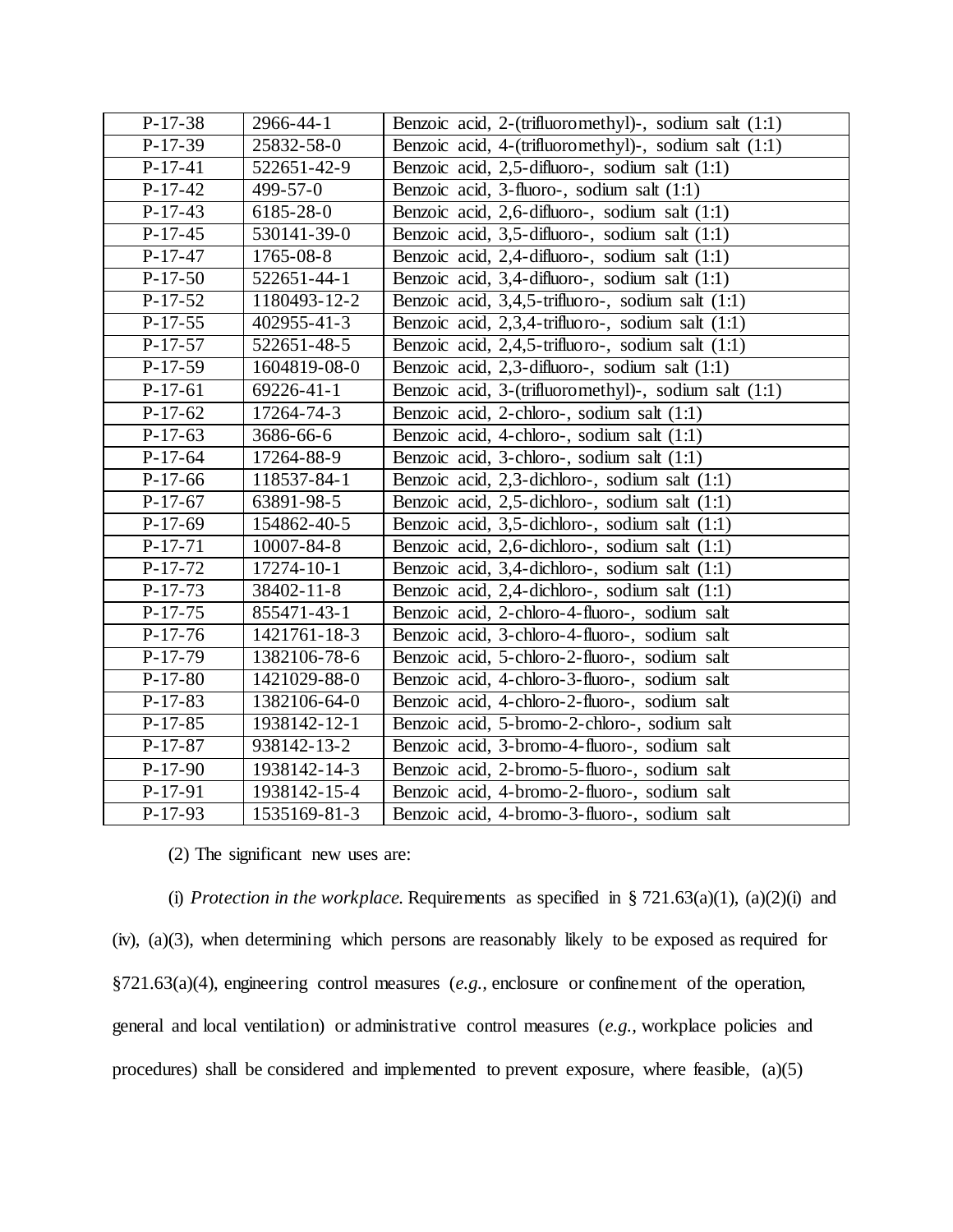(respirators must provide a National Institute for Occupational Safety and Health (NIOSH) assigned protection factor of at least 50), (a)(6) (particulate), (a)(6)(v) and (vi), (b) (concentration set at 1.0%), and (c).

(A) As an alternative to the respirator requirements in paragraph  $(a)(2)(i)$  of this section, a manufacturer or processor may choose to follow the new chemical exposure limit (NCEL) provision listed in the TSCA section 5(e) Order for this substance. The NCEL is 0.0184 mg/m<sup>3</sup> as an 8-hour time weighted average. Persons who wish to pursue NCELs as an alternative to §721.63 respirator requirements may request to do so under §721.30. Persons whose §721.30 requests to use the NCELs approach are approved by EPA will be required to follow NCELs provisions comparable to those contained in the corresponding TSCA section 5(e) Order.

(B) [Reserved]

(ii) *Hazard communication.* Requirements as specified in § 721.72(a) through (e) (concentration set at 1.0%), (f), (g)(1)(i), (ii), (iii), (iv), (vi), and (ix), (g)(2)(i), (ii), and (iii), (use respiratory protection or maintain workplace airborne concentrations at or below an 8-hour timeweighted average of 0.0184 mg/m<sup>3</sup>), (g)(2)(v), and (g)(5). Alternative hazard and warning statements that meet the criteria of the Globally Harmonized System (GHS) and OSHA Hazard Communication Standard may be used.

(iii) *Industrial, commercial, and consumer activities.* Requirements as specified in §  $721.80(q)$  and (t). It is a significant new use to manufacture or process the substances other than for the processes described in the corresponding TSCA section 5(e) Order.

(b) *Specific requirements.* The provisions of subpart A of this part apply to this section except as modified by this paragraph (b)**.**

(1) *Recordkeeping.* Recordkeeping requirements as specified in § 721.125(a) through (i)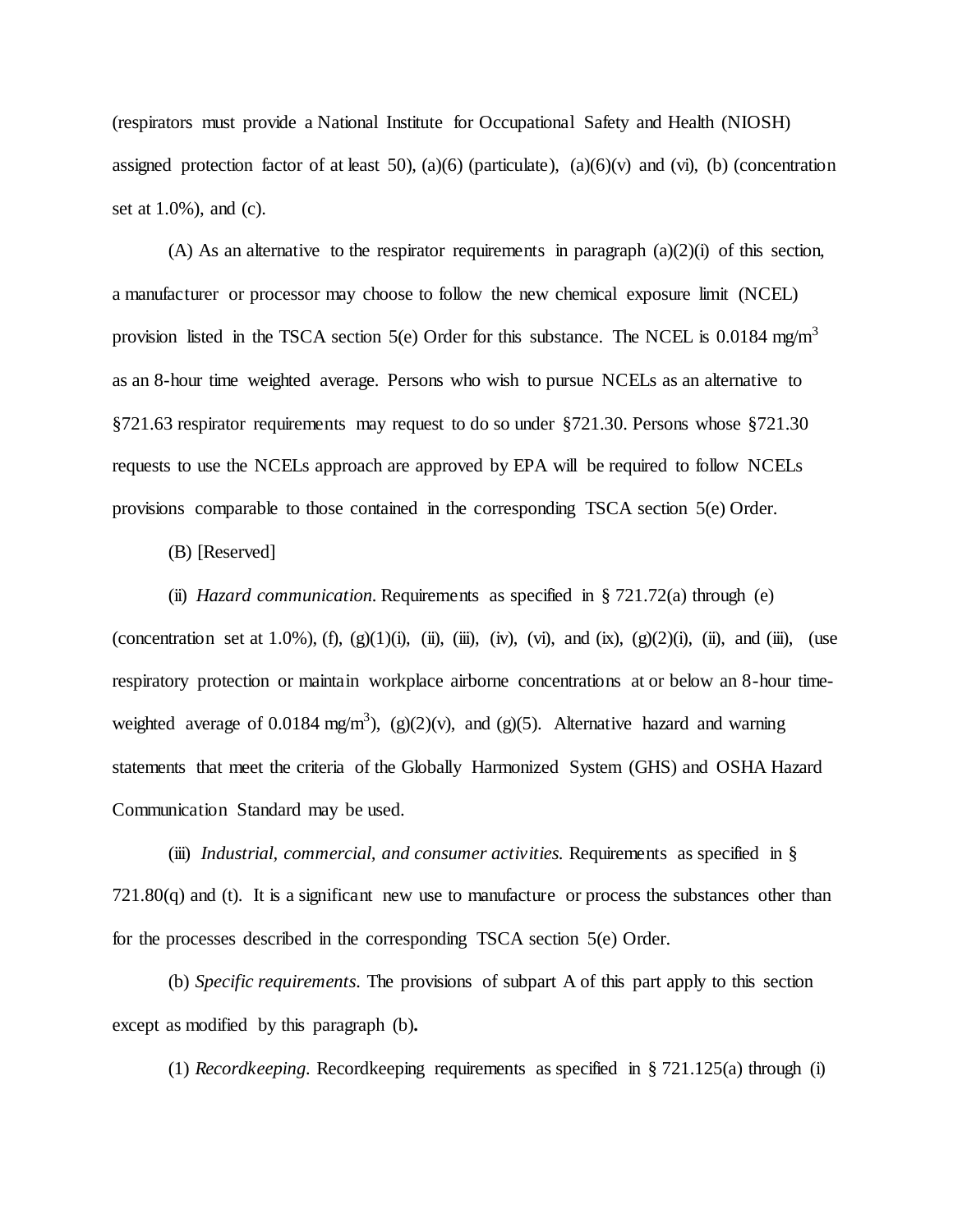and (k) are applicable to manufacturers and processors of this substance.

(2) *Limitations or revocation of certain notification requirements.* The provisions of §

721.185 apply to this section.

(3) *Determining whether a specific use is subject to this section.* The provisions of

 $\S 721.1725(b)(1)$  apply to paragraph (a)(2)(iii) of this section.

34. Add § 721.11054 to subpart E to read as follows:

# **§ 721.11054 Certain halogenated benzoic acids.**

(a) *Chemical substance and significant new uses subject to reporting*. (1) The chemical

substances listed in Table 1 of this section is subject to reporting under this section for the significant new uses described in paragraph (a)(2) of this section.

| <b>PMN Number</b> | <b>CAS Number</b> | Chemical Name                      |
|-------------------|-------------------|------------------------------------|
| $P-17-35$         | $1201 - 31 - 6$   | Benzoic acid, 2,3,4,5-tetrafluoro- |
| $P-17-37$         | $433 - 97 - 6$    | Benzoic acid, 2-(trifluoromethyl)- |
| $P-17-40$         | 2991-28-8         | Benzoic acid, 2,5-difluoro-        |
| $P-17-44$         | 385-00-2          | Benzoic acid, 2,6-difluoro-        |
| $P-17-46$         | $455 - 40 - 3$    | Benzoic acid, 3,5-difluoro-        |
| $P-17-48$         | 1583-58-0         | Benzoic acid, 2,4-difluoro-        |
| $P-17-51$         | $455 - 86 - 7$    | Benzoic acid, 3,4-difluoro-        |
| $P-17-53$         | 121602-93-5       | Benzoic acid, 3,4,5-trifluoro-     |
| $P-17-54$         | 61079-72-9        | Benzoic acid, 2,3,4-trifluoro-     |
| $P-17-56$         | $446 - 17 - 3$    | Benzoic acid, 2,4,5-trifluoro-     |
| $P-17-58$         | 4519-39-5         | Benzoic acid, 2,3-difluoro-        |
| $P-17-60$         | 454-92-2          | Benzoic acid, 3-(trifluoromethyl)- |
| $P-17-65$         | $50 - 45 - 3$     | Benzoic acid, 2,3-dichloro-        |
| $P-17-68$         | $51 - 36 - 5$     | Benzoic acid, 3,5-dichloro-        |
| $P-17-70$         | $50-30-6$         | Benzoic acid, 2,6-dichloro-        |
| $P-17-74$         | 2252-51-9         | Benzoic acid, 2-chloro-4-fluoro-   |
| $P-17-77$         | 394-30-9          | Benzoic acid, 5-chloro-2-fluoro-   |
| $P-17-78$         | $403 - 16 - 7$    | Benzoic acid, 3-chloro-4-fluoro-   |
| $P-17-81$         | $403 - 17 - 8$    | Benzoic acid, 4-chloro-3-fluoro-   |
| $P-17-82$         | $446 - 30 - 0$    | Benzoic acid, 4-chloro-2-fluoro-   |
| $P-17-84$         | 21739-92-4        | Benzoic acid, 5-bromo-2-chloro-    |
| $P-17-88$         | 11007-16-5        | Benzoic acid, 3-bromo-4-fluoro-    |
| $P-17-89$         | 394-28-5          | Benzoic acid, 2-bromo-5-fluoro-    |

**Table 1 to § 721.11054 – Halogenated benzoic acids**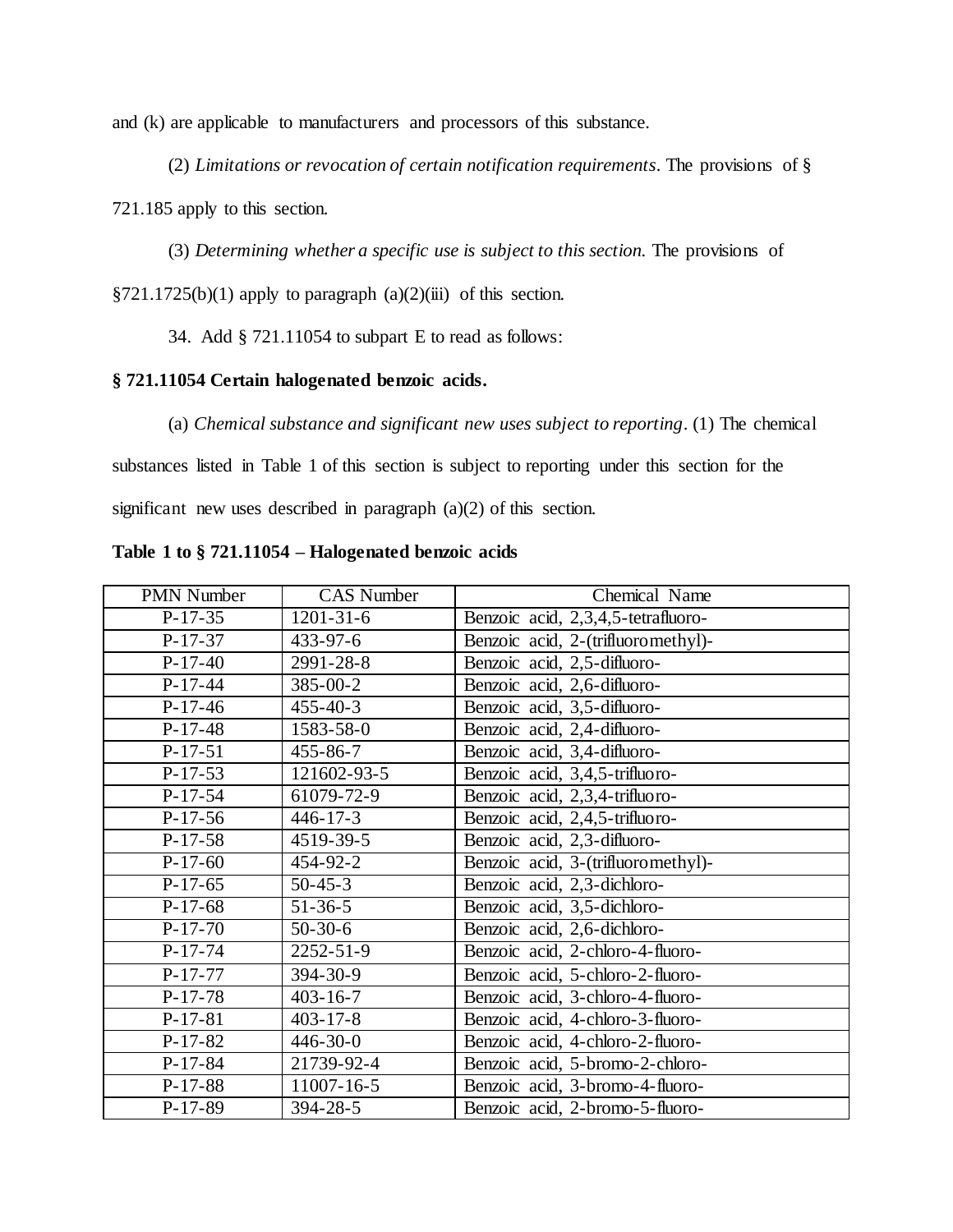| $P-17-92$ | 153556-42-4 | Benzoic acid, 4-bromo-3-fluoro- |
|-----------|-------------|---------------------------------|
| P-17-97   | 112704-79-7 | Benzoic acid. 4-bromo-2-fluoro- |

(2) The significant new uses are:

(i) *Protection in the workplace*. Requirements as specified in  $\S 721.63(a)(1)$ , (a)(2)(i) and (v), (a)(3) and (4), when determining which persons are reasonably likely to be exposed as required for §721.63(a)(1) and (4), engineering control measures (*e.g.,* enclosure or confinement of the operation, general and local ventilation) or administrative control measures (*e.g.,* workplace policies and procedures) shall be considered and implemented to prevent exposure, where feasible, (a)(5) (respirators must provide a National Institute for Occupational Safety and Health (NIOSH) assigned protection factor of at least 50, (a)(6) (particulate), (a)(6)(v) and (vi), (b) (concentration set at 1.0%), and (c).

(A) As an alternative to the respirator requirements in paragraph  $(a)(2)(i)$  of this section, a manufacturer or processor may choose to follow the new chemical exposure limit (NCEL) provision listed in the TSCA section 5(e) Order for this substance. The NCEL is 0.0184 mg/m<sup>3</sup> as an 8-hour time weighted average. Persons who wish to pursue NCELs as an alternative to §721.63 respirator requirements may request to do so under §721.30. Persons whose §721.30 requests to use the NCELs approach are approved by EPA will be required to follow NCELs provisions comparable to those contained in the corresponding TSCA section 5(e) Order.

(B) [Reserved]

(ii) *Hazard communication.* Requirements as specified in § 721.72(a) through (e)

(concentration set at 1.0%), (f), (g)(1)(i), (ii), (iii), (iv), (vi), and (ix), (g)(2)(i), (ii), and (iii), (use respiratory protection or maintain workplace airborne concentrations at or below an 8-hour timeweighted average of 0.0184 mg/m<sup>3</sup>), (g)(2)(v), and (g)(5). Alternative hazard and warning statements that meet the criteria of the Globally Harmonized System (GHS) and OSHA Hazard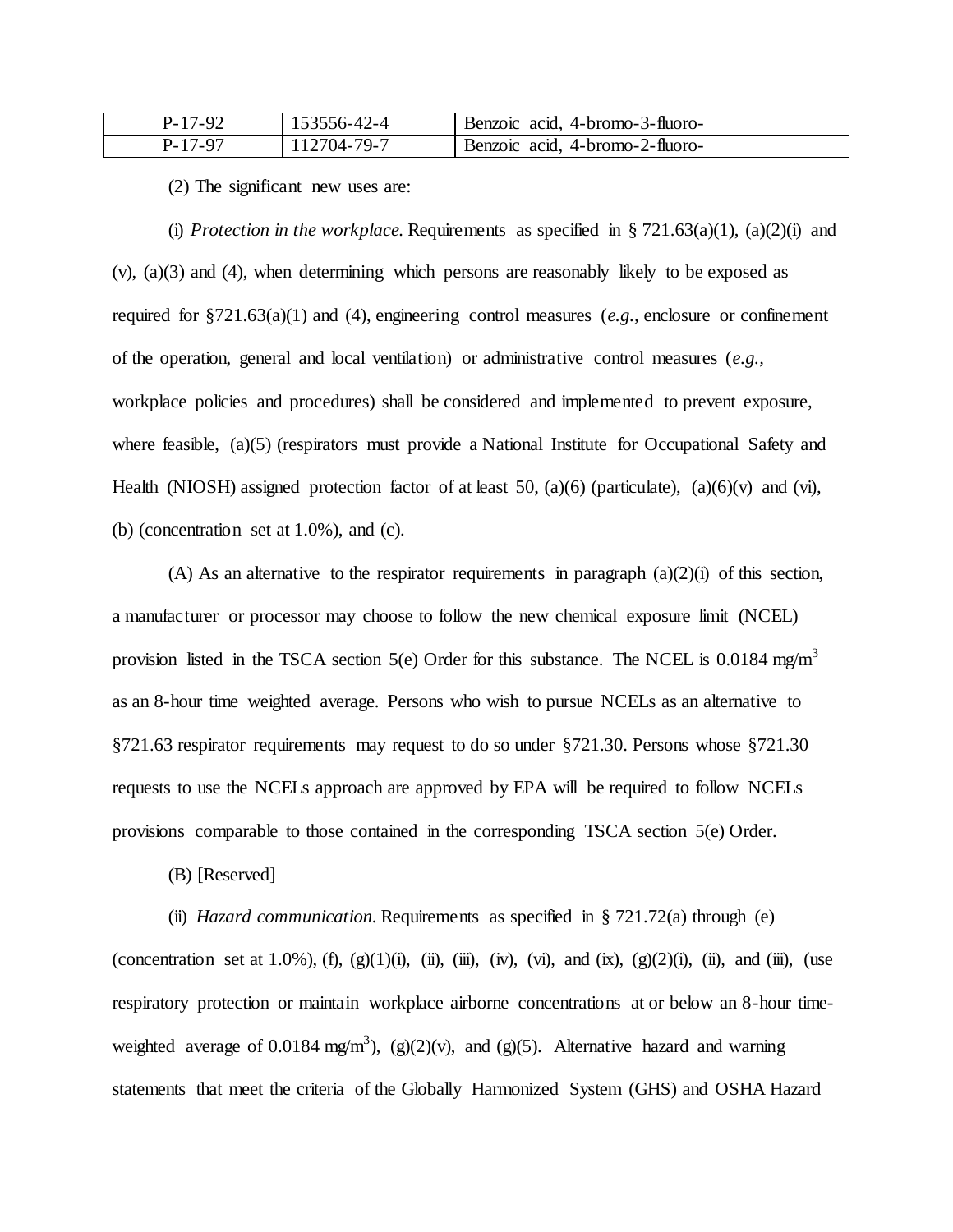Communication Standard may be used.

(iii) *Industrial, commercial, and consumer activities.* Requirements as specified in §  $721.80(q)$  and (t). It is a significant new use to manufacture or process the substances other than for the processes described in the corresponding TSCA section 5(e) Order.

(b) *Specific requirements.* The provisions of subpart A of this part apply to this section except as modified by this paragraph (b)**.**

(1) *Recordkeeping.* Recordkeeping requirements as specified in § 721.125(a) through (i) and (k) are applicable to manufacturers and processors of this substance.

(2) *Limitations or revocation of certain notification requirements.* The provisions of § 721.185 apply to this section.

(3) *Determining whether a specific use is subject to this section.* The provisions of

 $\S 721.1725(b)(1)$  apply to paragraph (a)(2)(iii) of this section.

35. Add § 721.11055 to subpart E to read as follows:

### **§ 721.11055 Certain halogenated benzoic acids ethyl esters.**

(a) *Chemical substance and significant new uses subject to reporting*. (1) The chemical substances listed in Table 1 of this section is subject to reporting under this section for the significant new uses described in paragraph (a)(2) of this section.

**Table 1 to § 721.11055 – Halogenated benzoic acid ethyl esters**

| <b>PMN Number</b> | <b>CAS</b> Number | Chemical Name                                   |
|-------------------|-------------------|-------------------------------------------------|
| $P-17-94$         | 122894-73-9       | Benzoic acid, 2,3,4,5-tetrafluoro-, ethyl ester |
| $P-17-95$         | $583 - 02 - 8$    | Benzoic acid, 4-(trifluoromethyl)-, ethyl ester |
| $P-17-96$         | $577 - 62 - 8$    | Benzoic acid, 2-(trifluoromethyl)-, ethyl ester |
| $P-17-98$         | 19064-14-3        | Benzoic acid, 2,6-difluoro-, ethyl ester        |
| $P-17-99$         | $708 - 25 - 8$    | Benzoic acid, 2,5-difluoro-, ethyl ester        |
| $P-17-100$        | 351354-50-2       | Benzoic acid, 2,3,4-trifluoro-, ethyl ester     |
| $P-17-101$        | 351354-50-2       | Benzoic acid, 2-bromo-5-fluoro-, ethyl ester    |
| $P-17-102$        | $350 - 19 - 6$    | Benzoic acid, 3,5-difluoro-, ethyl ester        |
| $P-17-103$        | 76008-73-6        | Benzoic acid, 5-bromo-2-chloro-, ethyl ester    |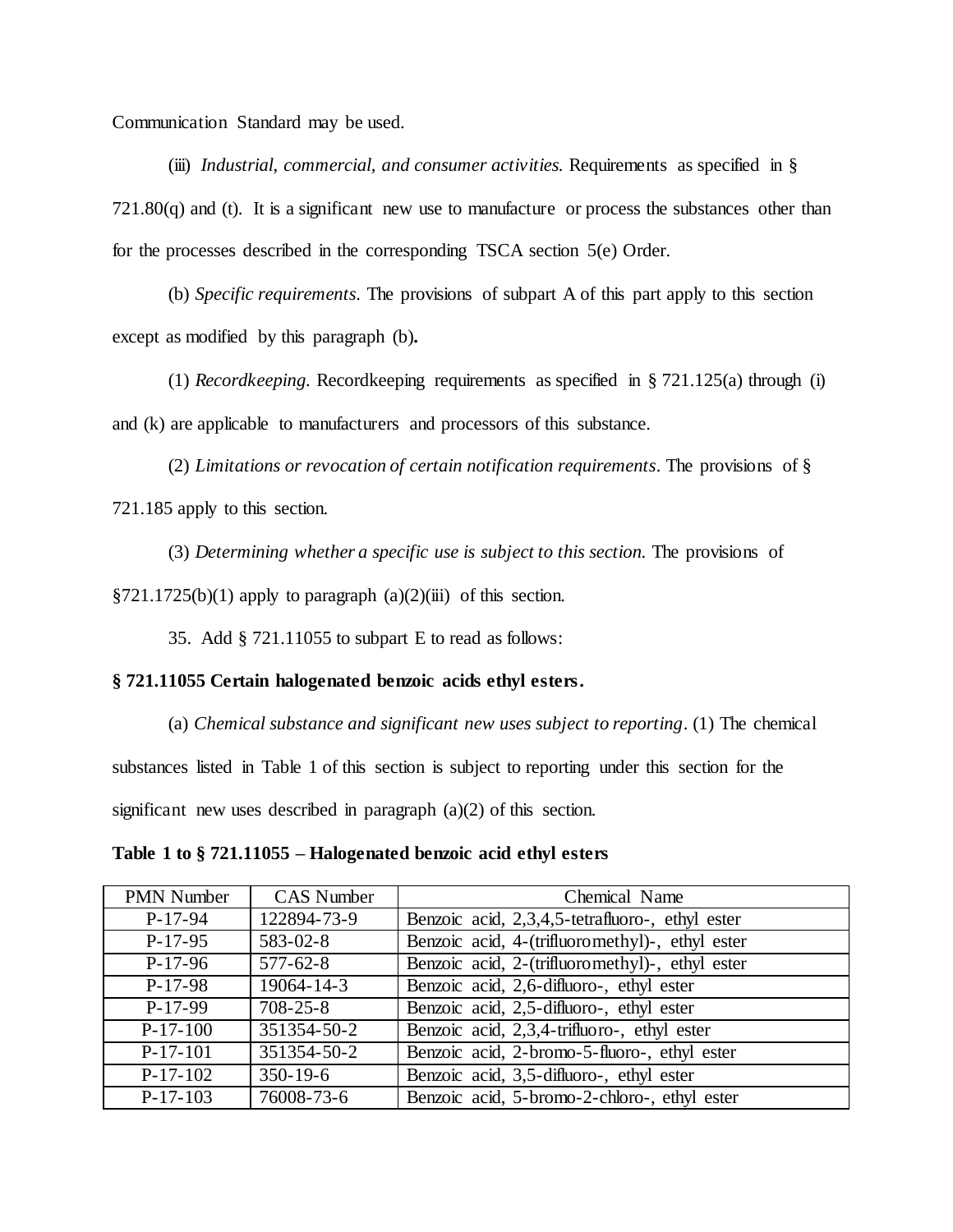| $P-17-104$ | 1128-76-3       | Benzoic acid, 3-chloro-, ethyl ester             |
|------------|-----------------|--------------------------------------------------|
| $P-17-105$ | $7335 - 25 - 3$ | Benzoic acid, 2-chloro-, ethyl ester             |
| $P-17-114$ | 137521-81-4     | Benzoic acid, 3-chloro-4-fluoro-, ethyl ester    |
| $P-17-122$ | 474709-71-2     | Benzoic acid, 4-bromo-2-fluoro-, ethyl ester     |
| $P-17-123$ | 144267-97-0     | Benzoic acid, 2-bromo-4,5-difluoro-, ethyl ester |
| $P-17-124$ | 1130165-74-0    | Benzoic acid, 4-bromo-3-fluoro-, ethyl ester     |
| $P-17-125$ | 23233-33-2      | Benzoic acid, 3-bromo-4-fluoro-, ethyl ester     |
| $P-17-126$ | 4793-20-8       | Benzoic acid, 4-chloro-2-fluoro-, ethyl ester    |
| $P-17-127$ | 35112-27-7      | Benzoic acid, 2,5-dichloro-, ethyl ester         |
| $P-17-128$ | 203573-08-4     | Benzoic acid, 4-chloro-3-fluoro-, ethyl ester    |
| $P-17-129$ | 167758-87-4     | Benzoic acid, 2-chloro-4-fluoro-, ethyl ester    |
| $P-17-130$ | 773139-56-3     | Benzoic acid, 5-chloro-2-fluoro-, ethyl ester    |
| $P-17-131$ | 108928-00-3     | Benzoic acid, 2,4-difluoro-, ethyl ester         |
| $P-17-132$ | 144267-96-9     | Benzoic acid, 3,4-difluoro-, ethyl ester         |
| $P-17-133$ | 495405-09-9     | Benzoic acid, 3,4,5-trifluoro-, ethyl ester      |
| $P-17-134$ | 351354-41-1     | Benzoic acid, 2,4,5-trifluoro-, ethyl ester      |
| $P-17-135$ | 76783-59-0      | Benzoic acid, 3-(trifluoromethyl)-, ethyl ester  |
| $P-17-136$ | 773134-65-9     | Benzoic acid, 2,3-difluoro-, ethyl ester         |
| $P-17-137$ | 81055-73-4      | Benzoic acid, 2,6-dichloro-, ethyl ester         |
| $P-17-138$ | 91085-56-2      | Benzoic acid, 3,5-dichloro-, ethyl ester         |
| $P-17-139$ | 56882-52-1      | Benzoic acid, 2,4-dichloro-, ethyl ester         |
| $P-17-140$ | 28394-58-3      | Benzoic acid, 3,4-dichloro-, ethyl ester         |

(2) The significant new uses are:

(i) *Protection in the workplace*. Requirements as specified in  $\S 721.63(a)(1)$ ,  $(a)(2)(i)$  and (v), (a)(3) and (4), when determining which persons are reasonably likely to be exposed as required for §721.63(a)(1) and (4), engineering control measures (*e.g.,* enclosure or confinement of the operation, general and local ventilation) or administrative control measures (*e.g.,* workplace policies and procedures) shall be considered and implemented to prevent exposure, where feasible, (a)(5) (respirators must provide a National Institute for Occupational Safety and Health (NIOSH) assigned protection factor of at least 1000), (a)(6) (particulate), (a)(6)(v) and (vi), (b) (concentration set at  $1.0\%$ ), and (c).

(A) As an alternative to the respirator requirements in paragraph  $(a)(2)(i)$  of this section, a manufacturer or processor may choose to follow the new chemical exposure limit (NCEL) provision listed in the TSCA section 5(e) Order for this substance. The NCEL is 0.0184 mg/m<sup>3</sup>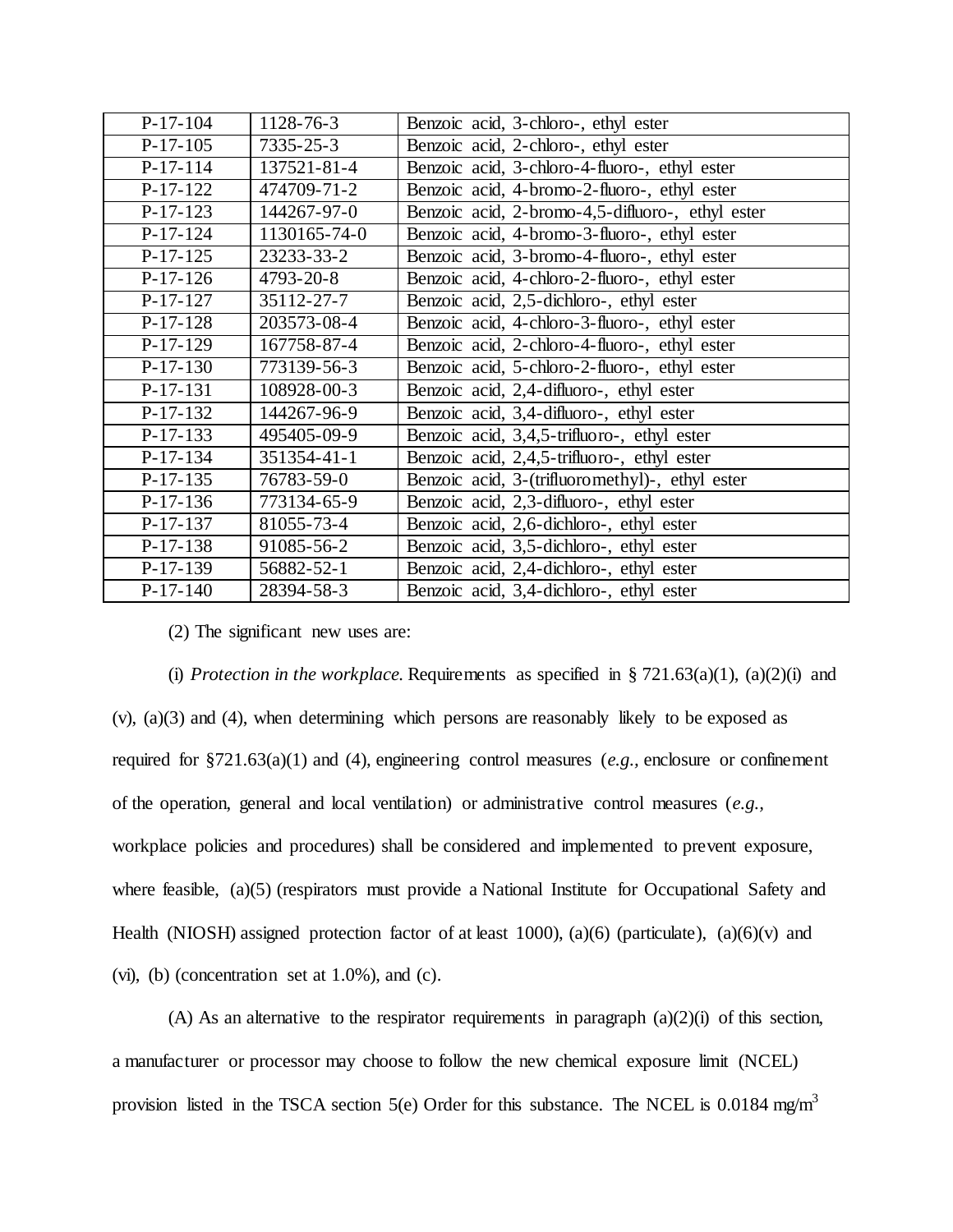as an 8-hour time weighted average. Persons who wish to pursue NCELs as an alternative to §721.63 respirator requirements may request to do so under §721.30. Persons whose §721.30 requests to use the NCELs approach are approved by EPA will be required to follow NCELs provisions comparable to those contained in the corresponding TSCA section 5(e) Order.

(B) [Reserved]

(ii) *Hazard communication.* Requirements as specified in § 721.72(a) through (e)

(concentration set at 1.0%), (f), (g)(1)(i), (ii), (iii), (iv), (vi), and (ix), (g)(2)(i), (ii), and (iii), (use respiratory protection or maintain workplace airborne concentrations at or below an 8-hour timeweighted average of 0.0184 mg/m<sup>3</sup>), (g)(2)(v), (g)(3)(i) and (ii), (g)(4)(i), and (g)(5). Alternative hazard and warning statements that meet the criteria of the Globally Harmonized System (GHS) and OSHA Hazard Communication Standard may be used.

(iii) *Industrial, commercial, and consumer activities.* Requirements as specified in §  $721.80(q)$  and (t). It is a significant new use to manufacture or process the substances other than for processes described in the corresponding TSCA section 5(e) Order.

(iv) *Release to water.* Requirements as specified in  $\S 721.90(a)(4)$ , (b)(4), and (c)(4) where  $N=15$  ppb.

(b) *Specific requirements.* The provisions of subpart A of this part apply to this section except as modified by this paragraph (b)**.**

(1) *Recordkeeping.* Recordkeeping requirements as specified in § 721.125(a) through (i) and (k) are applicable to manufacturers and processors of this substance.

(2) *Limitations or revocation of certain notification requirements.* The provisions of § 721.185 apply to this section.

(3) *Determining whether a specific use is subject to this section.* The provisions of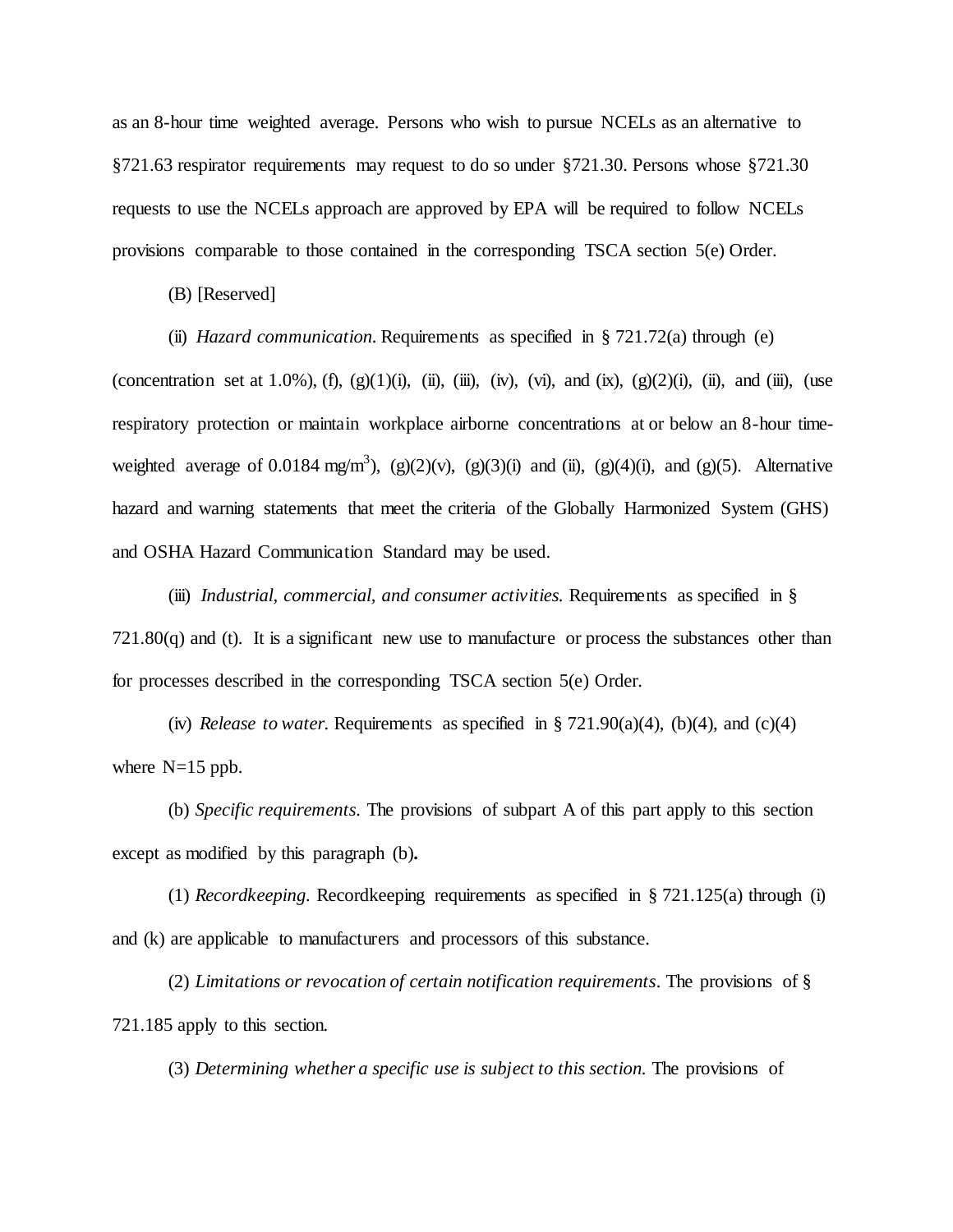$\S721.1725(b)(1)$  apply to paragraph  $(a)(2)(iii)$  of this section.

36. Add § 721.11056 to subpart E to read as follows:

## **§ 721.11056 Neodymium aluminium alkyl polymer complexes (generic).**

(a) *Chemical substance and significant new uses subject to reporting*. (1) The chemical substance identified generically as *n*eodymium aluminium alkyl polymer complexes (PMN P-17- 198) is subject to reporting under this section for the significant new uses described in paragraph (a)(2) of this section.

(2) The significant new uses are:

(i) *Protection in the workplace*. Requirements as specified in  $\S 721.63(a)(1)$ ,  $(a)(2)(i)$ , (ii), and (iii),  $(a)(3)$ , when determining which persons are reasonably likely to be exposed as required for §721.63(a)(1), engineering control measures (*e.g.,* enclosure or confinement of the operation, general and local ventilation) or administrative control measures (*e.g.,* workplace policies and procedures) shall be considered and implemented to prevent exposure, where feasible, (b) (concentration set  $1.0\%$ ), and (c).

(ii) *Hazard communication.* Requirements as specified in § 721.72(a) through (e) (concentration set 1.0%), (f),  $(g)(1)(ix)$ , (the substance may react violently with water, (this substance may cause skin irritation and corrosion), (this substance may cause respiratory complications, irritation, and corrosion),  $(g)(2)(i)$ ,  $(ii)$ ,  $(iii)$ ,  $(jii)$ ,  $(ki)$  when using this substance use in closed system to prevent any inhalation exposure), (when using this substance use skin and eye protection), and  $(g)(5)$ . Alternative hazard and warning statements that meet the criteria of the Globally Harmonized System (GHS) and OSHA Hazard Communication Standard may be used.

(iii) *Industrial, commercial, and consumer activities.* Requirements as specified in §  $721.80(c)$  (it is a significant new use to process the substance in manner that results in inhalation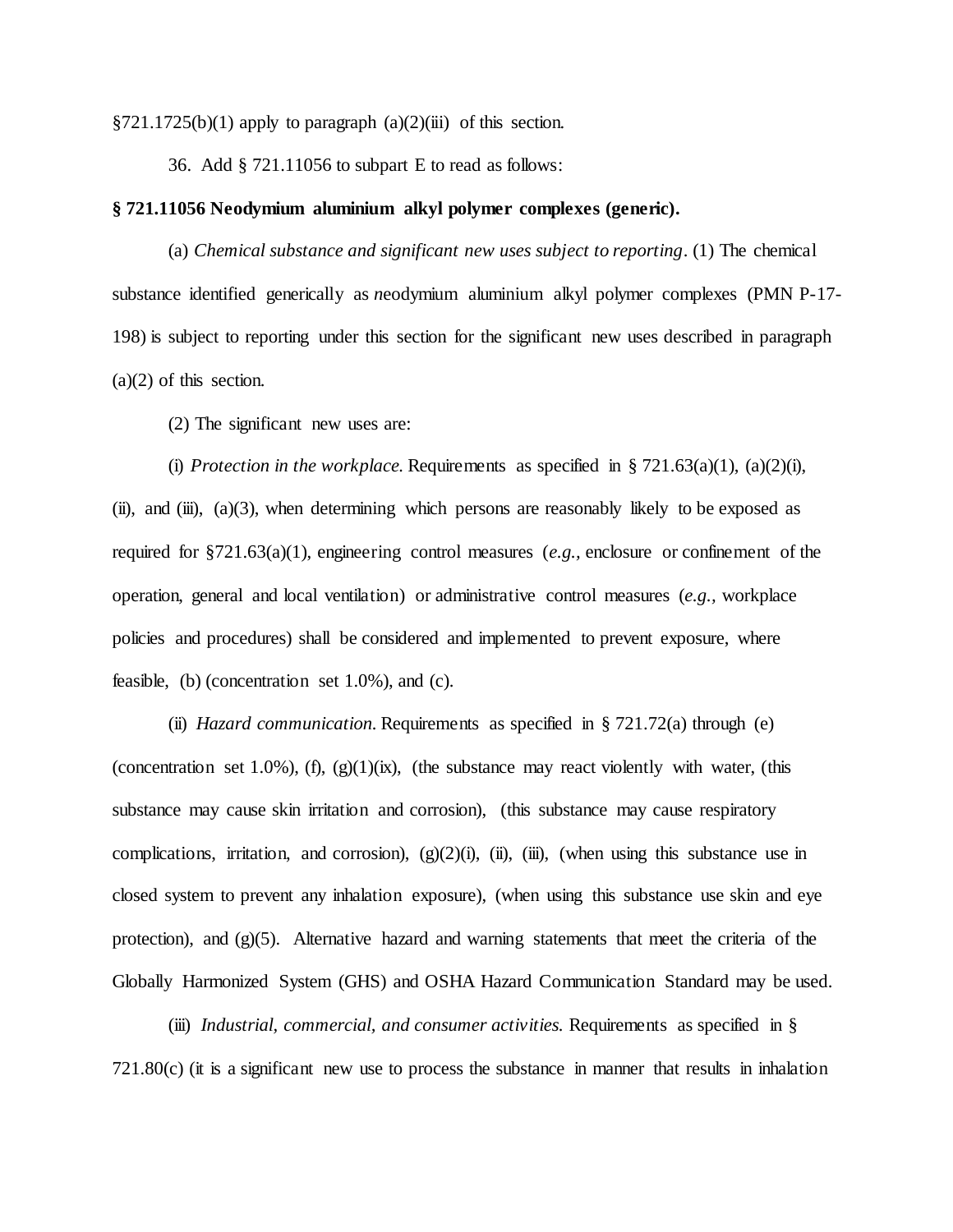exposure) and (f). It is a significant new use to manufacture the substance for a period longer than 8 months.

(b) *Specific requirements.* The provisions of subpart A of this part apply to this section except as modified by this paragraph (b)**.**

(1) *Recordkeeping.* Recordkeeping requirements as specified in § 721.125(a) through (i) are applicable to manufacturers and processors of this substance.

(2) *Limitations or revocation of certain notification requirements.* The provisions of § 721.185 apply to this section.

(3) *Determining whether a specific use is subject to this section.* The provisions of  $\S 721.1725(b)(1)$  apply to paragraph (a)(2)(iii) of this section.

37. Add § 721.11057 to subpart E to read as follows:

## **§ 721.11057 Fatty acid amide alkyl amine salts (generic).**

(a) *Chemical substance and significant new uses subject to reporting*. (1) The chemical substances identified generically as fatty acid amide alkyl amine salts (PMN P-17-272, P-17-273, P-17-274, P-17-275, P-17-276 and P-17-277) are subject to reporting under this section for the significant new uses described in paragraph  $(a)(2)$  of this section. The requirements of this section do not apply to quantities of the substances after they have been reacted (cured).

(2) The significant new uses are:

(i) *Protection in the workplace*. Requirements as specified in  $\S 721.63(a)(1)$ , (a)(2)(i), (iii), and (iv), (a)(3), and (a)(6) (particulate), (a)(6)(v) and (vi). When determining which persons are reasonably likely to be exposed as required for  $\S721.63(a)(1)$ , engineering control measures (e.g., enclosure or confinement of the operation, general and local ventilation) or administrative control measures (e.g., workplace policies and procedures) shall be considered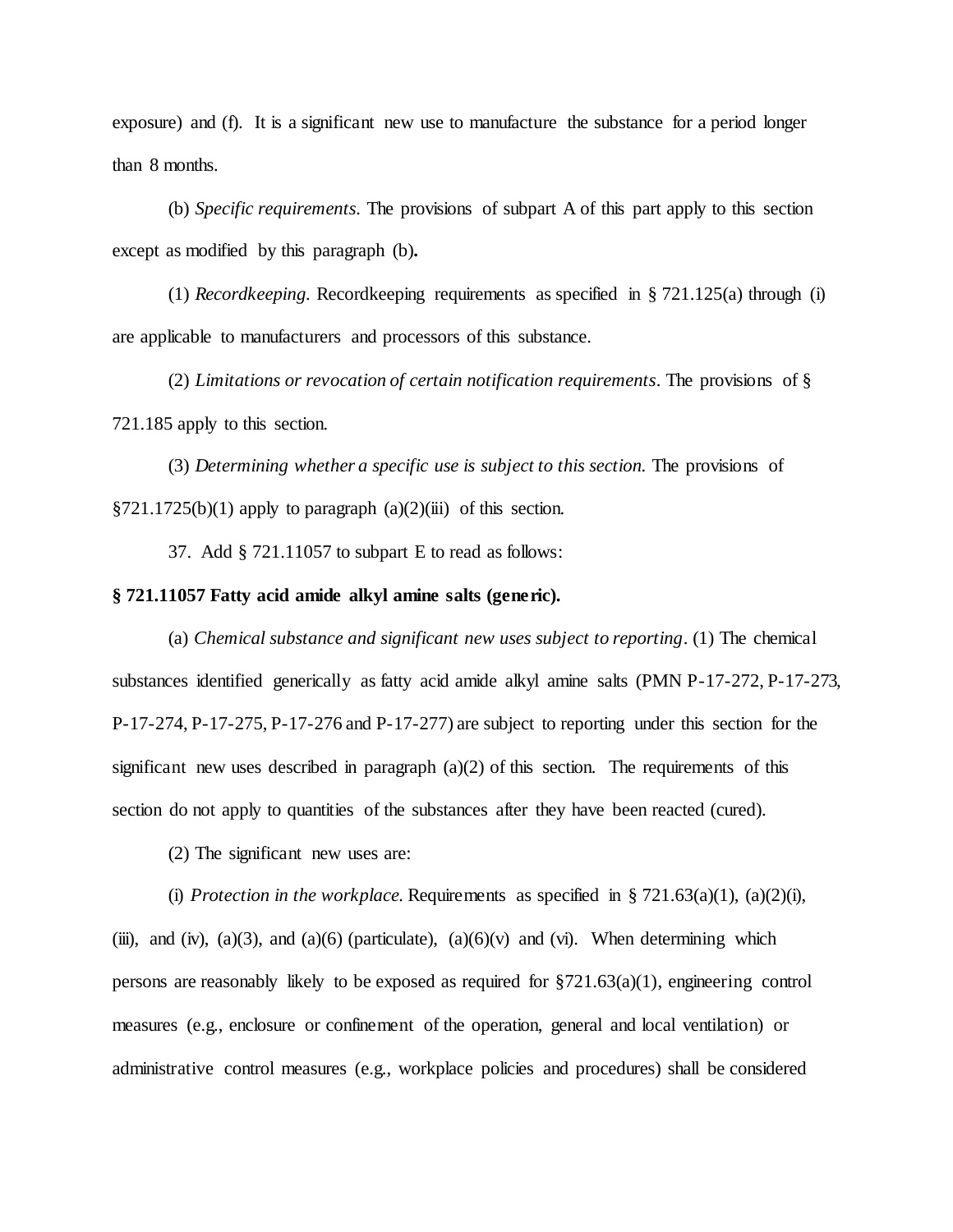and implemented to prevent exposure, where feasible.

(ii) *Hazard communication.* Requirements as specified in § 721.72(a) through (e) (concentration set at  $1.0\%$ ), (f), (g)(1)(vi), (skin irritation), (respiratory complication), (internal organ effect), (systemic effect), (sensitization),  $(g)(2)(i)$ ,  $(ii)$ ,  $(iii)$ , and  $(v)$ ,  $(g)(3)(i)$  and  $(ii)$ ,  $(g)(4)(i)$  and  $(ii)$ , and  $(g)(5)$ . Alternative hazard and warning statements that meet the criteria of the Globally Harmonized System (GHS) and OSHA Hazard Communication Standard may be used.

(iii) *Industrial, commercial, and consumer activities.* Requirements as specified in § 721.80 $(k)$  and  $(y)(1)$ .

(iv) *Release to water.* Requirements as specified in § 721.90(a)(1), (b)(1), and (c)(1).

(b) *Specific requirements.* The provisions of subpart A of this part apply to this section except as modified by this paragraph (b)**.**

(1) *Recordkeeping.* Recordkeeping requirements as specified in § 721.125(a) through (i) and (k) are applicable to manufacturers and processors of this substance.

(2) *Limitations or revocation of certain notification requirements.* The provisions of § 721.185 apply to this section.

(3) *Determining whether a specific use is subject to this section.* The provisions of  $\S 721.1725(b)(1)$  apply to paragraph  $(a)(2)(iii)$  of this section.

38. Add § 721.11058 to subpart E to read as follows:

#### **§ 721.11058 Fatty acid derived imidazoline salts (generic).**

(a) *Chemical substance and significant new uses subject to reporting*. (1) The chemical substances identified generically as fatty acid derived imidazoline salts (PMN P-17-278, P-17- 279 and P-17-280) are subject to reporting under this section for the significant new uses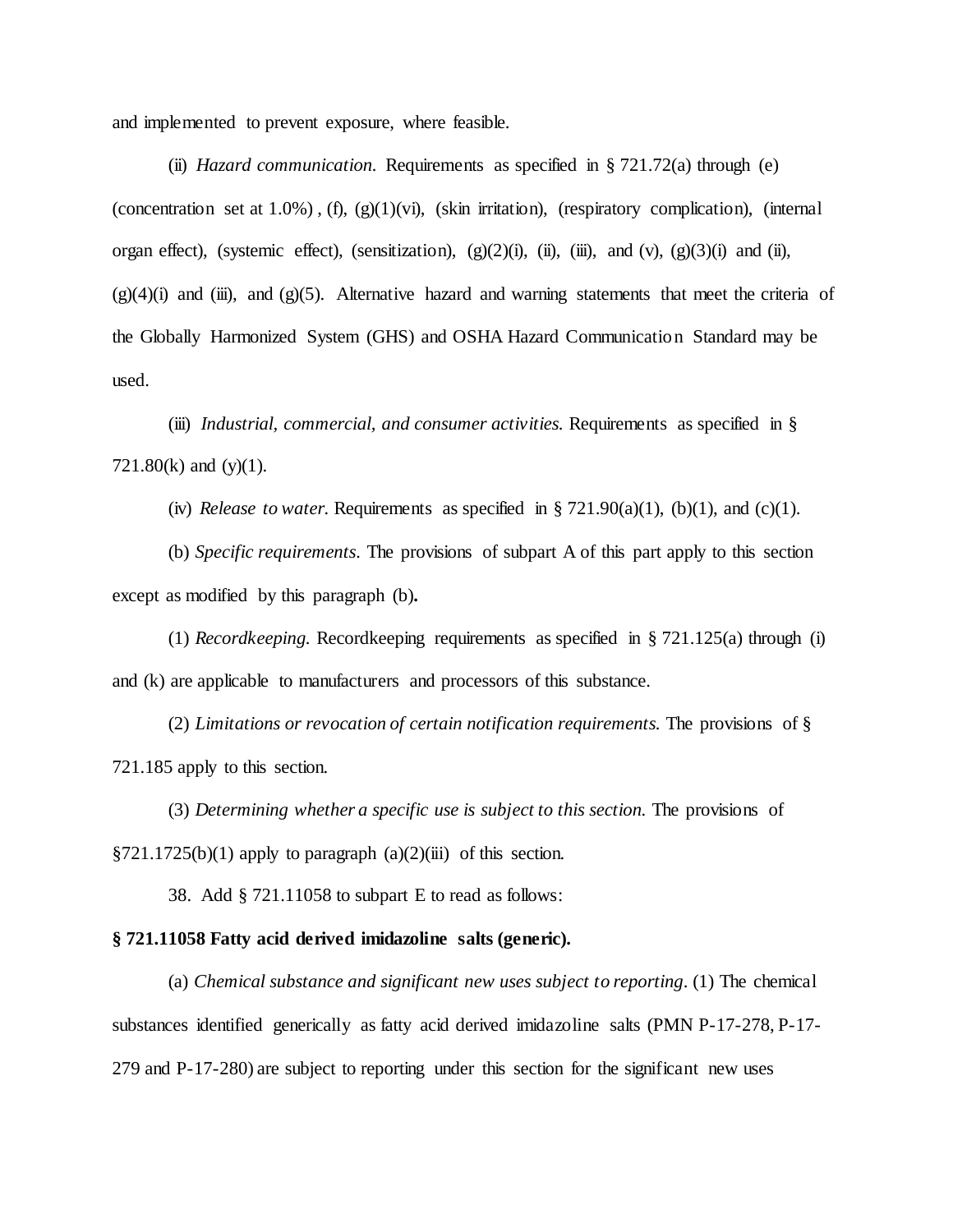described in paragraph (a)(2) of this section. The requirements of this section do not apply to quantities of the substances after they have been reacted (cured).

(2) The significant new uses are:

(i) *Protection in the workplace*. Requirements as specified in  $\S 721.63(a)(1)$ , (a)(2)(i), (iii), and (iv), (a)(3), and (a)(6) (particulate), and (a)(6)(v) and (vi). When determining which persons are reasonably likely to be exposed as required for  $\S721.63(a)(1)$ , engineering control measures (e.g., enclosure or confinement of the operation, general and local ventilation) or administrative control measures (e.g., workplace policies and procedures) shall be considered and implemented to prevent exposure, where feasible.

(ii) *Hazard communication.* Requirements as specified in § 721.72(a) through (e) (concentration set at  $1.0\%$ ), (f), (g)(1) (skin irritation), (respiratory complication), (internal organ effect),(systemic effect), (sensitization),  $(g)(2)(i)$ ,  $(ii)$ ,  $(iii)$ , and  $(v)$ ,  $(g)(3)(i)$  and  $(ii)$ ,  $(g)(4)(i)$  and (iii), and  $(g)(5)$ . Alternative hazard and warning statements that meet the criteria of the Globally Harmonized System (GHS) and OSHA Hazard Communication Standard may be used.

(iii) *Industrial, commercial, and consumer activities.* Requirements as specified in § 721.80(k) and (y)(1).

(iv) *Release to water.* Requirements as specified in § 721.90(a)(1), (b)(1), and (c)(1).

(b) *Specific requirements.* The provisions of subpart A of this part apply to this section except as modified by this paragraph (b)**.**

(1) *Recordkeeping.* Recordkeeping requirements as specified in § 721.125(a) through (i), and (k) are applicable to manufacturers and processors of this substance.

(2) *Limitations or revocation of certain notification requirements.* The provisions of §